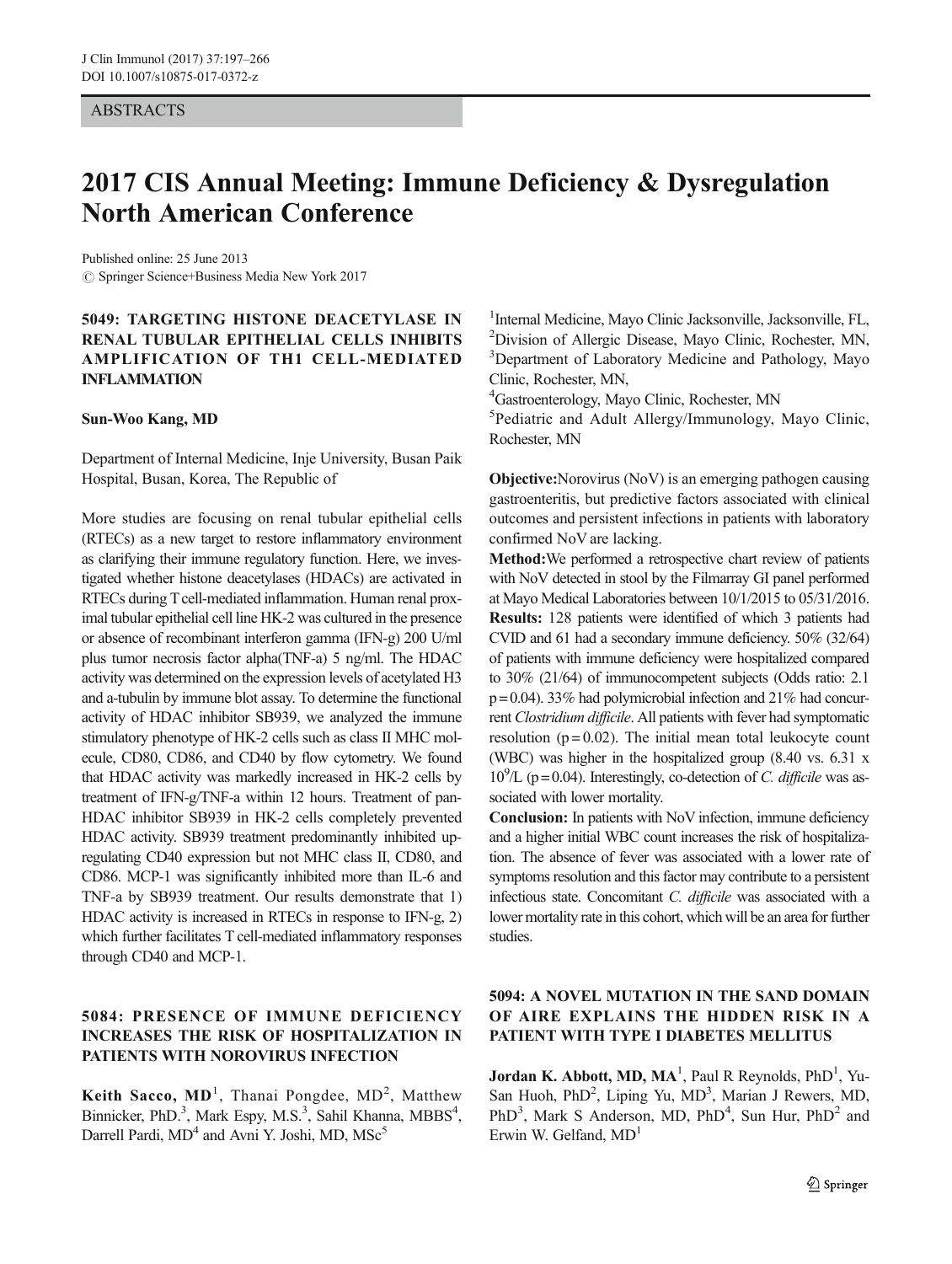<sup>1</sup>Department of Pediatrics, National Jewish Health, Denver, CO, 2 Boston Children's Hospital, Boston, MA,

3 Barbara Davis Center for Childhood Diabetes, University of Colorado School of Medicine, Aurora, CO,

4 UCSF Diabetes Center, UCSF School of Medicine, San Francisco, CA

Background: We assessed genetic risk in the family of a patient with early-onset type I diabetes mellitus (T1DM). In addition to known risk factors, a novel variant in AIRE was identified. In vitro study of the variant demonstrated that it exerted a dominant-negative effect, suggesting it may partially explain the missing risk of developing T1DM.

Methods: DRB1, DQA1, and DQB1 alleles were typed. Three hundred and seventy-four genes and the T2DM polymorphisms were sequenced. Gene expression was measured in 293T cells after transfection with expression vectors.

Results: Both the subject and his mother carried the -23HphI risk allele in the INS promoter. Only the subject carried the high-risk HLA haplotype, DR3/DR4. AIRE c.739C > T (p.Arg247Cys) was identified in both subjects. Cotransfection of wild type and AIRE c.739C > T vectors resulted in dose-dependent reduction of downstream gene expression. Conclusions: When carrying both DR3/DR4 and -23HphI, approximately two thirds of first-degree relatives of T1DM patients do not develop T1DM. We identified AIRE  $c.739C > T$  as a risk factor that explains, at least partially, the early onset of T1DM in this high-risk patient. Interestingly, his mother developed separate autoimmune complications, suggesting that this AIRE risk allele may predispose to autoimmunity dependent on the individual's genetic background.

### 5097: IDENTIFYING PREDICTORS OF PRIMARY IMMUNODEFICIENCY (PID) IN INFLAMMATORY BOWEL DISEASE (IBD)

Mei-Sing Ong, PhD<sup>1,2</sup>, Jolan E. Walter, MD, PhD<sup>3,4,5</sup>, Richard J Grand,  $MD^{1,2}$  and Kenneth D Mandl, MD,  $MPH^{1,2}$ ,

<sup>1</sup>Harvard Medical School, Boston, MA,

2 Boston Children's Hospital, Boston, MA,

<sup>3</sup>Division of Pediatric Allergy/Immunology, Massachusetts General Hospital, Boston, MA,

4 John Hopkins All Children's Hospital, St Petersburg, FL, 5 Division of Allergy and Immunology, University of South Florida, Tampa, FL

Objective: Patients with PID have an elevated risk of developing IBD. Diagnosis of PID in IBD is critical, because the underlying immune defects influence the disease course and approach to therapy. We seek to identify conditions that are predictive of PID in IBD, in order to guide early diagnosis.

Methods: A retrospective analysis of electronic health records at Boston Children's Hospital (years 2010 to 2015).

Results: 60 (2.3%) of 2,597 children with IBD were diagnosed with PID. Compared to children with IBD alone, those with PID had an increased risk of developing multiple autoimmune complications in addition to IBD (OR 5.3; 95% CI 2.4-11.6; p < 0.0001); one-third of patients had a family history of autoimmunity. A greater susceptibility to sinopulmonary infections (mean hospital visits:  $6.6$  vs  $0.4$ ;  $p < 0.0001$ ), and chronic lung disorders (OR 4.4; 95% CI 1.5-12.5;  $p = 0.006$ ) were observed among those with PID. Other predictors of PID in IBD included growth failure (OR 11.6; 95% CI 6.8-19.6; p < 0.0001), intractable diarrhea (mean hospital visits:  $7.1$  vs  $1.6$ ;  $p < 0.0001$ ), and thromboembolism (OR 12.0; 95% CI 3.9-37.3; p < 0.0001).

Conclusions: PID in IBD is associated with multiple autoimmune complications, chronic lung diseases and infections, growth failure, recurrent diarrhea, and thromboembolism. IBD patients with these conditions may benefit from thorough immunological evaluation.

### 5098: PERSISTENT HYPOGAMMAGLOBULINEMIA AFTER TREATMENT WITH RITUXIMAB AND BORTEZOMIB FOR AUTOIMMUNE HEMOLYTIC ANEMIA

Melissa Iammatteo, MD<sup>1</sup>, Deepa Manwani, MD<sup>2</sup>, Kerry Morrone,  $MD<sup>3</sup>$  and Jasmeen Dara,  $MD<sup>4</sup>$ ,

1 Allergy and Immunology, Montefiore Medical Center/Albert Einstein College of Medicine, Bronx, NY,

<sup>2</sup>Montefiore Medical Center/Albert Einstein College of Medicine, Bronx, NY,

3 Montefiore Medical Center Bronx, NY/Albert Einstein College of Medicine,

4 Montefiore Medical Center, Bronx, NY

Introduction: Rituximab, an anti-CD20 monoclonal antibody, and bortezomib, a 26S proteasome inhibitor, can reduce autoantibody production in autoimmune hemolytic anemia (AIHA). While hypogammaglobulinemia (HGG) following rituximab has been reported, no reports of prolonged HGG after bortezomib exist.

Case: A 3-year-old female presented with HGG for 1.5 years following treatment for steroid-dependent AIHA with intravenous immunologlobulin (IVIg), rituximab, sirolimus, mycophenolate mofetil, mercaptopurine, methotrexate, and bortezomib with rituximab. Immunoglobulins (IGs) and CD19 cells prior to treatment were normal. A progressive decline in IG began after initiation of rituximab and persisted with concurrent bortezomib. IVIg was started after IgG nadir of 463 mg/dL. To maintain IgG levels > 700 mg/dL, IVIg was required approximately every 2 months. IgG declined to a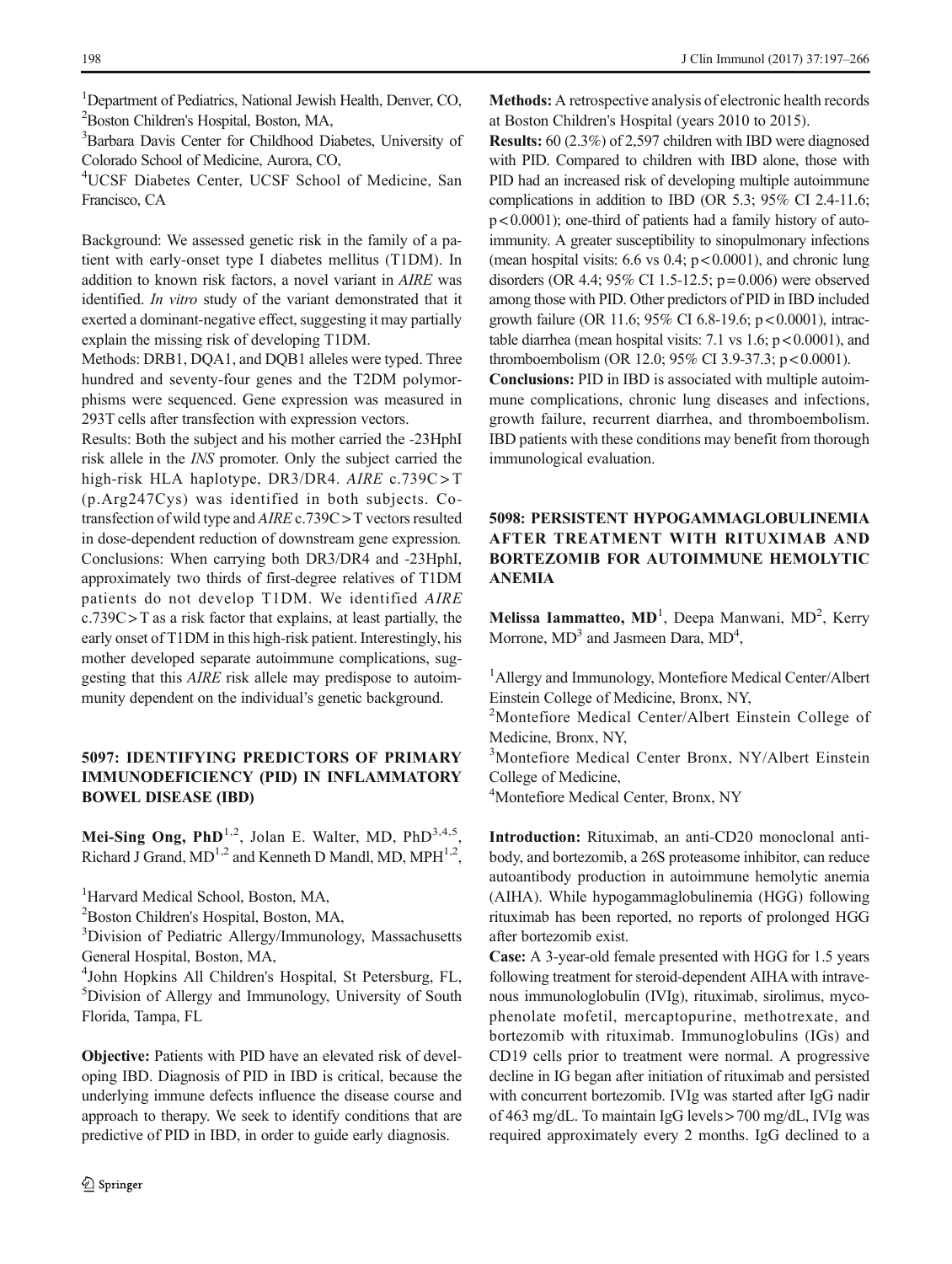nadir of 518 mg/dL when IVIg was held for 12 weeks. After 2 months of treatment with rituximab, CD19 and CD20 cells were absent. Whole exome sequencing and B cell function assay were unrevealing. Lymphocyte subsets normalized 2 months after discontinuing treatment. Four months after discontinuing treatment, IGs remain low without IVIg.

Conclusion: Concurrent use of bortezomib and rituximab may lead to prolonged HGG due to two different mechanisms affecting B-cell function.

### 5100: A RARE CASE OF IDIOPATHIC CD4 LYMPHOCYTOPENIA WITH ACUTE RESPIRATORY **FAILURE**

Afia Babar, MD, Meenakshi Sambharia, MD, Bojana Milekic, MD and Connor Dougherty, DO,

Internal Medicine, The Wright Center for Graduate Medical Education, Scranton, PA

47-year-old male with PMH of lumbago, COPD on 2L oxygen by nasal cannula, presented with methadone overdose. He was intubated due to respiratory distress then extubated and developed aspiration pneumonia. He was continued on antibiotics and he remained dependent on 6L high flow NC oxygen. HRCT scan of his chest showed diffuse ground glass opacities. He was started on treatment for Pneumocystis Jiroveci Pneumonia. ELISA HIV, Antigen/Antibody HIV testing were negative. CD4 lymphocyte count was 258, on repeat 5 weeks later was 226. The patient was also evaluated for autoimmune diseases, fungal/viral infections, aspergillosis, etc. All testing results were negative. Bronchoscopy showed benign respiratory epithelial cells and inflammatory cells. The patient was unable to undergo lung biopsy due to respiratory instability. He was discharged on 6L nasal cannula oxygen. He refused pulmonary rehab or long term care. Within 1 day of discharge he was re-admitted for respiratory distress, entered hospice and passed away.

This syndrome is an adult onset primary immunodeficiency syndrome. The CDC and WHO have identified the syndrome as a CD4 count less than 300/mm3 in at least 2 consecutive counts, without anti-HIV antibodies, and without a known cause of immunodeficiency. Since 1989, only 258 cases have been diagnosed, Cases are diagnosed after an opportunistic infection presents.

### 5106: LEUKOCLASTIC VASCULITIS IN COMPLEMENT DEFICIENCY TEMPORALLY A S SO C I ATE D W ITH I NT R AVE NO U S GAMMAGLOBULIN THERAPY

Sara E Sussman,  $MD<sup>1</sup>$  and Victoria R Dimitriades,  $MD<sup>2</sup>$ ,

<sup>1</sup>Department of Pediatrics, LSUHSC-New Orleans, New Orleans, LA,

<sup>2</sup>Department of Pediatrics, Division of Infectious Diseases, Immunology & Allergy, University of California Davis Medical Center, Sacramento, CA

Immune complex (IC) deposition leading to vasculitis has been described in autoimmune disorders, as has the association between IC disease and complement deficiency. We present a patient with complete C3 deficiency and concurrent hypogammaglobulinemia treated with intravenous gammaglobulin (IVIg) who exhibited a vasculitis temporally associated with IVIg treatments.

A 14-year-old male originally presented at 6.5 years of age with complicated pneumonia and a history of recurrent sinopulmonary infections. Immunologic work-up revealed hypogammaglobulinemia which was treated with immunoglobulin therapy for several years when he developed an episodic vasculitis. Further evaluation revealed a homozygous mutation causing complete absence of the C3 component of complement. While optimizing his immunoglobulin dose for immunoprotection, a temporal association was made between larger, more frequent IVIg infusions and episodes of leukoclastic vasculitis.

This case uniquely demonstrates the well-established propensity towards IC deposition in a complement deficient patient. A large bolus of ICs, as supplied by infused IgG binding to circulating antigens, overwhelms the patient's faulty clearance mechanisms leading to episodes of vasculitis. Transitioning to lower dosage immunoglobulin infusions ameliorated this problem, eliminating further vasculitic episodes.

### 5107: VILLOUS ATROPHY IS THE HALLMARK OF LONG TERM SURVIVAL IN CHRONIC NOROVIRUS INFECTION

Mary Rolfes<sup>1</sup>, Blachy J Dávila Saldaña, MD, Christopher C. Dvorak, MD, Hugo Chapdelaine, Ronald M. Ferdman, Karin Chen, MD<sup>3</sup>, Stephen Jolles, BSc Hons MB ChB Hons MSc PhD MRCP FRCPath<sup>4</sup>, Niraj C Patel, MD<sup>5</sup>, Yae-Jean Kim, Teresa Tarrant, Panida Sriaroon, M.D.<sup>6</sup>, Timi Martelius, Mikko Seppanen, MD,  $PhD<sup>7</sup>$  and Avni Y. Joshi, MD, MS $c<sup>8</sup>$ ,

1 Rochester, MN,

- 4 Pediatrics, Carolinas Medical Center, Charlotte, NC,
- 5 Pediatrics, Division of Allergy, Immunology, and

<sup>&</sup>lt;sup>2</sup>Division of Allergy, Immunology & Rheumatology, Department of Pediatrics, University of Utah, Salt Lake City, UT,

<sup>&</sup>lt;sup>3</sup>Department of Medical Biochemistry and Immunology, University Hospital of Wales, Cardiff, UK,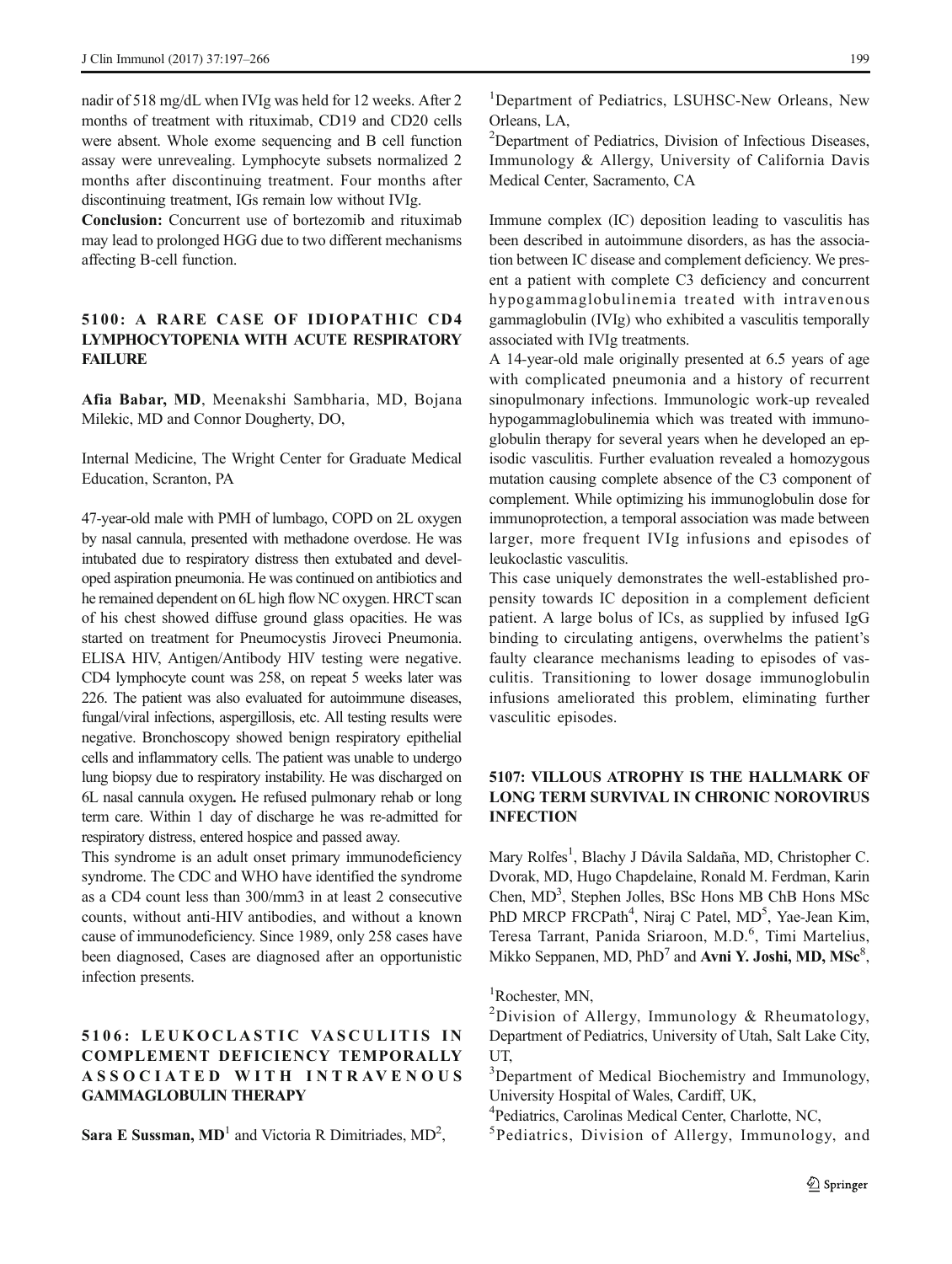Rheumatology, University of South Florida Morsani College of Medicine, St. Petersburg, FL,

6 Rare Disease Center, Helsinki University Central Hospital, Helsinki, Finland,

<sup>7</sup>Division of Allergy & Immunology, Mayo Clinic, Rochester, MN

Objective: Norovirus (NoV) is an emerging pathogen in patients with primary immune deficiency (PID), but predictive factors associated with clinical outcomes in chronic Norovirus infection (CNI) are lacking.

Method: We performed a retrospective review of CNI in PID using the Clinical Immunology Society's CIS-PIDD Listserv.

Results: 34 subjects (21 males) were reported from centers across North America, Europe and Asia for this cohort with median duration of CNI of 1.6 years (0.95-2.35 yrs). 50% had CVID, 23% had SCID, 12% each had CID and WAS. All subjects were on supplemental immunoglobin therapy, needing high doses (median IgG dose: 1200mg/kg/month). 65% were hospitalized (median stay : 47days;7-88days) with CNI and 53% had complete absence of B cells (median B cell count 0; 0-139 cells/uL). T cell lymphopenia was also seen with median T cell counts of 650 cells/uL(212- 1360 cells/uL).5 subjects died, all of whom had no evidence of villous atrophy.

Conclusion: While NoV is thought to replicate in B cells, in this PID cohort of CNI, B lymphopenia was common, indicating that the presence of B lymphocytes is not essential for CNI.It was also interesting to note that death from CNI was not associated with villous atrophy.

### 5108: IMMUNOMODULATORY EFFECTS OF RAPAMYCIN IN XENOGENEIC GRAFT VERSUS HOST DISEASE

Grégory  $Ehx<sup>1</sup>$ , Muriel Hannon<sup>1</sup>, Sophie Dubois<sup>1</sup>, Coline Daulne<sup>1</sup>, Pierre Drion<sup>2</sup>, Yves Beguin<sup>1</sup>, Frédéric Baron<sup>1</sup> and Stéphanie Humblet-Baron<sup>3</sup>,

<sup>1</sup>GIGA-I3: Hematology, University of Liege, Liege, Belgium, <sup>2</sup>GIGA-R, University of Liege, Liege, Belgium,

<sup>3</sup>Department of Microbiology and Immunology, KU Leuven, Leuven, Belgium

Graft-versus-host disease (GVHD) remains a major cause of morbidity and mortality after allogeneic hematopoietic stem cell transplantation. Several studies have suggested that rapamycin (RAPA), an mTOR inhibitor with immunosuppressive properties, may reduce GVHD

severity and mortality, possibly by promoting regulatory T cells (Tregs). However, few data have been reported about the impact of this drug on overall T cell population. The present work aims at investigating the mechanisms by which RAPA impacts GVHD in a humanized mouse model of GVHD (NSG mice infused with human PBMCs). We observed that RAPA injections significantly reduced xenogeneic GVHD lethality and severity. RAPA dramatically reduced human cells chimerism in RAPA mice and increased CD4+/CD8+ T cells balance due to a lower proliferation of CD8<sup>+</sup> T cells. In addition, the frequencies of naive CD4<sup>+</sup> and  $CD8<sup>+</sup>$  T cells were higher and the  $CD4<sup>+</sup>$  T cells showed a reduced effector phenotype (CD45RO<sup>+</sup> CD27- ). Further, the differentiation of helper T cells (Th1, Th2 and Th17) was significantly decreased in treated mice. Tregs were positively affected as RAPA up-regulated their expression of BCL-2 and KI67 as well as their STAT5 phosphorylation level, leading to higher Treg frequency in treated mice. Altogether these data suggest that RAPA ameliorates GVHD by lowering cytotoxic and effector CD4<sup>+</sup> T cells frequency as well as promoting Tregs.

### 5110: THE CHANGING FACE OF COMPLETE DIGEORGE ANOMALY: ATHYMIC PATIENTS WITH CHARGE SYNDROME

Grace Toledo Padron, M.D.<sup>1</sup>, Stephanie Gupton, CPNP<sup>1</sup> and Mary Louise Markert, MD, PhD<sup>1</sup>,

<sup>1</sup>Department of Pediatrics, Division of Allergy and Immunology and Department of Immunology, Duke University Medical Center, Durham, NC, Durham, NC,

Purpose: To describe athymic patients with CHARGE syndrome before and after thymus transplantation. Background: The phenotype of CHARGE syndrome overlaps with that of DiGeorge anomaly. Newborn screening for SCID has led to increased identification of T cell deficiency in patients with CHARGE syndrome. Methods: Referrals for thymus transplantation from September 2014 to September 2016 were compiled to assess the percentage of athymic patients that had CHARGE syndrome. The phenotype and T cell numbers before and after thymus transplantation of patients with CHARGE syndrome were reviewed. Results: There were 26 referrals of athymic infants for thymus transplantation from September 2014 to September 2016. The largest genetic/syndromic subgroup of patients, comprising 35%, was CHARGE syndrome. All athymic patients with CHARGE syndrome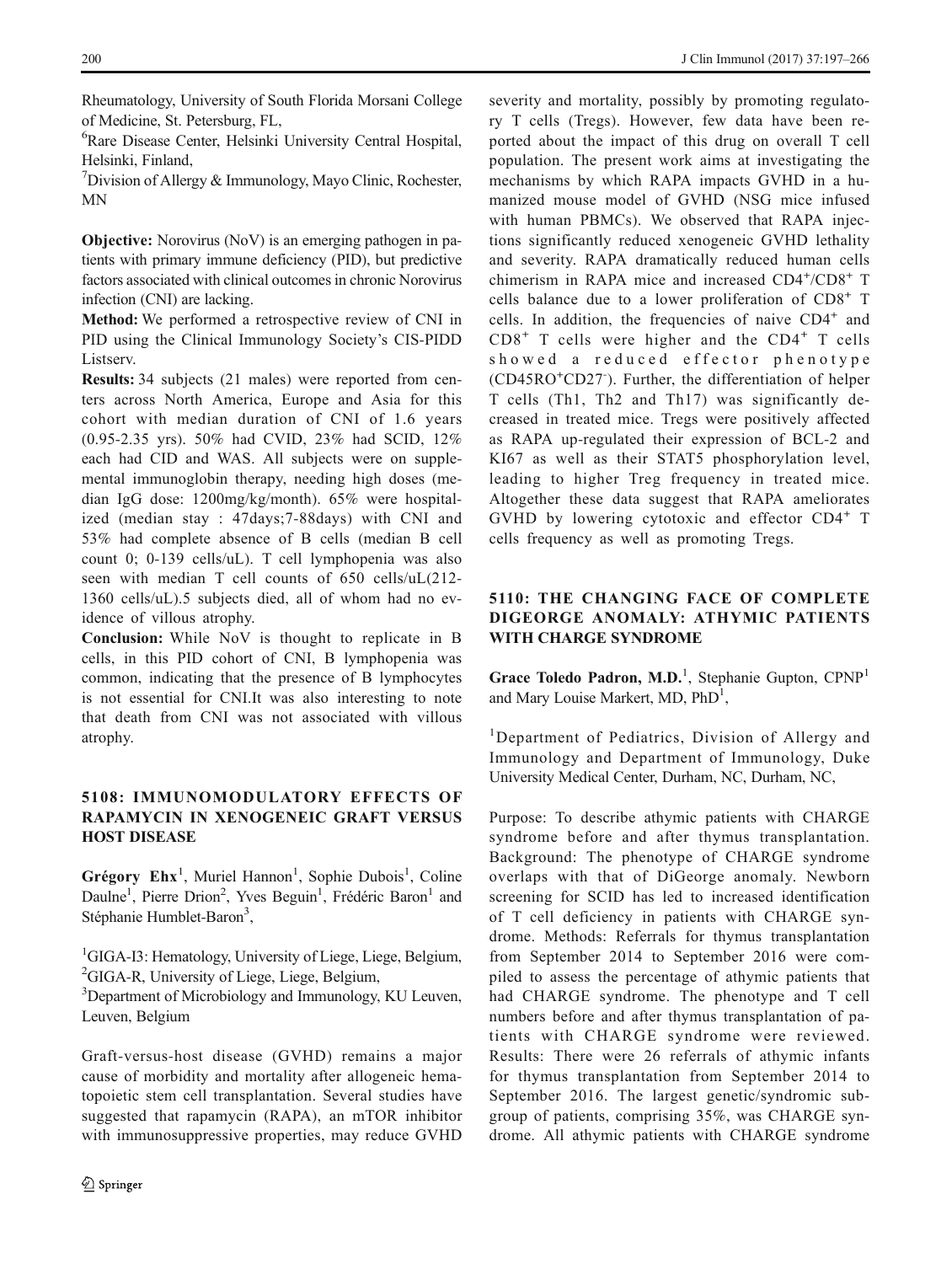met criteria for complete DiGeorge anomaly with either a heart defect or hypoparathyroidism. Eighty two percent of athymic patients with CHARGE syndrome transplanted before 2013 survived at least two years post-thymus transplantation. In the first 2 years after thymus transplantation, all surviving patients with CHARGE syndrome developed naïve CD4 T cells. Conclusions: The data suggest that many athymic patients have CHARGE syndrome. Recognition of T cell deficiency in CHARGE patients is critical for prompt referral for thymus transplantation.

### 5114: LOW T CELL RECEPTOR EXCISION CIRCLES (TREC) ON ROUTINE NEWBORN SCREENING (NBS) LEADING TO AN EARLY DIAGNOSIS OF PROPERDIN DEFICIENCY CARRIAGE

**Yasmin Hamzavi Abedi, MD**<sup>1</sup> and Artemio M Jongco III, MPH MD  $PhD<sup>2</sup>$ ,

<sup>1</sup>Division of Allergy and Immunology, Hofstra Northwell School of Medicine, Great Neck, NY,

<sup>2</sup>Center for Immunology and Inflammation, Feinstein Institute for Medical Research, Manhasset, NY

Introduction:The measurement of T cell receptor excision circles (TREC) on routine newborn screening (NBS) enables the early diagnosis of Severe Combined Immunodeficiency (SCID). Here we report a case of a newborn with low TRECs on NBS that led to an early diagnosis of properdin deficiency carriage.

Case Report: A 9 day old, full term, female newborn, presented with low TREC levels. The infant's nursery course was complicated by Streptococcal pneumoniae septic shock, respiratory failure, and E. coli tracheitis during her first 2 weeks of life. TREC values were 93, 0, 0, average of 31 copies/μL. Immune evaluation revealed a low AH50 (36, reference range  $\geq$  46) at 18 days of life, which was repeatedly low (15) at 5 weeks of life. CBC, lymphocyte enumeration, immunoglobulin levels, CH50 and MBL were unremarkable, and chronic granulomatous disease assay was negative. TREC levels repeated at 2 weeks and at 5 weeks of life were normal. Evaluation of the AH50 pathway revealed a low properdin level  $(18.2 \text{ meg/ml}, \text{ reference range } 22.3 - 67.6)$ , normal Factor B and mildly elevated Factor D, consistent with the diagnosis of properdin deficiency carriage. Conclusion: Infants with primary immunodeficiency have diverse clinical presentations, and complement deficiency should be considered in the differential diagnosis. An abnormal NBS with low TREC level can help identify other immunodeficiencies besides SCID.

#### 5123: CVID MASQUERADING AS LYMPHOMA: TWO CASE REPORTS

**Tamar N. Rubin, MD**<sup>1</sup> and Christina C. Price,  $MD<sup>1,2</sup>$ ,

<sup>1</sup>Department of Internal Medicine and Pediatrics, Section of Allergy and Clinical Immunology, Yale School of Medicine, New Haven, CT,

<sup>2</sup>VA Connecticut Healthcare System, West Haven Campus, West Haven, CT

Introduction:

Common Variable Immunodeficiency (CVID), the most common primary immunodeficiency, is often complicated by the development of autoimmune disease, malignancy, and lung disease. Patients with CVID may present with generalized lymphadenopathy that can be easily mistaken for lymphoma. Cases:

Patient 1 is a 50-year-old healthy male who was diagnosed with generalized lymphadenopathy on CT and PET scans that was suggestive of malignancy. Lymph node biopsy showed noncaseating granulomas without evidence of lymphoma. Immunoglobulin levels were low with poor vaccine response. IL-2 receptor was elevated at 1363U/mL (normal 109-663U/ mL). He was diagnosed with CVID with granulomatous disease. Patient 2 is a 63-year-old female with diagnosis of CVID, sarcoidosis, bronchiectasis, and remission from B-cell lymphoma. Surveillance CT and PET scans were suggestive of relapsed lymphoma. Lymph node biopsy showed reactive lymphadenopathy. Further evaluation found these lymph nodes to represent benign clonal lymphoid hyperplasia and not relapsed lymphoma. IL-2 receptor was markedly elevated at 2,735U/ml. Discussion:

These cases demonstrate how lymphadenopathy may masquerade as malignancy. The lymphadenopathy is likely a result of immune dysregulation from CVID. IL-2 receptor, a biomarker for inflammation, may be used to monitor disease progression in these patients over time.

### 5129: SAFETY/TOLERABILITY OF THE NEW HUMAN SUBCUTANEOUS IMMUNOGLOBULIN (SCIG 20%) IN PEDIATRIC PATIENTS WITH PRIMARY IMMUNODEFICIENCY DISEASES (PIDD)

Kenneth Paris, MD, PhD<sup>1</sup>, Beata Dérfalvi, MD<sup>2</sup>, Iftikhar Hussain, MD<sup>3</sup>, Elie Haddad, MD PhD<sup>4</sup>, Amy Darter, MD<sup>5</sup>, Jennifer Doralt<sup>6</sup>, Werner Engl, PhD<sup>6</sup>, Barbara McCoy, PhD<sup>7</sup> and Leman Yel,  $MD^7$ ,

1 LSU Health Sciences Center, New Orleans, LA,

2 Semmilweis University, Budapest, Hungary,

<sup>3</sup>Vital Prospects Clinical Research Institute, Tulsa, OK,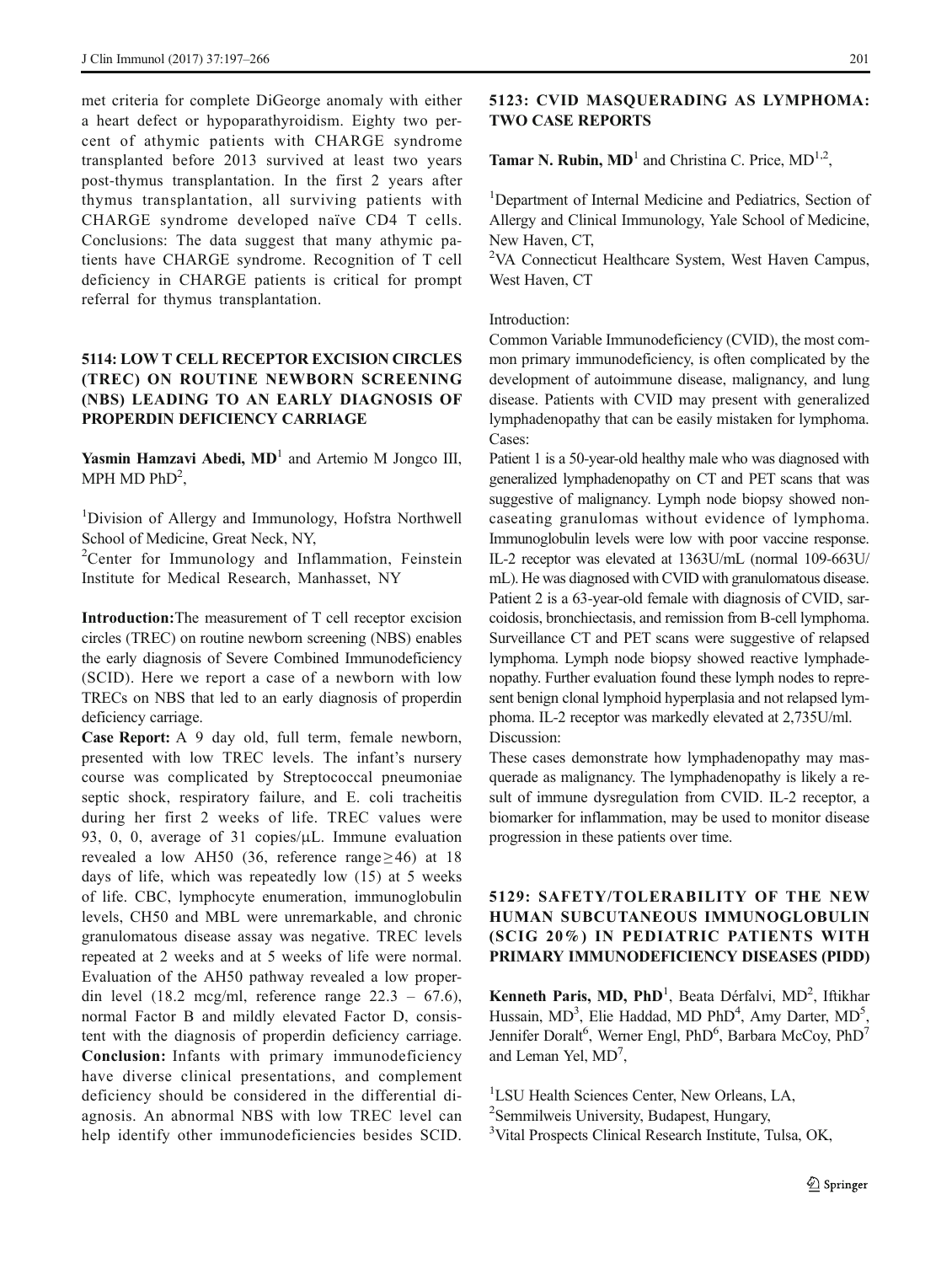4 CHU Sainte-Justine, University of Montreal, Montreal, QC, Canada,

5 Oklahoma Institute of Allergy, Immunology, and Asthma, Oklahoma City, OK,

6 Shire, Vienna, Austria,

7 Shire, Cambridge, MA

Rationale: We present combined safety and tolerability data from two phase 2/3 studies of CUVITRU (SCIG 20%) in patients <16 years with PIDD in Europe (EU) and North America (NA).

Methods: Patients ≥2 years who had received Ig replacement therapy (300-1000 mg/kg every 3-4 weeks)  $\geq$ 3 months before enrollment and had a serum IgG trough level >500 mg/dL at screening were included. Patients received weekly SCIG 20% infusions up to 60 mL/site and 60 mL/hr/site.

**Results:** Thirty-nine pediatric patients aged  $< 6$  (n = 6), 6 - < 12  $(n=22)$ , and  $12 < 16$   $(n=11)$  years with PIDD received 2118 SCIG 20% infusions for a total exposure of 5.89, 22.38, and 11.91 pt-yrs, respectively. No SAEs occurred that were deemed related to SCIG 20%. For age groups  $< 6, 6 - 12$ , and 12-<16 years, systemic adverse reaction (AR) rates/ infusion were 0.010, 0.003, and 0.024 and local AR rates/ infusion were 0.000, 0.037, and 0.057 (0.180 including one 13-year-old patient incurring 81/113 local ARs in this group), respectively. All ARs were mild or moderate. In the NA study in patients aged 2- $< 6$  (n = 1), 6- $< 12$  (n = 14), and 12- $< 16$  $(n=6)$  years, respectively, median infusion volumes were 14.5, 19.5 and 42.7 mL/site; median infusion rates were 15.0, 30.0, and 50.0 mL/hr/site; and median infusion durations were 0.95, 0.73, and 1.18 hr.

Conclusions: These data confirm the safety and tolerability of SCIG 20% in pediatric patients with PIDD in EU and NA.

### 5130: TREATMENT SATISFACTION DURING CLINICAL TRIALS WITH THE NEW HUMAN SUBCUTANEOUS IMMUNOGLOBULIN (SCIG 20%) IN PATIENTS WITH PIDD IN EUROPE (EU) AND NORTH AMERICA (NA) WHO WERE PREVIOUSLY TREATED WITH IVIG

Lisa Meckley, PhD<sup>1</sup>, Diane Ito, MA<sup>1</sup>, Xingdi Hu, PhD<sup>1</sup>, Todd Berner,  $MD<sup>2</sup>$  and Leman Yel,  $MD<sup>1</sup>$ ,

<sup>1</sup>Shire, Cambridge, MA, 2 Shire, Bannockburn, IL

Rationale: Treatment satisfaction (TS) is an important consideration for Ig treatment. This analysis compares TS during the IVIG and CUVITRU (SCIG 20%) treatment periods of clinical studies conducted in NA and EU in patients who entered from IVIG therapy.

Methods: Two phase 2/3 studies evaluated patients with PIDD treated with SCIG 20% for ~12 months subsequent to 3 months of treatment with IVIG (NA study) or IVIG or SCIG (EU study). TS was assessed using the Life Quality Index (LQI; higher scores indicate greater satisfaction) instrument at the end of the IVIG period and after the completion of the SCIG 20% period among patients entering the studies from IVIG therapy. Wilcoxon Signed Rank test evaluated statistical significance.

Results: Patients reported significant improvements during the SCIG 20% period compared to the prior IVIG period in the Treatment Interference LQI domain in the NA study (36.5 vs 33.5;  $P = 0.049$ ; n = 46) and the EU study (39.0 vs 34.5;  $P = 0.016$ ; n = 30). Improvement was reported in the Therapy Setting LQI domain relative to the IVIG therapy period after treatment with SCIG 20%, improving from 17.5 to 20.0  $(P< 0.001)$  and 18.0 to 21.0  $(P= 0.002)$  in the NA and EU study, respectively.

Conclusions: Patients reported improvements in TS after 12 months on the new SCIG 20% compared with IVIG. This improved satisfaction should be considered in offering the new SCIG 20% to patients receiving IVIG.

# 5131: TREATMENT PREFERENCE ON THE NEW SUBCUTANEOUS IMMUNOGLOBULIN 20% (SCIG 20%) TREATMENT IN PATIENTS WITH PRIMARY IMMUNODEFICIENCY DISEASES (PIDD) IN EUROPE (EU)

Lisa Meckley,  $PhD<sup>1</sup>$ , Todd Berner, MD<sup>2</sup>, Werner Engl,  $PhD<sup>3</sup>$ , Diane Ito,  $MA<sup>1</sup>$  and Leman Yel,  $MD<sup>1</sup>$ ,

<sup>1</sup>Shire, Cambridge, MA, 2 Shire, Bannockburn, IL, 3 Shire, Vienna, Austria

Rationale: SCIG offers an opportunity for patients with PIDD to self-infuse at home, potentially reducing treatment burden and improving satisfaction. This analysis assessed treatment preference with CUVITRU, the new SCIG 20%.

Methods: Treatment preference was assessed with a questionnaire within a phase 2/3 study in 48 EU patients with PIDD treated with IVIG 10% for 3 months followed by SCIG 20% for ≥12 months. Questionnaires administered at the end of the study evaluated preferences about treatment aspects using a 5 point Likert scale and included questions about whether a patient preferred to continue SCIG 20% and preferred location of therapy. Questionnaires were completed by their caregiver/ parent ( $\leq$ 13 yr) or patient ( $\geq$ 14 yr).

Results: Overall, 88% of all patients stated that they would prefer to receive SCIG 20% rather than other Ig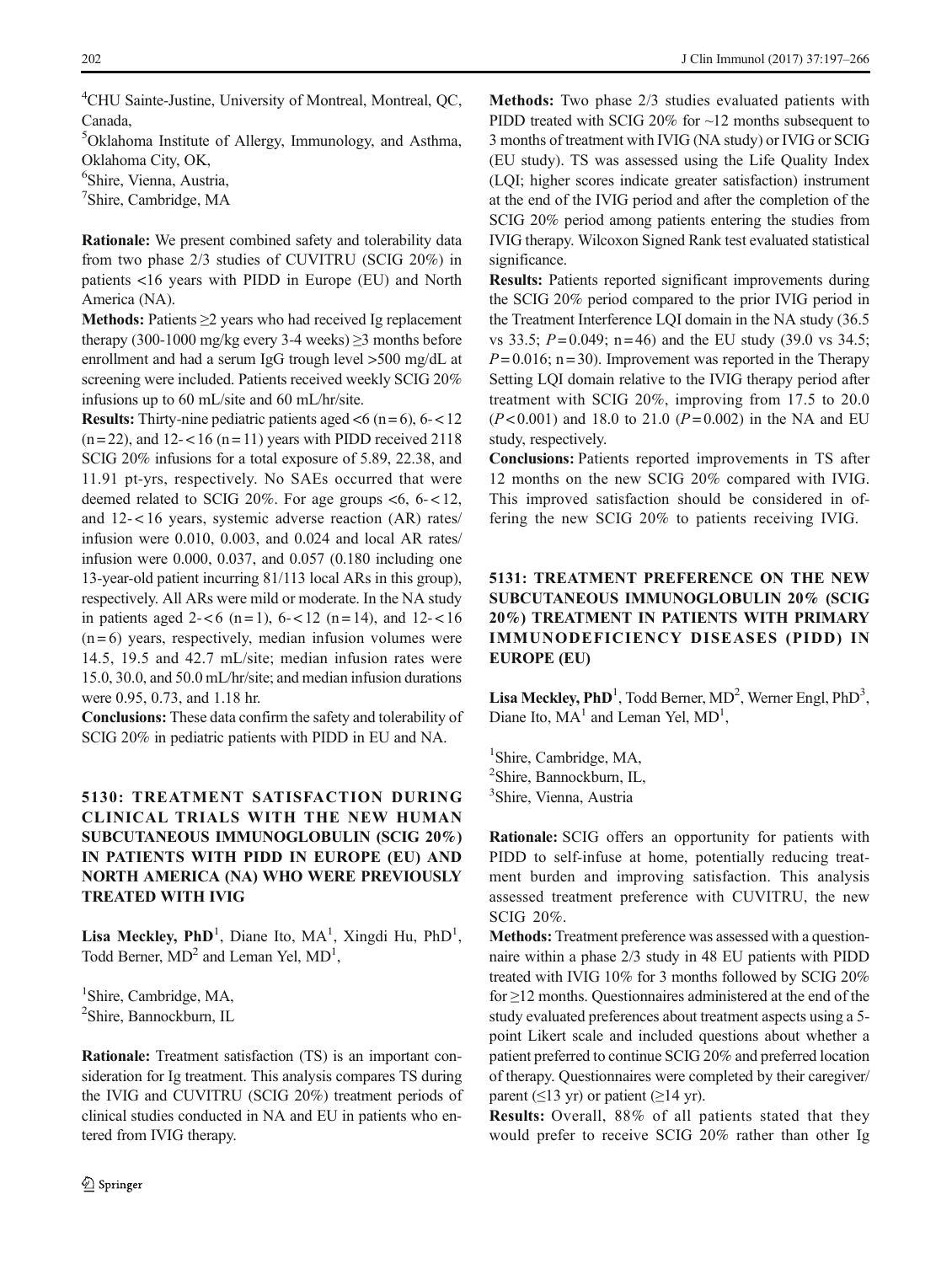treatments with 84% of younger ( $\leq$ 13 yr) and 91% of older  $(\geq)$ 14 yr) patients preferring SCIG 20%. Home infusion was preferred by 88% of all patients. The aspects of treatment with the highest proportion of 'like'/'like very much' responses were "ability to fit treatment into my own schedule" (96%) and "ability to self-administer without medical supervision" (94%).

Conclusions: Overall, 88% of patients preferred to continue receiving the recently approved SCIG 20%; they liked the ability to have more control over self-administration of their Ig treatment.

# 5135: PREVALENCE AND TREATMENT OF MONOGENIC CAUSES OF GRANULOMATOUS AND LYMPHOCYTIC INTERSTITIAL LUNG DISEASE (GLILD) IN PATIENTS PREVIOUSLY DIAGNOSED WITH CVID

Joel Louis Gallagher,  $MD<sup>1</sup>$ , James W Verbsky,  $MD/PhD<sup>2</sup>$ , John M Routes, MD<sup>1</sup>, Mary K Hintermeyer, APNP<sup>1</sup>, Mary T Bausch-Jurken,  $PhD<sup>4</sup>$  and Ranjeet Minocha,  $MD<sup>1</sup>$ ,

<sup>1</sup>Department of Allergy and Clinical Immunology, Medical College of Wisconsin, Milwaukee, WI,

<sup>2</sup>Department of Pediatrics, Division of Rheumatology, Medical College of Wisconsin, Milwaukee, WI,

<sup>3</sup>Pediatrics, Medical College of Wisconsin, Milwaukee, WI,

Background: GLILD is the pulmonary component of a lymphoproliferative process that occurs in a minority of CVID patients. GLILD is diagnosed via lung biopsy. Monogenic disorders distinct from CVID can also cause GLILD. This study sought to determine the prevalence of monogenic causes of GLILD in patients previously diagnosed with CVID and the response to therapy with rituximab (RTX) and azathioprine (AZA) or RTX and mycophenolate mofetil (MMF).

Methods: Twenty-five patients with biopsy-proven GLILD underwent whole exome sequencing to identify monogenic mutations, which were confirmed with Sanger sequencing. Response to immunosuppressive therapy was ascertained by chart review.

Results: 8/25 patients were found to have mutations in genes known to cause a CVID-like disorder including TNFRSF1 (n=4), CTLA4 (n=2), KMT2D (n=1) and  $XIAP$  (n = 1). Prominent comorbidities included adenopathy  $(n=5)$ , cytopenias  $(n=6)$ , and bronchiectasis  $(n=2)$ . Forced vital capacity (FVC) and forced expiratory volume in 1 second (FEV1) demonstrated marked improvement, increasing an average of 329mL and 258mL amongst all of the patients, respectively. Diffusing

capacity (DLCO) increased an average of 2.44 mL CO/ min/mmHg. All chest CTs demonstrated radiographic improvement.

Conclusions: The use of RTX/AZA or RTX/MMF was effective in the treatment of GLILD in monogenic disorders originally diagnosed as CVID.

### 5136: HYPER IgD SYNDROME (HIDS) PRESENTING AS ARTHRITIS WITHOUT FEVER

Joel Louis Gallagher, MD<sup>1</sup>, John M Routes, MD<sup>1</sup>, Mary T Bausch-Jurken, PhD<sup>2</sup>, Judy Ann Olson, MD<sup>3</sup>, Eli Eistein, MD<sup>4</sup>, Rachel Petro, MD<sup>5</sup> and James W Verbsky, MD/PhD<sup>6</sup>,

<sup>1</sup>Department of Allergy and Clinical Immunology, Medical College of Wisconsin, Milwaukee, WI,

2 Pediatrics, Medical College of Wisconsin, Milwaukee, WI, <sup>3</sup>Department of Rheumatology, Medical College of

Wisconsin/Children's Hospital of Wisconsin, Milwaukee, WI, 4 Pediatrics, Hadassah-Hebrew University Medical Center, Mount Scopus, Jerusalem, ID, Israel,

5 Pediatrics, University of Wisconsin Hospitals and Clinics, American Family Children's Hospital, Madison, WI,

6 Department of Pediatrics, Division of Rheumatology, Medical College of Wisconsin, Milwaukee, WI

Background: Periodic fever with mevalonate kinase deficiency, also known as HIDS, typically presents with fevers starting in infancy, lymphadenopathy, abdominal pain, ulcers, and rash. More severe mutations lead to mevalonic aciduria, resulting in mental retardation. We present a 17-year-old male with a history of short stature who initially presented at age two with knee swelling that progressed to chronic arthritis. His clinical course was notable for organomegaly, colitis, perioral ulcers, anemia, and elevated zinc levels and inflammatory markers. Fevers were never a prominent symptom. He was initially diagnosed with hyperzincemia with elevated calprotectin and trialed on multiple immunosuppressants, finally achieving improvement of the inflammation and anemia with anakinra.

Methods: Whole exome sequencing was performed.

Results: Sequencing demonstrated two mutations in the mevalonate kinase (MVK) gene: a  $c$ .118 C  $>$  T resulting in an R20Y substitution (inherited from his father) and a  $c.803$  T  $>$  C resulting in an I268T substitution (inherited from his mother).

Conclusions: We report a case of HIDS presenting as progressive arthritis without fevers, which is a nearly universal finding with HIDS. Arthritis is reported in association with HIDS but is typically transient in nature. In summary HIDS can have a variable presentation, including arthritis in the absence of fevers.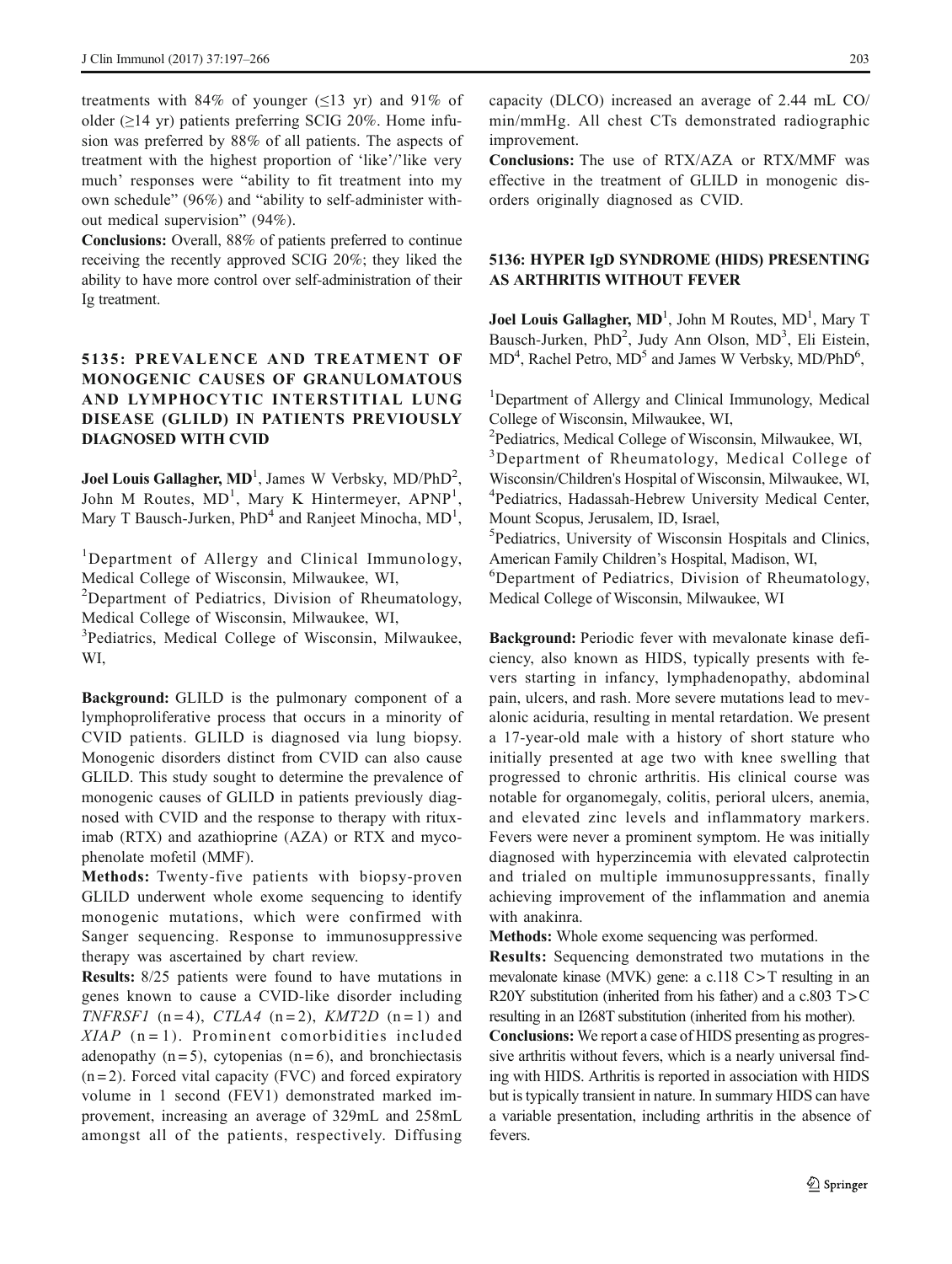### 5139: SUCCESSFUL CLINICAL STUDY OF LENIOLISIB (CDZ173), A SMALL MOLECULE PI3K-DELTA INHIBITOR, IN PATIENTS WITH APDS/PASLI

V. Koneti Rao, MD<sup>1</sup>, Andreas Christ, MD<sup>2</sup>, Hua Su<sup>3</sup>, Anuj Kashyap<sup>3</sup>, Sharon Webster<sup>3</sup>, Anna Sediva<sup>4</sup>, Virgil ASH Dalm<sup>5</sup>, P. Martin Van Hagen<sup>6</sup>, Birgitte Sloth<sup>7</sup>, Michael J. Lenardo<sup>8</sup>, Maciej Cabanski<sup>9</sup>, Christoph Burkhart<sup>9</sup> and Gulbu Uzel,  $MD<sup>10</sup>$ .

<sup>1</sup>Laboratory of Clinical Infectious Diseases, National Institute of Allergy and Infectious Diseases, NIH, Bethesda, MD,

2 Novartis Institutes for Biomedical Research, Basel, Switzerland,

3 LCID, NIAID, National Institutes of Health, Bethesda, MD, 4 Department of Immunology, Motol University hospital, 2nd Faculty of Medicine, Charles University, Prague, Czech Republic,

5 Dept. Internal Medicine, Erasmus Medisch Centrum,

6 Dept. Internal Medicine, Erasmus Medisch Centrum, Rotterdam, Netherlands,

7 CS&I, TM, NIBR, Novartis Pharma AG, Basel, Switzerland, 8 Laboratory of Immunology, NIAID, NIH, Bethesda, MD,

9 Novartis Pharma AG, Basel, Switzerland,

10Laboratory of Clinical Infectious Diseases, NIAID/NIH, Bethesda, MD

Gain-of-function mutations in PI3Kd (Phosphoinositide 3 kinase delta) leading to lymphoproliferation and immunodeficiency is known as APDS/PASLI. We report 6 patients (age17-32 years) treated for 12 weeks with increasing doses of the PI3Kd-specific inhibitor leniolisib: 10 mg, 30 mg and 70 mg b.i.d.X4weeks respectively. All patients had splenomegaly at baseline; some had cytopenias(3),pulmonary sequelae(5) and history of malignant lymphoma(3);received immunoglobulin replacement(5), 3 had prior treatment with sirolimus (requiring a 6week washout).Lymphoproliferation improved significantly on escalating doses of leniolisib.CT/MRI scans at the end of treatment showed regression of spleen size by 40% (+/- 11%). Leniolisib led to a reduction in the number of previously elevated transitional B cells and senescent CD4+ and CD8+ T cells; naive B cell numbers normalized. In parallel, a significant, dose-dependent reduction of PI3K/Akt pathway activity was noted. It was well tolerated with no early terminations or serious adverse events. Oral PI3Kd inhibitor leniolisib led to clinically relevant improvements of lymphoproliferation and normalization of B and T cell subsets in patients with APDS/PASLI.Participating patients are currently receiving continued leniolisib treatment in an extension study. Leniolisib is also being explored in primary Sjögren's syndrome

### 5141: A CASE SERIES: CLUES TO A DIAGNOSIS OF CHRONIC GRANULOMATOUS DISEASE IN PATIENTS PRESENTING WITH HEMOPHAGOCYTIC LYMPHOHISTIOCYTOSIS

Meera Mehta  $MD<sup>1</sup>$  and Chandrakasan Shanmuganathan  $MD<sup>2</sup>$ ,

<sup>1</sup>Emory University School of Medicine, Emory University School of Medicine, Atlanta, GA,

<sup>2</sup>Hematology/Oncology, Emory University School of Medicine, Atlanta, GA

Introduction: Chronic Granulomatous Disease (CGD) is a primary immunodeficiency caused by a defect in the phagocyte nicotinamide adenine dinucleotide phosphate (NADPH) oxidase. Hemophagocytic lymphohistiocytosis has been reported in patients with CGD. This article reports a 3-month-old male who presented with fevers and abdominal distension and a 16 month-old male who presented with fever and cough. Both met diagnostic criteria for HLH and CGD.

Cases: C.M. presented at 3 months of age with a 4-day history of fever and abdominal distension. His labs were significant for a prolonged PT, PTT, elevated INR, low fibrinogen, ferritinemia, and elevated triglycerides. He had a maternal cousin and great uncle with CGD. His bone marrow biopsy was unrevealing. He met criteria for HLH and was started on chemotherapy with clinical improvement. L.D. presented at 16 months of age with a 5-day history of fever, diarrhea, and cough. He developed a metabolic acidosis with elevated liver enzymes and INR. He underwent a bone marrow biopsy, which exhibited hemophagocytes. Despite the initiation of decadron, etoposide, and IVIG, he clinically deteriorated and expired.

Discussion: These two cases illustrate the importance of considering an underlying immunodeficiency in the differential diagnosis when evaluations patients presenting with HLH.

### 5146: CRYPTOCOCCAL SEPSIS AS INITIAL PRESENTATION OF CD40L DEFICIENCY

#### Blachy J Dávila Saldaña, MD,

<sup>1</sup>Children's National Medical Center, Washington, DC

#### CRYPTOCOCCAL SEPSIS AS INITIAL PRESENTATION OF CD40L DEFICIENCY

A 2 year old male presented with nausea, vomiting and abdominal pain one week after a camping trip. Headache and low grade fever followed, unresponsive to oral antibiotics. He progressed to shock and transferred to an ICU.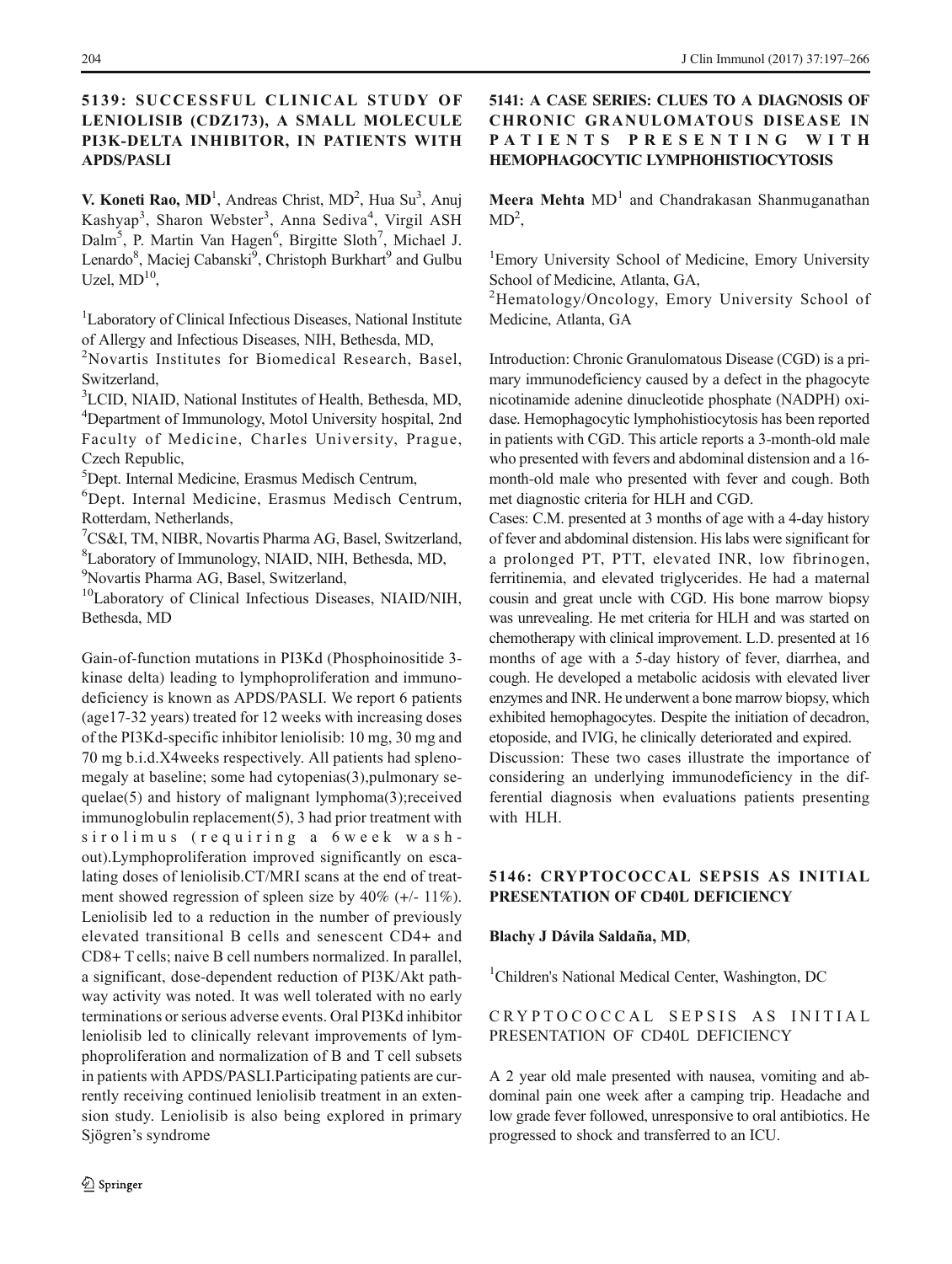Physical exam was notable for an erythematous rash noted throughout his body and hepatosplenomegaly with coarse breath sounds. Xray was consistent with an acute, diffuse pulmonary process. Shortly post admission, blood cultures grew 2+ yeast.

| <b>Laboratory Results</b> |        |
|---------------------------|--------|
| Hemoglobin                | 7.1    |
| WBC count                 | 7.6    |
| Platelets                 | 45,000 |
| <b>Neutrophil Count</b>   | 900    |
| Lactate                   | 4.8    |
| Ferritin                  | 193    |
| Renal, liver function     | Normal |
| CD <sub>3</sub> count     | 2174   |
| CD4 count                 | 1698   |
| CD8 count                 | 438    |
| CD19 count                | 1851   |
| $CD16/56$ count           | 307    |
| <b>IgG</b>                | < 109  |
| IgA                       | $<$ 5  |
| IgE                       | 9      |
| IgM                       | 198    |
|                           |        |

Blood, bone marrow, and CSF grew Crytococcus Neoformans. He was started on ambisome/flucytosine treatment. Flow analysis for CD40L was sent, which confirmed absence of the protein.

Despite aggressive treatment, the patient developed severe ARDS and septic shock, and was unable to be resuscitated. Patients with CD40L deficiency are potentially highly predisposed to cryptococcal infection, and this interaction should be studied further. Isolating Cryptococcus from a male patient should raise suspicion of this disease.

### 5147: GRANULOMATOUS INTERSTITIAL LUNG D I SEASE IN COMMON VARIABLE IMMUNODEFICIENCY: A CASE SERIES OF PATIENTS TREATED WITH RITUXIMAB AS A SINGLE AGENT

Deena Pourang<sup>1</sup>, Javed Sheikh<sup>1</sup> and Anna Kovalszki<sup>2</sup>,

<sup>1</sup>Allergy and Clinical Immunology, Kaiser Permanente Los Angeles Medical Center, Los Angeles, CA,

<sup>2</sup>Allergy and Clinical Immunology, University of Michigan, Ann Arbor, MI

A subset of patients with common variable immunodeficiency (CVID) develop granulomatous and lymphocytic interstitial

lung disease (GLILD)— a restrictive lung disease for which no standardized treatment has been established. Combination chemotherapy with azathioprine and rituximab has been shown to improve symptoms, chest imaging and pulmonary function testing. We report three unique cases of successful treatment of GLILD with rituximab as a single agent.

Case 1: A 25 year-old woman with CVID was on chronic prednisone for three years for treatment of her GLILD. She was started on rituximab single therapy, resulting in reduction of her prednisone use, and clinical improvement.

Case 2: A 66 year-old woman with CVID and GLILD presented with decompensating respiratory symptoms, and worsening of both imaging and functional studies of the lung. Due to her history of lymphoma, azathioprine was not given. She was treated with rituximab therapy alone, with improvement in her clinical symptoms and lung function.

Case 3: A 30 year-old woman presented with CVID and GLILD at the age of 20. She developed Mycobacterium terrae infection while on infliximab therapy for the GLILD. There was concern that use of azathioprine may cause a worsening of mycobacterial infection, thus she was started on rituximab alone for treatment of GLILD, with symptomatic improvement after four weeks of rituximab treatment.

# 5151: POPULATION PHARMACOKINETIC (PK) MODELING AND SIMULATION OF VARIOUS DOSING INTERVALS AND DETERMINATION OF THE DOSE ADJUSTMENT FACTOR AFTER SC ADMINISTRATION OF IMMUNOGLOBULIN 20% (SCIG 20%) IN PATIENTS WITH PRIMARY IMMUNODEFICIENCY DISEASES (PIDD)

Todd Dumas, PharmD<sup>1</sup>, Martin Wolfsegger<sup>2</sup>, N. Seth Berry, PharmD<sup>1</sup>, Barbara McCoy, PhD<sup>3</sup> and Leman Yel, MD<sup>3</sup>,

<sup>1</sup>Quintiles, Overland Park, KS, <sup>2</sup>Shire, Vienna, Austria, 3 Shire, Cambridge, MA

Rationale: Ig reduces infection rates in patients with PIDD by raising trough levels that are affected by Ig dose, interval, and bioavailability. A population PK model was developed based on weekly (QW) dosing data to simulate Ig exposure with CUVITRU, the new SCIG 20%, to compare 6 dosing intervals and to determine the dose adjustment factor.

**Methods:** Data from 2 phase  $2/3$  studies in patients ( $\geq 2$  yrs) treated with IVIG 10% and SCIG 20% QW were used to characterize Ig population PK with nonlinear mixed-effects modeling. A model simulated Ig exposure for 1000 patients with SCIG 20% dosed daily (QD), every 2 days, every 3 days, twice weekly (BIW), QW, and every 2 weeks (Q2W).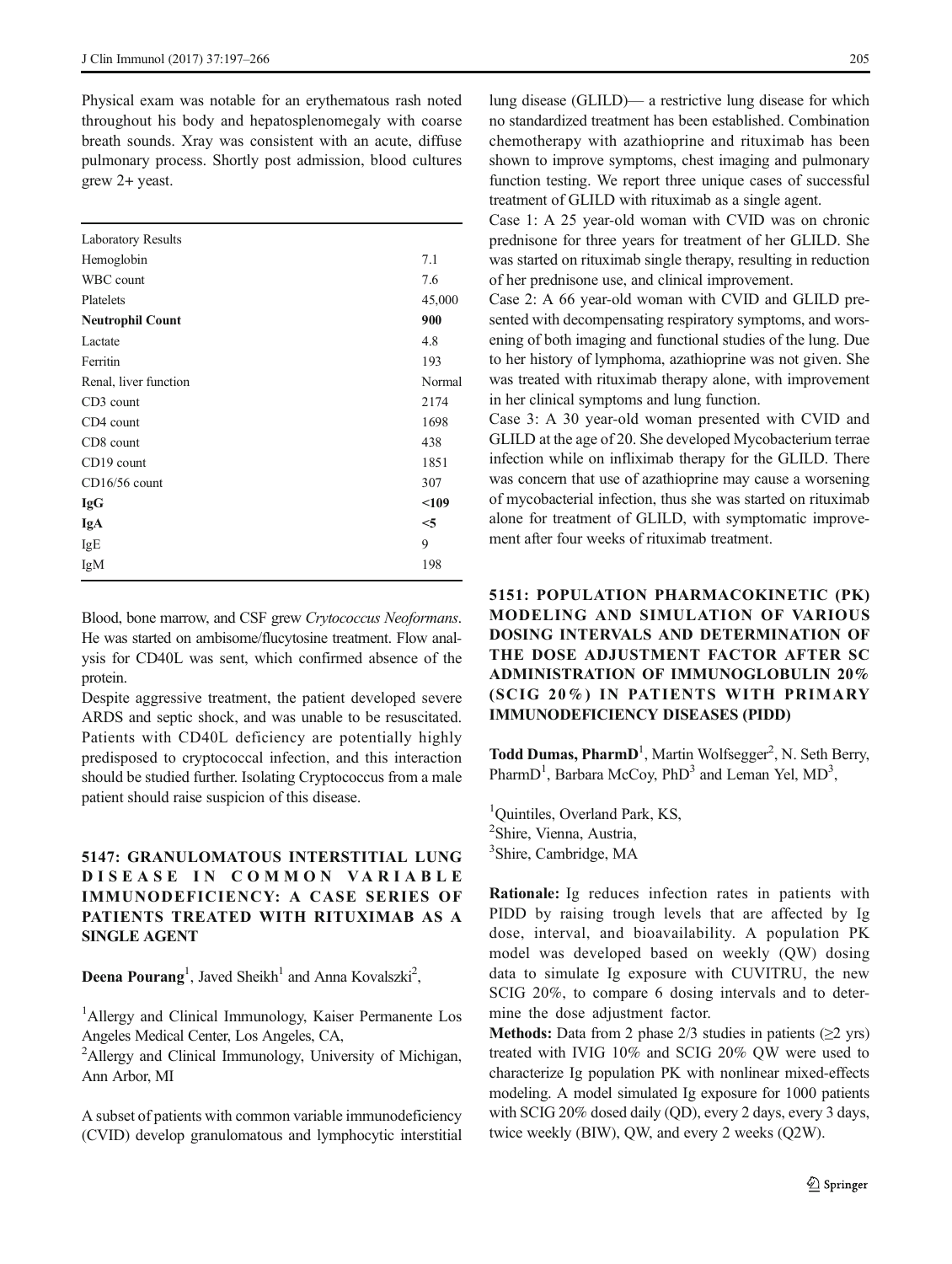Results: A 1-compartment model with weight as a covariate on clearance was derived from an index dataset containing 80% of total evaluable data: 1302 (SCIG 20%) and 761 (IVIG 10%) PK samples from 102 patients. Results demonstrated good model predictability. Simulations of total Ig concentrations for 6 varied dosing intervals showed similar mean profiles with overlapping prediction intervals. Mean AUC ratios of SCIG 20% to IVIG 10% with a dose adjustment factor of 1:1.30 were 98.7% (QW) and 97.7% (BIW).

Conclusion: SCIG 20% exposures from daily to up to Q2W appeared equivalent, supporting feasibility in administration frequency. A conversion factor of 1:1.30 provides comparable coverage to IVIG when administered QD to Q2W.

### 5152: SAFETY AND TOLERABILITY DURING CLINICAL TRIALS OF THE NEW SUBCUTANEOUS IMMUNOGLOBULIN 20% FORMULATION (SCIG 20%) IN PATIENTS WITH PIDD IN EUROPE AND NORTH AMERICA

Daniel Suez<sup>1</sup>, Gergely Krivan<sup>2</sup>, Stephen Jolles, PhD<sup>3</sup>, Iftikhar Hussain, MD<sup>4</sup>, Mark Stein, MD<sup>5</sup>, Sudhir Gupta, MD, PhD, MACP<sup>6</sup>, Kenneth Paris, MD, PhD<sup>7</sup>, P. M. van Hagen, MD, PhD<sup>8</sup>, Nicholas Brodszki<sup>9</sup>, Barbara McCoy, PhD<sup>10</sup> and Leman Yel,  $MD<sup>10</sup>$ .

<sup>1</sup>Allergy, Asthma & Immunology Clinic, Irving, TX,

<sup>2</sup>Department of Pediatric Hematology and Stem Cell Transplantation, United Saint Istvan and Saint Laszlo Hospital, Budapest, Hungary,

<sup>3</sup>University Hospital of Wales, Heath Park, Cardiff, United Kingdom,

4 Vital Prospects Clinical Research Institute, Tulsa, OK,

5 Medical Director, Allergy Associates of the Palm Beaches, North Palm Beach, FL,

6 University of California, Irvine, Irvine, CA,

7 LSU Health Sciences Center, New Orleans, LA,

8 Erasmus University Medical Center, Department of Internal Medicine, Rotterdam, Netherlands,

9 Dept of Pedatric Allergy&Immunology, Childrens Hospital, Lund University Hospital, Lund, Sweden,

10Shire, Cambridge, MA

Rationale: CUVITRU (SCIG 20%), a liquid preparation of highly purified human IgG, was evaluated for safety and tolerability in 2 phase 2/3 studies in patients with PIDD in Europe and North America.

Methods: The rate of AEs and tolerability were assessed in patients with PIDD aged  $\geq$ 2 years with IgG trough levels >500 mg/dL at screening who were treated with SCIG 20% for  $\sim$ 12 months subsequent to  $\geq$ 3 months of treatment with IVIG (North American study) or IVIG or SCIG (European study). Patients received weekly SCIG 20% infusions up to 60 mL/site and 60 mL/hr/site.

Results: Overall, 91.8% (112/122) of patients aged 2-83 years who were treated with SCIG 20% completed the studies with only one discontinuation due to an AE (mild infusion site pain). Most infusions were completed in  $\langle$ 1 hour (n = 3445; 53%) or  $\langle$ 2 hours (n = 6005; 92.4%). The majority of infusions (99.8%) of 6665) were completed without slowing, interrupting, or stopping the infusion. Local AEs causally related to SCIG 20% were reported in 28.7% of patients with a rate of 0.034/infusion. Systemic AEs causally related to SCIG 20% were reported in 22% of patients (0.025/infusion); none of the AEs were severe. Conclusions: Patients with PIDD receiving the new SCIG 20% demonstrated a positive safety and tolerability profile at increasing volumes/site and infusion rates.

# 5153: ANALYSES OF PATIENTS (PTS) WITH PRIMARY IMMUNODEFICIENCY DISEASES (PIDD) TREATED BY DIFFERENT MODES OF ADMINISTRATION OF IMMUNOGLOBULIN (IG) THERAPY DURING THREE CONSECUTIVE **STUDIES**

Richard L. Wasserman, MD, PhD<sup>1</sup>, Sudhir Gupta, MD, PhD, MACP<sup>2</sup>, Mark Stein, MD<sup>3</sup>, Isaac Melamed, Jennifer M Puck, MD<sup>5</sup>, Werner Engl, PhD<sup>6</sup>, Heinz Leibl, PhD<sup>6</sup>, Christopher Rabbat, PhD<sup>7</sup> and Leman Yel, MD<sup>8</sup>,

1 Dallas Allergy, Dallas, TX,

2 University of California, Irvine, Irvine, CA,

<sup>3</sup>Medical Director, Allergy Associates of the Palm Beaches, North Palm Beach, FL,

4 Pediatrics, University of California - San Francisco, San Francisco, CA,

5 Shire, Vienna, Austria,

6 Shire, Bannockburn, IL,

7 Shire, Cambridge, MA

Rationale: Administration modes of Ig therapies for PIDD differ in pharmacokinetics, infusion parameters and tolerability. Efficacy and tolerability data are reported for 31 pts with PIDD who were treated using the same Ig product via different modes of administration during 3 consecutive studies.

Methods: In Study 1, pts received IVIG 10% every 3-4 wk ( $≥$ 3 mos), followed by wkly SCIG 10% ( $≥$ 12 mos); in Study 2, pts were switched to hyaluronidase-facilitated SCIG 10% (IGHy) every 3-4 wk for  $\sim$ 14-18 mos; then, in Study 3 (extension of Study 2), they continued with the same IGHy dose for up to 11.5 mos (122.5 pt-yrs).

Results: Longitudinally, across 3 consecutive studies, the annual rate of validated acute bacterial infections and all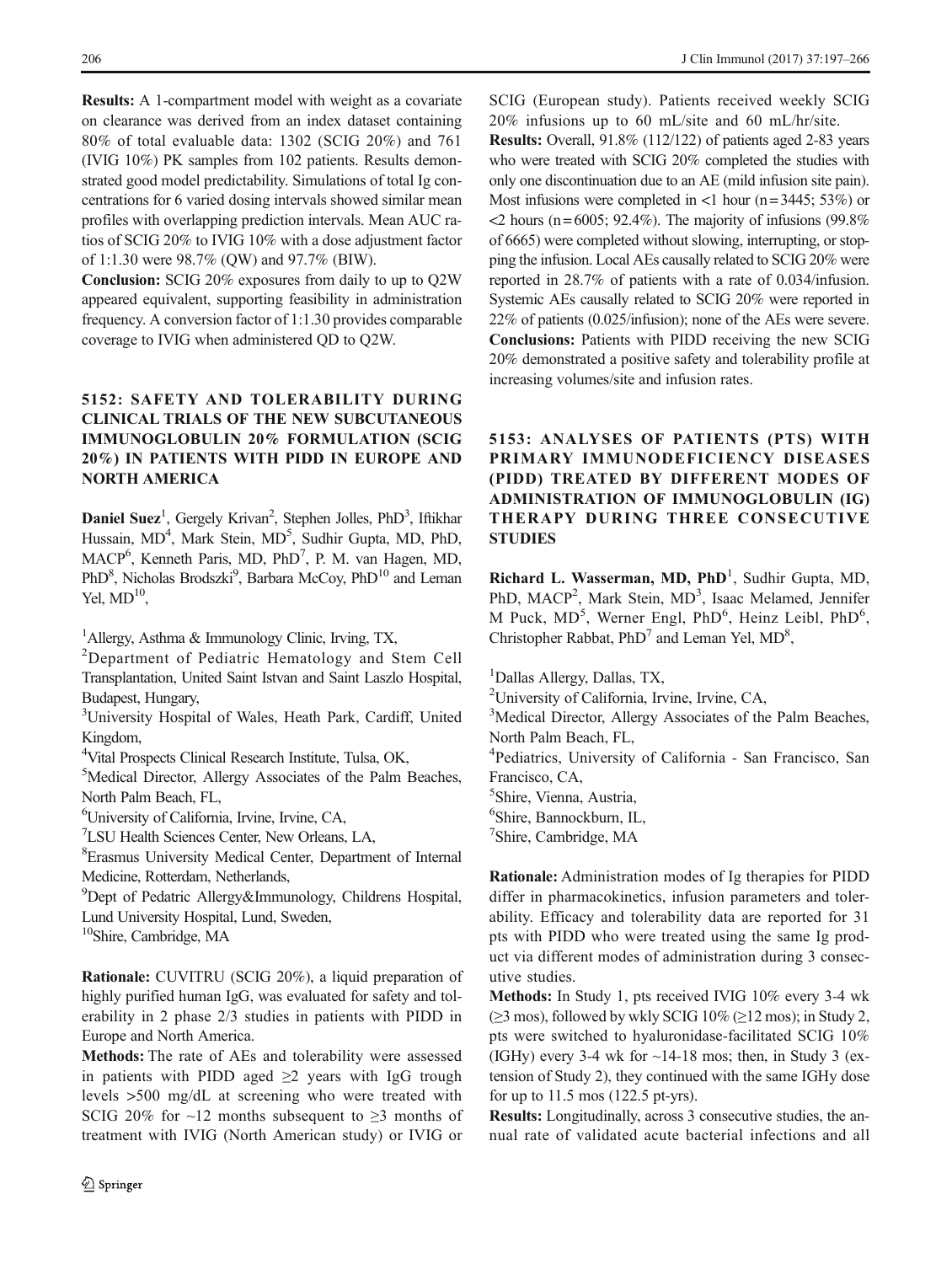infections, respectively, were low: IVIG (0.00/4.04), SCIG (0.09/3.93) and IGHy (0.04/2.4). The rate of causally-related AEs/pt-yr was lowest for IGHy (2.44) (IVIG, 4.17; SCIG, 2.77). The rate of causally-related systemic AEs/pt-yr was highest in pts receiving IVIG (5.60) (IGHy, 1.90; SCIG, 1.88). The rate of local AEs/pt-yr was lowest for IVIG (0.13) (SCIG, 0.90; IGHy, 1.56). Median IgG trough levels  $(g/dL)$  were IVIG (10.4), SCIG (13.1), and IGHy (9.9).

Conclusions: Evaluation of the same pt cohort in 3 consecutive studies over more than 3 yrs demonstrated that all 3 modes of administration provided similar efficacy and relative rates of safety/tolerability as expected.

### 5155: CORD BLOOD TRANSPLANTATION DOES NOT AMELIORATE MEVALONATE KINASE DEFICIENCY PHENOTYPE DESPITE FULL ENGRAFTMENT: A CASE REPORT

#### Blachy J Dávila Saldaña, MD,

Children's National Medical Center, Washington, DC

The patient was born at 29 weeks by C-section due to ascites, maternal pre-eclampsia and acute fetal bradycardia. There was persistent liver inflammation prompting referral for liver transplant. Evaluation showed elevated urine organic acids, which led to the diagnosis. She was started on steroids, and subsequently transitioned to anakinra, with liver improvement but frequent admissions for fever/inflammation. She was referred for BMT.

She underwent a 5/6 cord blood transplant with a campath/fludarabine/melphalan/thiotepa preparative regimen. She developed acute GvHD, treated with steroids. As the steroids weaned, she was admitted with a febrile episode, pneumonia and joint pains. Urinary mevalonic acid, although many levels below results prior to transplant, was elevated to hyper IgD flare-range levels. Peripheral blood and bone marrow chimerisms showed 100% donor engraftment.

The patient was started on tocilizumab, with dramatic improvement. She was transitioned to canakinumab after an anaphylactic reaction. Her urinary mevalonic acid levels remain in hyper IgD flare-range though she is without symptoms. Repeated engraftment studies continue to show 100% donor engraftment in all cell lines.

To our knowledge, this is the first case of mevalonic acid deficiency not cured by BMT. Further evaluation as to why this patient did not respond to transplantation is ongoing.

#### 5161: THE DISTINCT PHENOTYPE AND FUNCTION OF CONVENTIONAL NK CELLS IN THE

### PERIPHERAL BLOOD AND TERMINAL ILEUM OF CROHN'S DISEASE PATIENTS

Jian Li<sup>1</sup>, Andria Doty<sup>1</sup>, Atif Iqbal<sup>2</sup>, Sanda Tan<sup>2</sup> and Sarah  $G**I**over<sup>1</sup>,$ 

<sup>1</sup>Medicine, University of Florida, Gainesville, FL, <sup>2</sup>Surgery, University of Florida Health Shands Hospital, Gainesville, FL

Conventional NK cells are important innate effector lymphocytes that play a crucial role in early host defense against different pathogens as well as malignant transformation. By their cytotoxic ability and secretion of cytokines and chemokines, they build a bridge between innate immunity and adaptive immunity. However, their role in the pathogenesis of Crohn's disease (CD) remains unclear. In this study, we analyzed the frequency and function of NK cells in the peripheral blood and terminal ileum of CD patients. The frequency of NK cells among Lineage (-) CD45 (+) CD127 (-) PBMC was similar between CD patients and healthy donors while its frequency was significantly increased in the inflamed terminal ileum. Also, we noticed that the peripheral NK cells of CD patients had significantly downregulated degranulation ability compared to donors. This indicated compromised cytotoxicity. At the same time, intestinal NK cells were potent IFN-rproducers and their enrichment in the inflamed mucosa suggested their potential contribution to the tissue damage process of CD patients. Overall, the phenotype and function of NK cells among CD patients are organ-specific and contextdependent. Better understanding about the NK cell biology in CD patients definitely could offer potential therapeutic opportunities for better outcomes.

### 5162: AN INHERITED SYNDROME OF AUTOIMMUNITY ASSOCIATED WITH CD40LG DUPLICATION

Carole Le Coz, PhD, Melissa Trofa, Harumi Jyonouchi, MD, Soma Jyonouchi, MD, Montserrat Anguera, PhD and Neil Romberg, MD,

Division of Allergy and Immunology, Children's Hospital of Philadelphia, Philadelphia, PA

CD40-CD40L interactions are essential for generation of class-switched memory B cells and maintenance of B-cell tolerance. CD40L deficiency, a sex-linked form of hyper-IgM syndrome, is characterized by IgG and IgA deficiency with a susceptibility to infections. Female carriers of CD40LG mutations are unaffected. We have identified a 5-year-old male with a 240 kb chromosome X duplication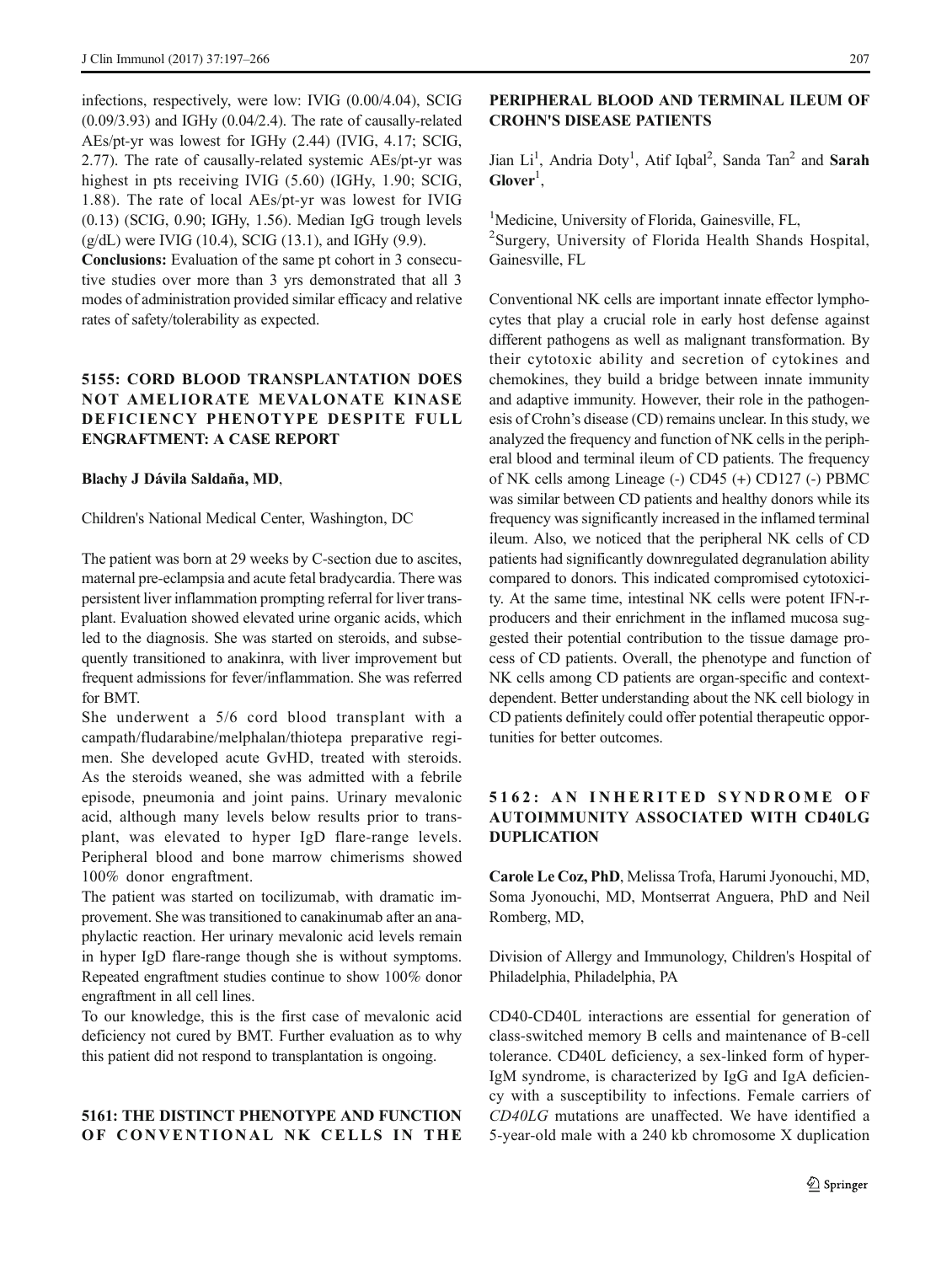encompassing CD40LG and its known regulatory elements. Beginning in infancy, the patient experienced a variety of autoimmune diseases including Evan's syndrome, autoimmune neutropenia, autoimmune hepatitis, splenomegaly and pulmonary nodules. As an adult, the index patient's mother, who is heterozygous for the duplicated X chromosome, developed mixed connective tissue disease associated with high-titer serum autoantibodies. Analysis of the index patient's peripheral blood revealed an abundance of class-switched memory B cells correlating with consistently elevated serum IgA and IgG concentrations. CD40L expression was not detected on index patient resting CD4<sup>+</sup> T cells but after induction expression was twice that of activated cells from controls. CD40L over-induction was quantitatively normalized in vitro by cyclosporine-mediated NFAT inhibition suggesting that similarly targeted therapies for CD40LG duplicationrelated autoimmune disease may be effective.

### 5164: IMMUNE DYSREGULATION IN WEST NILE VIRUS ENCEPHALITIS CAUSING OPSOCLONUS-MYOCLONUS SYNDROME (OMS)

# Erin Wahle Rasmussen,  $MD<sup>1</sup>$  and Zuhair K Ballas,  $MD<sup>2</sup>$ ,

<sup>1</sup>Internal medicine, University of Iowa Hospitals and Clinics, Iowa City, IA,

<sup>2</sup>Allergy and Immunology, University of Iowa Hospitals and Clinics, Iowa City, IA

A 52 yo M developed fevers, rash, back pain and headaches. 10 days later, he presented with poor vision and jerking limbs. Physical exam showed severe opsoclonus and whole-body myoclonus. CBC and immunoglobulins were normal. CSF showed high protein, increased nucleated cells with predominantly CD4+ cells, which had an activated morphology; multiple sclerosis studies showed an elevated IgG index. Testing, including PCR, for multiple infectious agents was negative except high West Nile virus IgM. The patient was considered to have an autoimmune encephalitis (triggered by West Nile virus) and was started on steroids and IVIG. Steroid-induced agitation limited further use of steroids. Opsoclonus improved somewhat following this treatment but the myoclonus did not abate. Rituximab was given as a second line immunotherapy with marked improvement.

OMS is a rare disease, which can be idiopathic, paraneoplastic or, rarely, associated with infection. West-Nile virus-associated OMS is extremely rare with no standard therapy. Given the immunological CSF findings in this patient, we treated him in a step-wise approach as an autoimmune encephalopathy with excellent results.

### 5165: INITIATION OF 20% SUBCUTANEOUS IMMUNOGLOBULIN THERAPY IN PATIENTS WITH PRIMARY IMMUNODEFICIENCY NAïVE TO IG THERAPY

Carla Duff, CPNP, MSN, CCRP and Jennifer W. Leiding,  $MD$ 

University of South Florida, Tampa, FL

Rationale: Immunoglobulin replacement is prescribed for patients with antibody defects and is available in intravenous and subcutaneous forms. Data on the use of SCIG in patients' naïve to Ig therapy is limited.

Methods: We retrospectively identified fourteen subjects who received 20% subcutaneous immunoglobulin (SCIG) therapy for primary immunodeficiency without first receiving a loading dose of IVIg.

Results: Fourteen subjects aged 7 to 67 years were identified: 4 with CVID, 5 with hypogammaglobunemia, 2 with hypogammaglobunemia with poor pneumococcal response, and 3 with selective antibody deficiency. Mean pre IgG level was 497 mg/dl (range 324-1290 mg/dl). Three subjects required dose adjustments over the 4irts 3-4 months of therapy; the remaining eleven subjects had therapeutic IgG levels after 12 weeks of therapy and no dose adjustment was necessary. No serious bacterial infections were noted for any subject. No serious adverse reactions were noted for any subject.

Conclusion: SCIG can be safely and effectively administered to primary immunodeficient patients who have not received a loading dose of Ig therapy. IgG levels as well as number of infections need to be monitored in order to determine individualized doses.

### 5169: COMMON ANTIGEN ANTIBODY MEASUREMENTS FOR ASSESSMENT OF HUMORAL IMMUNITY

Gregg Wallis<sup>1</sup>, David Taylor<sup>1</sup>, Dawn Sims<sup>1</sup>, Alexander Cook<sup>1</sup>, Stephen Harding<sup>1</sup> and Antony Parker<sup>1</sup>,

<sup>1</sup>The Binding Site Group Limited, Birmingham, United Kingdom,

Common-antigen antibodies (CaAb) are raised in response to exposure to ubiquitous pathogens and measurement could be used as surrogate markers of humoral immune status. We aimed to determine whether CaAb activities could be used as markers of antibody deficiency. ELISAs to detect anti-IgG and anti-IgM CaAb against Pneumococcal C-polysaccharide, yeast β glucan, Cytomegalovirus and Epstein-Barr virus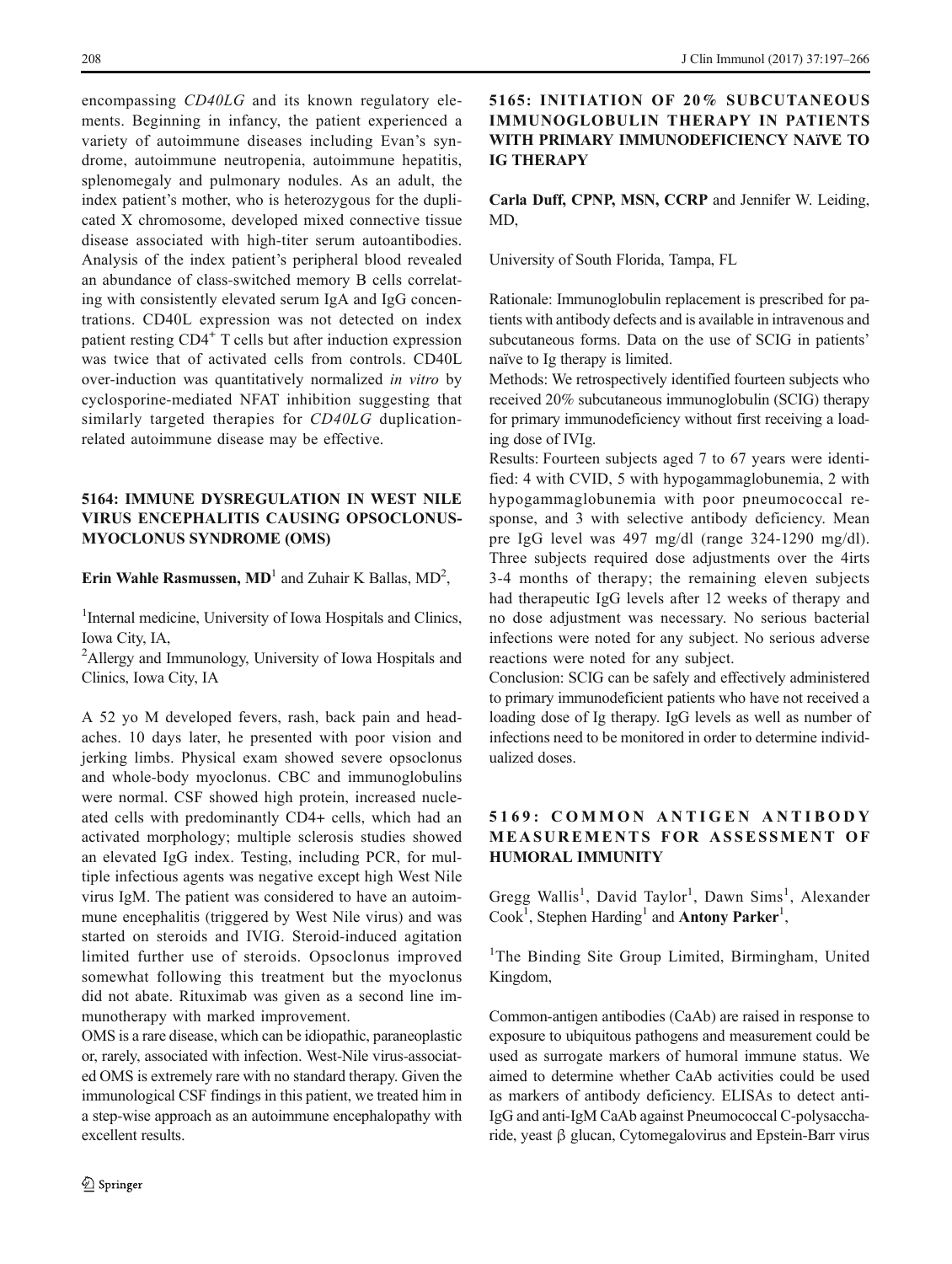antigens were developed. Concentrations of CaAb were measured in serum samples from primary antibody deficiency (PAD;  $n = 66$ ), secondary hypogammaglobinaemia ( $n = 20$ ) and healthy controls  $(n = 32)$ . The intra and inter-assay precisions were 1.8-4.5%CV, and 0.73-4.9%. There were weak correlations between the different IgG and IgM specificities. IgG subclass analysis showed an IgG2 bias towards polysaccharide antigens. Correlations between total serum IgG and IgG CaAbs were weak but stronger between serum IgM and CaAb IgM. Three of five CaAb IgG median levels were significantly reduced in PAD group  $(p < 0.01)$  whereas all five IgM CaAbs were suppressed  $(P = 0.0001)$ . Within the hypogammglobulinemia group CaAb IgM levels against all five specificities were also suppressed ( $p = 0.04$  to  $p < 0.0001$ ). We have developed ELISAs to measure naturally occurring CaAb IgG and IgM. Their measurement can differentiate between a normal and suppressed humoral immune system.

### 5173: THE RESPONSE TO TYPHI VI VACCINATION IS COMPROMISED IN INDIVIDUALS WITH ANTIBODY DEFICIENCY

Jeevani Kumarage<sup>1</sup>, Suranjith Seneviratne<sup>2</sup>, Vijitha Senaratne<sup>3</sup>, Amitha Fernando<sup>4</sup>, Kirthi Gunasekera<sup>4</sup>, Bandu Gunasena<sup>5</sup>, Padmalal Gurugama<sup>6</sup>, Sudath Peiris<sup>7</sup>, Stephen Harding<sup>8</sup>, Nilhan Rajiva de Silva<sup>1</sup> and **Antony Parker**<sup>8</sup>,

1 MRI, Colombo, Sri Lanka,

<sup>2</sup>Royal Free Hospital, London, United Kingdom,

3 NHRD, Walisara, Sri Lanka,

4 National Hospital of Sri Lanka, Colombo, Sri Lanka,

5 NHRD, Colombo, Sri Lanka,

6 Cambridge University Hospital NHS Foundation Trust, Cambridge, United Kingdom,

<sup>7</sup>Epidemiology Unit, Ministry of Health, Sri Lanka,

8 The Binding Site Group Limited, Birmingham, United Kingdom

Measurement of an individuals ability to respond to polysaccharide antigens is a crucial test to determine adaptive immunity. Currently the response to Pneumovax is utilized but with the success of Prevnar, measurement of the response to Pneumovax may be challenging. The aim of the study was to assess the response to Typhi Vi vaccination in both pediatric and adult control groups and patients with antibody deficiency. In the control groups, >95% of the individuals had pre vaccination concentrations <100 U/mL and there was significant increase in concentration post vaccination  $(p < 0.0001)$ with >94% achieving  $\geq$ 3 fold increase in concentration post vaccination (FI). The response to Typhi Vi vaccination was significantly lower in both pediatric  $(p=0.006)$  and adult  $(p=0.002)$  antibody deficiency groups when compared to

their age matched control groups. 11% and 55% of the pediatric and adult antibody deficiency groups did not obtain a response >3FI. When grouped into those individuals with hypogammaglobulinemia (HYPO) or common variable immunodeficiency (CVID), both groups had a significantly lower median FI than the control group. The data suggests that measurement of the response to Typhi Vi vaccination could represent a complementary assay for the diagnosis of antipolysaccharide production deficiency.

### 5177: LONG TERM PROGNOSIS IN AUTOSOMAL DOMINANT HYPER IgE SYNDROME

Amanda K Urban, CRNP<sup>1</sup>, Beatriz E Marciano, MD<sup>2</sup>, Joie Davis, NP<sup>3</sup>, Pamela Welch<sup>4</sup>, Dirk Darnell, MA, RN<sup>5</sup>, Joy Peterson, BSN,  $RN^6$ , Steven M. Holland,  $MD^2$  and Alexandra F Freeman, MD<sup>2</sup>,

1 NIH/NIAID/LCID, Leidos Biomedical Research, Inc, Bethesda, MD,

<sup>2</sup>Laboratory of Clinical Infectious Diseases, NIAID/NIH, Bethesda, MD,

3 NIH/NIAID/LCID, Bethesda, MD,

4 DCR/ICMOB, NIH/NIAID, Bethesda, MD,

5 Department of Nursing, NIH Clinical Center, Bethesda, MD, 6 Clinical Monitoring Research Program/Frederick National Laboratory, Leidos Biomedical Research, INC support to NIAID/LCID, Bethesda, MD

Rationale: Autosomal Dominant Hyper IgE Syndrome (AD-HIES; STAT 3 deficiency) is characterized by eczema, sinopulmonary infections, and connective tissue and vascular abnormalities, with pulmonary complications contributing significantly to morbidity and mortality. With earlier diagnosis, aggressive treatment of infections, and increasing availability of antifungals, the causes of mortality are expected to change with overall prognosis improving.

Methods: We retrospectively reviewed the 137 HIES patients followed at NIH to examine reasons for hospitalization and age at death.

Results: The patients were 1 to 64 years of age (median 20 years). The median age at death before 2010 was 29 years and after 2010 was 44 years  $(p=0.0813)$ . Before 2010 causes of death included bacterial and fungal pneumonia and hemoptysis. The deaths since 2010 continued to be primarily pulmonary, but less invasive fungal disease was seen. Pneumonia continues to be a significant cause of hospitalization. Causes of morbidity included vascular events related to coronary, gastrointestinal, and cerebral aneurysms and orthopedic events, including spine stabilizations and joint replacements.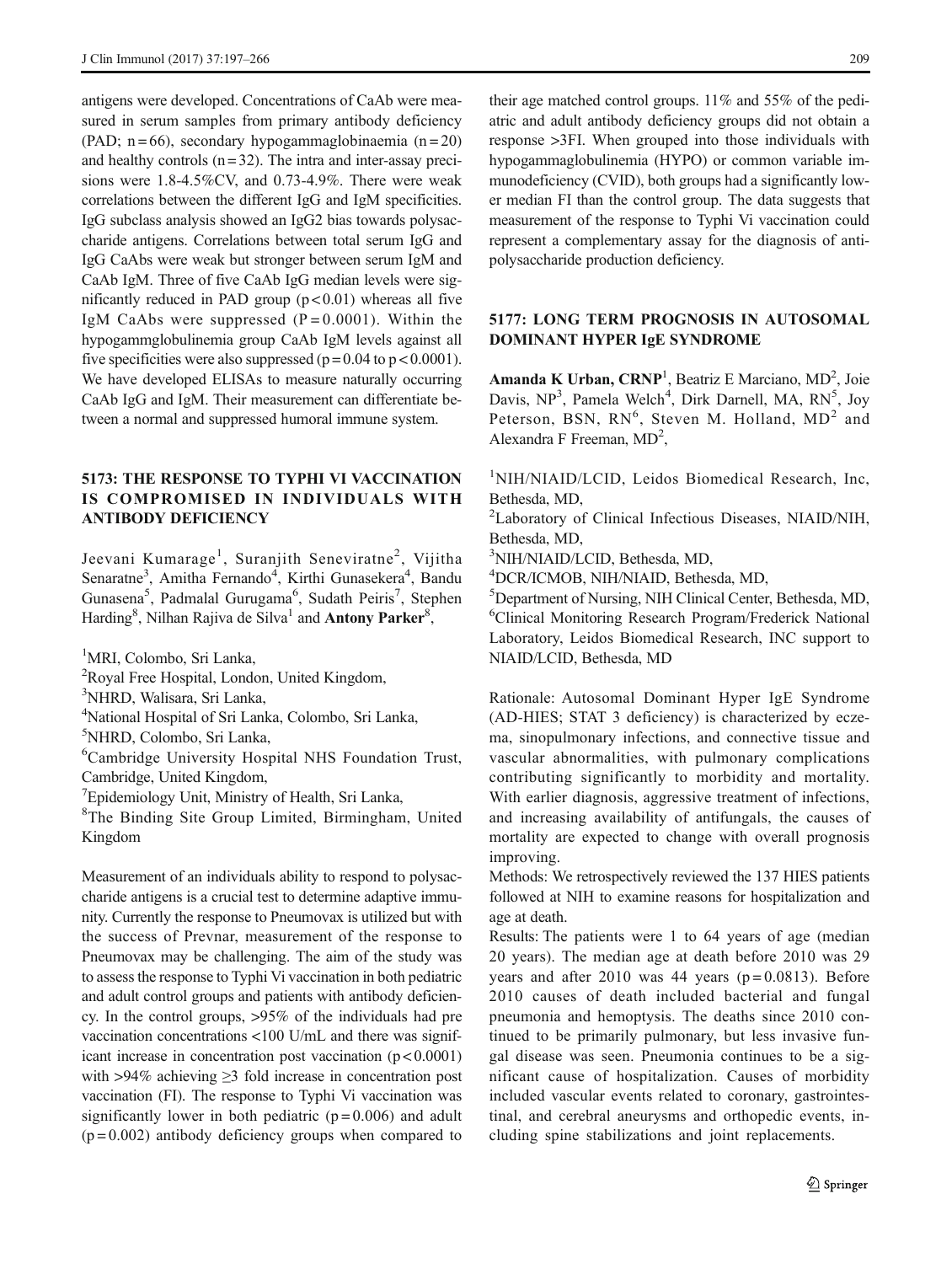Conclusions: The spectrum of morbidity and mortality in HIES is changing. This may reflect improved diagnosis, antibacterials and antifungals. Further study of vascular and orthopedic complications is warranted.

### 5178: DRIED BLOOD SPOTS FOR GENE SEQUENCING: TRAVELLING ON LOW BUDGET!

Gesmar Segundo, MD PhD<sup>1</sup>, Troy R. Torgerson, MD PhD<sup>2</sup> and Hans Ochs,  $MD<sup>3</sup>$ ,

<sup>1</sup>Immunology Diagnostic Laboratory, Seattle Children's Institute Research, Seattle, WA,

<sup>2</sup> Program for Cell and Gene Therapy and Center for Immunity and Immunotherapies, Seattle Children's Research Institute, Seattle, WA,

<sup>3</sup>Center for Immunity and Immunotherapies, Seattle Children's Research Institute, Seattle, WA

Introduction: Many regions around the world lack access to genetic evaluation. Shipping blood or cells between countries is hampered by bureaucratic road blocks and expensive and sometimes unsuccessful shipping. Dried blood spots (DBS) sampling is minimal-invasive, uses small amounts of blood, and can be sent cheaply by mail without special precautions. Methods: Six punched 3 mm circles from DBS were used to extract genomic DNA (gDNA). We established molecular sequence standardization for genes associated with Primary Immunodeficiency diseases, including BTK, CD25, COPA, CTLA4, DCLRE1C, FOXP3, IL7R, IL10Ra, IL10Rb, IL2Rg, NFKBIA, PIK3CD, PIK3R1, RAG1, RAG2, RFXANK, SAP, STAT1, STAT3, WAS, XIAP. Results: As the final concentration of gDNA on DBS is low, we optimized PCR amplifications using small amounts of gDNA per exon. Since gDNA concentration after DBS extraction was 3 to 12 ng/μl, we used only 2μl/exon for PCR amplification for validation. This method reduced the reagents required for PCR amplification. The final sequence steps were similar to previously validated protocols. Conclusion: DBS samples are an excellent source of gDNA and can be shipped and storage at ambient temperature for long periods (more than 3 years). DBS facilitates low cost shipment specimen for DNA analysis, provides stability of the material, can be stored for years and allows accurate sequence analysis.

### 5183: WISKOTT-ALDRICH SYNDROME: AN INTERNATIONAL STUDY ANALYZING THE IMPACT OF TREATMENT DECISIONS ON FREQUENCY OF DISEASE-RELATED COMPLICATIONS AND PHYSICIAN-PERCEIVED QUALITY OF LIFE

Jannik S Glasmacher, Tanja C Bittner, Hans D Ochs, MD, Alessandro Aiuti, Peter Arkwright, Dmitry N Balashov, Uta Behrends, Elsa Berardi, Elisa Bertoni, Anastasiia Bondarenko, Michael Browning, David Buchbinder, Fabio Candotti, Alessandro Cattoni, Liudmyla Chernyshova, Joseph Chewning, Peter Ciznar, Theresa Cole, Beatriz T Costa Carvalho, MD, Wojciech Czogala, Liu Dawei, Gregor Dueckers, J. David M Edgar, Fatih Erbey, Anders Fasth, Renata Formankova, Tomas Freiberger, Eleonora Gambineri, Andrew R. Gennery, Segundo R S Gesmar, Fred Goldman, Luis Ignacio Gonzalez-Granado, Tiago Nunes Guimaraes, David Hagin, Tarja Heiskanen-Kosma, Manfred Hönig, Hanna Juntti, Leena Kainulainen, Hirokazu Kanegane, Neslihan E Karaca, Sara Kilic, Christoph Klein, Sylwia Koltan, Irina Kondratenko, Susanne Matthes, Juliana TL Mazzucchelli, MD, Isabelle Meyts, MD PhD, Charline Miot, Siraj Misbah, Zohreh Nademi, Gulnara Nasrullayeva, Lucia D Notarangelo, Olga Pashchenko, Srdjan Pasic, Isabelle Pellier, Claudio Pignata, Camilla Roepstorff, Ansgar Schulz, Catharina Schütz, Anna Shcherbina, Joanne Smart, Rob Sokolic, Pere Soler-Palacin, Polina Stepensky, Troy R. Torgerson, MD PhD, Svetlana Vakhlyarskaya, Joris van Montfrans, MD, Kim Vettenranta, Beata Wolska, Zhao Xiaodong, John B Ziegler and Michael H Albert,

Management of patients with Wiskott-Aldrich syndrome (WAS)/X-linked thrombocytopenia includes symptomatic treatment, splenectomy, gene therapy (GT) or hematopoietic stem cell transplantation (HSCT).

We present results of an international retrospective cohort study, which assessed the consequences of different therapies and how patients' quality of life (QoL) was perceived by their physicians. Overall survival, cumulative incidences of disease-related complications (severe bleeding, infection, autoimmunity and malignancy) and QoL were assessed in all patients and after HSCT or splenectomy.

575 patients from 51 centers in 27 countries with a median follow-up of 7 (0.2-76) years were studied. Survival at 30 years without HSCT or GT was 92% in patients with missense mutations in exons  $1+2$  versus 54% in all others. HSCT was performed in 44%, splenectomy in 14% and GT in 2% of patients. The incidence of severe complications was strongly reduced after HSCT and ten-year overall survival was 80%. The type of mutation had no impact on survival after HSCT. HSCT improved QoL more than splenectomy. Outcome was better in US and European patients than in those from other countries.

This study presents outcome data of the largest cohort of patients with a WAS gene mutation studied to date and confirms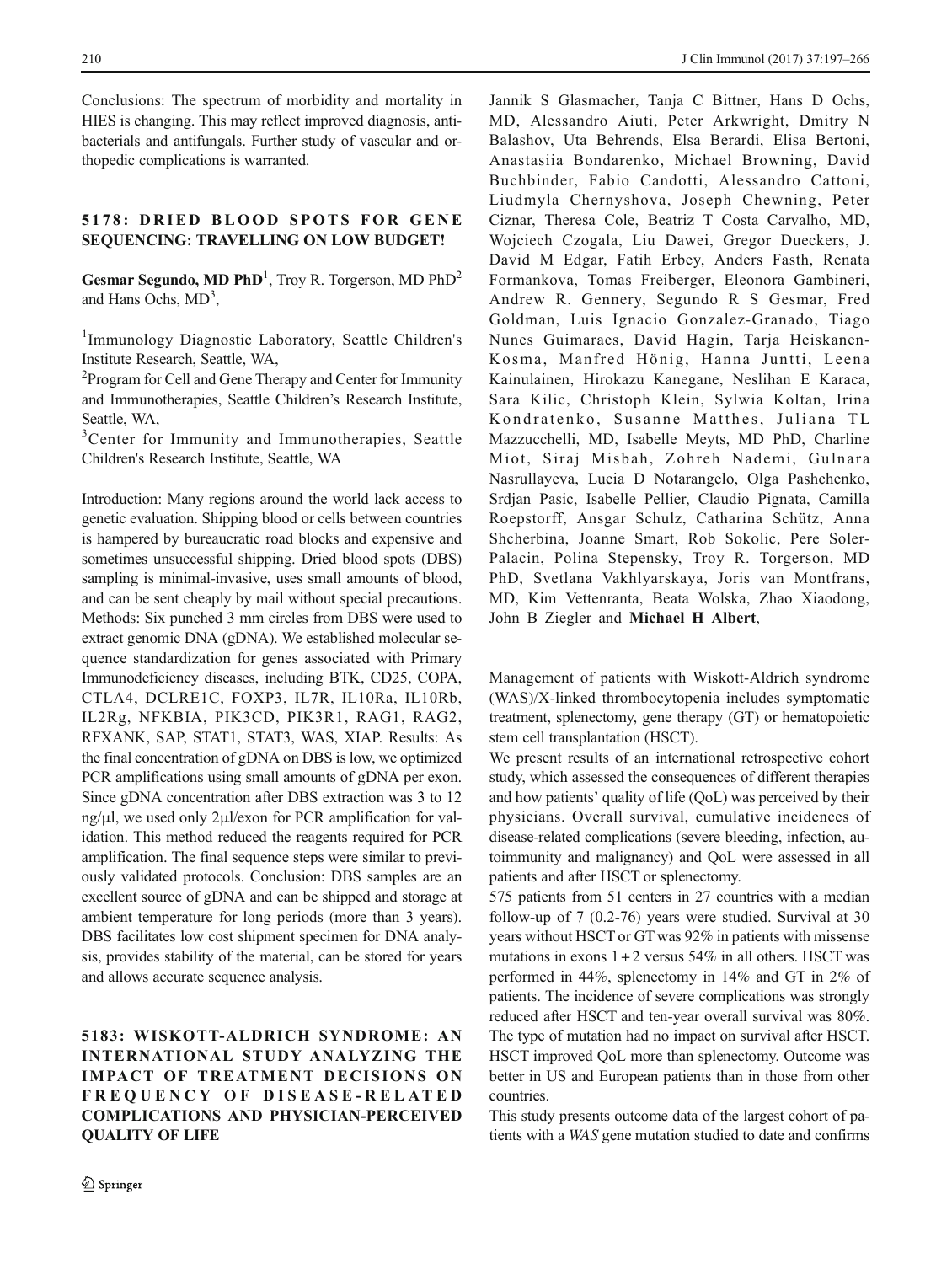the anticipated spectrum of disease severity and the curative effect of HSCT.

# 5184: HUMAN CD40L DEFICIENCY DYSREGULATES THE MACROPHAGE TRANSCRIPTOME CAUSING FUNCTIONAL DEFECTS THAT ARE IMPROVED BY EXOGENOUS IFN-γ

Otavio Cabral-Marques, MSc, PhD<sup>1</sup>, Rodrigo Nalio Ramos, MSc, PhD<sup>2</sup>, Lena F Schimke, MD<sup>1</sup>, Taj ALI Khan, PhD<sup>1</sup>, Eduardo Amaral, MSc, PhD, Caio Cesar Bonfim, MSc, PhD, Osvaldo Reis, MSc, PhD, Tabata Franca, MSc, Christina Arslanian<sup>4</sup>, Joana Carola, MSc, Cristina Worm Weber<sup>5</sup>, Janaira Fernandes, MD, Fabiola Scancetti, MD, Regina Lima, MSc, PhD, Marília Seelaender, MSc, PhD, Vera Lucia Calich, PhD<sup>1</sup>, José Alexandre Barbuto<sup>6</sup>, Beatriz T Costa Carvalho, MD<sup>7</sup>, Gabriela Riemekasten, MD, Analía Gisela Seminario, MD<sup>8</sup>, Liliana Bezrodnik<sup>9</sup>, Luigi Notarangelo,  $MD<sup>10</sup>$ , Troy R. Torgerson, MD PhD<sup>11</sup>, Hans D Ochs, MD<sup>12</sup> and Antônio Condino-Neto<sup>12</sup>,

<sup>1</sup>Immunology, Institute of Biomedical Sciences- University of Sao Paulo, Sao Paulo, Brazil,

<sup>2</sup>University of Sao Paulo, Department of Immunology, Sao Paulo, Brazil,

<sup>3</sup>Department of Immunology, Institute of Biomedical Sciences, University of São Paulo, Sao Paulo, Brazil,

4 Pediatric Allergy & Immunology Clinic, Caxias do Sul, RS, 5 University of São Paulo, Department of Immunology,

6 Division of Allergy-Immunology and Rheumatology, Department of Pediatrics, Federal University of São Paulo, São Paulo, Brazil,

7 Immunology Group, Ricardo Gutiérrez Children´s Hospital, Buenos Aires, Argentina,

8 Immunology Group, Ricardo Gutierrez Children´s Hospital, Buenos Aires, Argentina,

<sup>9</sup> Division of Immunology, Hospital, Harvard Medical School, Boston, MA,

<sup>10</sup>Program for Cell and Gene Therapy and Center for Immunity and Immunotherapies, Seattle Children's Research Institute, Seattle, WA,

<sup>11</sup>Center for Immunity and Immunotherapies, Seattle Children's Research Institute, Seattle, WA,

<sup>12</sup>University of São Paulo, Sao Paulo, Brazil

CD40 ligand (CD40L) deficiency predisposes to opportunistic infections. Studies of CD40L-deficient patients reveal the critical role of CD40L-CD40 interaction for the function of T, B, and dendritic cells. However, the consequences of CD40L deficiency on macrophage function remain to be investigated. After observing the improvement of refractory disseminated

mycobacterial infection in a CD40L-deficient patient by recombinant human IFN- $\gamma$  (rhIFN- $\gamma$ ) adjuvant therapy, we investigated macrophage functions from CD40L-deficient patients. Macrophages from CD40L-deficient patients exhibited defective fungicidal activity and reduced oxidative burst, both of which improved in the presence of rhIFN-γ but not sCD40L. In contrast, rhIFN- $\gamma$  and sCD40L ameliorate impaired production of inflammatory cytokines. Furthermore, rhIFN-γ reversed defective control of Mycobacterium tuberculosis proliferation by patients' macrophages. The absence of CD40L dysregulated the macrophage transcriptome, which was improved by rhIFN-γ. Additionally, rhIFN-γ increased expression levels of pattern recognition receptors, such as TLR1, TLR2, dectin 1, and DC-SIGN in macrophages from both control subjects and patients. Concluding, the absence of CD40L impairs macrophage development and function and suggests IFN-γ as new therapeutic option for patients with CD40L deficiency.

# 5185: NOVEL PIK3CD MUTATIONS AFFECTING N-TERMINAL RESIDUES OF p110d CAUSE HYPERACTIVE PI3K SIGNALING AND APDS1 IN **HUMANS**

Andrew J Takeda<sup>1</sup>, Yu Zhang<sup>2</sup>, Gillian L Dornan<sup>3</sup>, Braden D Siempelkamp<sup>3</sup>, Meredith L Jenkins<sup>3</sup>, Helen F Matthews<sup>4</sup>, Joshua J McElwee<sup>5</sup>, Weimin Bi<sup>6</sup>, Filiz O Seeborg, MD, MPH<sup>7</sup>, Helen C. Su, MD, PhD<sup>8</sup>, John E Burke<sup>3</sup> and **Carrie L Lucas**<sup>1</sup>,

<sup>1</sup>Immunobiology, Yale University, New Haven, CT,

<sup>2</sup>Laboratory of Host Defense, NIAID/NIH, Bethesda, MD,

<sup>3</sup>Biochemistry and Microbiology, University of Victoria, Victoria, BC, Canada,

4 Laboratory of Immunology, NIAID, NIH, Bethesda, MD,

5 Merck Research Laboratories, Merck & Co. Inc., Boston, MA,

6 Molecular and Human Genetics/Cytogenetics, Baylor College of Medicine, Houston, TX,

7 Pediatrics Immunology Allergy and Rheumatology, Baylor College of Medicine, Houston, TX,

8 Laboratory of Host Defenses, NIAID, NIH, Bethesda, MD

Gain-of-function mutations in the genes encoding the leukocyte-restricted p110d phosphoinositide 3-kinase (PI3K) subunit and its binding partner p85a cause activated PI3Kd syndrome (APDS) (or PI3Kd activation with senescent T cells, lymphadenopathy, and immunodeficiency, PASLI). We have now identified two families with three new APDS patients harboring novel,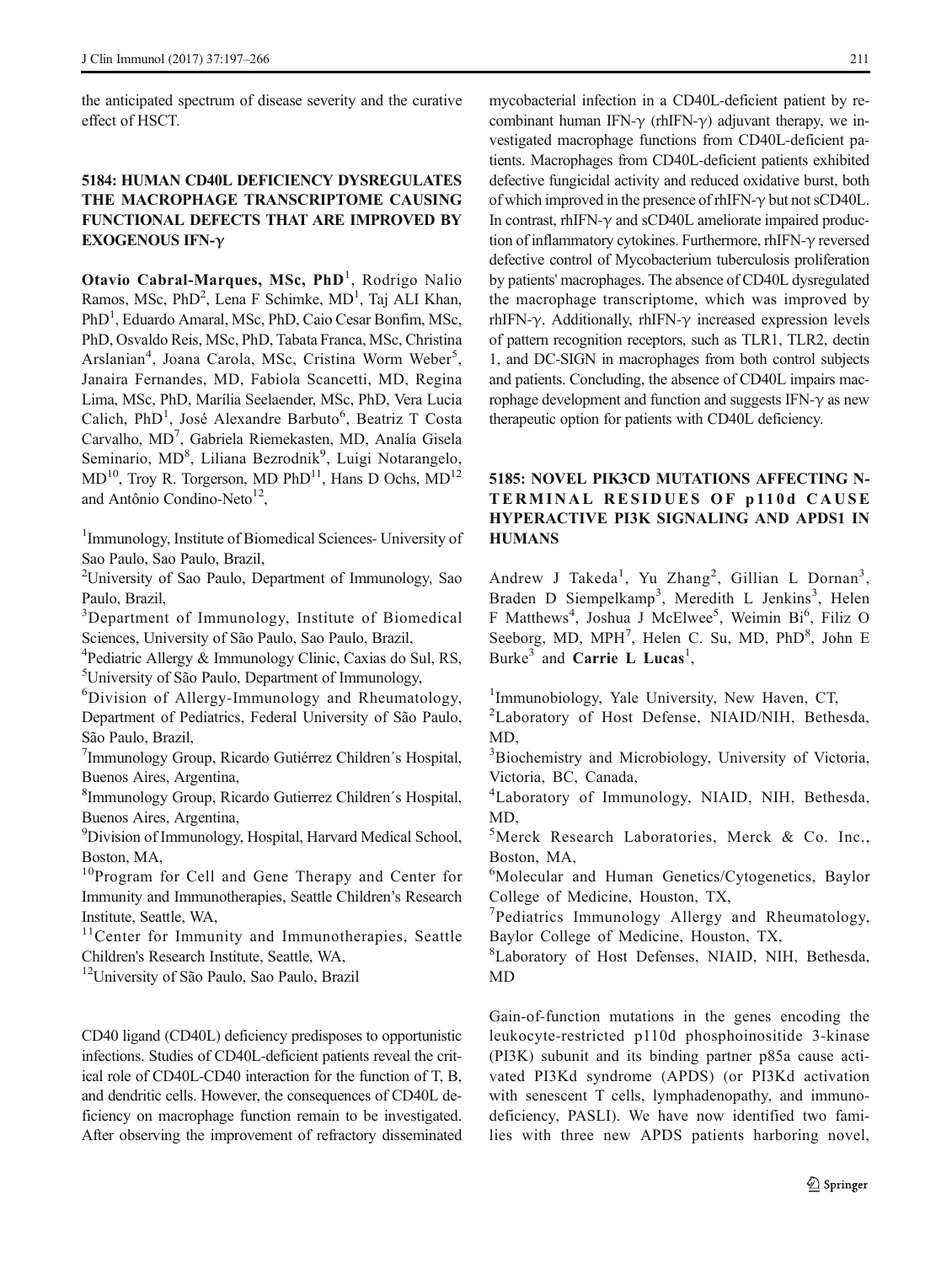heterozygous PIK3CD mutations resulting in amino acid substitutions E81K in the adaptor-binding domain (ABD) or G124D in the ABD-Ras-binding domain (RBD) linker of p110d. Similar to previously reported APDS patients with N334K, C416R, E525K, or E1021K p110d variants, these patients presented with recurrent sinopulmonary infections, lymphoproliferation, and immunoglobulin and lymphocyte derangements. Biochemical and biophysical characterization revealed that reorientation of the ABD relative to the kinase domain activates lipid kinase activity. Analysis of peripheral blood cells confirmed a low CD4:CD8 T cell ratio, reduction in CD45RA + CCR7+ na•ve T cells, and increase in terminally differentiated CD57+ CD8 T cells. The dominant nature of both G124D and E81K was confirmed by overexpression in healthy T cells, and p110d inhibition readily reduced hyperactive PI3K signaling in cultured patient T cells. These findings underscore the importance of evaluating the entire PIK3CD gene in patients with APDS-like disease.

### 5188: PATIENTS WITH XIAP DEFICIENCY HAVE CIRCULATING FREE IL -18 WHICH MAY REPRESENT A THERAPEUTIC TARGET

Rebecca Marsh,  $MD<sup>1</sup>$ , Eduardo Schiffrin,  $MD<sup>2</sup>$ , Andrew Sleight, PhD<sup>2</sup>, Cem Gabay, MD<sup>3</sup>, Charlotte Girard<sup>3</sup>, Hirokazu Kanegane, MD<sup>4</sup>, Taizo Wada, MD<sup>5</sup>, Michael B Jordan,  $MD^6$  and Edward M Behrens,  $MD^7$ ,

<sup>1</sup>Division of Bone Marrow Transplantation and Immune Deficiency, Cincinnati Children's Hospital Medical Center, Cincinnati, OH,

<sup>2</sup>AB2Bio, EPFL Innovation Park, Lausanne, Switzerland, <sup>3</sup>University of Geneva, Geneva, Switzerland,

4 Tokyo Medical and Dental University, Tokyo, Japan,

5 Kanazawa University, Kanazawa, Japan,

6 Division of Bone Marrow Transplantation and Immune deficiency, Cincinnati Children's Hospital Medical Center, Cincinnati, OH,

<sup>7</sup>Pediatric Rheumatology, The Children's Hospital of Philadelphia, Philadelphia, PA

Introduction: We have reported the observation of elevated total IL-18 in patients with XIAP deficiency. IL-18 is a proinflammatory cytokine. However, it is unknown if IL-18 may be available to play a role in disease, as IL-18 is usually bound by IL-18BP. We hypothesized that patients with XIAP deficiency have elevated free IL-18.

Methods: We obtained plasma samples during active disease or remission from patients with XIAP deficiency  $(n = 18)$ ,  $KLP1$  (n = 1), and Familial HLH (n = 5). Free IL-18 was

measured by ELISA using rhIL-18BPa (AB2 Bio) to capture free IL-18. The limit of detection was 1.4 pg/ml. We compared the rates of detectable free IL-18 between patient groups using the Fisher Exact Test.

Results: Free IL-18 was detected during active disease in 10 of 11 evaluable patients with XIAP deficiency, with a median level of 8.3pg/mL (range <1.4 to 28.6), versus only 2 of 6 evaluable patients with Familial HLH or XLP1 (range  $\langle 1.4 \rangle$  to 3.2) (p=0.028). During remission, free IL-18 was detected in 13 of 17 evaluable patients with XIAP Deficiency, with a median level of 3.4pg/mL (range <1.4 to 7.9 pg/mL), versus levels were undetectable in all 6 patients with Familial HLH or XLP1  $(p = 0.002)$ .

Conclusion: Patients with XIAP Deficiency have circulating free IL-18 during active disease and in remission. Free IL-18 may contribute to the propensity of these patients to develop HLH and may represent a therapeutic target.

# 5191: A NOVEL DOMINANT NEGATIVE IKZF1 MUTATION  $C.476A > G$  (N159S) LEADS TO A COMBINED IMMUNE DEFICIENCY WITH ABSENT B CELLS AND ABNORMAL T CELL MATURATION AND FUNCTION

Rebecca Marsh,  $MD<sup>1</sup>$ , Sergio D. Rosenzweig, MD, PhD<sup>2</sup>, Kejian Zhang, MD<sup>3</sup>, Joseph Roberts, MD<sup>4</sup>, David Amrol, MD<sup>5</sup>, Philip Roehrs, MD<sup>6</sup>, Diane Kissell<sup>7</sup>, Ammar Husami<sup>8</sup>, Erika Owsley<sup>7</sup>, Vijaya Chaturvedi<sup>1</sup> and Hye Sun Kuehn,  $PhD<sup>9</sup>$ ,

<sup>1</sup>Division of Bone Marrow Transplantation and Immune Deficiency, Cincinnati Children's Hospital Medical Center, Cincinnati, OH,

<sup>2</sup>Immunology Service, Department of Laboratory Medicine, National Institutes of Health, Bethesda, MD,

3 Division of Human Genetics, Cincinnati Children's Hospital Medical Center, Cincinnati, OH,

4 Duke University, Durham, NC,

5 University of South Carolina School of Medicine, Columbia, SC,

6 Pediatric Hematology Oncology, The University of North Carolina at Chapel Hill, Chapel Hill, NC,

7 Cincinnati Children's Hospital, Cincinnati, OH,

8 Division of Human Genetics, Cincinnati Children's Hospital Medical Center,

<sup>9</sup>Department of Laboratory Medicine, Clinical Center, National Institutes of Health, Bethesda, MD

Introduction: IKZF1 haploinsufficiency was recently reported as a cause of CVID. We have identified 2 unrelated patients with CID characterized by absent B cells,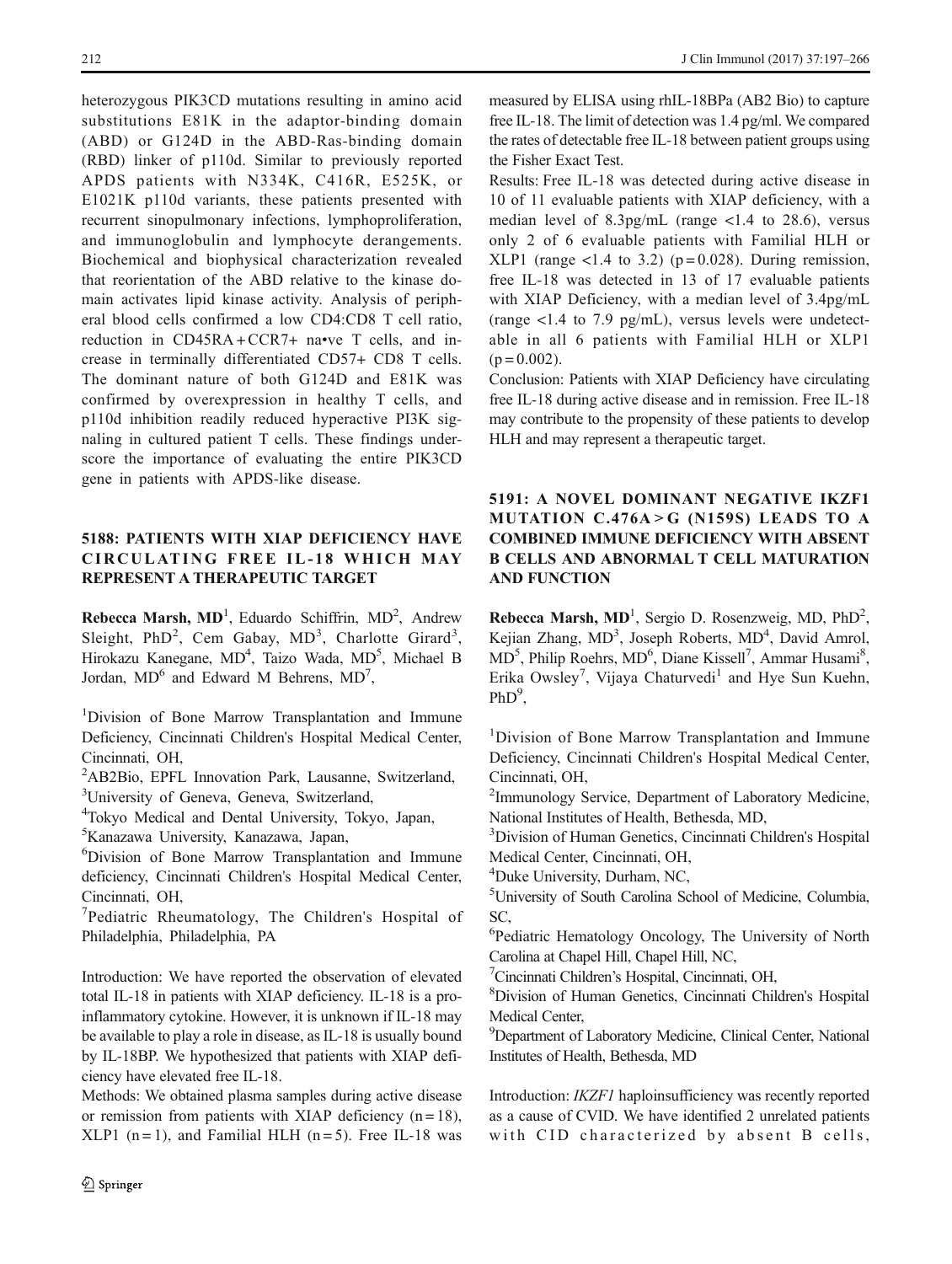agammaglobulinemia, P. *jirovecci* and severe viral infections who have a novel *IKZF1* mutation,  $c.476A > G$  (N159S). We hypothesized that this mutation, besides preventing B cell production, adversely affects T cell function.

Methods: Lymphocyte phenotyping, T cell functional studies, and transfections were performed.

Results: T cell phenotyping revealed a lack of memory T cells, and >90% of T cells in both patients dimly coexpressed CD45RA and CD45RO indicating transitional T cells. T cell proliferation was not defected in response to soluble anti-CD3/CD28, but was normal to anti-CD3/ CD28-beads, immobilized anti-CD3, and mitogens. Proliferating T cells failed to downregulate CD45RA and CD27. CD8+ T cells failed to degranulate following exposure to anti-CD3-coated P815 cells; this could be overcome with mitogenic pre-stimulation. In NIH3T3 cells, fluorescence microscopy showed that expression of N159S mutant inhibits WT localization at pericentromeric heterochromatin, suggesting a dominant negative (DN) effect of the N159S mutated protein.

Conclusion: A DN *IKZF1* mutation  $c.476A > G$  (N159S) is associated with absent B cells, defects in TCR-mediated T cell maturation and function, and a CID phenotype.

### 5192: ORAL, PERIANAL AND COLONIC ULCERS: AN UNUSUAL PRESENTATION IN AN INFANT WITH A NOVEL MUTATION IN THE WAS GENE

Gesmar Segundo, MD PhD<sup>1</sup>, Maria A Ferrarini, MD<sup>2</sup>, Rodrigo S Machado, MD<sup>2</sup>, Juliana TL Mazzucchelli, MD<sup>3</sup>, Hans D Ochs, MD<sup>4</sup>, Troy R. Torgerson, MD PhD<sup>5</sup> and Beatriz T Costa Carvalho, MD<sup>6</sup>,

<sup>1</sup>Immunology Diagnostic Laboratory, Seattle Children's Institute Research, Seattle, WA,

2 Pediatrics, Federal University of São Paulo, São Paulo, Brazil <sup>3</sup>Pediatrics Allergy, Immunology and Rheumatology, Universidade Federal de São Paulo, São Paulo, Brazil,

4 Center for Immunity and Immunotherapies, Seattle Children's Research Institute, Seattle, WA,

5 Program for Cell and Gene Therapy and Center for Immunity and Immunotherapies, Seattle Children's Research Institute, Seattle, WA,

6 Division of Allergy-Immunology and Rheumatology, Department of Pediatrics, Federal University of São Paulo, São Paulo, Brazil

Rationale:Wiskott–Aldrich syndrome (WAS) patients present with immunologic defects including hyperactive B cells and hypo-responsive T cells, including Tregs. Methods:Clinical exams, imaging, biopsy, laboratory evaluation, and WAS gene molecular sequence.

Results:A 4 months old male presented with bloody diarrhea and thrombocytopenia. Laboratory evaluation showed elevated IgA, IgM, and IgG and low CD4 and CD4/CD8 inversion with normal B cell number. He was started on monthly IVIG and cotrimoxazol as WAS was suspected. Sequence analysis confirmed a novel stop codon mutation  $(c.838C > T:p.Q280X)$  in WAS gene. At age 10 months, he developed oral and perianal necrotizing ulcers needing hospitalization. The colonoscopy also revealed several ulcerative lesions and the biopsy showed chronic colitis, erosion without granulomas, suggesting an autoimmune colitis. He was started on prednisone, broad spectrum antibiotics, high dose of IVIG and ganciclovir, without success. Bone marrow transplant (BMT) was performed with an unrelated matched donor resulting in improvement of the lesions.

Conclusion: In addition to recurrent infections, patients with classic WAS are at risk to develop autoimmunity and malignancy. The immunologic defects associated with WAS and its ineffective interaction with the microbiota may result in the ulcerative lesions which responded to BMT.

### 5193: NOVEL MUTATION IN A GENE ASSOCIATED WITH IPEX-LIKE SYNDROME

Beatriz T Costa Carvalho, MD<sup>1</sup>, Juliana TL Mazzucchelli, MD<sup>2</sup>, Gesmar Segundo, MD PhD<sup>3</sup>, Maria Isabel Moraes-Pinto, MD PhD<sup>4</sup>, Hans D Ochs, MD<sup>5</sup> and Troy R. Torgerson, MD PhD<sup>6</sup>,

<sup>1</sup>Division of Allergy-Immunology and Rheumatology, Department of Pediatrics, Federal University of São Paulo, São Paulo, Brazil,

<sup>2</sup>Pediatrics Allergy, Immunology and Rheumatology, Universidade Federal de São Paulo, São Paulo, Brazil,

<sup>3</sup>Immunology Diagnostic Laboratory, Seattle Children's Institute Research, Seattle, WA,

4 Department of Pediatrics, Federal University of São Paulo, São Paulo, Brazil,

5 Center for Immunity and Immunotherapies, Seattle Children's Research Institute, Seattle, WA,

6 Program for Cell and Gene Therapy and Center for Immunity and Immunotherapies, Seattle Children's Research Institute, Seattle, WA

Introduction: IPEX-like is the given term for patients with clinical features of IPEX syndrome with normal FOXP3 sequence. An increasing number of causative genes have been recognized. Methods: We describe the clinical, immunological and genetic features of one IPEX-like patient. Results: A 32 yo male with diarrhea since his first year of life with intermittent Cryptosporidium infection and chronic colitis. He also presented recurrent upper respiratory infections,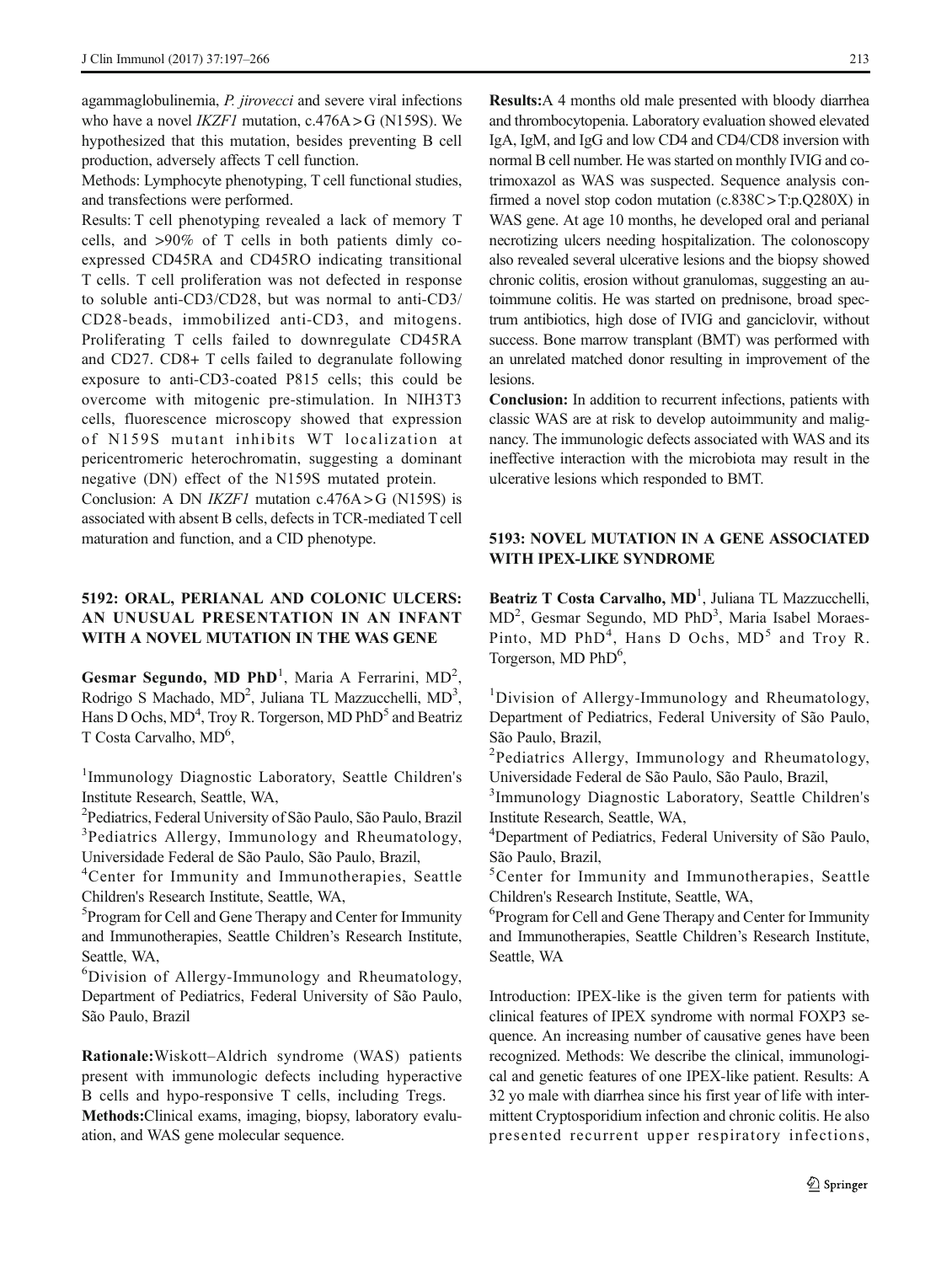hypothyroidism, and nephrotic syndrome (glomerulonephritis membranoproliferative type I). Parents are cousins in first degree. At the age of 24 years, his first immunologic screening was done shown low IgG, IgM and IgA levels and 1.6%  $CD4+/FOXP3+/CD25 + (control = 3.5\%)$ . IVIG treatment was started. Genetic screening for mutations in FOXP3, CD25, STAT1, STAT3, CTLA4, and PIK3CD was done. A heterozygous mutation p.E1010A was found in PIK3CD in the C-lobe of kinase domain described in ExacBrowser with a very low frequency, 5/120,286 (0.004%). The clinical phenotype associated with PIK3CD patients included chronic diarrhea in 25%, associated with cryptosporidium at least in 3 patients and glomerulonephritis and hypothyroidism in a subset of patients. Conclusion: In addition to the usual genes associated with IPEX (FOXP3) and IPEX-like syndrome (CD25, STAT1, STAT3, and CTLA4), PIK3CD should be considered.

# 5196: REDUCED TOXICITY ALLOGENEIC HEMATOPOIETIC CELL TRANSPLANTATION WITH BUSULFAN, FLUDARABINE AND ALEMTUZUMAB: A PROMISING APPROACH FOR PRIMARY IMMUNE DEFICIENCIES REQUIRING MYELOABLATIVE HCT?

Sharat Chandra, MD<sup>1</sup>, Jack J. Bleesing, MD, PhD<sup>1</sup>, Javier El-Bietar, MD<sup>1</sup>, Pooja Khandelwal, MD<sup>1</sup>, Michael B Jordan, MD<sup>1</sup>, Ashish R. Kumar, MD PhD<sup>1</sup>, Michael S Grimley<sup>1</sup>, Stella M Davies,  $MD<sup>1</sup>$  and Rebecca Marsh,  $MD<sup>1</sup>$ ,

<sup>1</sup>Division of Bone Marrow Transplantation and Immune Deficiency, Cincinnati Children's Hospital Medical Center, Cincinnati, OH,

Introduction: A reduced toxicity busulfan, fludarabine and alemtuzumab (Bu/Flu/Cam) regimen (Gungor et al) was efficacious in patients undergoing allogeneic HCT for CGD. Our institution adopted a similar approach in 2014 for patients with primary immunodeficiencies needing a myeloablative approach and we herein report our experience.

Methods: We reviewed records of all patients who underwent allogeneic HCT at our institution between 2014-2016 with a preparative regimen containing Bu/Flu/Cam (busulfan twice daily  $\times$  4 days with target AUC of 1800 to 2000  $\mu$ Mol/min, fludarabine 180 mg/2 over 6 days and alemtuzumab 0.5 mg/ kg over 3 days). GVHD prophylaxis consisted of CSA and MMF.

**Results:** 11 patients (WAS = 5,  $CGD = 2$ ,  $HLH = 2$ ,  $CD40L = 1$ , IFNGR1 = 1) received Bu/Flu/Cam for allogeneic HCT (first HCT in 9 patients and second HCT in 2 patients). All patients tolerated the regimen well and engrafted  $\leq$  16 days

with full donor chimerism; all except one patient continue to maintain donor chimersim > 90%. Three patients (27%) developed grade 2-3 GVHD whereas none developed chronic GVHD. All patients remain alive at a median follow up of 13 months (range 2-33 months).

Conclusions: Early experience suggests Bu/Flu/Cam offers a promising approach with durable engraftment, less GVHD and excellent survival along with low toxicity, for a variety of primary immune deficiencies where myeloablative HCT is desired.

### 5200: PROTEIN LOSING ENTEROPATHY IS A RISK FACTOR FOR INFECTIONS REQUIRING HOSPITALIZATION IN PATIENTS WITH FONTAN

Sarah Kogan Nicholas,  $MD<sup>1</sup>$ , Angela N Correale,  $PA<sup>2</sup>$ , Yunfei Wang, PhD<sup>3</sup>, Elena C Ocampo, MD<sup>4</sup>, Jordan S. Orange, MD, PhD<sup>5,6</sup> and Jack F Price, MD<sup>4</sup>,

<sup>1</sup>Section of Immunology, Allergy, and Rheumatology, Baylor College of Medicine, Houston, TX,

2 School of Allied Health Sciences, Baylor College of Medicine, Houston, TX,

<sup>3</sup>Pediatric Cardiology, Texas Children's Hospital, Houston, TX,

4 Section of Pediatic Cardiology, Baylor College of Medicine, Houston, TX,

5 Section of Immunology, Allergy and Rheum, Baylor College of Medicine, Houston, TX,

6Texas Children's Hospital Center for Human Immunobiology, Houston, TX

Introduction: Children with single ventricle congenital heart disease typically undergo the Fontan procedure as staged surgical palliation. Protein losing enteropathy (PLE) is a concerning sequela affecting 3-18% and causing hypoalbuminemia, lymphopenia, and hypogammaglobulinemia via intestinal loss. Based on anecdotal observation of frequent infections requiring hospitalization (IRH) at our center, we were surprised by Morsheimer's 2015 report (JACI in Practice) of minimal infections. The objective of this study is to compare IRH in Fontan recipients with PLE (F-PLE) and without PLE (F-xPLE).

Methods: Retrospective chart review was performed with IRB approval.

Results: 15 F-PLE and 15 age-matched, F-xPLE controls were identified. Ten F-PLEs and 1 F-xPLE developed IRH (p 0.002). Infection rate for upper respiratory and bloodstream infections, cellulitis, and pneumonia were significantly higher in F-PLE. Patients with albumin <3.7 g/dL were more likely to have IRH (OR 2.45, 95% CI:1.04–5.80, p 0.041). Two F-PLEs developed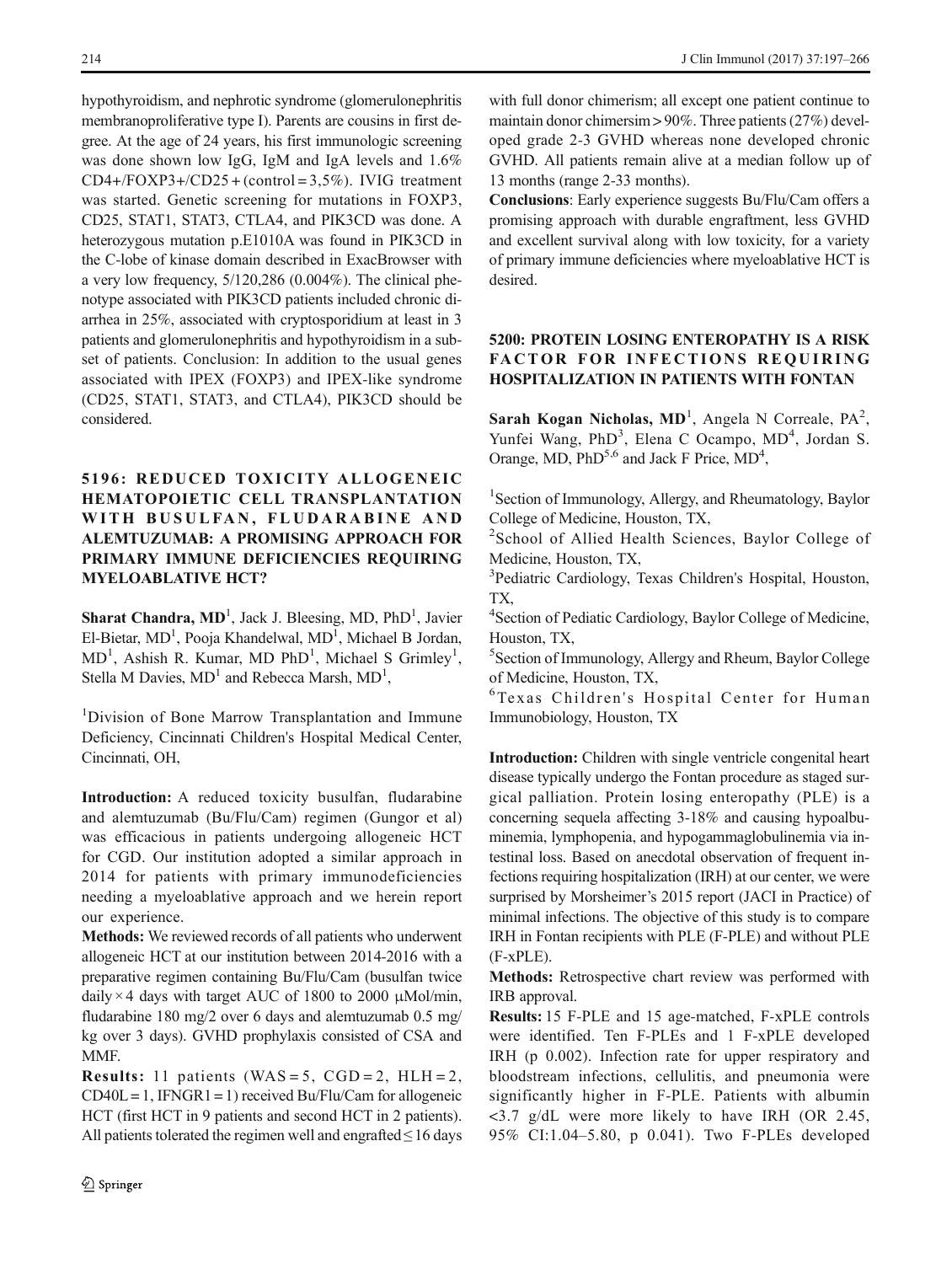opportunistic infections and 3 F-PLEs died. IVIG was administered in 7 F-PLEs.

Conclusion: F-PLE is a significant risk factor for IRH. This study shows a bleaker picture of infection risk in F-PLE than previously described. Further investigation into therapeutics including IVIG is warranted given the excessive morbidity and mortality.

### 5201: CLINICAL SPECTRUM OF A BRAZILIAN COHORT OF ACTIVATED PHOSPHOINOSITIDE 3- KINASE Δ SYNDROME TYPE 1.

Beatriz T Costa Carvalho, MD<sup>1</sup>, Fernanda L Campinhos, MD<sup>2</sup>, Olga A Takano, MD PhD<sup>3</sup>, Líllian S L Moraes, MD PhD<sup>3</sup>, Juliana T Mazzucchelli, MD<sup>4</sup>, Hans D Ochs, MD<sup>5</sup>, Troy R. Torgerson, MD PhD<sup>6</sup> and Gesmar Segundo, MD  $PhD^7$ ,

<sup>1</sup>Division of Allergy-Immunology and Rheumatology, Department of Pediatrics, Federal University of São Paulo, São Paulo, Brazil,

<sup>2</sup>Pediatrics Allergy and Immunology, Hospital Infantil Nossa Senhora da Glória., Vitoria, Brazil,

3 Pediatrics, Universidade Federal do Mato Grosso, Cuiaba, Brazil,

<sup>4</sup>Pediatrics Allergy, Immunology and Rheumatology, Universidade Federal de Sao Paulo, Sao Paulo, Brazil,

<sup>5</sup>Center for Immunity and Immunotherapies, Seattle Children's Research Institute, Seattle, WA,

6 Program for Cell and Gene Therapy and Center for Immunity and Immunotherapies, Seattle Children's Research Institute, Seattle, WA,

7 Immunology Diagnostic Laboratory, Seattle Children's Institute Research, Seattle, WA

Rationale: Activated phosphoinositide 3-kinase d syndrome (APDS) 1 is a combined immunodeficiency resulting from gain-of-function mutations in PIK3CD. We aim to review the clinical features of a Brazilian APDS 1 cohort. Methods: We performed a review of the clinical notes and lab data of 12 patients from 4 unrelated Brazilian families. Results: Recurrent pneumonias (91.6%), non-neoplastic lymphoproliferation (83.3%), and diarrhea (58.3%) were frequent. Other features included warts (33.3%), and one patient each with varicella encephalitis, non-Hodgkin EBV-positive lymphoma, and chronic EBV infection and candida abscess. CD4 lymphopenia (66.6%), increased IgM levels (58.3%), elevated IgG levels (41.6%), and low IgG levels (25.0%) were significant immunologic abnormalities. 7 patients had chest CT imaging, all showing bronchiectasis. While one family was found to have a novel

heterozygous frameshift mutation all others had the common p.E1021K mutation. Most patients require IVIG and prophylactic antibiotics; one is on rapamycin with good response. Three additional family members died with fever and hepatosplenomegaly prior to molecular diagnosis. Conclusions: Brazilian patients with APDS 1 had a combined immunodeficiency with variable penetrance resulting in variable phenotype and showed unusual infections. Depend on patient evolution BMT should be considered.

# 5206: EFFICACY, SAFETY, AND TOLERABILITY OF THE NEW HUMAN SUBCUTANEOUS IMMUNOGLOBULIN (SCIG 20%) IN PEDIATRIC PATIENTS (PTS) WITH PRIMARY IMMUNODEFICIENCY DISEASES (PIDD) DURING THE NORTH AMERICAN (NA) PHASE 2/3 STUDY

Kenneth Paris, MD, PhD<sup>1</sup>, Elie Haddad, MD PhD<sup>2</sup>, Iftikhar Hussain, MD<sup>3</sup>, Amy Darter, MD<sup>4</sup>, Alan P. Knutsen, MD<sup>5</sup>, Lisa Kobrynski, MD, MPH<sup>6</sup>, Richard L. Wasserman, MD, PhD<sup>7</sup>, Werner Engl, PhD<sup>8</sup>, Christopher Rabbat, PhD<sup>9</sup>, Heinz Leibl, PhD<sup>8</sup>, Barbara McCoy, PhD<sup>10</sup> and Leman Yel,  $MD<sup>10</sup>$ ,

<sup>1</sup>LSU Health Sciences Center, New Orleans, LA,

<sup>2</sup>CHU Sainte-Justine, University of Montreal, Montreal, QC, Canada,

<sup>3</sup>Vital Prospects Clinical Research Institute, Tulsa, OK,

4 Oklahoma Institute of Allergy, Immunology, and Asthma, Oklahoma City, OK,

5 Pediatric Allergy and Immunology, Saint Louis University School of Medicine, St. Louis, MO

6 Pediatrics, Emory University, Atlanta, GA,

7 Dallas Allergy, Dallas, TX,

8 Shire, Vienna, Austria,

9 Shire, Bannockburn, IL,

<sup>10</sup>Shire, Cambridge, MA

Rationale: We report results from the phase 2/3 NA study of CUVITRU, the new SCIG 20%, in pts with PIDD.

Methods: Children already receiving Ig replacement therapy (300-1000 mg/kg Q3-4W)  $\geq$ 3 mos with serum IgG trough level >500 mg/dL were included. Pts received weekly SCIG 20% infusions up to 60 mL/site and 60 mL/hr/site.

**Results:** 21 pts  $(<5$  [1],  $5-<12$  [14], and  $12-<16$  [6] yrs) received SCIG 20% (exposure = 22.53 pt-yr); 20 pts completed the study and no pt discontinued SCIG 20% due to an AR (causally related AE). During SCIG 20% treatment, no acute serious bacterial infections (ASBIs) were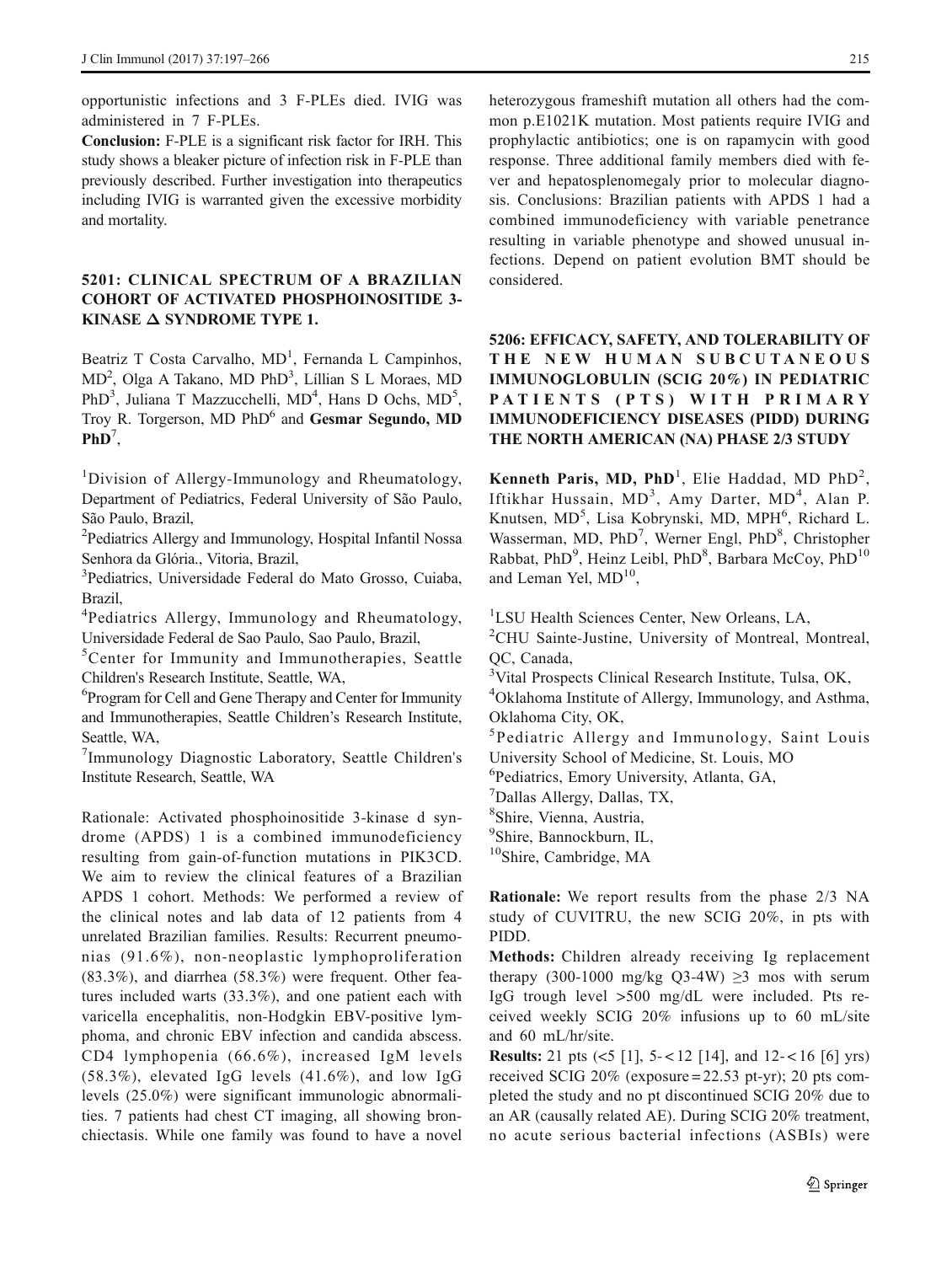reported; rates/yr of all infections were  $1.72$  (5- $< 12$  yrs) and  $2.0$  (12-<16 yrs). In total 36 local ARs occurred in 7/21 pts (33%; 0.032/infusion); 97.2% (1083/1114) of infusions were not associated with a local AR. All ARs were mild or moderate Systemic ARs were experienced in 14.3% of pts and 99.6% (1109/1114) of infusions were not associated with a systemic AR. Most infusions (99.5%) were completed without a rate reduction, interruption, or discontinuation due to a tolerability reason. In 1114 SCIG 20% infusions, the median infusion duration was 0.95 (<5 yrs), 0.73 (5-<12 yrs), and 1.18 (12-<16 yrs) hrs; 97. 2% (1128/1161) of infusions used  $\leq$  2 infusion sites  $(1-3)$ .

Conclusion: In pts <16 yrs treated with SCIG 20%, no ASBIs were reported and infusions were well-tolerated with few infusion sites and rates up to 60 mL/hr/site.

5207: INTERIM RESULTS OF A NON-INTERVENTIONAL POST-AUTHORIZATION SAFETY STUDY (PASS) ON THE LONG-TERM SAFETY OF SCIG 10% INFUSION FACILITATED WITH RECOMBINANT HUMAN HYALURONIDASE (rHUPH20) IN PATIENTS WITH PRIMARY IMMUNODEFICIENCY DISEASES (PIDD) IN EUROPE (EU)

Pauline Ellerbroek, MD, PhD<sup>1</sup>, Leif Hanitsch, MD<sup>2</sup>, Reinhold Schmidt, MD<sup>3</sup>, P. M. van Hagen, MD, PhD<sup>4</sup>, Pieter van Paassen, MD, PhD<sup>5</sup>, Michael Borte, MD<sup>6</sup>, Todd Berner, MD<sup>7</sup>, Nikolai Nikolov, MD, MBA<sup>8</sup>, Heinz Leibl, PhD<sup>8</sup> and Leman Yel, MD<sup>9</sup>,

<sup>1</sup>Dept. of Internal Medicine and Infectious Diseases, University Medical Centre Utrecht, Utrecht, Netherlands,

<sup>2</sup>Charité Centrum Innere Medizin und Dermatologie CC12, Institut für Medizinische Immunologie, Berlin, Germany,

3 Medizinische Hochschule Hannover, Hannover, Germany,

4 Erasmus University Medical Center, Department of Internal Medicine, Rotterdam, Netherlands,

5 Academisch Ziekenhuis Maastricht, Maastricht, Netherlands,

6 ImmunoDeficiencyCenter Leipzig (IDCL) at hospital St. Georg gGmbH Leipzig, Leipzig, Germany,

7 Shire, Bannockburn, IL,

8 Shire, Vienna, Austria,

<sup>9</sup>Shire, Cambridge, MA

Rationale: HYQVIA (IGHy), Ig 10% with rHuPH20 to facilitate SC infusion of Ig, is a novel treatment approved in the EU as a replacement therapy in adults, children, and adolescents (0-18 years) with PIDD, myeloma, and chronic lymphocytic leukemia. To acquire additional safety data on the long-term use of IGHy, this study was initiated in EU in July 2014.

Methods: This ongoing prospective, non-interventional, open-label, uncontrolled, multicenter study was designed to evaluate the long-term effects of IGHy in adult patients, and to assess prescribed treatment regimens and treatment administration in routine clinical practice. Adult patients who are currently receiving or prescribed IGHy are eligible. The treatment regimen is at the discretion of the attending physician as per product information; patients are followed according to standard clinical practice, and anti-rHuPH20 antibodies are measured on a voluntary basis.

Results: As of October 2016, 62 patients (out of 86 enrolled) had received  $\geq 1$  dose of IGHy. Overall, 104 nonserious AEs (excluding infections) were reported in 40 patients and none of the 46 patients assessed developed binding (with titer  $\geq 160$ ) or neutralizing antibodies against rHuPH20.

Conclusion: This prospectively-collected data snapshot of IGHy use in a "real-world" clinical setting confirms that IGHy is safe and well tolerated; updated results will be presented.

# 5208: A GLOBAL NON-INTERVENTIONAL POST-AUTHORIZATION SAFETY STUDY (PASS) OF HYQVIA IN PATIENTS WITH PRIMARY IMMUNODEFICIENCY DISEASES (PIDD)

Arye Rubenstein, MD,  $PhD<sup>1</sup>$ , Tracy Bridges, MD<sup>2</sup>, Donald McNeil, MD<sup>3</sup>, Raffi Tachdjian, MD, PhD<sup>4</sup>, H. James Wedner<sup>5</sup>, Richard L. Wasserman, MD, PhD<sup>6</sup>, Heinz Leibl, PhD<sup>7</sup>, Christopher Rabbat, PhD<sup>8</sup>, Robert Honigberg, MD<sup>8</sup> and Leman Yel, MD<sup>9</sup>,

<sup>1</sup> Albert Einstein College of Medicine, Bronx, NY <sup>2</sup>Allergy & Asthma Clinics-Ga, Albany, GA, 3 Optimed Research, LTD, Columbus, OH, 4 Ronald Reagan UCLA Medical Center, UCLA Medical Center, Santa Monica, CA, 5 Washington University School of Medicine, 6 Dallas Allergy, Dallas, TX, 7 Shire, Vienna, Austria, 8 Shire, Bannockburn, IL, <sup>9</sup>Shire, Cambridge, MA

Rationale: HYQVIA (IGHy), a SCIG 10% infusion with recombinant human hyaluronidase (rHuPH20) to facilitate SC infusion of Ig, was approved as a replacement therapy in adults with PIDD in the US. To acquire additional safety data on the long-term use of IGHy, a global post-authorization safety study was initiated in US in November 2015.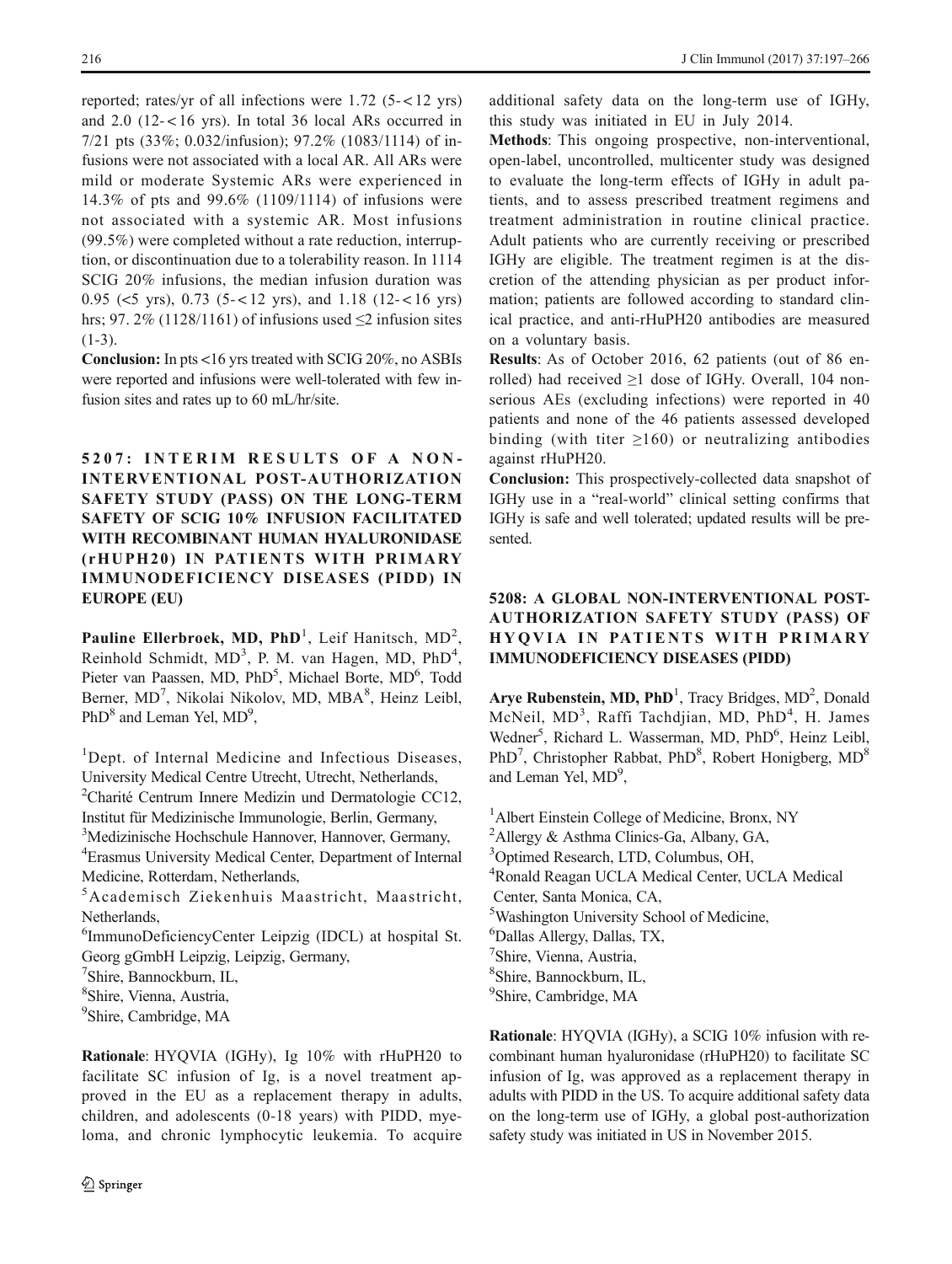Methods: An ongoing prospective, non-interventional, open label, uncontrolled, multicenter study to assess the long-term local and systemic effects of IGHy in adult patients within a real-world clinical setting, including voluntary measurement of anti-rHuPH20 antibodies. Patients aged ≥16 years with PIDD receiving IGHy are eligible for enrollment. Patients are followed according to standard clinical practice and their treatment regimen is at the discretion of the attending physician as per-product information.

Results: To date, 131 patients treated with IGHy have been enrolled (age 17-85 yrs) at 21 US study sites. Dose, dosing intervals, adverse events, and anti-rHuPH20 antibodies are being analyzed for the first 50 patients enrolled in the study as previously planned; interim results will be presented.

Conclusion: Interim results of this prospective study will illustrate IGHy use and safety in routine clinical practice.

### 5211: MONOCYTES ARE TRANSFORMED OR DIFFERENTIATED INTO PRO-INFLAMMATORY SUBTYPES UPON ENGULFMENT OF HB-ACTIVATED PLATELETS UNDER HEMOLYTIC CONDITIONS

Rashi Singhal, Sheetal Chawla and Prasenjit Guchhait,

Disease Biology Laboratory, Regional Centre for Biotechnology, Faridabad, India

Monocytes and macrophages are professional phagocytes which combat infections and maintain homeostatic balance by engulfing microbes and apoptotic cells and releasing inflammatory cytokines. Studies have previously described the anti-inflammatory properties of these cells when they engulf free-hemoglobin (Hb) in hemolytic conditions. While investigating the phenotype of monocytes in two hemolytic disorders-PNH and SCD, we observed a high number of pro-inflammatory (CD14<sup>+</sup>CD16<sup>hi</sup>) monocytes. An estimated 95% monocytes showed the existence of both intracellular Hb and CD42b (platelet marker) and expression of TNF- $\alpha$ which could be due to engulfment of Hb-bound activated platelets from circulation of these patients. Our in vitro data further confirmed that the CD14<sup>+</sup> cells transformed into CD14<sup>+</sup>CD16<sup>hi</sup> subset after engulfing Hb-activated platelets and secreted high levels of TNF- $\alpha$  and IL-1 $\beta$ , unlike monocytes treated with free Hb, which secreted more IL-10. Further CD14<sup>+</sup> monocytes differentiated into pro-inflammatory M1 macrophages upon engulfment of Hb-activated platelets.

Even in presence of IL-4/13 (stimulus for M2) these monocytes did not differentiate into M2 lineages. This change in phenotype of monocyte and macrophages may play a role in the increased propensity to thrombo-inflammatory complications and impaired immune response as observed in hemolytic patients.

#### 5212: AN UNUSUAL PRESENTATION OF A RARE COMBINED IMMUNODEFICIENCY

Andrea A. Ramirez, MD, MEd<sup>1</sup>, Michael W. Gleason, MD, MSPH<sup>2</sup>, Khoulood F. Fakhoury, MBBS, FAAP, FACCP<sup>3</sup> and Filiz O. Seeborg, MD, MPH<sup>1</sup>,

<sup>1</sup>Pediatrics, Immunology Allergy and Rheumatology, Baylor College of Medicine/Texas Children's Hospital, Houston, TX, 2 Pediatrics Texas Children's Cancer Center, Baylor College of Medicine/Texas Children's Hospital, Houston, TX, 3 Pediatrics, Pulmonology, Baylor College of Medicine/Texas Children's Hospital, Houston, TX

WHIM Syndrome is a rare autosomal dominant combined immunodeficiency with clinical features of Warts, Hypogammoglobulinemia, Infections, and Myelokathexis. Increased activation of the CXCL12/CXCR4 axis is the biological feature.

A 4-year old boy was diagnosed with RF -, ANA - arthritis, and uveitis. He had leukopenia, and neutropenia  $(0.02 \ 10^3)$ UL; N:  $1.5-8.0 10<sup>3</sup>$  UL). His father had neutropenia and recurrent infections as a child. Methotrexate improved symptoms, but caused worsening neutropenia and chronic cough, so was changed to adalimumab until infliximab was begun due to uveitis. A chest CT showed bronchiectasis. BAL grew S. pneumoniae and M. catarrhalis. Quantitative immunoglobulins were normal with poor polysaccharide response (PPR). T, B, and NK cells were low. NK cell subsets, NK function, and lymphocyte proliferation were normal. B cells showed increased % of  $(IgM + CD38 + CD19+)$  transitional B cells and plasmablasts. BM biopsy showed increased neutrophils and macrophages with enlarged vacuolated cytoplasm. WES revealed a novel CXCR4 gene mutation (c.979\_980insG) confirming WHIM diagnosis. He was begun on GCSF for neutropenia and IgG replacement due to PPR.

This case highlights the variability of clinical presentation and complications of WHIM syndrome. Diagnosis may be challenging when presentation is unusual; however, family history is essential, and WES is a helpful tool.

### 5216: EVALUATION OF THE OUTCOMES OF PROPHYLACTIC ANTIBIOTICS AND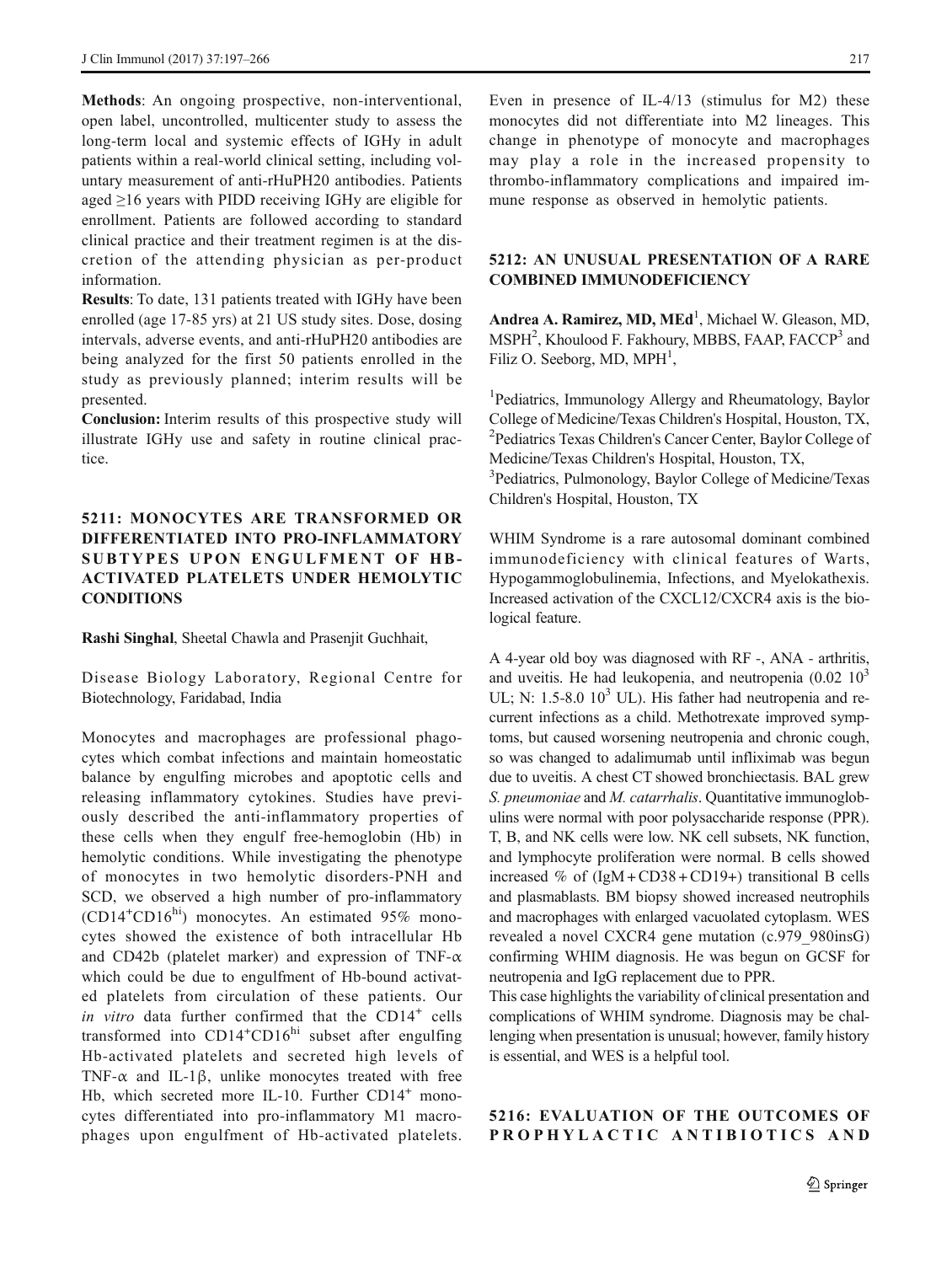An Nguyen,  $MD<sup>1</sup>$ , Greg Constantine,  $MD<sup>2</sup>$ , Kenneth Hess, PhD<sup>3</sup> and Joud Hajjar,  $MD<sup>4</sup>$ ,

<sup>1</sup>Allergy and Immunology, Baylor College of Medicine, Houston, TX,

<sup>2</sup>Internal Medicine, Baylor College of Medicine, Houston, TX,

<sup>3</sup>Biostatistics, The University of Texas M.D. Anderson Cancer Center, Houston, TX,

4 Immunology, Allergy and Rheumatology, Texas Children's Hospital, Houston, TX

Treatment for specific antibody deficiency (SAD) is not established. We aim to compare the difference in outcomes in SAD patients receiving immunoglobulin replacement (IgGR) versus no IgGR. A single center, retrospective chart review of 347 primary immunodeficiency patients between January 2012 - May 2016 was done. SAD was classified as mild, moderate, severe or memory (Orange et. al. JACI 2012). Immunological phenotypes, numbers of infections and hospitalizations before and after therapy were recorded. T-test, Wilcoxin rank sum and Fisher exact tests were used to compare differences between groups. 31 patients met SAD criteria. 20 patients received IgGR, 11 were treated with prophylactic antibiotics or received no treatment (no-IgGR). Median rate of infections in IgGR was 1/year and 2/year in no-IgGR (P = 0.92). Median rate of hospitalizations was  $36\%$ in IgGR and  $12\%$  in no-IgGR (P = 0.35). 8/20 on IgGR had severe SAD. 50% of patients with severe SAD on IgGR had severe infections vs. 25% of the non-severe phenotype  $(p = 0.33)$ . Immune phenotype analysis is underway. Although our data did not show a statistically significant difference in the rate of infections or hospitalizations in SAD patients, there was a trend toward fewer infections in IgGR group. Severe SAD was associated with higher hospitalization rates even after IgGR. Prospective studies comparing IgGR to no-IgGR in SAD are warranted.

### 5218: EVALUATION OF ANTIVIRAL IMMUNITY IN NASAL WASH OF PATIENTS WITH COMMON VARIABLE IMMUNODEFICIENCY ALONG WITH VIRAL RHINOSINUSITIS.

Thiago de Almeida Bezerra<sup>1</sup>, Dewton de Moraes-Vasconcelos<sup>2</sup>, Alessandra Pontillo<sup>3</sup>, Alberto José da Silva Duarte, Clarisse Martins Machado and Lucy Santos Vilas Voas,

<sup>1</sup>Dermatological Manifestations of Primary Immunodeficiencies - ADEE3003, University of São Paulo School of Medicine, São Paulo, Brazil,

2 Dermatological Manifestations of Primary Immunodeficiencies - ADEE3003, University of Sao Paulo School of Medicine, Sao Paulo, Brazil,

3 São Paulo, Brazil

Common variable immunodeficiency (CVID) is the most frequent symptomatic primary immunodeficiency. Objectives: (1) Identify the agents of viral rhinosinusitis (VRS) in nasal wash samples of CVID patients and controls; (2) define cytokines and chemokines and the antiviral immunity gene expression. Patients and controls were examined when presenting VRS. The evaluation was repeated when all individuals were asymptomatic. Results: 43 samples of 34 controls and 22 samples of 14 CVID patients were collected. CVID patients had more and longer infections requiring more antibiotics than controls. CXCL10, CXCL8 CCL2, CCL5, IL-6, IL-10, IL-1 beta and TNF were increased in both groups during VRS. CVID patients showed increased gene expression than controls presenting VRS. Without VRS, gene expression in CVID patients was lower than controls. The greater variation of gene expression in CVID patients suggests an imbalance of immune response, local inflammation and consequent tissue damage.

# 5220: CHRONIC MUCOCUTANEOUS CANDIDIASIS DUE TO LIFR DEFICIENCY (STÜVE-WIEDEMANN SYNDROME)

Arturo Borzutzky, MD<sup>1,2</sup>, Guillermo Perez-Mateluna<sup>2</sup>, Shantal Raso<sup>3</sup>, Mariana Aracena, MD<sup>4</sup>, Cecilia Vizcaya,  $MD<sup>2</sup>$  and Macarena Lizama,  $MD<sup>5</sup>$ ,

<sup>1</sup>Millennium Institute on Immunology and Immunotherapy, Santiago, Chile,

<sup>2</sup>Department of Pediatric Infectious Diseases and Immunology, Pontificia Universidad Católica de Chile, Santiago, Chile,

<sup>3</sup>Department of Pediatric Infectious Disease and Immunology, Pontificia Universidad Católica de Chile, Santiago, Chile,

4 Section of Genetics, Division of Pediatrics, Pontificia Universidad Católica de Chile, Santiago, Chile,

5 Department of Pediatrics, Pontificia Universidad Católica de Chile, Santiago, Chile

Background: Stüve-Wiedemann syndrome (SWS) is a rare disease characterized by bone dysplasia, dysautonomia, and reduced pain sensation. It is caused by mutations of the leukemia inhibitory factor receptor (LIFR) gene, a cytokine receptor that binds LIF, oncostatin M, and other cytokines, signaling through JAK-STAT pathways. Most SWS patients die in infancy but rare cases survive longer, most of which report recurrent and atypical infections.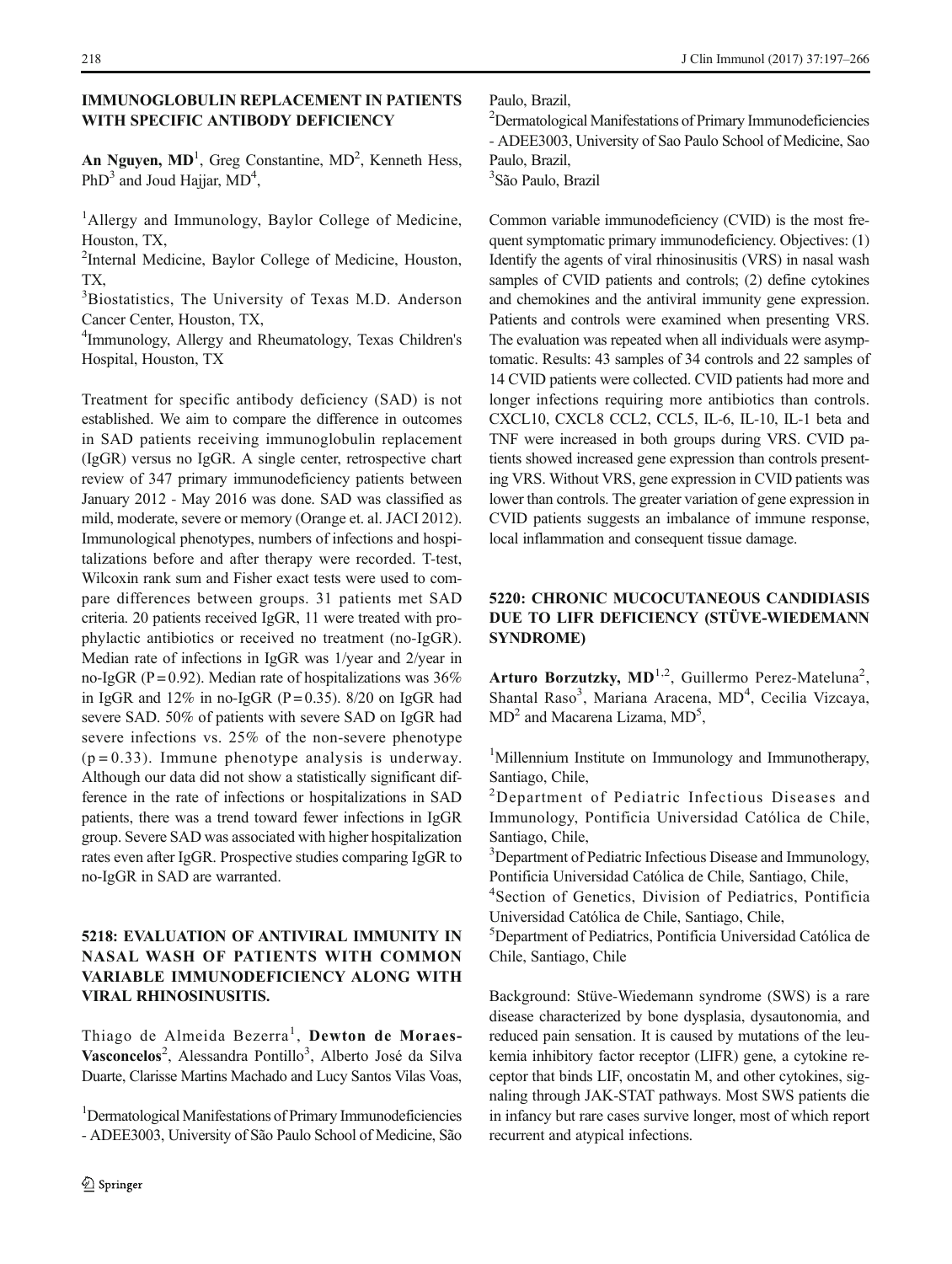Case report: We report a 7 year-old girl with SWS due to homozygous LIFR mutation (c.2013dupT; p.Met672Tyrfs11X) with bone dysplasia, frequent unintentional tongue-biting due to pain insensitivity, and dysautonomia. She has chronic oral candidiasis due to Candida albicans that repeatedly recurs after systemic antifungal therapy. She has history of neonatal sepsis, multiple Grampositive odontogenic and cervical abscesses, abdominal wall necrotizing fasciitis, and culture-negative osteomyelitis. Immunoglobulins were normal except for mildly elevated IgE. Lymphocyte populations were normal. Circulating Th17 cell numbers after PMA/ionomycin culture were normal.

Conclusions: This is the first report to characterize LIFR deficiency (SWS) as a potential cause of chronic mucocutaneous candidiasis and bacterial infections. This phenotype suggests imbalances in JAK-STAT activation despite normal number of circulating Th17 cells.

### 5221: A CLINICOPATHOLOGICAL STUDY OF COMMON VARIABLE IMMUNE DEFICIENCY (CVID) PATIENTS MISDIAGNOSED WITH LYMPHOMA.

Tukisa D. Smith, MD, MS and Charlotte Cunningham-Rundles, MD, PhD,

Division of Clinical Immunology, Department of Medicine, Icahn School of Medicine at Mount Sinai, New York, NY

Patients with CVID may have lymphoid hyperplasia; some have risk of lymphoma. However, distinguishing between benign and malignant lymphoid proliferation in CVID may present challenges. We present 4 cases (3 males; 1 female) with previous diagnosis of CVID (age at diagnosis: 27-46 years) in which NH lymphoma was suspected (age at suspected diagnosis: 37-63 years) based upon #1 bone marrow CD5-l B cell predominance, no IgH clonal excess #2 nodal k B cell predominance, IgH clonal increase; #3 k B cell predominance and IgH clonal increase in a node #4) B-cell lymphocytosis, clonal B-cell population with excess kappa light chain. On this basis, 3 were diagnosed with Bcell marginal zone lymphoma and 1 with diffuse large Bcell lymphoma. Chemotherapy (rituxan, bendamustine; rituxan alone; cytoxan, prednisone and vincristine) was given to 3 patients and suggested for the fourth. Review of pathology did not validate lymphoma in these cases. As previously published, light chain excess/and or IgH rearrangements suggesting clonality may occur in lymphoid tissue in some CVID subjects, leading to requirements for experienced pathologists as well as cytogenetics, and additional morphologic markers.

### 5222: PRIMARY INTESTINAL LYMPHANGIECTASIA (WALDMANN'S DISEASE) MIMICKING COMMON VARIABLE IMMUNODEFICIENCY

Arturo Borzutzky,  $MD^{1,2}$ , Paul Harris,  $MD^{3}$ , Gigliola Alberti,  $MD<sup>3</sup>$  and Silvia Velandia<sup>3</sup>,

<sup>1</sup>Department of Pediatric Infectious Diseases and Immunology, Pontificia Universidad Católica de Chile, Santiago, Chile,

<sup>2</sup>Millennium Institute on Immunology and Immunotherapy, Santiago, Chile,

<sup>3</sup>Department of Pediatric Gastroenterology and Nutrition, Pontificia Universidad Católica de Chile, Santiago, Chile

Background: Primary intestinal lymphangiectasia (Waldmann's disease) is a rare disease caused by dilated intestinal lacteals resulting in lymph leakage into the small bowel and protein-losing enteropathy (PLE).

Case report: We report on an 11 year-old girl diagnosed with common variable immunodeficiency (CVID) at 8 years due to recurrent respiratory bacterial infections and hypogammaglobulinemia. She had low antibody responses to vaccines, low memory B cells and T cells. She had history of PLE as a toddler diagnosed as allergic enteropathy. She also had intermittent right lower leg edema. Monthly intravenous immunoglobulin (IVIG) was started with improvement of edema. After 2 years, leg edema reappeared and hypoalbuminemia was detected. A labeled albumin scintigraphy showed marked enhancement in the small bowel demonstrating PLE. Ileoscopy showed leukoplakia suggestive of primary intestinal lymphangiectasia, which was confirmed through ileal biopsy. Follow-up was notable for fast clearance of monthly 800 mg/kg IVIG (trough IgG <300 mg/dL). A low-fat diet with supplementary medium-chain triglycerides was started with decrease in edema and increase in albumin and IgG levels.

Conclusions: Primary intestinal lymphangiectasia shares immunological phenotype with CVID and may mimic this condition, particularly in the absence of gastrointestinal symptoms.

### 5226: CLINICAL FEATURES AND TREATMENT RESPONSES OF AUTOIMMUNE CYTOPENIAS WITH PRIMARY IMMUNODEFICIENCY AT A TERTIARY PEDIATRIC CARE FACILITY

Anna K. Meyer, MD PhD<sup>1</sup>, Bhumika Patel, MD<sup>2</sup>, Devendra Amre, MBBS PhD<sup>3,4</sup>, Jessica Trotter, BS<sup>5</sup>, Panida Sriaroon, MD<sup>6,7</sup>, Benjamine Oshrine, MD<sup>8</sup>, Gregory Hale, MD<sup>8</sup>, Peter H. Shaw, MD<sup>8</sup>, Nanette H. Grana, MD<sup>8</sup>, Jennifer L. Mayer, MD<sup>8</sup>, Jonathan L. Metts, MD<sup>8</sup>, Irmel A. Ayala, MD<sup>8</sup>, Aleksandra Petrovic, MD<sup>9,10</sup>, Jennifer W. Leiding,  $MD^{2,11,12}$  and Jolan E. Walter<sup>13,14</sup>,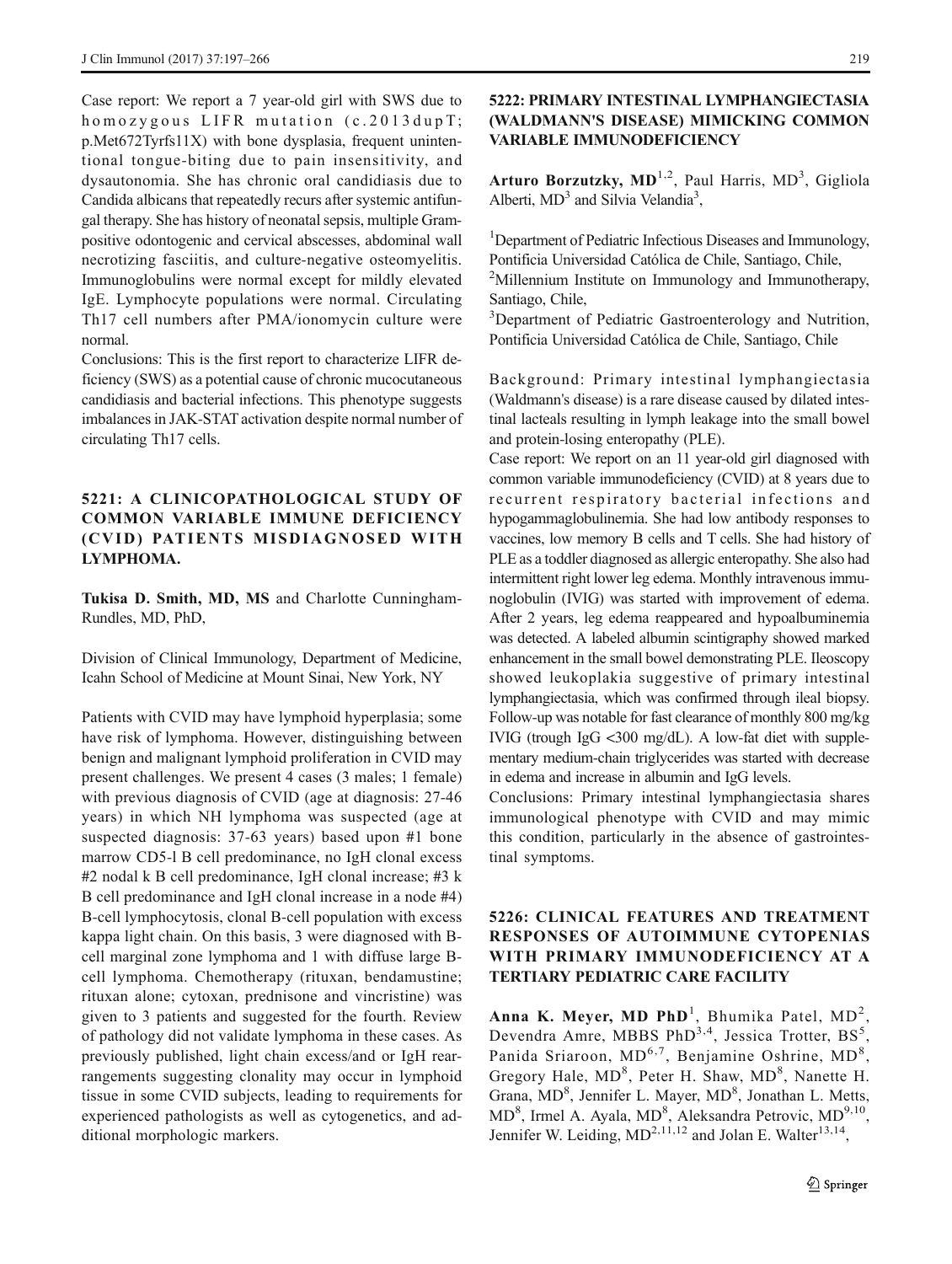<sup>1</sup>Johns Hopkins All Children's Hospital, St. Petersburg, FL, <sup>2</sup>Division of Allergy and Immunology, Department of Pediatrics, University of South Florida, St. Petersburg, FL, <sup>3</sup>Clinical and Translational Research Organization, Johns Hopkins All Children's Hospital, St. Petersburg, FL,

<sup>4</sup>Department of Pediatrics, Division of Gastroenterology and Hepatology, Johns Hopkins University, Baltimore, MD, 5 Pediatrics, Division of Allergy, Immunology, and Rheumatology, University of South Florida, St. Petersburg, FL,

6 Pediatrics, Division of Allergy, Immunology, and Rheumatology, University of South Florida Morsani College of Medicine, St. Petersburg, FL,

7 Allergy/Immunology, Johns Hopkins All Children's Hospital, St. Petersburg, FL,

8 Division of Hematology/Oncology and Blood and Marrow Transplant, Johns Hopkins All Children's Hospital, Cancer and Blood Disorders Institute, St. Petersburg, FL,

<sup>9</sup> Division of Hematology/Oncology and Blood and Marrow Transplant, Johns Hopkins All Children's Hospital, Blood and Marrow Transplant, St. Petersburg, FL,

<sup>10</sup>Immunology Program, Seattle Children's Hospital, Seattle, WA,

<sup>11</sup>Johns Hopkins - All Children's Hospital, St. Petersburg, FL,

<sup>12</sup>University of South Florida, Tampa, FL,

 $13$ Division of Pediatric Allergy & Immunology, Department of Pediatrics, University of South Florida, St. Petersburg, FL,

<sup>14</sup>Division of Pediatric Allergy  $\&$  Immunology, Department of Pediatrics, Johns Hopkins All Children's Hospital, St. Petersburg, FL

Objective: Autoimmune cytopenias (AIC) are common in children and the majority of cases self resolves or respond to first line therapy with steroid and high dose immunoglobulins. Patients with primary immunodeficiency (PID) are prone to immune dysregulation and autoimmunity that may not respond to conventional treatment. To investigate the relationship between AIC and PID, we reviewed the natural history and treatment outcome of AIC in our tertiary care facility.

Methods: In a single institution retrospective analysis, we reviewed the demographics, clinical and immunological phenotypes, and treatment of patients with AIC from 2013-2016.

Results: We identified 165 patients with clinical and/or laboratory-confirmed AIC. Underlying PID was confirmed in 16 patients (10%). Mean age of onset of AIC did not differ between the groups with and without PID (6.7 vs 6.8 years,  $p = 0.93$ ). AIC preceded the diagnosis of PID in a majority of cases (62.5%). Spectrum of PID associated with AIC was wide including T and/or B cell disorders. More patients with PID had multilineage cytopenia (9/16, 56% vs 9/149, 6.2%,

 $p < 0.001$ ) and required second-line therapy for AIC (9/13, 69.2%) than those without PID (21/85, 24.7%) ( $p = 0.001$ ).

Conclusions: Our data indicate a wide spectrum of PID may present with AIC as first sign of an underlying immune dysregulation and often require treatment with second-line therapy.

5228: NEWBORN SCREENING FOR SEVERE COMBINED IMMUNODEFICIENCY (SCID) IN GEORGIA: FALSE POSITIVES ON REPEAT **TESTING** 

#### Lisa Kobrynski, MD, MPH,

Pediatrics, Emory University, Atlanta, GA

Background: Newborn screening (NBS) for SCID measures TREC in newborn dried blood spot (DBS). Results are classified as normal, unsat, abnormal or critical abnormal. Flow cytometry is done for any abnormal result in a term infant and critical abnormal in a premature infant. Premature infants can have abnormal TREC values initially but repeat tests usually normalize. We report data demonstrating a trend for abnormal TREC results on second specimens despite previous normal TREC.

Methods: Since June 1st, 65,214 infants have been screened for SCID. 54,593 were term (>2500g), 9560 were low birth weight (LBW), and 1061 were very low birth weight (VLBW) (1000g – 2499g and <1000g respectively). Georgia is a one test state. We reviewed the total number of abnormal TREC NBS and the numbers with a prior normal TREC NBS.

Results: There were 159 abnormal TREC NBS (0.24%). 46 infants had normal BW (0.08%), 56 had LBW (0.58%) and 57 were VLBW (5.37%). 55 infants had a previously normal NBS. LBW infants were most often affected (20/56). The median Cq for normal TREC was 30.75 for TREC and 22.9 for RNaseP. None of the infants with a previously normal NBS had a primary immune deficiency.

Conclusions: Premature infants are more likely to have an abnormal subsequent NBS for SCID compared to term infants. Many of these infants are critically ill and require frequent blood transfusions which may result in a dilution of TREC in the DBS.

### 5231: ALPS AND GAUCHER DISEASE. A CLINICAL AND BIOCHEMICAL OVERLAP

Maurizio Miano<sup>1</sup>, Andrea Beccaria<sup>1</sup>, Maja Di Rocco<sup>2</sup>, Elena Palmisani<sup>1</sup>, Filomena Pierri<sup>1</sup>, Michaela Calvillo<sup>1</sup>, Enrico Cappelli<sup>1</sup>, Tiziana Lanza<sup>1</sup>, Paola Terranova<sup>1</sup>, Carlo Dufour<sup>1</sup>, Francesca Fioredda<sup>1</sup> and Concetta Micalizzi<sup>1</sup>,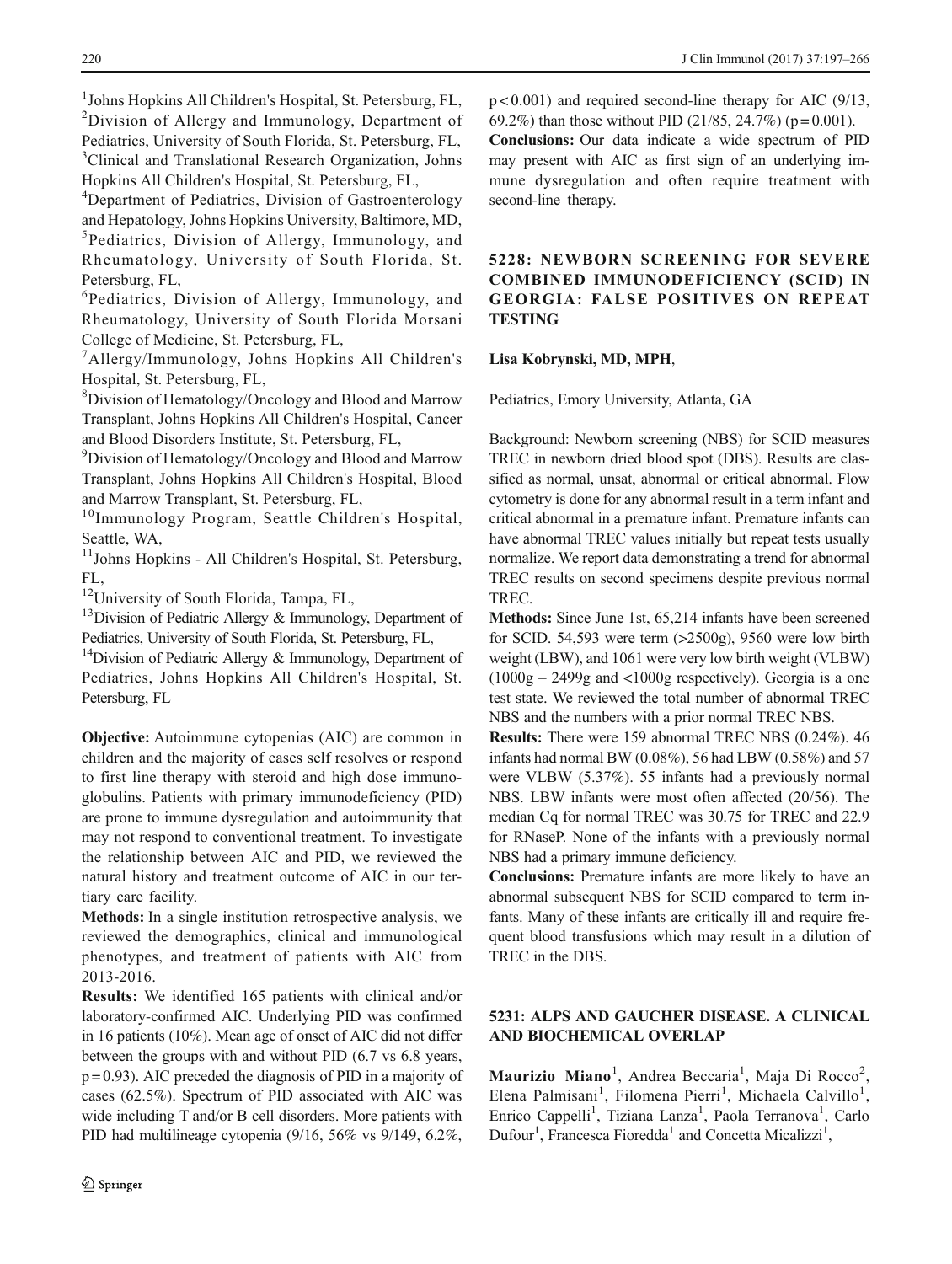<sup>1</sup>Haemtology Unit, IRCCS Istituto Giannina Gaslini, Genoa, Italy,

2 Unit of Rare Diseases, Istituto Giannina Gaslini, Genoa, Italy,

Although ALPS diagnostic criteria are clearly established, differential diagnosis with other PIDs can be an issue if no mutation is found.

A 12yo boy diagnosed with ALPS since he was 2years old was referred to us due to disease progression. Although biochemical and clinical phenotype fully matched the diagnosis of ALPS (TAB), bone marrow showed wrinkled tissue paper features suggesting Gaucher Disease (GD), confirmed by βglucosidase dosage. Symptoms improved after enzyme replacement.

Reticuloendothelial cells involvement in GDmay impair immune-system and show with ALPS phenotype. GD should be considered in ALPS diagnostic work-up.

| Cytopenia              | Lymphoproliferation                              | <b>DNTs</b> | <b>FAS</b> apoptosis<br>test | $IL-10$<br>Normal<br>$\langle$ lpg/ml | $II-18$<br>Normal<br>$\langle 259 \text{ pg/ml} \rangle$ | <b>Chitotriosidase</b><br>Normal<br>$\leq$ 10nmol/ml/h | $\beta$ -glucosidasde<br>Normal range<br>$8$ -15 $nmol/mg/h$ |
|------------------------|--------------------------------------------------|-------------|------------------------------|---------------------------------------|----------------------------------------------------------|--------------------------------------------------------|--------------------------------------------------------------|
| Trilinear<br>cytopenia | Hepatomegaly<br>Splenomegaly<br>Lymphoadenopathy | $2.8\%$     | Resistant 100%               | 4                                     | 775                                                      | 14.7                                                   | 0.9                                                          |

# 5232: BOTH GRANULOCYTIC AND NON-GRANULOCYTIC CELLS ARE AFFECTED IN PATIENTS WITH CONGENITAL NEUTROPENIA AND THEIR NON-NEUTROPENIC FAMILY MEMBERS: EVALUATION AS TO MORPHOLOGY, FUNCTION AND CELL DEATH.

#### Ayse Metin, MD

Pediatric Immunology Unit, SB Ankara Diskapi Children's Hospital, Ankara, Turkey

Reports about non-granulocytic cell lines in SCN and their family members are limited. The study included 17 children with SCN and 24 non-neutropenic family members. They were evaluated for CD95, CD95L, annexin on the L, PNL, Mo; cell cycle of L and PNL; L. subsets ; cell senescence of leukocytes by SA beta galactosidase; thrombocyte aggreg.; in vitro bleeding time by PFA-100; cell morph. by light, electron and fluorescent microscope. The HAX1, ELANE, G6PC3, CSF3R mutations were tested. Annexin on L, Mo and PNL of both patients and parents were significantly higher than the control. CD95 and CD95L displayed variable results. Leukocytes of 25% and 7.7% of patients and parents were positive for SA- b-gal. The cell cycle analysis showed G1 arrest and apoptosis in L of one patient and parents. Mutations, HAX1 (6); ELANE (2); G6PC3 (2) The NK and CD4 values were below the 25th percentile for age in 58.3%/ 50% of the patients and 84.6%/46.2% of the parents. Thrombocyte aggreg. were abnormal by 66.6% and 63.2%; dense granule number/thrombocyte was low by 53.8% and 28.5%; in vitro bleeding time was prolonged by 33.3% and 16.6%, respectively. Ultrastructure revealed that leukocytes

and thrombocytes were dysmorphic, thrombocyte adhesion, aggregation, release were defective. Pluripotent stem cells are involved in SCN irrespective to the genetic defect and non-neutropenic family members are also affected.

### 5233: SINGLE/MULTI-LINEAGE BONE MARROW FAILURES SECONDARY TO PIDs-RELATED KNOWN/NOVEL MUTATIONS. A SINGLE CENTER EXPERIENCE.

Maurizio Miano<sup>1</sup>, Alice Grossi<sup>2</sup>, Francesca Fioredda<sup>3</sup>, Elena Palmisani<sup>3</sup>, Filomena Pierri<sup>3</sup>, Stefano Giardino<sup>4</sup>, Enrico Cappelli<sup>3</sup>, Tiziana Lanza<sup>3</sup>, Paola Terranova<sup>3</sup>, Concetta Micalizzi<sup>3</sup>, Maura Faraci<sup>4</sup>, Edoardo Lanino<sup>5</sup>, Fiorina Giona<sup>6</sup>, Michelina Santopietro<sup>6</sup>, Silvia Giliani<sup>7</sup>, Kejian Zhang, MD<sup>8</sup>, Isabella Ceccherini<sup>9</sup> and Carlo Dufour<sup>10</sup>.

<sup>1</sup>Haemtology Unit, IRCCS Istituto Giannina Gaslini, Genoa, Italy,

2 Molecular Genetic Unit, Istituto Giannina Gaslini, Genova, Italy,

<sup>3</sup>Haematology Unit, Istituto Giannina Gaslini, Genoa, Italy,

4 Stem Cell Transplantation Unit, Istituto Giannina Gaslini,

5 Stem Cell Transplantation Group, Istituto Giannina Gaslini, 6 Haematology, Department of Cellular Biotechologies and Haematology, "Sapienza" University, Rome, Italy,

<sup>7</sup>Department of Molecular and Traslational Medicine, A.Nocivelli Institute of Molecular Medicine, Dept. of Pathology, University of Brescia,

8 Division of Human Genetics, Cincinnati Children's Hospital Medical Center, Cincinnati, OH,

9 Molecular Genetic Unit, Istituto Giannina Gaslini,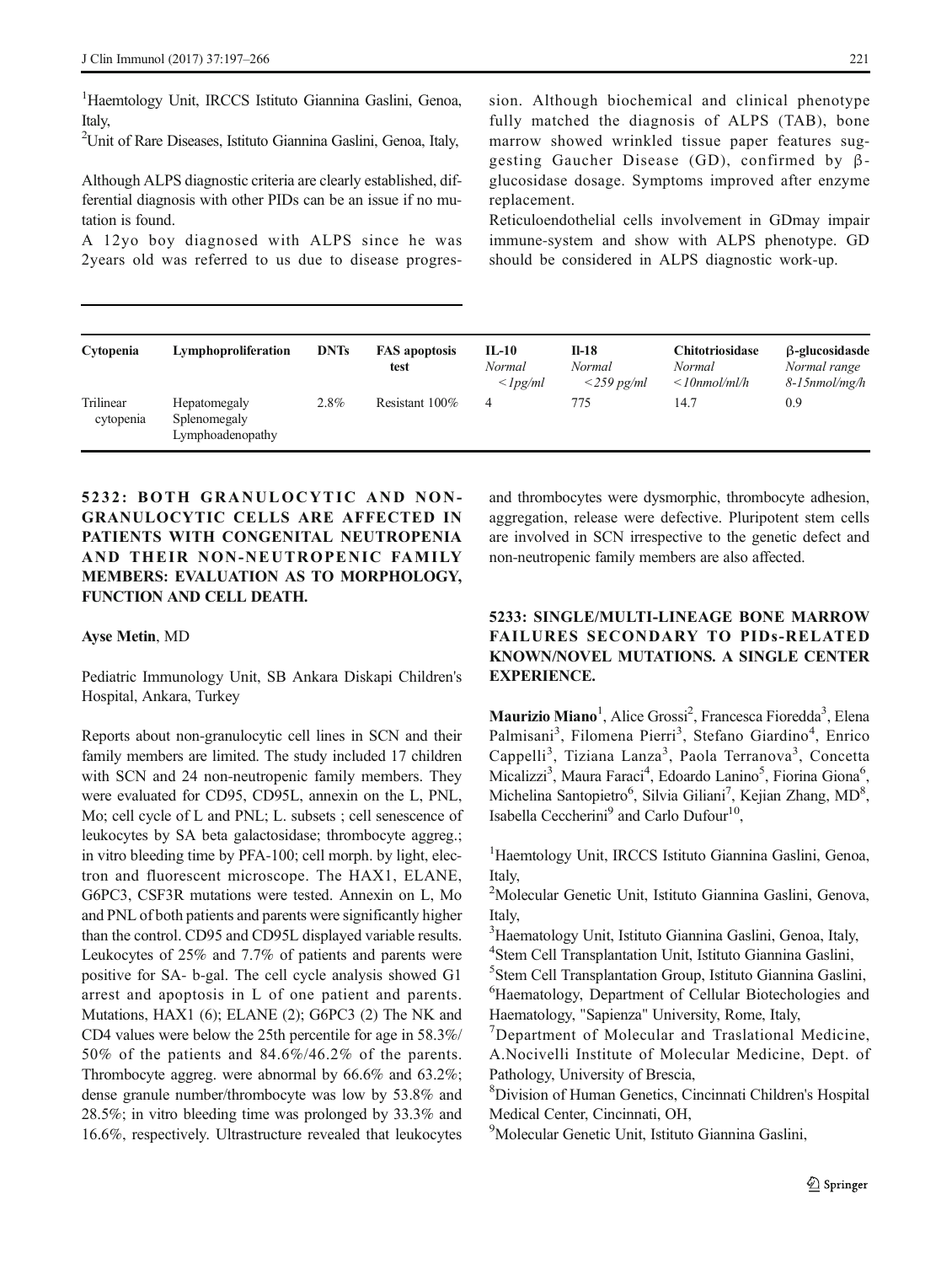<sup>10</sup>Haematology Unit, IRCCS, Istituto Giannina Gaslini, Genoa, Italy

Differential diagnosis of acquired and congenital Marrow Failure (MF) is crucial to plan the best therapy. Rarely bone marrow can be targeted by immune attack secondary to PIDs.

We present 10 patients (aged 1-24 yrs) with severe single (3)/multilineage (7) MF secondary to PIDs (Tab).

Both patients with Activated PI3Kδ syndrome(APDS) showed Pure Red Cell Aplasia (PRCA, treated with Sirolimus/IVIG) and Pure White Cell Aplasia (PWCA, treated with 2  $\alpha\beta$  T depleted SCTs), respectively, driven by 2 novel mutations of PI3KCD gene leading to AKT/ mTORhyperphosphorilation and reduced precursors growth in marrow cultures. PRCA was also shown in 1 CECR1 mutated ptwho is under sirolimus treatment. The LIG4defptis alive after 2 MSD-SCTs, 5ptswith GATA2/XLF def/Ohdo syndrome are alive after SCT (3) or under supportive therapy (2). 1 pt with GATA2 was diagnosed after his death due toMDS evolution.

As MF was never reported in APDS, these findings widen its clinical phenotype. PIDs should be searched in patients with MF who may potentially receive targeted treatment and/or the appropriate conditioning regimen for SCT.

| MF                                 | Phenotype           | <b>Mutation</b>            |
|------------------------------------|---------------------|----------------------------|
| <b>PWCA</b>                        | <b>APDS</b>         | PI3KCD<br>$H273Y*$         |
| PRCA                               | <b>APDS</b>         | PI3KCD<br>$S277M*$         |
| PRCA                               | lymphoproliferation | CECR1<br>L146P<br>T145P    |
| <b>SAA</b>                         |                     | GATA2<br>R362X             |
| <b>SAA</b>                         |                     | GATA2<br>R396W             |
| <b>SAA</b>                         |                     | LIG4<br>$O200FS*$<br>R278H |
| <b>SAA</b>                         | dysm                | <b>XLF</b><br>$R57G$ hom   |
| <b>SAA</b>                         | dysm                | <b>XLF</b><br>$E169V$ hom  |
| <b>SAA</b>                         | dysm                | XLFE169V hom               |
| <b>SAA</b>                         | Ohdosyndrome        | KAT6B<br>$01810*$          |
| Dysm, dysmorphism<br>*new mutation |                     |                            |

## 5236: SEVERE AUTO-IMMUNE ENTEROPATHY IN A PATIENT WITH A LOSS OF FUNCTION MUTATION IN TUMOR NECROSIS FACTOR ALPHA-INDUCED PROTEIN 3 (TNFAIP3/A20)

Yael Gernez, MD,  $PhD<sup>1</sup>$ , Charles A. Filion, MD, FRCPC<sup>1</sup>, Angela Tsuang, MD, MSc<sup>1</sup>, Tukisa D. Smith, MD, MS<sup>1</sup>, Julie Niemela, PhD<sup>2</sup>, Sergio Rosenzweig, MD, PhD<sup>3</sup> and Charlotte Cunningham-Rundles, MD, PhD<sup>1</sup>,

<sup>1</sup>Division of Clinical Immunology, Department of Medicine, Icahn School of Medicine at Mount Sinai, New York, NY, <sup>2</sup>Department of Laboratory Medicine, NIH Clinical Center, Bethesda, MD,

<sup>3</sup>National Institute of Allergy and Infectious Diseases, National Institutes of Health, Bethesda, MD

A 30 y.o. male with history of bone marrow with T cell infiltrates with clonal features, mild lymphadenopathy, splenomegaly, idiopathic chronic red cell aplasia controlled on cyclosporine (Parvovirus infection and ALPS excluded) was assessed for severe non-bloody diarrhea. Autoimmune enteropathy was confirmed by positive serum anti-enterocyte antibodies. He was treated with elemental diet, infusions of rituximab (375mg/m<sup>2</sup>) and oral steroids, but he had minimal improvement and monthly infusions of infliximab (5 mg/kg) were begun, leading to improvement. However, the need for increased infliximab doses became evident, and he was changed to vedolizumab (300mg/ 2months) with benefit. His serum TNFa was elevated. Whole exome sequencing revealed a heterozygous splice site variant c.1907-5T > G in tumor necrosis factor alpha-induced protein 3 (TNFAIP3/A20). This was confirmed in him and his healthy father by Sanger sequencing. TNFAIP3 encodes a zinc finger protein and ubiquitin-editing enzyme which inhibits NF-kappa B activation and TNF-mediated apoptosis. Mutations in A20 have been found with early-onset systemic inflammation and familial Behcet-like autoinflammatory syndrome. The suggested disease mechanism is haploinsufficiency; variable penetrance of other potential dominant genes makes dissection of potential causative genes difficult.

# 5238: THE ZINC-FINGER-TRANSCRIPTION-FACTOR ZNF341 DEFICIENCY IN 3 SISTERS

# Sara Sebnem Kilic, Pedaitric Immunology, Bursa, Turkey

Hyper-IgE Syndrome (HIES) may present with the clinical triad of chronic eczema with elevated IgE levels, recurrent skin abscesses and respiratory tract infections. To date four causative genes, STAT3, DOCK8, Tyk2 and PGM3, have been identified but many cases remain still unexplained. Children of a consanguineous Turkish family an extended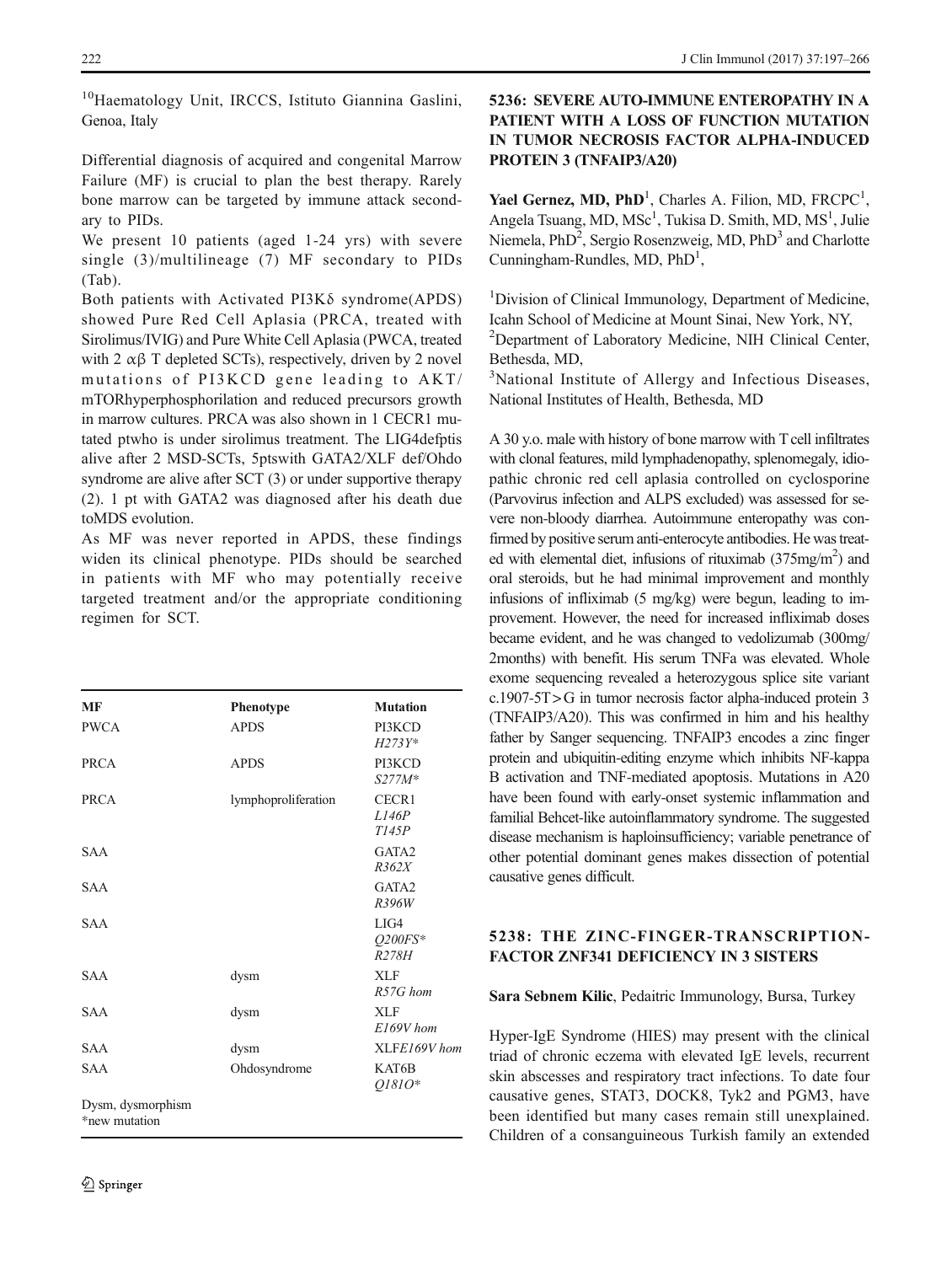Israeli pedigree presented with the typical phenotype of the autosomal-dominant triad of HIES. Th17 cells were drastically reduced in the patients. Disease causing mutations in all known HIES genes were excluded by next generation sequencing. Whole Exome Sequencing of three patients revealed a homozygous nonsense mutation in an uncharacterized zinc finger transcription factor (ZNF341), located in the linkage region. In transfected HEK293T cells, the wildtype GFP-zinc finger fusion protein localized to the nucleus, whereas the mutant GFP-zinc finger remained cytoplasmic, assuming that mutant zinc finger lacks its proper function as a nuclear transcription factor. A transcriptome study on patient-derived PBMCs revealed reduced STAT3 mRNA expression, which was confirmed by real-time qPCR and Western Blot. Since mutations in the coding exons and the promoter of STAT3 could be excluded, we hypothesize that the reduced STAT3 expression is caused by the mutated zinc finger. This would explain the typical STAT3-like phenotype in this family.

### 5239: ROLE OF GUT MICROBIOTA TO MONITOR IMMUNE DYSREGULATION IN CONGENITAL IMMUNE DYSREGULATION SYNDROMES

Sara Ciullini Mannurita, PhD<sup>1</sup>, Marina Vignoli, PhD<sup>1</sup>, Simone Guglielmetti, PhD<sup>2</sup>, Barbara Cassani, PhD<sup>3</sup>, Anna Villa, MD, PhD<sup>3</sup>, Claudio Favre, MD<sup>4</sup> and Eleonora Gambinieri, MD<sup>5</sup>,

<sup>1</sup>Department of "NEUROFARBA", Section of Child's Health, University of Florence, Anna Meyer Children's Hospital, Italy, Florence, Italy,

<sup>2</sup>Department of Food, Environmental and Nutritional Sciences (DeFENS), Division of Food Microbiology and Bioprocessing, University of Milan, Milan, Italy,

<sup>3</sup>Human Genome Lab, Humanitas Clinical and Research Center, Italy,

4 Department of Hematology/Oncology, Anna Meyer Children's Hospital, Florence, Italy,

5 University of Florence/Anna Meyer Children's Hospital, Haematology-Oncology Department, Florence, Italy

Autoimmune enteropathy is a pivotal feature in many congenital immune dysregulation syndromes. These diseases are fatal, unless treated by allogeneic HSCT, where GvHD is one of the major complications. Recently there is an increased awareness on the role of the intestine in educating the immune system.

We aim to investigate whether altered homeostasis of the intestinal tract may influence the disease phenotype and the clinical course by controlling cell fate determination.

We recruited thirteen patients with congenital immune dysregulations and autoimmunity. Five of them underwent

HSCTand were monitored over the treatment. Fecal microbiota composition at the patient's diagnosis and before and at different times after HSCT was analyzed for each patient by NGS. A normal and elevated biodiversity is present in patients with mild phenotypes and a depletion of microbial community and with prevalence of potential pathogenic bacteria is observed in patients with severe disease. Treatment with HSCT induces a modification of gut flora with a recover of a normal composition in patients with disease resolution and a disruption of biodiversity in subjects with no successful treatment.

The work contributes to understand gut homeostasis and represents the first step in identifying new biomarkers to predict the onset and severity of immune dysregulation and possible new therapeutic approaches.

### 5241: FAMILIAL ALPS WITH VARIABLE PRESENTATIONS

Donna S. Hummell, MD<sup>1</sup>, Daniel Dulek, MD<sup>2</sup>, Yasmin Khan,  $MD<sup>1</sup>$ , Sarah S Neumann,  $RN<sup>3</sup>$  and James A Connelly,  $MD<sup>3</sup>$ ,

<sup>1</sup>Pediatric Allergy, Immunology and Pulmonary Medicine, Vanderbilt University (Vanderbilt Children's Hospital), Nashville, TN,

2 Pediatric Infectious Diseases, Vanderbilt University Medical Center (Vanderbilt Children's Hospital), Nashville, TN,

<sup>3</sup>Pediatric Hematology-Oncology, Vanderbilt University (Vanderbilt Children's Hospital), Nashville, TN

An ALPS diagnosis is made if an individual has 2 required criteria and one primary accessory criterion, including a disease-causing mutation. We report here a family of 3 individuals with a mutation in FAS who were diagnosed by genetic testing, although the index case had nearly-normal laboratory.

The index case is a 6 yo male who presented with a temporary purpura, edema, and joint pain, in the absence of fever, with normal hematologic studies, but with persistent splenomegaly. Leukocytoclastic vasculitis was found on skin biopsy, and HSP was suspected.

His mother is a 32 yo female who underwent splenectomy at age 4 due to refractory immune thrombocytopenia. She has been healthy and has not maintained follow-up for the condition.

The maternal uncle was born with heart block and hepatosplenomegly, and developed chronic active hepatitis and hypogammaglobulinemia with elevated IgM. Despite IVIG and intermittent steroid courses for cytopenias, he developed cardiomyopathy and expired.

The index case had ALPS panel testing, which was positive only for minimally elevated TCR a/b DNTC of 70/mcL, not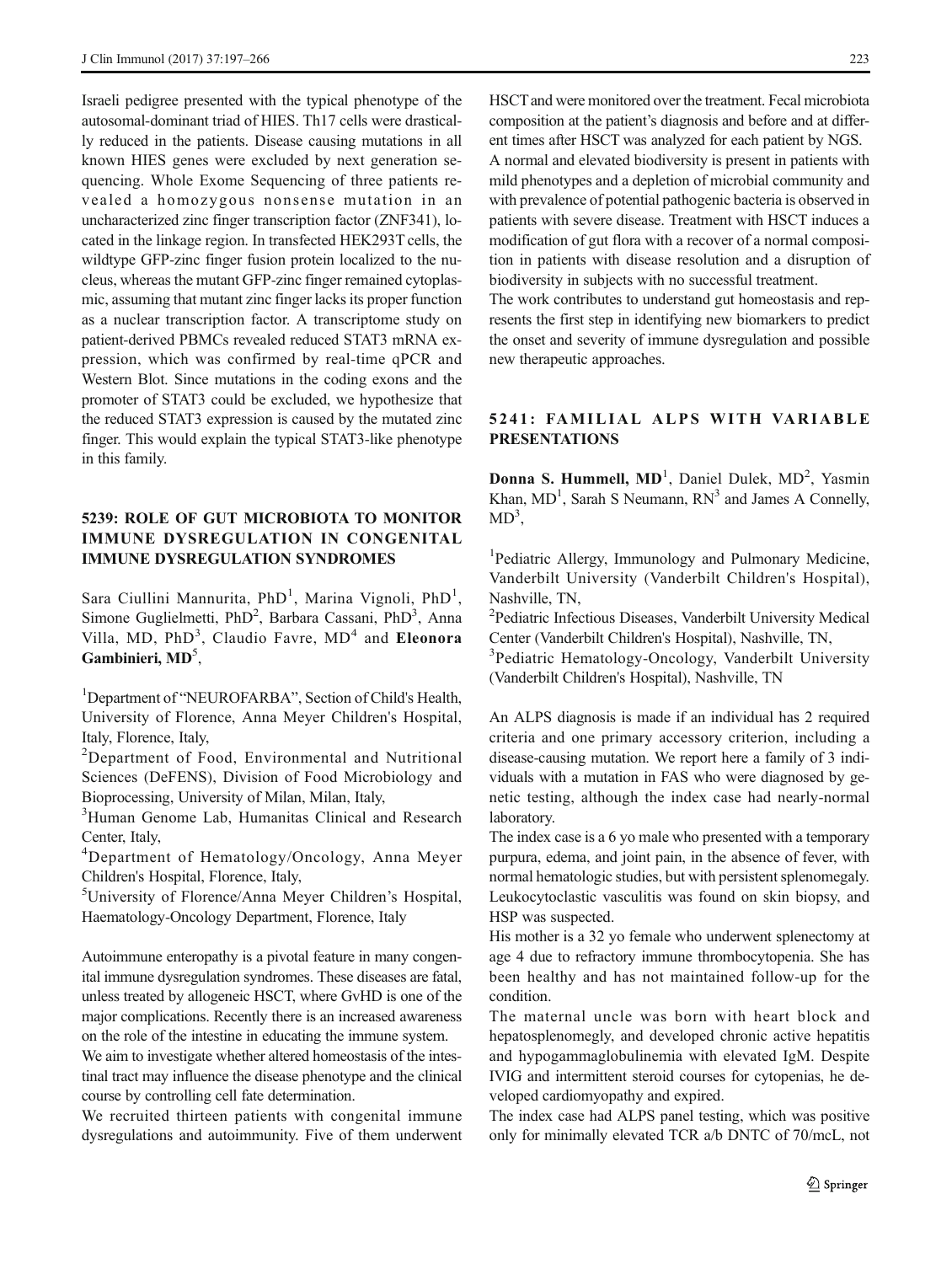suggestive of ALPS. However, whole exome testing was positive for  $c.443 + 1G > A$  in FAS gene, which his mother also shared.

These cases show that variation of phenotype and partial penetrance may delay diagnosis. Definitive genetic testing may be necessary even in the absence of negative ALPS screening studies.

### 5244: NEW INSIGHTS FROM TRANSCRIPTOMIC ANALYSIS OF INTERFERON-GAMMA TREATED LEUKOCYTES FROM CHRONIC GRANULOMATOUS DISEASE AND INTERFERON-GAMMA RECEPTOR DEFICIENCY PATIENTS

Josias Brito Frazao, PhD<sup>1,2</sup>, Martino Colombo, MSc<sup>3</sup>, Cedric Simillion, PhD<sup>3,4</sup>, Adem Bilican, PhD<sup>3</sup>, Irene Keller, PhD<sup>3,4</sup>, Daniel Wüthrich, PhD<sup>3</sup>, Zhiqing Zhu, PhD<sup>2</sup>, Michal J. Okoniewski, PhD<sup>5</sup>, Jean-Laurent Casanova, MD, PhD<sup>6,7</sup>, Rémy Bruggmann, PhD<sup>3</sup>, Peter E. Newburger, MD<sup>2</sup> and Antonio Condino Neto, MD PhD<sup>1</sup>,

<sup>1</sup>Department of Immunology, Institute of Biomedical Sciences, University of Sao Paulo, Sao Paulo, Brazil,

<sup>2</sup>Departments of Pediatrics and Molecular, Cellular, and Cancer Biology, University of Massachusetts Medical School, Worcester, MA,

3 Interfaculty Bioinformatics Unit and Swiss Institute of Bioinformatics, University of Bern, Bern, Switzerland,

<sup>4</sup>Department of Clinical Research, University of Bern, Bern, Switzerland,

5 Scientific IT Services, Swiss Federal Institute of Technology, Zurich, Switzerland,

6 St Giles Laboratory of Human Genetics of Infectious Diseases, The Rockefeller University, New York, New York, USA, New York, NY,

<sup>7</sup>Laboratory of Human Genetics of Infectious Diseases, Necker Medical School. INSERM U980 and University Paris Descartes, Paris, France

Interferon-gamma (IFN-g) finds clinical application in the prevention and control of infections in chronic granulomatous disease (CGD) and inborn defects in the IFN-g/interleukin-12 axis. Our aim was to identify, by RNA-Seq and bioinformatics analysis, differentially expressed genes, transcripts and exons in Epstein-Barr virus-transformed B lymphocytes of healthy individuals, CGD patients, and patients with IFN-g receptor deficiency (IFNGRD), treated in vitro with IFN-g for 48 hours. We demonstrate that IFN-g increases the expression of relevant genes for oxidative killing, eNOS activation, proteasome-mediated degradation, antigen presentation, chemoattraction, and cell adhesion in cells from healthy individuals and CGD

patients. Striking differential exon expression was identified for WARS, a gene with essential function in linking amino acids with nucleotide triplets contained in tRNAs, in IFN-g-treated normal and CGD cells, suggesting an important contribution of this gene to the benefits of IFN-g treatment for CGD. Surprisingly, upregulation of a small number of genes with immunological function was detected in IFN-g-treated IFNGRD cells, suggesting a residual function of the IFN-g receptor. These data indicate some of the genetic pathways by which IFN-g treatment contributes to increased immune responses against pathogens.

# 5246: IDENTIFICATION OF T-CELL RECEPTOR CLONOTYPES IMPORTANT IN THE PATHOGENESIS OF COMMON VARIABLE IMMUNODEFICIENCY (CVID)

Sara Barmettler,  $MD<sup>1</sup>$ , James M. Heather, Ph $D<sup>2</sup>$ , Gabriel Wong, MD/PhD<sup>3</sup> and Mark Cobbold, MD/PhD<sup>2</sup>,

<sup>1</sup>Allergy and Clinical Immunology Unit, Division of Rheumatology, Allergy & Immunology, Massachusetts General Hospital, Boston, MA,

2 Center for Cancer Research, Massachusetts General Hospital, Boston, MA,

3 School of Immunity and Infection, University of Birmingham, Birmingham, United Kingdom

Rationale: Growing evidence suggests global disruption of the adaptive immune response in CVID, with abnormalities in both the B and T cell compartments. We sought to further evaluate the role of the T cell receptor (TCR) repertoire in immune dysregulation and the pathogenesis of autoimmunity in subsets of CVID patients.

Methods: We evaluated the TCR repertoire to investigate subsets of CVID patients (including CVID associated enteropathy (CAE)) to identify TCR clonotypes specific to each group. We used a published database of 587 healthy donors (HD) to evaluate the incidence and frequency of these clonotypes to determine their specificity to patients with CAE. Results: Several candidate TCRβ clonotypes were identified that appeared to be associated with CVID, and 34 specifically with CAE. Using the HD database, we found that there were several TCR clonotypes present at extremely low rates in this database (1 found in just 2 HDs and the remainder (33/34) found at very low median frequencies (median = 0, range 0- 2.3E-06)).

Conclusions: We identified distinct CVID specific clonotypes with relative specificity to CAE patients. This data supports the dysregulation of T cells within this CVID subset. We plan to use these clonotypes to identify paired αβ sequences to determine if there is an autoimmune T cell targeting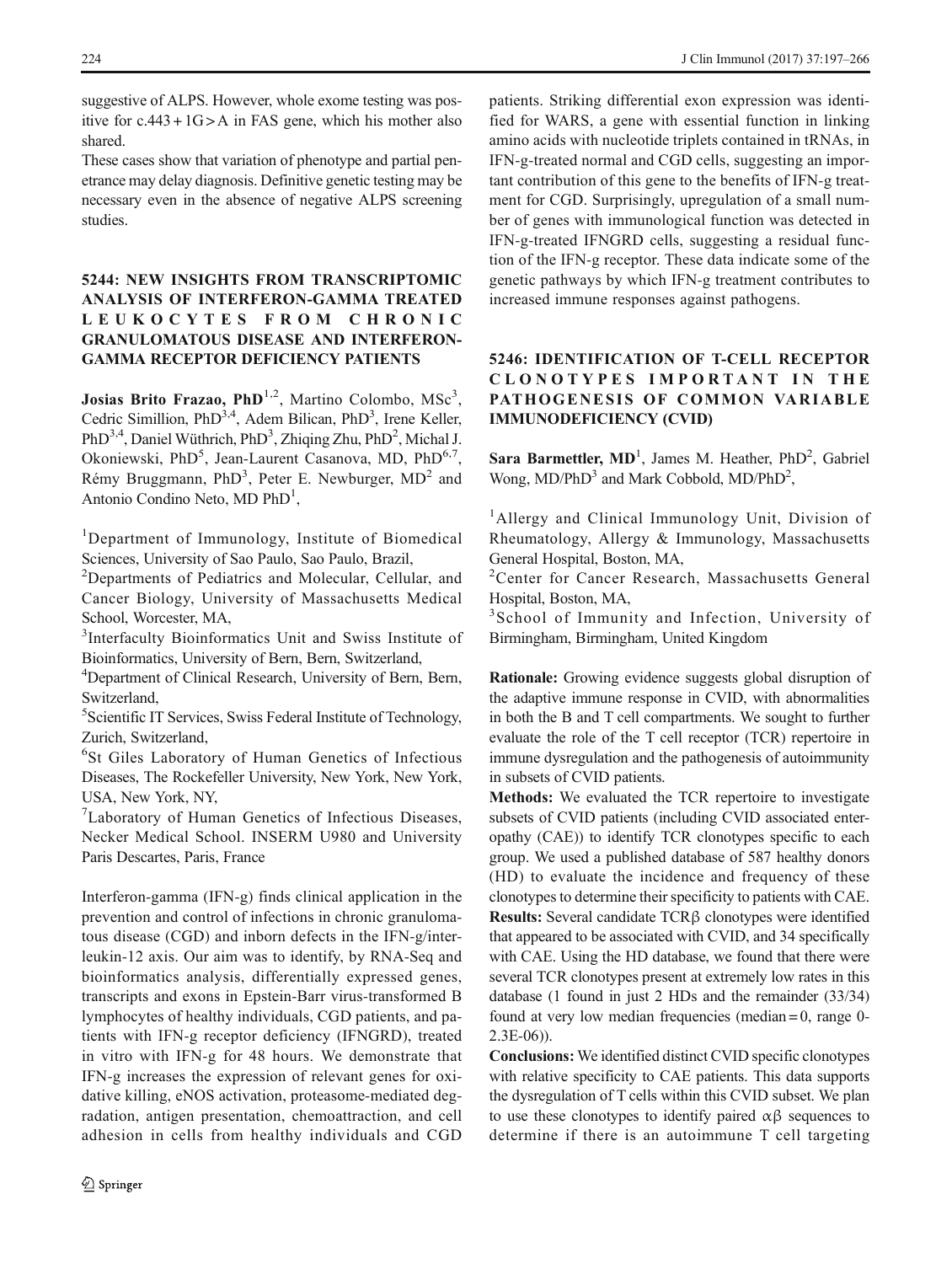identifiable antigens, which could be driving autoimmune manifestations in CVID.

#### 5249: VERY EARLY ONSET IBD- THE SEARCH FOR MONOGENIC CAUSES

Judith Kelsen<sup>1</sup>, Maire Conrad<sup>2</sup>, Noor Dawany<sup>3</sup>, Edward M Behrens, MD<sup>4</sup>, Claudio Giraudo<sup>5</sup>, Marcella Devoto<sup>3</sup> and Kathleen Sullivan, MD, PhD<sup>6</sup>,

1 Pediatric Gastroenterology, Children's Hospital of Philadelphia, Philadelphia, PA,

<sup>2</sup>Genetics, Children's Hospital of Philadelphia, Philadelphia, PA,

<sup>3</sup>Pediatric Rheumatology, Children's Hospital of Philadelphia, Philadelphia, PA,

4 Pathology, Children's Hospital of Philadelphia, Philadelphia, PA,

5 Children's Hospital of Philadelphia, Philadelphia, PA

BACKGROUND: Immunodeficiencies are associated with inflammatory bowel disease. The frequency of primary immunodeficiencies in an unselected cohort of patients with Very Early Onset Inflammatory Bowel Disease (VEO-IBD) is not known nor is there a recognized screening approach.

METHODS: A joint Gastroenterology-Immunology clinic was established. We enrolled 110 consecutive VEO IBD patients (with onset of IBD before 5 years of age). Whole exome sequencing, flow cytometry and pathology review was performed.

RESULTS: Features that differed in the VEO-IBD clinic compared to later onset were higher rates of ostomies and colectomies, as well as higher levels of apoptosis, eosinophils and villous blunting. 18% had abnormal B cell maturation, 18% had T cell subset abnormalities. 15% had low NK cells. Three patients had confirmed mutations in PIDD genes (ZBTB24, XIAP, ITK) and all had abnormal lymphocytes on flow cytometry. Five more patients had candidate genes identified with confirmation pending and all have lymphocyte abnormalities. Three bone marrow transplants have been performed which have been curative and gene-targeted therapies have also been effective.

CONCLUSIONS: The identification of children with monogenic immunodeficiencies can define appropriate treatment and bone marrow transplantation can be curative. Screening flow cytometry appears to have high sensitivity.

### 5253: GLILD (GRANULOMATOUS LYMPHOCYTIC INTERSTITIAL LUNG DISEASE) TREATMENT IN A PEDIATRIC PATIENT WITH CTLA4 DEFICIENCY: CASE REPORT

Mayra Dorna, MD, PhD<sup>1</sup>, Cristiane J. N. Santos,  $MD<sup>2</sup>$ , Francine Correard Monteiro, MD<sup>1</sup>, Pamela Fernanda Alves Barbosa, MD<sup>1</sup>, Bruna Aquilante, MD<sup>3</sup>, Ana Paula B. Moschione Castro, MD, PhD<sup>4</sup>, Antonio Carlos Pastorino, PhD, MD<sup>5,6</sup> and Magda Carneiro-Sampaio, MD, PhD<sup>5</sup>,

<sup>1</sup>Department of Pediatrics University of Sao Paulo, Universidade de Sao Paulo, Sao Paulo, Brazil,

<sup>2</sup>Allergy and Immunology Unit - Department of Pediatrics, Universidade de Sao Paulo, Sao Paulo, Brazil,

<sup>3</sup>Allergy and Immunology Unit, Hospital das Clinicas da Universidade de Sao Paulo, Sao Paulo, Brazil,

4 Allergy and Immunology Unit - Department of Pediatrics, Universidade de Sao Paulo, Sao Paulo, Brazil,

5 Department of Pediatrics, University of Sao Paulo, Sao Paulo, Brazil,

A 10 year-old female patient presented with cervical lymphadenopathy, splenomegaly, recurrent otitis media and sinusitis since 5y. At age of 7y, she developed autoimmune hemolytic anemia responsive to corticosteroid and intravenous immunoglobulin (IVIG) but presented CMV and *P jirovecii* pneumonia during corticosteroid therapy. The chest CT showed ground-glass opacities, pulmonary nodules and mediastinal lymphadenopathy. At age of 9, a progressive decrease in IgG levels was observed and IVIG replacement was initiated. Radiologic follow up showed worsening of pulmonary findings demanding an open lung biopsy. Histology revealed interstitial infiltration of T and B lymphocytes. Infection and neoplasia were ruled out and GLILD was characterized. We initiated immunosuppression with azathioprine and rituximab  $(375mg/m^2/\text{week} - 4$ weeks). Azathioprine was switched to mycophenolate sodium due to GI intolerance. Radiological and lung function improvement was noticed after 2 months of treatment. Genetic analysis showed a heterozygous mutation in the CTLA4 gene (c.436G>A:p.G146R). Targeted therapy was proposed with abatacept. CTLA4 deficiency led to an early GLILD manifestation with rapid progression. Rituximab and azathioprine/mycophenolate was effective while awaiting specific treatment.

### 5254: RETROSPECTIVE ANALYSIS OF THE IMPORTANCE OF IMMUNOLOGIC EVALUATION IN PATIENTS RECEIVING RITUXIMAB AND CLINICAL IMPLICATIONS

Sara Barmettler, MD<sup>1</sup>, Mei-Sing Ong, PhD<sup>2</sup>, Jocelyn Farmer, MD, PhD<sup>3</sup>, Hyon Choi, MD, Dr. P.H.<sup>4</sup> and Jolan E Walter, MD PhD<sup>5</sup>,

<sup>1</sup>Allergy and Clinical Immunology Unit, Division of Rheumatology, Allergy & Immunology, Massachusetts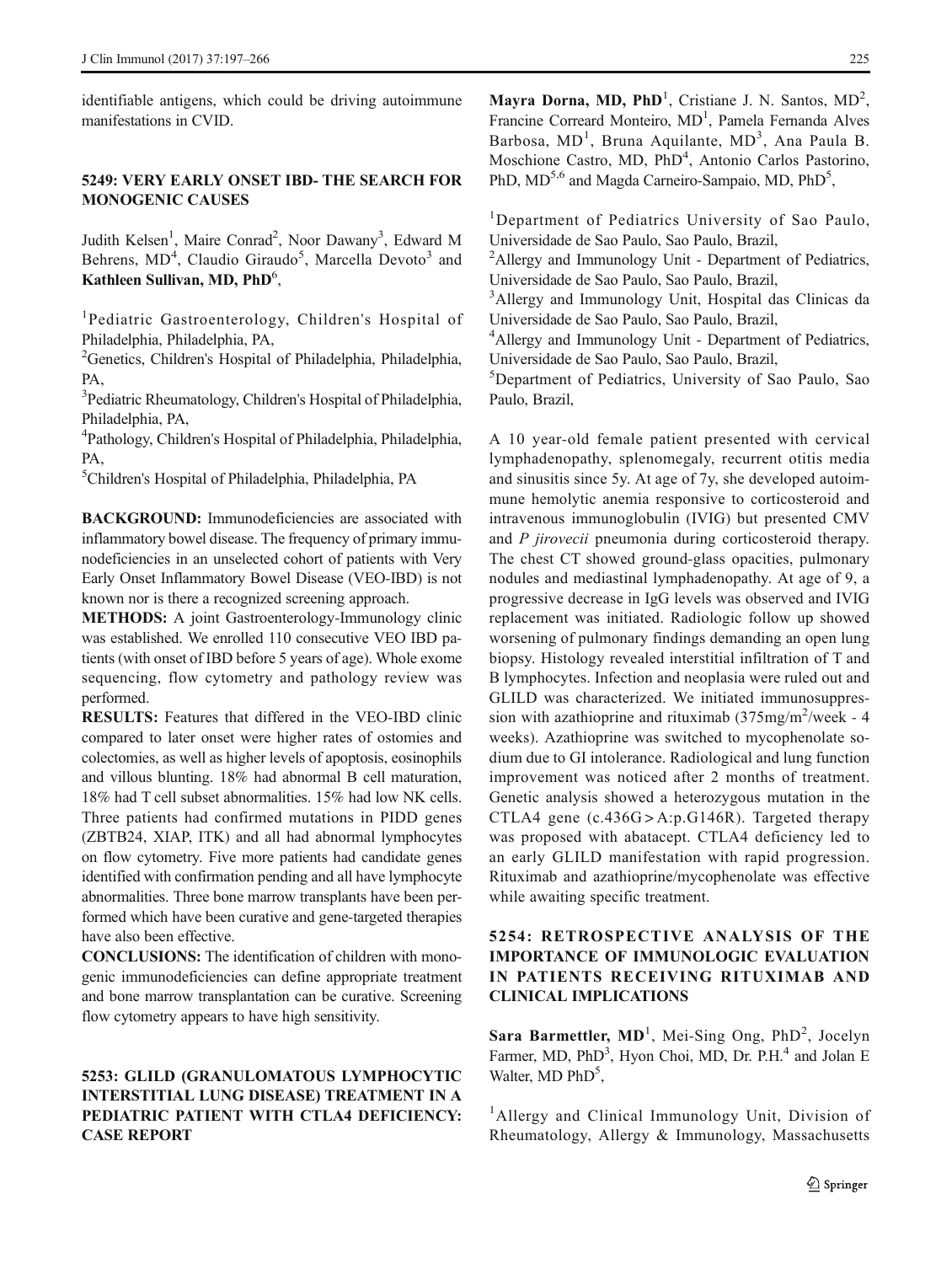<sup>2</sup>Harvard Medical School, Boston, MA,

<sup>3</sup>Department of Allergy & Immunology, Massachusetts General Hospital, Boston, MA,

4 Department of Rheumatology, Massachusetts General Hospital, Boston, MA,

5 Allergy/Immunology, Johns Hopkins All Children's Hospital/University of South Florida, St. Petersburg, FL

Rationale: Rituximab (RTX) is a mAb used in broad range of conditions. Despite recent reports of a subset of patients who develop prolonged, symptomatic hypogammaglobulinemia (HGG), many patients do not undergo immunologic evaluation prior to initiation of RTX.

Methods: We conducted a retrospective review of patients who received RTX at Partners HealthCare. We evaluated the frequency of immunologic evaluation pre and post RTX, correct identification/documentation of HGG, and compared healthcare encounters for infections pre and post RTX.

Results: Of the 5,891 patients who received RTX, 52.4% did not have Ig levels checked prior to initiation of RTX. Of those that had, 23.8% had HGG. Over 1/2 of patients with moderate to severe HGG and over 1/3 of those with mild HGG did not have the diagnosis of HGG coded in their chart. There was a statistically significant increase in infections after RTX in the overall population  $(p < 0.0001)$  and in the subset with cancer/ autoimmune conditions. Patients with a diagnosis of HGG had more infection related healthcare encounters  $(p < 0.0001)$ . Patients treated with IgG replacement had fewer infection related healthcare encounters on average, and this was particularly notable for pneumonia and sepsis.

Conclusions: Many patients are not being screened or properly identified as having HGG when initiating RTX and this may contribute to excess morbidity and mortality.

### 5257: EXPLORING THE CLINICAL AND IMMUNOLOGICAL DIFFERENCES BETWEEN COMMON VARIABLE IMMUNODEFICIENCY (CVID) AND IgG DEFICIENCY

Charles A. Filion, MD, FRCPC, Sarah Taylor-Black, MD and Charlotte Cunningham-Rundles, MD, PhD,

Division of Clinical Immunology, Department of Medicine, Icahn School of Medicine at Mount Sinai, New York, NY

#### BACKGROUND

Hypogammaglobulinemic patients with recurrent infections who do not fill CVID diagnostic criteria are better classified as IgG deficient. We sought to differentiate clinical and immunological phenotypes in a cohort of such patients to delineate these two PIDs.

METHOD ICD codes for CVID and IgG deficiency were used to filter our electronic medical records. We gathered data to contrast immunologic workup and clinical manifestations in 101 CVID patients and 97 IgG deficient patients.

RESULTS CVID patients had significantly lower IgG (229 vs 582 mg/dl), IgA and IgM levels as well as measles, tetanus, diphtheria, varicella, and pneumococcus vaccination titers than IgG deficient patients. When comparing B cell subpopulations, memory and switched-memory B cells were both lower in CVID patients (24.5 vs 39.8% and 2.07 vs 9.96%, respectively). Autoimmunity (44.6 vs 21.6%), interstitial lung disease, granulomas, splenomegaly, lymphoid malignancies, and any noninfectious complications (65.3 vs 30.9%) were significantly more prevalent in CVID patients. Recurrent sinopulmonary infections could not differentiate the two groups.

CONCLUSIONS Hypogammaglobulinemic patients with recurrent sinopulmonary infections who have normal B cell subpopulations and do not display noninfectious manifestations should be more accurately diagnosed with IgG deficiency instead of CVID.

# 5258: CHROMIUM RELEASE NATURAL KILLER CELL CYTOTOXICITY HAS POOR DIAGNOSTIC ACCURACY COMPARED TO FLOW CYTOMETRIC PERFORIN AND CD107a TESTING FOR DETECTION OF PATIENTS WITH FAMILIAL HEMOPHAGOCYTIC LYMPHOHISTIOCYTOSIS

Tamar S. Rubin, MD<sup>1</sup>, Kejian Zhang, MD<sup>2</sup>, Carrie Gifford<sup>1</sup>, Adam Lane, PhD<sup>1</sup>, Jack J. Bleesing, MD, PhD<sup>1</sup> and Rebecca Marsh,  $MD<sup>1</sup>$ ,

<sup>1</sup>Division of Bone Marrow Transplantation and Immune Deficiency, Cincinnati Children's Hospital Medical Center, Cincinnati, OH,

2 Division of Human Genetics, Cincinnati Children's Hospital Medical Center, Cincinnati, OH

Introduction: Primary hemophagocytic lymphohistiocytosis (HLH) and select related disorders are caused by bi-allelic mutations in PRF1, encoding perforin, or UNC13D, STXBP2, STX11, RAB27a, LYST and AP3B1, encoding proteins involved in cytotoxic lymphocyte degranulation. Screening tests are used to quickly distinguish primary HLH, facilitating treatment. The chromium release natural killer cell (NK) function assay can screen for all genetic diseases, and is part of the HLH-2004 diagnostic criteria, but combining flow cytometric tests to measure perforin expression and CD107a upregulation can also screen for all diseases. It is unknown which approach yields better diagnostic accuracy.

Methods: We retrospectively reviewed test performance in 1604 patients referred to our clinical lab for HLH evaluation.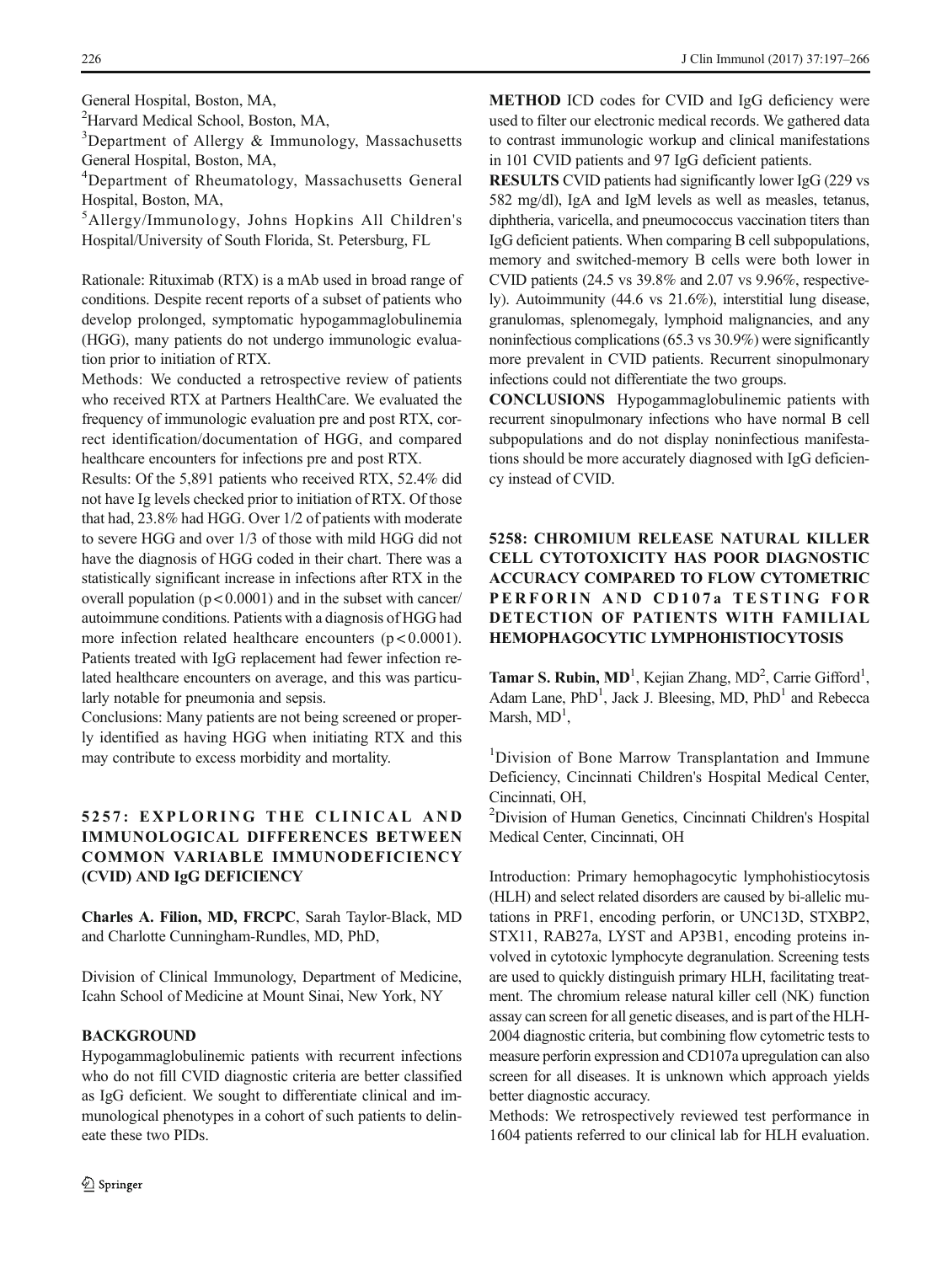For each test, we used ROC analysis to determine optimal diagnostic thresholds for detecting bi-allelic mutations, and calculated the diagnostic parameters.

Results: The sensitivity of the NK function, perforin, and CD107a tests were 58.8%, 96.6%, and 93.8%, respectively. The specificity of the NK function, perforin, and CD107a tests were 72%, 99.5%, and 73%.

Conclusion: NK function is less sensitive for detecting primary HLH compared to perforin and CD107a tests. Perforin and CD107a testing could replace or augment NK cell function testing as one of the HLH diagnostic criteria.

### 5260: A NEW LIQUID 10% INTRAVENOUS IMMUNOGLOBULIN (IVIG) ADMINISTERED WITH 15-MINUTE TITRATION PERIODS ALLOWS SHORTER INFUSION DURATIONS AND TOLERABILITY SIMILAR TO A 5% FORMULATION

Gary I. Kleiner, MD,  $PhD<sup>1</sup>$ , Kim Clark, Pharm $D<sup>2</sup>$ , Kelly Farnan, RMA, CCRC<sup>3</sup>, Danielle Eufrasio, CCRC<sup>3</sup>, Miranda Norton, PhD<sup>4</sup> and Mark R. Stein, MD<sup>3</sup>,

<sup>1</sup>University of Miami Miller School of Medicine, Miami, FL, 2 Bio Products Laboratory, USA Inc, Durham, NC,

<sup>3</sup>Allergy Associates of the Palm Beaches, North Palm Beach, FL,

4 Bio Products Laboratory, Ltd, Elstree, United Kingdom

Purpose: Gammaplex 10% is a new, ready-prepared IVIG. Recently, bioequivalence (BE) was established for the Gammaplex 10% & 5% formulations. Here we compare infusion durations & related tolerability of the 2 formulations administered via 15-min titration periods.

Methods: This phase 3, multicenter, open-label, randomized, 2-period, crossover BE trial evaluated PK, safety, & tolerability of Gammaplex 10% in adults & children with primary immunodeficiency. BE of Gammaplex 10% & 5% was assessed in adults. For each infusion, rate was increased at 15-min intervals per subject tolerability.

Results: The median infusion duration for Gammaplex 10% (n = 32) was 108.5 min (range 66-252) vs 161 min (range 75-348) for Gammaplex 5% (n=33). Of subjects receiving Gammaplex 10% & 5% infusions, 96% & 94%, respectively, reached & stayed at the highest infusion rate. Of 166 Gammaplex 10% infusions, 27 (16%) were temporally associated with ≥1 product-related adverse event (PRAE) vs 32 of 163 (20%) Gammaplex 5% infusions. The most common ( $\geq$ 5% in either group) PRAEs reported during or within 1h of infusions' end were headache (9% [Gammaplex 10%] vs 15% [Gammaplex 5%]), migraine (0% vs 6%), pyrexia (6% vs 0%), & fatigue (3% vs 6%).

Conclusions: Gammaplex 10%, the first 10% IVIG with a 15 min titration schedule, allows shorter infusion durations than a 5% IVIG product, with a similar tolerability profile.

### 5264: A NOVEL CAUSE OF LYMPHOPENIA AND PRIMARY IMMUNODEFICIENCY ASSOCIATED WITH GERMLINE-ENCODED LOSS-OF-FUNCTION VARIANTS IN SGPL1

Nermina Saucier, MS<sup>1</sup>, Roshini Abraham, PhD<sup>2</sup> and Megan A. Cooper, MD, PhD<sup>3</sup>,

<sup>1</sup>Pediatrics, Division of Rheumatology, Washington University in St. Louis, Saint Louis, MO,

<sup>2</sup>Laboratory Medicine and Pathology, Mayo Clinic, Rochester, MN,

<sup>3</sup>Pediatrics, Division of Rheumatology, and Pathology and Immunology, Washington University in St. Louis, St. Louis, MO

We present an 18yo male with lymphopenia, renal disease (FSGS), and neuropathy associated with novel compound heterozygous missense variants in SGPL1. SGPL1 encodes sphingosine 1-phosphate lyase (S1PL), which terminally cleaves S1P. Lymphocytes express S1P receptors, and S1P gradients are critical for trafficking. A larger cohort of patients demonstrated that a genetic deficiency of S1PL activity leads to a novel syndrome of lymphopenia, FSGS, neuropathy, and adrenal insufficiency (J Clin Invest, In Press). Our patient has a history pneumonias and gastroenteritis, with normal antibody responses to vaccination. He has pan-lymphopenia (cells/mL): CD4<sup>+</sup> 84 (ref 530-1800),  $CD8<sup>+</sup> 38$  (ref 330-920),  $CD19<sup>+</sup> 40$  (ref 110-570), and CD56<sup>+</sup> 58 (ref 70-480). His lymphocytes had normal proliferation to mitogens relative to total lymphocytes or  $CD3<sup>+</sup>$  cells. TREC copies relative to  $CD3<sup>+</sup>$  T cell count was normal, suggesting the lack of peripheral homeostatic expansion and cellular dilution of thymic-derived T cells.  $CD45RA/RO$  was normal for age; however  $CD62L<sup>+</sup>$  naive T cells were decreased. These results are consistent with a defect in lymphocyte trafficking. Comprehensive phenotypic analysis utilizing mass cytometry (CyTOF) is ongoing. In summary, we provide the first description of lymphopenia and primary immunodeficiency associated with monogenic loss-of-function variants in SGPL1.

5267: EVALUATION OF THE SAFETY, TOLERABILITY, AND PHARMACOKINETICS (PK) OF GAMMAPLEX® 10% VERSUS GAMMAPLEX® 5% IN SUBJECTS WITH PRIMARY IMMUNODEFICIENCY DISEASES (PID)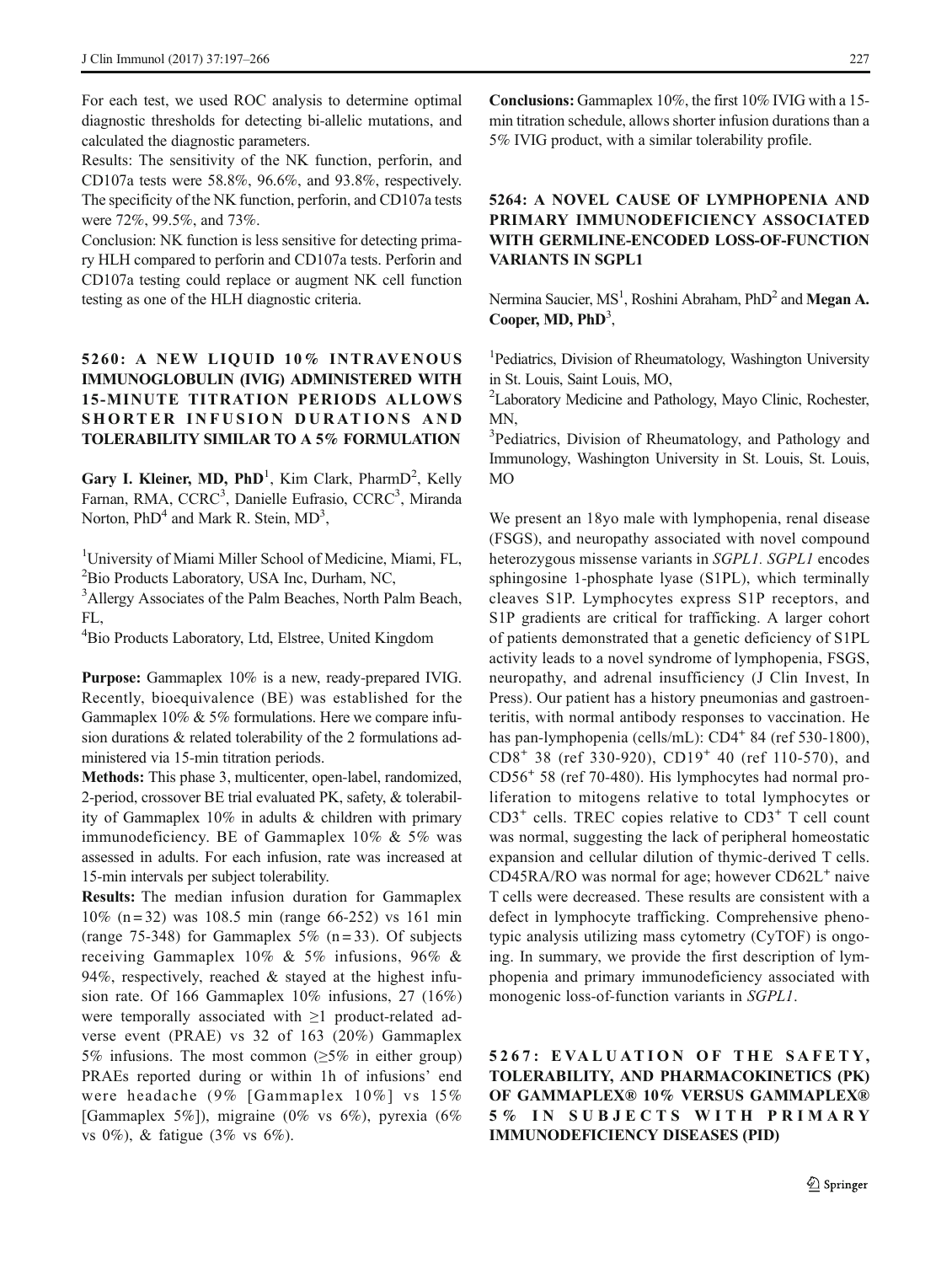Richard L. Wasserman, MD,  $PhD<sup>1</sup>$ , Mark R. Stein, MD<sup>2</sup>, Stephen Jolles, BSc Hons MB ChB Hons MSc PhD MRCP FRCPath<sup>3</sup> and Miranda Norton, PhD<sup>4</sup>,

<sup>1</sup> Allergy Partners of North Texas Research, Dallas, TX,

<sup>2</sup>Allergy Associates of the Palm Beaches, North Palm Beach, FL,

<sup>3</sup>Immunodeficiency Centre for Wales, University Hospital of Wales, Cardiff, United Kingdom,

<sup>4</sup>Bio Products Laboratory, Ltd, Elstree, United Kingdom

Purpose: This phase 3, multicenter, open-label, randomized, crossover bioequivalence (BE) trial evaluated the safety, tolerability, and PK of IVIGs Gammaplex 5% and Gammaplex 10% in subjects with PID.

**Methods:** Adults ( $n = 33$ ) received 5 Gammaplex 5% infusions followed by 5 Gammaplex 10% infusions, or vice versa, stratified by a 21- or 28-day dosing regimen. Children  $(n = 15)$ received 5 Gammaplex 10% infusions only.

Results: The primary objective, to demonstrate BE of Gammaplex 10% and 5% at the 28-day dosing interval in adults, was met based on the Gammaplex 10%:5% ratio of area under the concentration vs time curve values. During the study, total IgG trough levels were well maintained, with values generally ≥600 mg/dL (minimum level for study inclusion). At dosing schedules and infusion rates used in this study, tolerability was comparable and acceptable in all subjects treated with Gammaplex 10% and 5%.

Conclusions: This comparison of 5% and 10% IVIG products in PID subjects demonstrated BE of Gammaplex 10% and 5% at the 28-day dosing interval. The Gammaplex 10% formulation was well tolerated in pediatric and adult PID subjects. Based on the results from this bridging study, Gammaplex 10% could be expected to have a therapeutic effect similar to the licensed Gammaplex 5%, which has shown efficacy and tolerability in patients with PID and idiopathic thrombocytopenic purpura.

# 5268: SHIFTING OF INTRAVENOUS GAMMAGLOBULIN REPLACEMENT TO SUBCUTANEOUS ROUTE: A NEW APPROACH IN BRAZIL.

Natasha R Ferraroni, MD PhD<sup>1</sup>, Sabrina Ribeiro Araujo Capita Pitta, RN<sup>2,3</sup>, Joanna Araujo Simoes<sup>4</sup>, Nyla Thyara Melo Lobao<sup>5</sup> and Anete Grumach, MD PhD<sup>6</sup>,

<sup>1</sup>Medical School, UniCEUB, Brasilia, Brazil,

<sup>2</sup>Hospital de Base do Distrito Federal, Hospital de Base, Brasilia-DF, Brazil;, Brasilia-DF, Brazil,

3 Aliança Instituto de Oncologia, Brasilia, Brazil,

4 Department of Pediatrics, ABC School of Medicine, Santo Andre-SP, Brazil,

2 Springer

5 Department of Pediatrics, ABC School of Medicine, Santo Andre, Brazil,

6 Clinical Medicine, Faculty of Medicine ABC, Santo Andre, Brazil

Background: Intravenous immunoglobulin (IVIG) has been used for Primary immunodeficient patients and no access to subcutaneous (SC) route was available in Brazil until recently. The choice of route is not a simple decision considering that SC administration is not approved for the public health system.

Aim: We describe our reality in shifting the route of IV administration for 3 patients.

Methods: 1)17-year old male patient with cerebral palsy due to kernicterus. Due to seizures, he receives phenitoin and a secondary hypogammaglobulinemia was diagnosed. Other drugs did not result in improvement of clinical manifestations and he was diagnosed after pneumonia and sepsis. Systemic adverse reactions and restricted venous access indicated SCIG. 2)6-month female child from consanguineous parents and SCID (severe combined immunodeficiency) was diagnosed. SCIG was introduced after Bone Marrow Transplantation due to difficult venous access. 3)9 month-old girl, with hypogammaglobulinemia, anemia, recurrent fever and failute to thrive. She received IVIG, but SCIG was introduced due to the facilities of home care. Only one is supported by private insurance. The main difficulty was the absence of experience with the route and product.

Conclusion: SCIG should be introduced in our public system and Private insurances could understand the reduced cost of this route. Excellent family acceptance.

# 5269: CLINICAL, IMMUNOLOGICAL AND MOLECULAR CHARACTERIZATION OF 93 PATIENTS WITH MAJOR HISTOCOMPATIBILITY CLASS II DEFICIENCY: A SINGLE CENTRE **EXPERIENCE**

Hamoud Almousa<sup>1</sup>, Sahar Elshorbagi<sup>2</sup>, Ahmed Shammakhi<sup>3</sup>, Safa Alhissi<sup>3</sup>, Lina Elbail<sup>3</sup>, A Al ghonaium<sup>3</sup>, R Arnaout<sup>4</sup>, H Aldhekri<sup>4</sup>, Saleh Almuhsen<sup>3</sup>, Bandar al Saud<sup>5</sup>, N Elsayed<sup>4</sup> and Anas Alazami<sup>3</sup>,

<sup>1</sup>Department of Pediatrics, King Faisal Specialist Hospital & Research Center, Riyadh, Saudi Arabia, <sup>2</sup>Riyadh, Saudi Arabia, 3 riyadh, Saudi Arabia, 4 King Faisal Specialist Hospital & Research Center, 5 King Faisal Specialist Hospital & Research Center, Riyadh, Saudi Arabia

Major Histocompatibility Complex Class Ï (MHC Ï) deficiency is a rare combined immunodeficiency disease characterized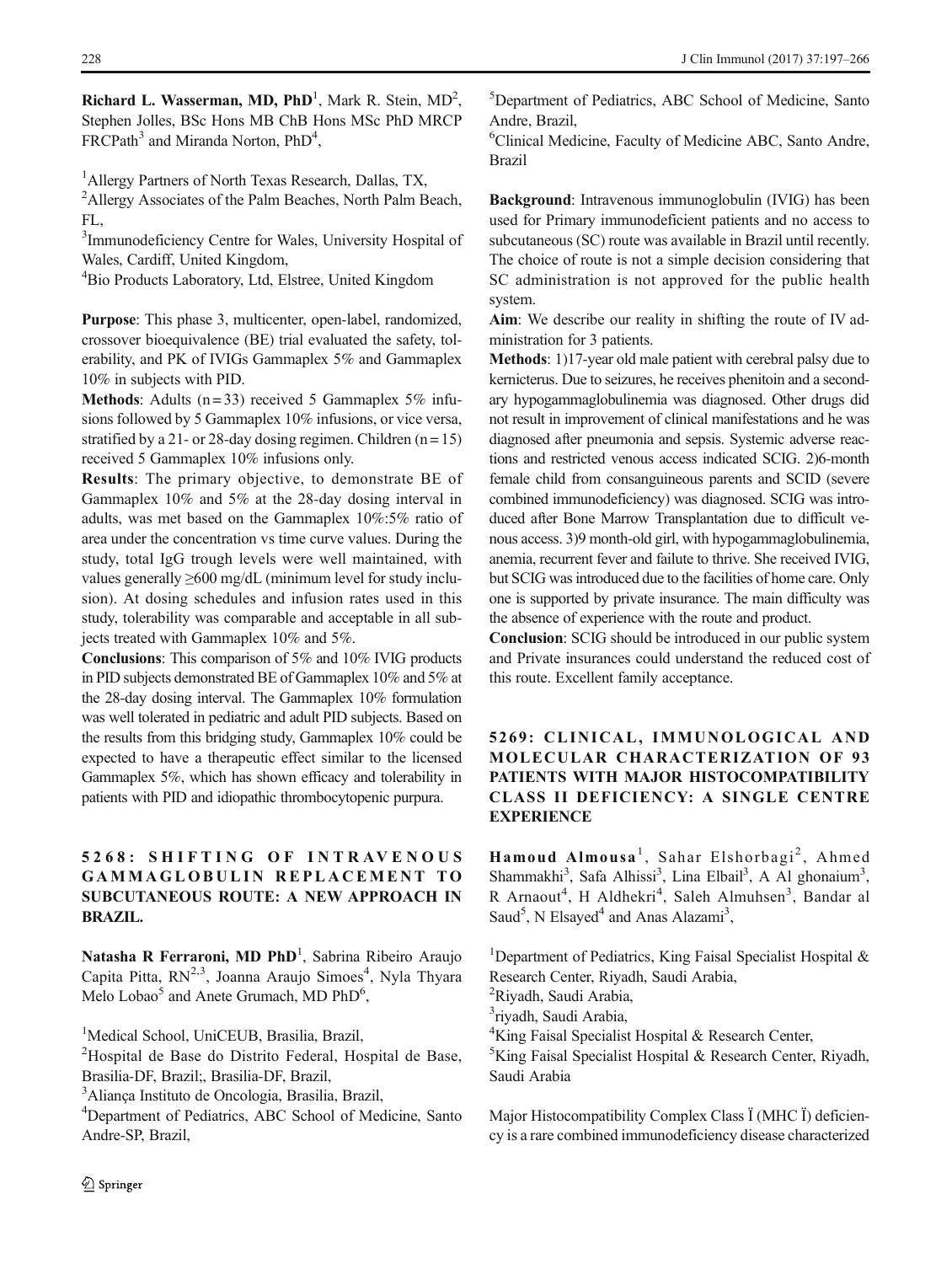by profoundly deficient HLA class Ï expression and lack of cellular and humoral immune responses to foreign antigens. The disease is also referred to bare lymphocyte syndrome (BLS) type Ï. Bare Lymphocyte Syndrome (BLS) represent the second commonest type of PIDs after SCID seen in Saudi population. The major aim was to assess common clinical, immunological manifestations and the underlying molecular genetic defects of MHC II deficiency in Saudi Arabia. Ninety three (93) patients with MHC II deficiency were identified at King Faisal Specialist Hospital and Research centre. Clinical, immunological data were reviewed. 50 were males and 43 females. The vast majority of these cases are for children of consanguineous parents. Median age at diagnosis was 16 months. Recurrent chest infections and chronic diarrhea were the most common clinical presentation. Absent of MHCII expression, low CD4 and poor lymphocytes response to antigens was the commonest immunological defects. Four common RFXANK gene mutations were identified in seventy nine patients in whom DNA was available for study. Results roots out from these studies will benefit patients and their families in terms of counseling, disease prevention and prenatal diagnosis.

### 5270: CVID WITH RENAL INTERSTITIAL INFLAMMATORY INFILTRATE OF CD 3+ CD8+ T **CELLS**

Lindsay G Frenkel,  $MD<sup>1</sup>$ , Lori C Foster,  $MD<sup>2</sup>$ , Casey E Watkins, MD<sup>3</sup>, Sarah L Taylor, MD PHD<sup>4</sup>, Anita M Saran,  $MD<sup>5</sup>$  and Jason W Caldwell,  $DO<sup>6</sup>$ ,

<sup>1</sup>Internal Medicine, Wake Forest University School of Medicine, Winston-Salem, NC,

<sup>2</sup>Nephrology, Crestwood Medical Center, Huntsville, AL,

3 Dermatology, Private Practice, Kingsport, TN,

4 Dermatology, Wake Forest University School of Medicine, Winston-Salmem, NC,

5 Nephrology, Wake Forest University School of Medicine, Winston-Salem, NC,

6 Section of Pulmonary, Critical Care, Allergic and Immunologic Diseases, Wake Forest University School of Medicine, Winston-Salem, NC

A 24-year old female was referred to the immunology clinic for recurrent infections. She had a history of immune thrombocytopenic purpura which was treated with IVIG and two doses of rituximab. Initial consultation revealed no detectable IgG, IgA, or IgM. The absolute B cell count was 30 cell/μL with less than 1% CD 27<sup>+</sup> B cells. Absolute CD 4 and CD8 T cells were 380 cell/μL and 870 cell/μL respectively with the CD4:CD8 ratio of 0.4. She was initiated on replacement immune globulin.

Approximately two years later she developed a non-pruritic cutaneous eruption. Skin biopsy revealed sparse dermatitis with immature granulomas. This has responded to topical corticosteroids. More recently she has developed renal failure. Percutaneous renal biopsy showed severe interstitial fibrosis and tubular atrophy of the kidney with an associated dense interstitial inflammatory infiltrate of CD 8+ T cells. Patient received trials of prednisone, mycophenolate mofetil, and cyclosporine. The medications were complicated by steroid induced diabetes, GI intolerance, and acute kidney injury. Other co-morbidities include: pulmonary inflammatory changes, hepatosplenomegaly, and reactive lymphadenopathy.

The patient is being evaluated for both dialysis and kidney transplant. Whole exome sequencing is pending to better identify her immune deficiency and to see if other treatment options can be considered.

### 5273: ELIMINATING NON-PATHOGENIC VARIATIONS FROM HUMAN EXOMES USING BLACKLISTS

Patrick Maffucci, BA<sup>1</sup>, Yuval Itan, PhD<sup>2</sup>, Bertrand Boisson, PhD<sup>2</sup>, Lei Shang, PhD<sup>2</sup>, Benedetta Bigio, PhD<sup>2</sup>, Aurélie Cobat, PhD<sup>3</sup>, Jean-Laurent Casanova, MD, PHD<sup>2</sup>, Laurent Abel, MD, PhD<sup>3</sup> and Charlotte Cunningham-Rundles, MD, PhD<sup>1</sup>,

<sup>1</sup>Division of Clinical Immunology, Department of Medicine, Icahn School of Medicine at Mount Sinai, New York, NY, <sup>2</sup>St-Giles Laboratory of Human Genetics of Infectious Diseases, The Rockefeller University, New York, NY, <sup>3</sup>Laboratory of Human Genetics of Infectious Diseases, Necker Branch, Necker Hospital for Sick Children, INSERM, Paris, France

Next-generation sequencing (NGS) is an effective approach for identifying the genetic etiology of human disease. Public databases currently provide the only method to remove nonpathogenic variations (NPV) based on variant frequency. The use of internal databases has not been explored. We report the identification of variants occurring too commonly to cause rare disease in 3,104 PID exomes. We assemble these variants into a blacklist and show that it can reduce the number of variations per exome after public database filtering by 74%, including 8,500 variants with no public frequency. We show an extremely low false-negative rate and that blacklists from other projects are similarly efficient in filtering NPV from their exomes. We demonstrate that our PID blacklist removes NPV from other exome cohorts, allowing this approach to be applied to small cohorts. We provide practical examples of blacklist usage in PIDs. Our blacklist reduced the number of candidates in a patient with IKZF1 haploinsufficiency from 2,741 to 466, an 83% reduction. When applied to analysis of genetic homogeneity, blacklists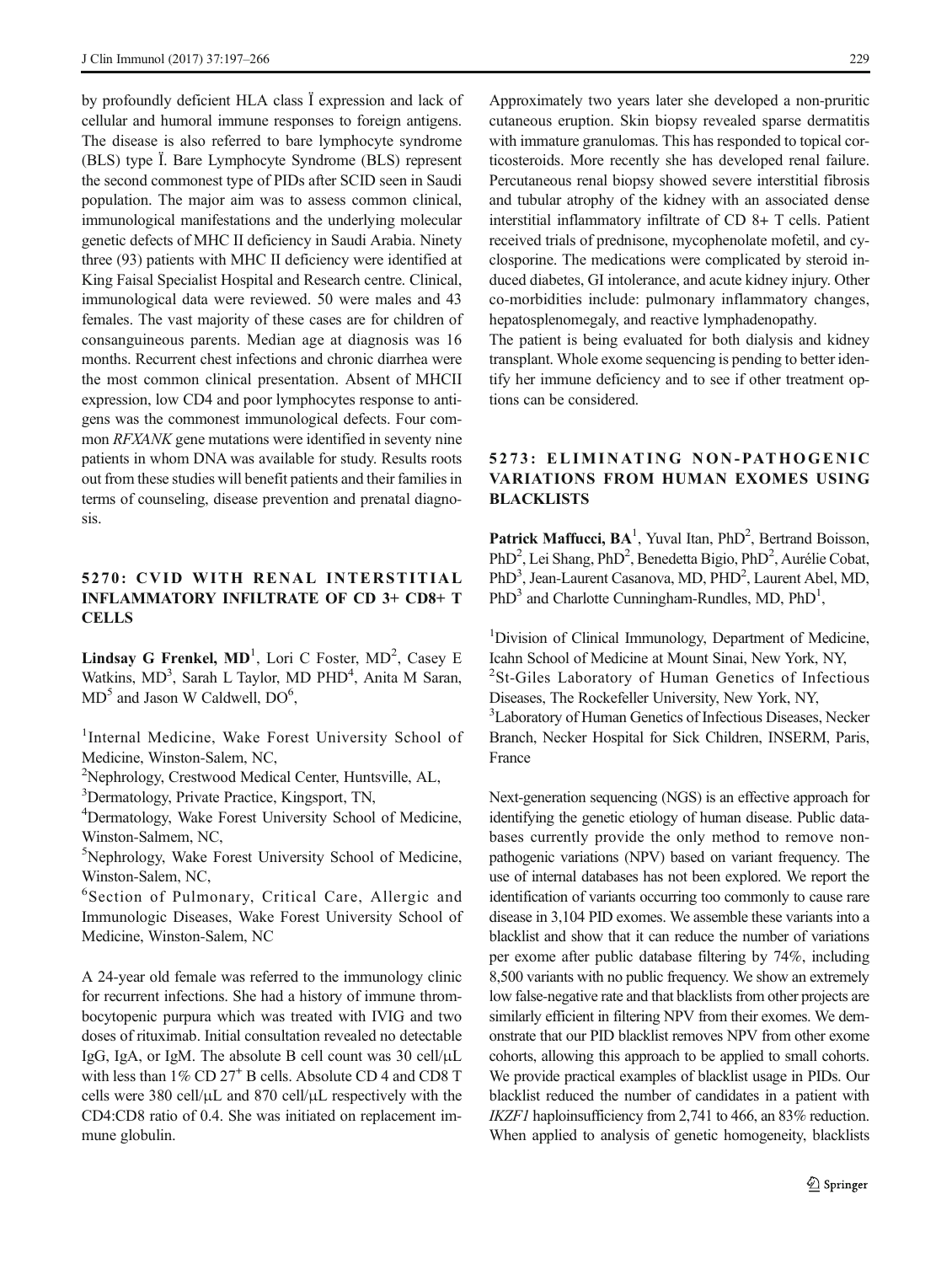allowed identification of highly significant STAT1 enrichment in 209 patients with chronic mucocutaneous candidiasis  $(p=3.46x10^{-7})$ . Thus, blacklists are a highly effective tool for removing NPV from patients' exomes, allowing streamlined discovery of disease-causing mutations in patients.

### 5276: COMBINED IMMUNODEFICIENCY AND EPSTEIN-BARR VIRUS-INDUCED B CELL MALIGNANCY IN HUMANS WITH INHERITED CD70 DEFICIENCY

Huie Jing<sup>1</sup>, Hassan Abolhassani<sup>2</sup>, Emily S. J. Edwards<sup>3</sup>, Kamile Aydan Ikinciogullari<sup>4</sup>, Stephan Borte<sup>5</sup>, Marcus Buggert<sup>6</sup>, Likun Du<sup>6</sup>, Mami Lennikov<sup>7</sup>, Rosa Romano<sup>6</sup>, Rozina Caridha<sup>6</sup>, Sangeeta Bade<sup>1</sup>, Yu Zhang<sup>1</sup>, Juliet Frederiksen<sup>8</sup>, Mingyan Fang<sup>6</sup>, Sevgi Kostel Bal<sup>4</sup>, Sule Haskologlu<sup>9</sup>, Figen Dogu<sup>4</sup>, Nurdan Tacyildiz<sup>4</sup>, Helen F Matthews<sup>7</sup>, Joshua J McElwee<sup>10</sup>, Emma Gostick<sup>11</sup>, David A. Price<sup>11</sup>, Umaimainthan Palendira<sup>12</sup>, Asghar Aghamohammadi<sup>2</sup>, Bertrand Boisson, PhD<sup>13</sup>, Nima Rezaei<sup>2</sup>, Annika Karlsson<sup>6</sup>, Michael J. Lenardo<sup>7</sup>, Jean-Laurent Casanova, MD, PHD<sup>13</sup>, Lennart Hammarström<sup>6</sup>, Stuart G. Tangye<sup>3</sup>, Qiang Pan-Hammarstrom<sup>6</sup> and Helen C. Su, MD, PhD<sup>1</sup>,

1 Laboratory of Host Defenses, NIAID, NIH, Bethesda, MD,

2 Research Center for Immunodeficiencies, Children's Medical Center, Tehran University of Medical Sciences, Tehran, Iran (Islamic Republic of),

<sup>3</sup>Immunology Division, Garvan Institute of Medical Research, Darlinghurst, Australia,

<sup>4</sup>Department of Pediatric Immunology and Allergy, Ankara University Medical School, Ankara, Turkey,

5 ImmunoDeficiencyCenter Leipzig, Leipzig, Germany,

6 Department of Laboratory Medicine, Karolinska Institutet at Karolinska University Hospital Huddinge, Stockholm, Sweden, 7 Laboratory of Immunology, NIAID, NIH, Bethesda, MD,

8 Department of Systems Biology, Technical University of Denmark, Lyngby, Denmark,

<sup>9</sup> Ankara University Medical School, Department of Pediatric Immunology and Allergy, Ankara, Turkey,

<sup>10</sup>Merck Research Laboratories, Merck & Co. Inc., Boston, MA, <sup>11</sup>Division of Infection and Immunity, Cardiff University School of Medicine, Cardiff, United Kingdom,

<sup>12</sup>Centenary Institute, University of Sydney, Newtown, Australia,

<sup>13</sup>St-Giles Laboratory of Human Genetics of Infectious Diseases, The Rockefeller University, New York, NY

We studied four patients from two families who had Hodgkin's lymphoma, persistent EBV viremia, and hypogammaglobulinemia. Homozygous loss-of-function mutations in the CD70 gene were identified in both families by WES/

WGS. The homozygous frameshift mutation in one family led to absence of CD70 expression. The homozygous in-frame deletion in the other family resulted in a mutant protein that was not able to bind to its receptor CD27, rendering it biologically nonfunctional. In the patients, lymphocyte subsets were normal, except for reduced numbers of EBV-specific effector memory CD8+ T cells, 2B4+ or NKG2D+ expressing CD8 T cells, and memory B cells. T cell proliferation was normal when stimulated by PHA, PMA/ionomycin, or immobilized mAbs specific for CD2/CD3/CD28. However, T cell activation, when stimulated by autologous EBV-LCL, were impaired. Additionally, in vitro expanded EBV-specific cytotoxic T cells showed impaired cytotoxicity against autologous EBV- transformed B cells. Blocking CD70/CD27 interactions with an anti-CD70 antibody reduced T cell activation, but did not affect the cytotoxicity of normal EBV-specific CD8<sup>+</sup> T cell clones against EBV peptidepulsed autologous EBV-LCL. Thus, autosomal recessive CD70 deficiency causes a new combined immunodeficiency mainly presenting as susceptibility to EBV-associated diseases, similar to what is seen in CD27 deficiency.

# 5279: IDENTIFICATION OF GENETIC SUSCEPTIBILITY VARIANTS FOR SEVERE VIRAL RESPIRATORY INFECTIONS IN CHILDREN

Yu Zhang<sup>1</sup>, Stephanie Ash<sup>2</sup>, Hyoungjun Ham<sup>1</sup>, Ian T. Lamborn, BSc<sup>1</sup>, Helen C. Su, MD, PhD<sup>3</sup> and Adrienne G. Randolph, MD, MSc<sup>2</sup>,

<sup>1</sup>Laboratory of Host Defenses, National Institute of Allergy and Infectious Diseases, National Institutes of Health, Bethesda, MD,

2 Boston Children's Hospital, Boston, MA,

3 Laboratory of Host Defenses, NIAID, NIH, Bethesda, MD

Viral lower respiratory infections are a global public health problem primarily affecting children, which are the main causes for majority of pediatric hospitalizations worldwide. Monogenic inborn errors of immunity, such as IRF7 deficiency, have been shown to result severe infectious diseases in otherwise healthy children. To examining the genetic epidemiology of life-threatening viral infections in children, over 500 children admitted to the intensive care unit with confirmed or suspected influenza infection or RSV were enrolled through the Pediatric Acute Lung Injury and Sepsis Investigator's (PALISI) Network and targeted sequencing was performed for 69 genes that are either known antiviral innate immune genes or had strong experimental evidence for restriction of influenza virus replication. Preliminary analyses revealed couple loss-of-function mutations and some rare or novel missense variants with computational deleterious predictions. For example, we identified one patient with a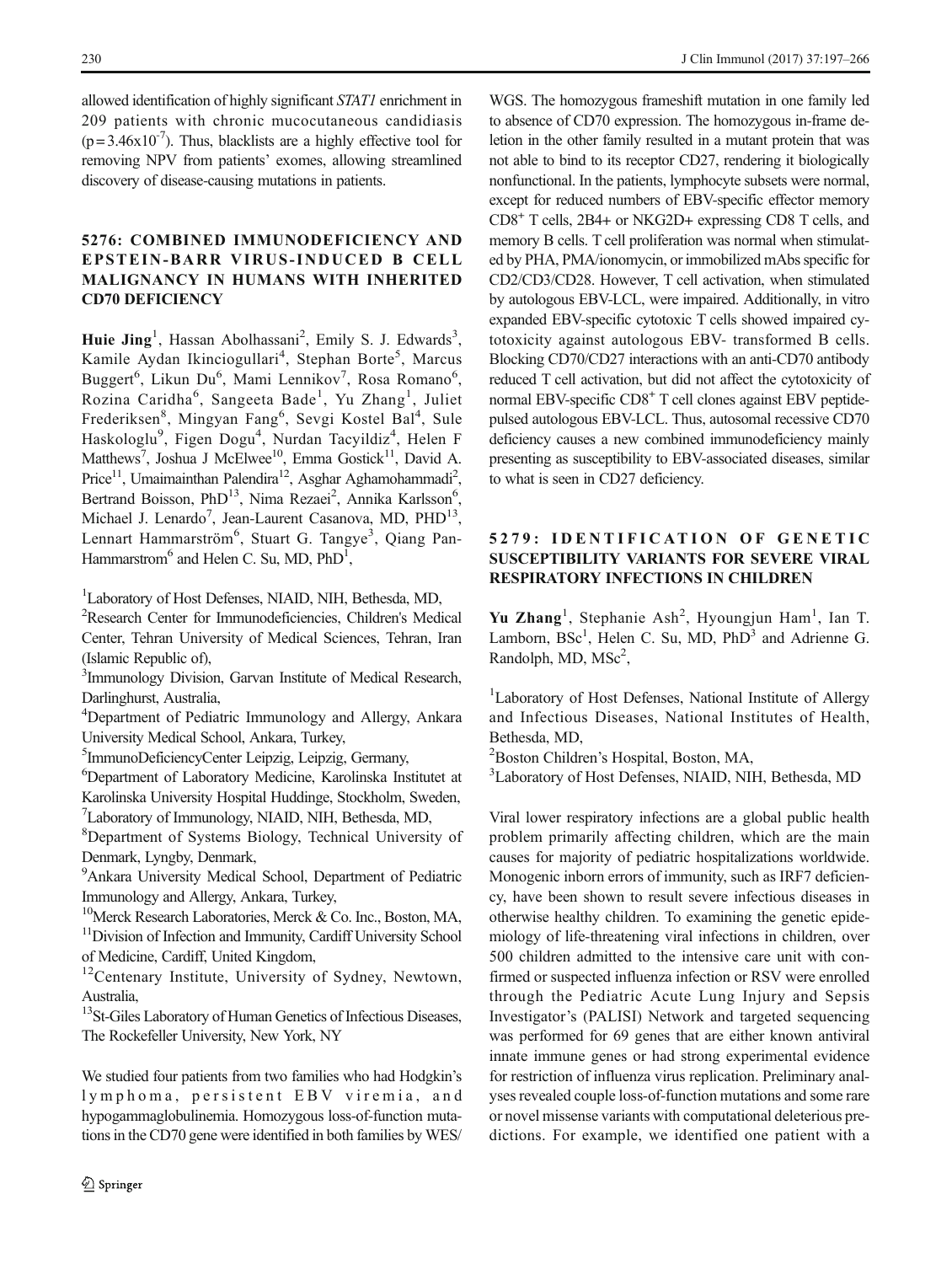homozygous stop-gain mutation in the MBL2 gene and no detectable mannose binding lectin protein in blood. Our study showed the potential that high throughput genetics screening approach could successfully identify inborn errors in immunity in patients with severe respiratory virus susceptibility.

### 5280: A MOUSE MODEL OF TYPE 1 KABUKI SYNDROME WITH DEFECTIVE HUMORAL RESPONSES TO MUCOSAL VACCINATION

Tareian A. Cazares,  $MS<sup>1</sup>$ , Genay O. Pilarowski, B.A.<sup>2</sup>, Artem Barski,  $PhD<sup>1</sup>$ , Hans T. Bjornsson, MD  $PhD<sup>2</sup>$  and Andrew W Lindsley, MD-PhD<sup>1</sup>,

<sup>1</sup>Division of Allergy & Immunology, Cincinnati Children's Hospital Medical Center, Cincinnati, OH,

<sup>2</sup>McKusick-Nathans Institute of Genetic Medicine, Johns Hopkins School of Medicine, Baltimore, MD

Background: Type 1 Kabuki Syndrome (KS1) is an autosomal dominant disorder linked to mutations in the histone methyltransferase gene KMT2D. Most KS1 patients suffer from hypogammaglobinemia (especially IgA deficiency) and have reduced CD27+ and class switched (IgD-) memory B cells. The precise role of KMT2D in terminal B cell differentiation, especially with regard to mucosal immunity, remains undefined. Methods: Utilizing the Kmt2d+/BetaGeo KS1 mouse model (mKS1), we performed baseline humoral phenotyping, and challenged mice with OVA-cholera toxin intranasal vaccination. Results: Compared to wild-type controls, mKS1 mice have significantly decreased serum IgA levels, increased IgM concentrations, and splenomegaly. Following vaccination, mKS1 mice had poor anti-OVA IgA production and reduced IgA-secreting cells in the bone marrow and spleen compared to controls. Intriguingly, analysis of intestinal B cells (lamina propria, Peyer's patch cells) revealed significant reduction in IgA + B220- plasma cells in mutants vs controls. Mutant IgA+ intestinal plasma cells showed an abnormal increase in the CD38+ fraction, suggesting Kmt2d insufficiency alters B cell terminal differentiation/intestinal B cell ontogeny. Conclusion: The mKS1 mouse recapitulates the IgA deficiency seen in human KS1 patients and is an emerging pre-clinical model of KS1 associated immune deficiency.

### 5282: XIAP DEFICIENCY PRESENTING AS SEVERE TREATMENT REFRACTORY COLITIS IN A 17 YR OLD MALE

Daniel E. Dulek, MD<sup>1</sup>, Yasmin Khan, MD<sup>2</sup>, Sarah S. Neumann,  $RN<sup>3</sup>$ , Donna S. Hummell,  $MD<sup>2</sup>$  and James A Connelly,  $MD<sup>3</sup>$ ,

1 Pediatric Infectious Diseases, Vanderbilt University Medical Center (Vanderbilt Children's Hospital), Nashville, TN, <sup>2</sup>

<sup>2</sup>Pediatric Allergy, Immunology and Pulmonary Medicine, Vanderbilt University (Vanderbilt Children's Hospital), Nashville, TN,

<sup>3</sup>Pediatric Hematology-Oncology, Vanderbilt University (Vanderbilt Children's Hospital), Nashville, TN

We present a Caucasian male patient with very early onset inflammatory bowel disease (VEO-IBD) who underwent autologous hematopoietic stem cell transplantation (auto-HSCT) and developed relapse of severe refractory colitis leading to diagnosis of X-linked inhibitor of apoptosis (XIAP) deficiency.

The patient had onset of chronic diarrhea early in life. He was diagnosed with Crohn's disease at 5 years of age and was treatment-refractory with eventual steroid-dependence despite receipt of infliximab. By age 15 years, the patient was TPNdependent despite prior proctocolectomy and underwent auto-HSCT. Symptoms improved following transplant and his immunosuppression was weaned.

Fifteen months post auto-HSCT his colitis relapsed. Evaluation revealed normal immunoglobulin levels and vaccine titers. Neutrophil oxidative burst and IL-10R function were intact. Lymphocyte XIAP expression was markedly decreased. Sequencing of the BIRC4gene demonstrated a pathogenic nonsense mutation (c. 968G > A; p.W323\*) leading to a diagnosis of XIAP deficiency in this patient.

This case highlights the importance of thorough immunologic evaluation in patients with VEO-IBD. Protocols utilizing auto-HSCT for patients with autoimmune or autoinflammatory diseases that have clinical overlap with monogenic immune disorders should employ rigorous immunologic evaluation pre-transplant.

### 5283: IMMUNODEFICIENCIES IN EHLERS-DANLOS SYNDROME: A CASE SERIES OF THREE PATIENTS

Alice S Chau,  $MD<sup>1</sup>$  and Artemio M Jongco III, MPH MD  $PhD<sup>2</sup>$ ,

<sup>1</sup>Internal Medicine, Hofstra Northwell School of Medicine, Manhasset, NY,

<sup>2</sup>Center for Immunology and Inflammation, Feinstein Institute for Medical Research, Manhasset, NY

Ehlers-Danlos Syndrome (EDS) is a constellation of heritable connective tissue disorders presenting with variable severity of symptoms including skin hyperextensibility, fragility, delayed wound healing with atrophic scars, easy bruising, joint hypermobility, muscle hypotonia, cardiovascular malformations (e.g., mitral valve prolapse), and arterial rupture.<sup>1</sup> The literature suggests that the prevalence of primary immunodeficiencies may be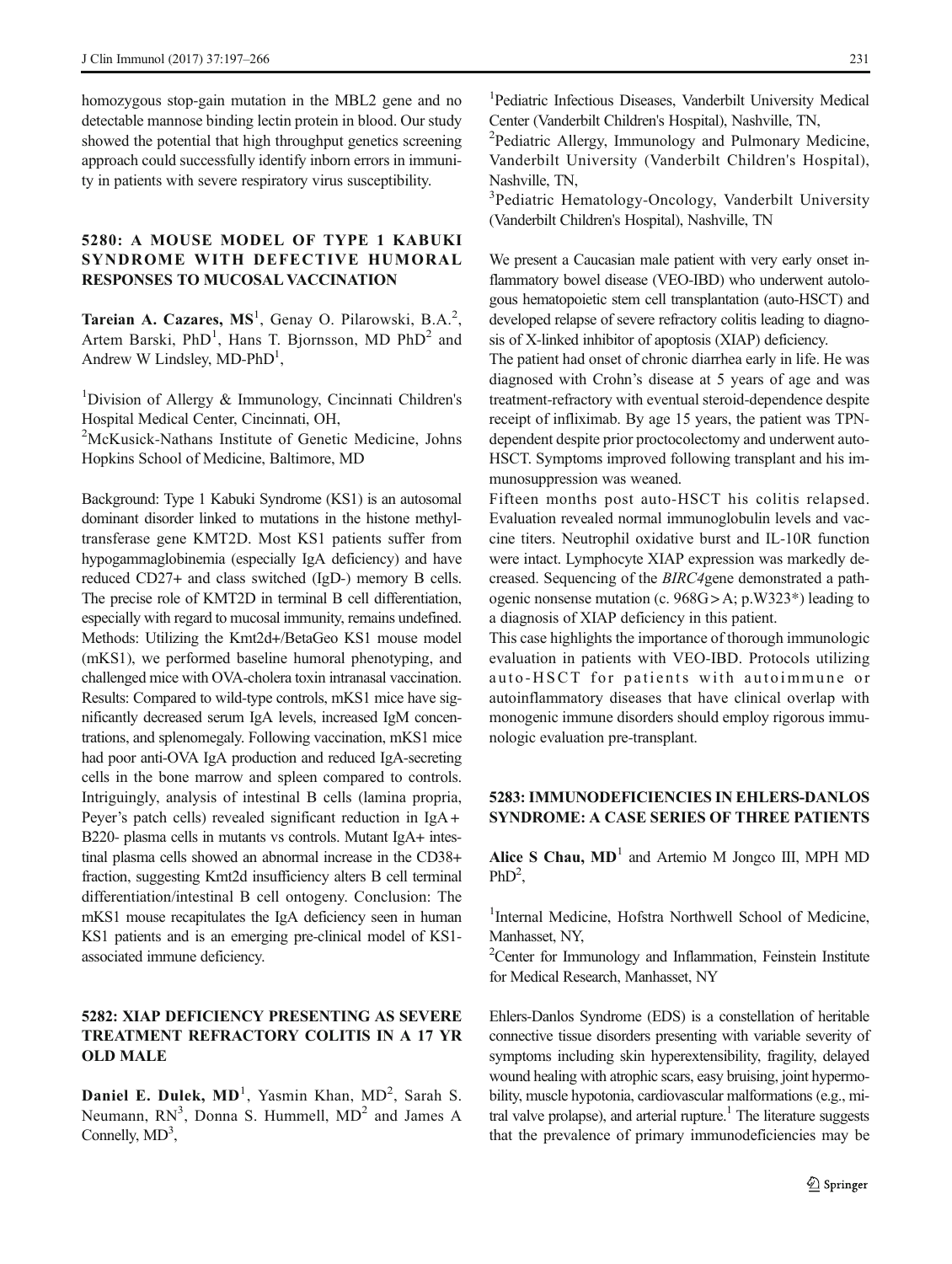increased in patients diagnosed with connective tissue disorders.<sup>2,3</sup>Here, we describe three patients previously diagnosed with EDS that were found to have various immunodeficiencies. Case 1 is a 38 year old woman with EDS with hyperextensibility, arthralgias, Chiari malformation, increased skin elasticity, and easy bruising found to have transient IgG1 deficiency and low CH50 and C1r. Case 2 is a 49 year old woman with EDS with hypermobility with persistent idiopathic T cell lymphopenia and suspected mast cell disorder. Case 3 is a 25 year old woman with EDS consisting of hypermobility and tracheomalacia with IgA deficiency and recurrent sinopulmonary infections. More research is needed to determine the molecular and genetic underpinnings of immunodeficiency in EDS patients.

1 Malfait F, et al. Gen in Med. 2010. 12(10):597-605.

2 Kelgentreff K, et al. Clin Immun. 2014. 1501(1):43-50.

3 Bisconti M, et al. Resp. 2000. 67:223–228.

### 5285: AUTOSOMAL-RECESSIVE STAT-3-LIKE HYPER-IgE SYNDROME CAUSED BY A HOMOZYGOUS MUTATION IN A ZINC FINGER TRANSCRIPTION **FACTOR**

S.S Kilic<sup>1</sup>, J Hartberger<sup>2</sup>, SF Jakobs<sup>2</sup>, M Fliegauf<sup>2</sup>, A Bulashevska<sup>2</sup>, P Froebel<sup>2</sup>, C Noeltner<sup>2</sup>, C Glocker<sup>2</sup>, A Klein<sup>3</sup>, A Schaffer<sup>4</sup>, BZ Garty<sup>5</sup>, A Etzioni<sup>3</sup> and B Grimbacher,  $MD<sup>2,6</sup>$ ,

1 Pediatric Immunology, Bursa, Turkey,

2 CCI–Center for Chronic Immunodeficiency, Clinic, Medical University Medical Center and University of Freiburg, Freiburg, Germany,

<sup>3</sup>Meyer's Children Hospital, Rambam Health Care Campus and Rappaport Faculty of Medicine, Technion-Israel Institute of Technology, Haifa, Israel,

<sup>4</sup>Meyer's Children Hospital, Rambam Health Care Campus and Rappaport Faculty of Medicine, Technion-Israel Institute of Technology, Bethesda,

5 Department of Pediatrics B, Schneider Children´s Medical Center of Israel,, Petah Tiqva, Israel,

6 Institute of Immunology and Transplantation, Royal Free Hospital and University College London, London, United Kingdom, United Kingdom

Hyper-IgE Syndrome (HIES) may present with the clinical triad of chronic eczema with elevated IgE levels, recurrent skin abscesses and respiratory tract infections. To date three causative genes, STAT3, DOCK8, PGM3 and Tyk2 have been identified but many cases remain still unexplained.

Children of a consanguineous Turkish family an extended Israeli pedigree (expected to have an autosomal recessive trait) presented with the typical phenotype of the autosomal-

dominant triad of HIES. Th17 cells were drastically reduced in the patients. Disease causing mutations in all known HIES genes were excluded by next generation sequencing.

WES of three patients revealed a homozygous nonsense mutation in an uncharacterized zinc finger transcription factor (ZNF341), located in the linkage region. In transfected HEK293T cells, the wildtype GFP-zinc finger fusion protein localized to the nucleus, whereas the mutant GFP-zinc finger remained cytoplasmic, assuming that mutant zinc finger lacks its proper function as a nuclear transcription factor. A transcriptome study on patient-derived PBMCs revealed reduced STAT3 mRNA expression, which was confirmed by real-time qPCR and Western Blot. We hypothesize that the reduced STAT3 expression is caused by the mutated zinc finger. This would explain the typical STAT3-like phenotype in this family.

### 5286: SAFETY AND EFFICACY OF GENE THERAPY USING A MODIFIED SELF-INACTIVATING GAMMARETROVIRAL VECTOR FOR SCID-X1

Sung-Yun Pai, MD<sup>1</sup>, Rebecca Marsh, MD<sup>2</sup>, Donald B. Kohn, MD<sup>3</sup>, H. Bobby Gaspar, MD<sup>4</sup>, Salima Hacein-Bey-Abina, PharmD<sup>5</sup>, Luigi D. Notarangelo, MD<sup>6</sup>, Punam Malik, MD<sup>7</sup>, Satiro De Oliveira, MD<sup>8</sup>, Alain Fischer, MD, PhD<sup>9</sup>, Marina Cavazzana, MD<sup>10</sup>, Frederic D. Bushman, PhD<sup>11</sup>, Adrian Thrasher, MD, MBBS<sup>12</sup> and David A. Williams,  $MD<sup>13</sup>$ ,

<sup>1</sup>Division of Hematology/Oncology, Boston Children's Hospital, Boston, MA,

<sup>2</sup>Division of Bone Marrow Transplantation and Immune Deficiency, Cincinnati Children's Hospital Medical Center, Cincinnati, OH,

<sup>3</sup>Departments of Pediatrics and Microbiology, Immunology & Molecular Genetics, University of California, Los Angeles, Los Angeles, CA,

4 University College London, London, United Kingdom,

5 Assistance Publique-Hopitaux de Paris, Clinical Immunology Laboratory, Groupe Hospitalier Universitaire Paris-Sud, Hopital Kremlin-Bicetre, Le Kremlin-Bicetre, France,

6 National Institute of Allergy and Infectious Diseases,

7 Department of Pediatrics, Cincinnati Children's Hospital Medical Center, Cincinnati, OH,

8 University of California, Los Angeles, Los Angeles, CA,

9 Assistance Publique Hopitaux de Paris, Unite d'Immuno-Hematologie et Rheumatologie Pediatriques, Hopital Necker-Enfants Malades, Paris, France,

<sup>10</sup>Biotherapy Department, Necker Children's Hospital, Assistance Publique-Hopitaux de Paris, Paris, France,

<sup>11</sup>Department of Microbiology, University of Pennsylvania, Philadelphia, PA,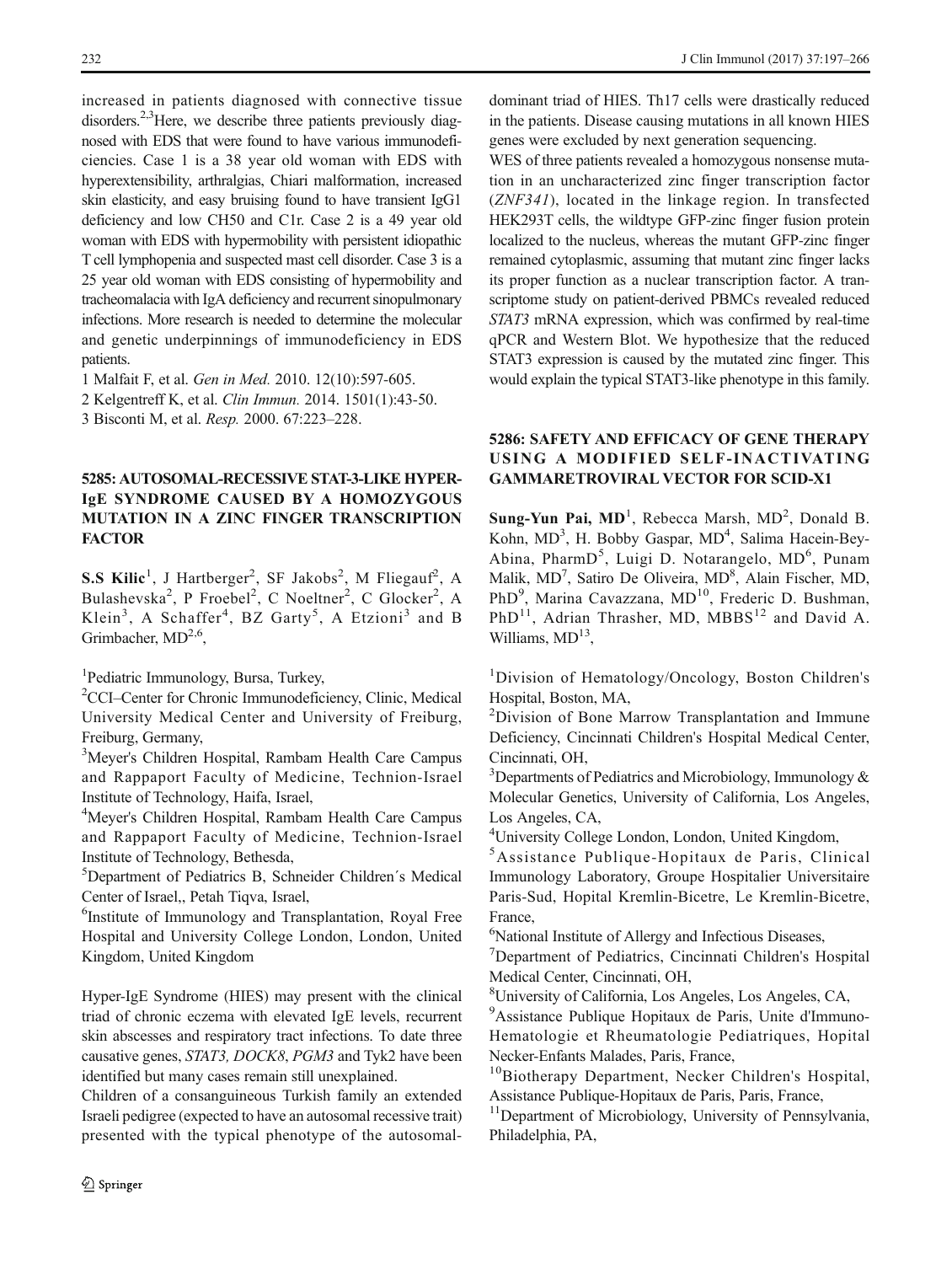<sup>12</sup>University College London,

<sup>13</sup>Division of Hematology/Oncology, Children's Hospital Boston, Boston, MA

SCID-X1 is fatal unless treated with allogeneic hematopoietic cell transplantation (HCT) or gene therapy (GT). Previous trials of GT for SCID-X1 using a gammaretroviral (gRV) vector expressing IL2RG (MFG-gc) had good efficacy but 5 of 20 boys developed insertional leukemogenesis. We report here 9 previously published (Hacein-Bey-Abina, Pai, et al NEJM 2014) and 4 additional subjects undergoing GT with a modified selfinactivating gRV vector expressing IL2RG (SIN-gc). All patients lacked fully matched donors and 6 were enrolled in parallel trials using SIN-gc in Europe. Autologous bone marrow CD34+ cells were isolated, transduced, then infused without conditioning. Overall 10 patients achieved immune reconstitution (absolute CD3 > 300/ul, PHA stimulation index >15 at 6 months post GT), 9 after 1st GT and 1 after 2nd GT. Of the remainder, 2 are alive after HCT and 1 died of a pre-existing adenoviral infection at 4 months post GT. Survival is 12/13 (92%, median follow-up 53 months). No patients have developed leukemia to date and insertion site analysis does not reveal systematic clonal expansions in genes of concern. Gene therapy using a modified selfinactivating gRV vector appears safe and resulted in immune reconstitution in 10/13 patients. This trial remains open to accrual and has been amended to include low dose conditioning to foster B cell marking and humoral function.

#### 5288: A NOVEL CASE OF A PATIENT WITH CYSTIC FIBROSIS AND OMENN SYNDROME

Jessica Zibert, MD<sup>1</sup>, Andrew Rorie, MD<sup>2</sup>, Ibrahim Ahmed,  $MD<sup>3</sup>$ , Nikita Raje, MBBS,  $MD<sup>4</sup>$  and Selina Gierer,  $DO<sup>1</sup>$ ,

<sup>1</sup>University of Kansas Department of Allergy/Immunology, University of Kansas Department of Allergy/Immunology, Kansas City, KS,

<sup>2</sup>University of Kansas Department of Allergy/Immunology, Kansas City, KS,

<sup>3</sup>Children's Mercy Hospital Pediatric Hematology/Oncology, Children's Mercy Hospital Pediatric Hematology/Oncology, Kansas City, MO,

4 Allergy- Immunology, Children's Mercy Hospital, Kansas City, MO

Cystic Fibrosis (CF) and Severe Combined Immune Deficiency (SCID) are potentially fatal rare congenital disorders characterized by frequent infections and failure to thrive. We present a novel case of Omenn Syndrome (SCID variant) and CF.

The patient is a male infant born to consanguineous parents with rash, lymphopenia, and eosinophilia. The mother underwent stem cell transplant from a male sibling for SCID (RAG1

mutation). Newborn screening revealed absent TRECs. Flow cytometry showed T- B-NK+ SCID. He had normal IgG, low IgM, low-normal IgA, and high IgE. Lymphocyte proliferation to phytohemagglutinin was decreased but normal to pokeweed mitogen. TAGSCAN for RAG1 gene showed homozygous pathogenic variant. TCR gene rearrangement assay to evaluate for oligoclonality showed polyclonal TCR's. TCR V-beta Repertoire Analysis showed oligoclonal families with some polyclonal repertoire. Cytogenetics cell sorting showed 100% male cells. There was no maternal DNA detected on STR analysis. Due to brother's history of primary ciliary dyskinesia, gene sequencing showed CFTR homozygous gene mutation in our patient, who was also diagnosed with CF.

To our knowledge, this is the first case of a newborn born with both SCID and CF. Physicians must maintain a high index of suspicion for multiple genetic disorders in consanguineous families.

# 5289: EFFICACY OF THE JAK INHIBITOR RUXOLITINIB IN TWO PATIENTS WITH SAVI SYNDROME

Stefano Volpi, MD, PhD<sup>1</sup>, Roberta Caorsi<sup>1</sup>, Paolo Picco<sup>1</sup>, Oliviero Sacco<sup>2</sup>, Suzanne Terheggen-Lagro<sup>3</sup>, Francesca Minoia<sup>4</sup>, Fabio Cardinale<sup>5</sup>, Maria Derchi<sup>6</sup>, Elettra Santori<sup>7</sup>, Claudia Pastorino<sup>1</sup>, Margherita Ricci<sup>1</sup>, Gillian I. Rice<sup>8</sup>, Alberto Martini<sup>9</sup>, Yanick Crow<sup>8,10</sup>, Fabio Candotti<sup>7</sup> and Marco  $G$ attorno $^{11}$ 

1 Pediatria 2, Istituto Giannina Gaslini, Genova, Italy,

<sup>2</sup>Department of Pediatrics, Pediatric Pulmonology and Allergy Unit and Cystic Fibrosis Center, Istituto Giannina Gaslini, Genova, Italy,

3 Department Pediatric Pulmonary Disease, Emma Children's Hospital AMC, Amsterdam, Netherlands,

4 Pediatria 2, Istituto G. Gaslini, Genova, Italy,

5 Pediatrics Clinic, Children's Hospital "Giovanni XXIII", BARI, Italy,

6 Pediatric Cardiology Unit, Istituto Giannina Gaslini, Genova, Italy,

7 Division of Immunology and Allergy, University Hospital of Lausanne, Laboratory Center of Epalinges (CLE), Epalinges, Switzerland,

8 Genetic Medicine, Manchester Academic Health Science Centre, University of Manchester, Manchester, United Kingdom, <sup>9</sup>Pediatria 2 and Department of Pediatrics, Istituto Giannina Gaslini and University of Genoa, Genoa, Italy,

<sup>10</sup>Institute Imagine, University Paris Decartes, Paris, France,

<sup>11</sup>Pediatria 2, Istituto Giannina Gaslini, Genoa, Italy

Genetic mutations leading to constitutive activation of the interferon pathways have been linked to severe inflammatory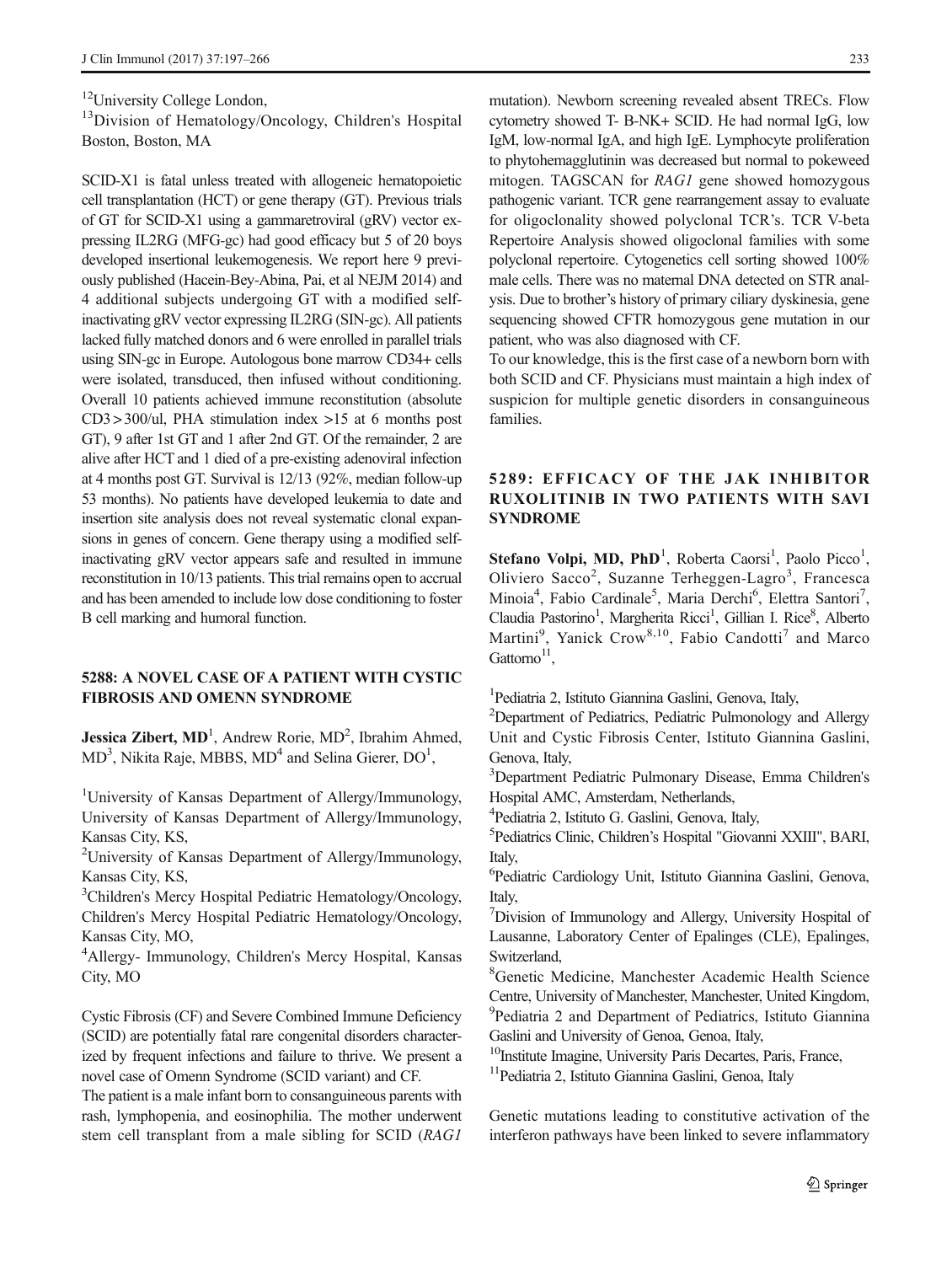phenotypes such as STING-associated vasculopathy with onset in infancy (SAVI), a disease caused by mutations in the TMEM173 gene. Currently, no pharmacological intervention is able to control disease progression in patients with SAVI. However, promising results have been obtained targeting the type I interferon receptor signaling pathway using Janus Kinase inhibitors. Combining peripheral blood interferon signature analysis and molecular sequencing, we identified two patients with mutation in TMEM173. Both patients presented with skin involvement and progressive severe interstitial lung disease with restrictive features by spirometry. Echocardiographic indirect signs of pulmonary hypertension were present in one case. On a compassionate basis, we started treatment with the JAK1/2 inhibitor, Ruxolitinib. We observed improvement of respiratory function in both patients with an increase in forced vital capacity, discontinuation of oxygen therapy and resolution of echocardiographic abnormalities. Clinical control of skin lesions was also obtained and both patients were able to taper steroids. We conclude that targeting interferon receptor signaling represents a promising therapeutic option for patients with SAVI syndrome and severe lung involvement.

# 5290: MYELOSUPPRESSION EFFECT OF TRIMETHOPRIM-SULFAMETHOXAZOLE PROPHYLAXIS IN PRIMARY IMMUNE DEFICIENCY DISEASE PATIENTS

**Mehdi Adeli, MD**<sup>1</sup> and Reem Elajez, PharmD<sup>2</sup>,

<sup>1</sup>Hamad Medical Corporation, Hamad Medical Corporation, Doha, Qatar,

2 Pharmacey, Hamad Medical Corporation, Doha, Qatar

Objective: To identify and describe the myelosuppression effect of Trimethoprim-Sulfamethoxazole (TMP-SMX) used as a prophylactic treatment on a variety of primary immune deficiency (PID) patients. Method: A retrospective study of existing data for all PID patients who received TMP-SMX as a prophylaxis dose in Qatar. Data comprised of: patients' age, type of PID, CBC results (WBC, Neutrophils, Lymphocytes, RBC, Hemoglobin, and Platelet counts) at baseline, first seen, and at maximum myelosuppression was observed during the period of TMP-SMX administration and collected. Results: A total of 120 subject were reviewed, 43 were included in this study. Chronic granulomatous disease and Severe combined immunodeficiency represent about 60% of the studied group (35% & 25% respectively). Suppression in at least one cell line was observed in 95% of studied subjects however, the suppression below the normal value for age were seen on an average of 55% of the study population. The suppression was seen highest in absolute neutrophil count,

then RBC followed by absolute lymphocyte count and lastly platelets (68.5%, 50%, 46.6%, and 35% of studied group, respectively).

Conclusion: Trimethoprim-Sulfamethoxazole prophylaxis was highly suspected to cause myelosuppression (especially neutrophil count) in PID patients. Future larger prospective study is required to confirm this association.

### 5299: BROADENING OUR UNDERSTANDING OF THE NONINFECTIOUS DISEASE COMPLICATIONS OF CVID WITHIN THE UNITED STATES.

Jocelyn Farmer, MD, PhD<sup>1</sup>, Mei-Sing Ong, PhD<sup>2</sup>, Lael Yonker, MD<sup>3</sup>, Kathleen Sullivan, MD, PhD<sup>4</sup>, Charlotte Cunningham-Rundles, MD, PhD<sup>5</sup> and Jolan E. Walter, MD,  $PhD<sup>6</sup>$ ,

<sup>1</sup>Department of Allergy & Immunology, Massachusetts General Hospital, Boston, MA,

<sup>2</sup>Harvard Medical School, Boston, MA,

3 Massachusetts General Hospital, Boston, MA,

4 Division of Allergy and Immunology, Children's Hospital of Philadelphia, Philadelphia, PA,

5 Division of Clinical Immunology, Department of Medicine, Icahn School of Medicine at Mount Sinai, New York, NY, 6 Division of Allergy and Immunology, University of South

Florida, Tampa, FL

CVID epidemiology has been described almost exclusively at large referral centers and centralized databases such as the USIDNET. These data demonstrate the high morbidity of noninfectious CVID sequelae. To establish the frequency and severity of noninfectious sequelae at a large tertiary care center, we conducted a retrospective cohort analysis of patients with CVID diagnosed or treated at Partners HealthCare Network Hospitals in Boston, MA (including the Massachusetts General and Brigham and Women's Hospitals). Our cohort of 201 CVID patients was comparable to the USIDNET with regard to native immunoglobulin levels, B-cell immunophenotype, and noninfectious disease complication rates. Using unbiased clustering, we statistically differentiated the Partners cohort into noninfectious disease sequelae endotypes including atopic, lymphoproliferative, and auto-antibody-mediated. Furthermore, we observed discrete immunophenotypes (e.g. total and subclass immunoglobulin levels, B-/T-cell subsets, and B-/T-cell function) that were endotype-specific. These data demonstrate the power of the USIDNET in validating smaller cohort analyses and of unbiased statistical approaches in elucidate novel or unexpected correlations between immunophenoptype and divergent clinical outcomes, which is of particular importance in the heterogenous CVID population.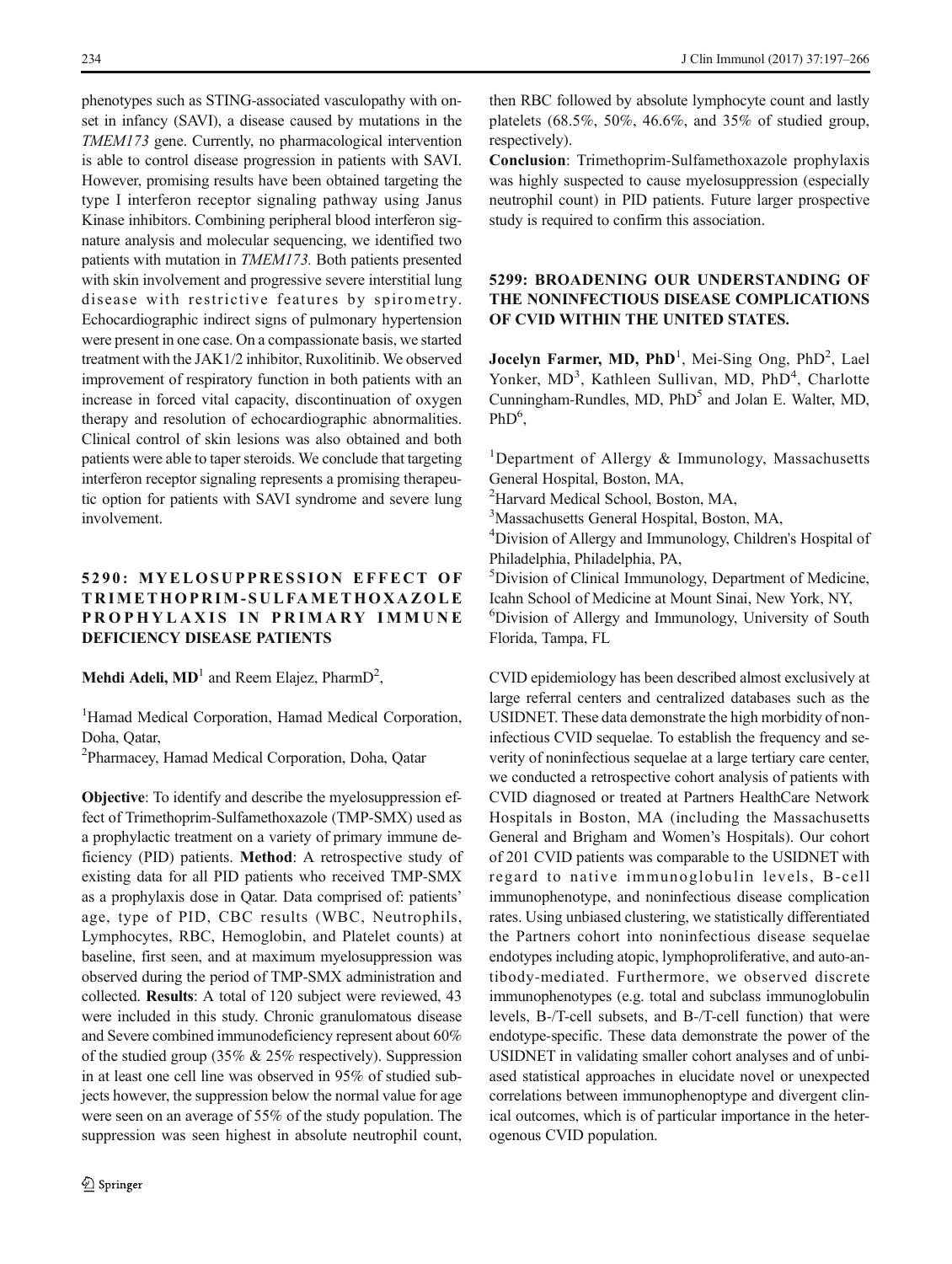### 5305: ANALYSIS OF NCF1 IN PATIENTS WITH p47phox DEFICIENT CHRONIC GRANULOMATOUS DISEASE (CGD) AND NORMAL SUBJECTS BY DROPLET DIGITAL PCR (DDPCR)

Douglas B. Kuhns, PhD<sup>1</sup>, Xiaolin Wu, PhD<sup>2</sup>, Amy P Hsu, BA<sup>3</sup>, David Sun, PhD<sup>2</sup>, Paul Griffith, PhD<sup>2</sup>, Steven M. Holland, MD<sup>4</sup>, Harry Malech, MD<sup>5</sup> and John I Gallin, MD<sup>6</sup>,

<sup>1</sup>Leidos Biomedical Research, Inc., NCI-Frederick, Frederick, MD,

<sup>2</sup> Genomics Laboratory, Cancer Research Technology Program, Leidos Biomedical Research, Inc., Frederick National Laboratory for Cancer Research, Frederick, MD,

<sup>3</sup>Laboratory of Clinical Infectious Diseases, National Institute of Allergy and Infectious Diseases, National Institutes of Health, Bethesda, MD,

4 Laboratory of Clinical Infectious Diseases, NIAID/NIH, Bethesda, MD,

(5)Laboratory of Host Defenses, National Institute of Allergy and Infectious Diseases/NIH, Bethesda, MD,

6 Laboratory of Host Defenses, National Institutes of Allergy and Infectious Diseases, NIH, Bethesda, MD

Background: Mutations in *NCF1* result in autosomal recessive p47<sup>phox</sup> CGD, with impaired reactive oxygen species (ROS) production. Identification of the specific genetic defect is complicated by two highly conserved (>98%) pseudogenes. The NCF1 gene has a GTGT at the start of exon 2 while the pseudogenes ( $NCF1B$  and  $NCF1C$ ) delete one GT ( $\Delta GT$ ). Unequal recombination may lead to replacement of the  $NCF1$  GTGT with pseudogene  $\Delta$ GT. Sequence identity between the wild type gene and pseudogenes precludes standard Sanger sequencing.

Method: ddPCR was used to differentiate the number of GTGT alleles and  $\Delta$ GT alleles at the *NCF1* locus in each gDNA sample.

Result: The ratio of GTGT alleles to total NCF1 alleles (2:6, 1:6, or 0:6) was used to assort DNA into normal subjects, CGD carriers, and CGD patients, respectively. Over 85% of p47<sup>phox</sup> CGD patients (102/119) lacked the GTGT allele. Unexpectedly, analysis of normal subjects revealed that a significant proportion (14%) exhibited >2 GTGT alleles without increased p47phox protein expression or the ROS production. Conclusion: ddPCR is effective identifying patients and carriers with p47phox CGD.

Funded by NCI Contract No. HHSN261200800001E.

# 5306: VEDOLIZUMAB IN CHRONIC GRANULOMATOUS DISEASE: A SAFE AND PROMISING BRIDGE THERAPY FOR CGD RELATED COLITIS.

Christa S. Zerbe,  $MD<sup>1</sup>$ , Samantha A Kreuzburg, RN,  $BA<sup>1</sup>$ , Janine Daub, CRNP<sup>1</sup>, Beatriz E. Marciano, MD<sup>1</sup>, Anna Strongin,  $MD^2$ , Steven M. Holland,  $MD^1$  and Theo Heller,  $MD^3$ ,

<sup>1</sup>Laboratory of Clinical Infectious Diseases, NIAID/NIH, Bethesda, MD,

2 NIDDK,

<sup>3</sup>Liver Diseases Branch, National Institute of Diabetes and Digestive and Kidney Diseases, Bethesda, MD

Chronic granulomatous disease (CGD) is a primary immunodeficiency of phagocyte oxidative metabolism resulting in susceptibility to certain bacterial and fungal infections. Gastrointestinal manifestations in CGD have prevalence between 30-40%. Therapy for CGD related colitis has been challenging; either due to lack of sustained response, or severe infectious complications.

We reviewed the charts of 6 patients (5-45 years old) with severe CGD related colitis (3 X-linked, 2 phox 47 deficient and 1 highly lyonized X-linked carrier) treated with vedolizumab, alpha 4 beta 7 integrin inhibitor (12-17 months). All patients had failed therapy with at least prednisone and azathioprine and were steroid dependent. All were on prophylactic antibiotics and antifungals.

Results: All patients had improvement in symptoms; none were able to completely taper off steroids. All experienced recrudescence of symptoms. One patient on hemodialysis developed papilledema and sagittal sinus thrombosis after 8 doses; vedolizumab was stopped. One patient developed pneumonia after 2 doses, and inguinal adenopathy after 5 doses; drug was continued.

Conclusions: Overall only one patient discontinued the drug secondary to thrombosis. Vedolizumab has promising activity in CGD related colitis, however it remains a bridge to more definitive therapy such as hematopoietic transplantation.

### 5308: CD40/CD40L PATHWAY IS ASSOCIATED WITH INCREASED NEUTROPHIL EXTRACELLULAR TRAPS RELEASE IN BEHÇET'S DISEASE

Sandro Felix Perazzio, MD,  $PhD^{1,2,3}$ , Viviane Cardoso, MSc<sup>2</sup>, PV Soeiro-Pereira, PhD<sup>4</sup>, Alexandre Wagner Silva de Souza, MD, PhD<sup>1,2</sup>, Hans D Ochs, MD<sup>3</sup>, Antonio Condino-Neto, MD, PhD<sup>4</sup>, Troy R. Torgerson, MD PhD<sup>5</sup> and Luis Eduardo Coelho Andrade, MD,  $PhD^{1,2}$ ,

<sup>1</sup>Research and Development, Fleury Group, Sao Paulo, Brazil,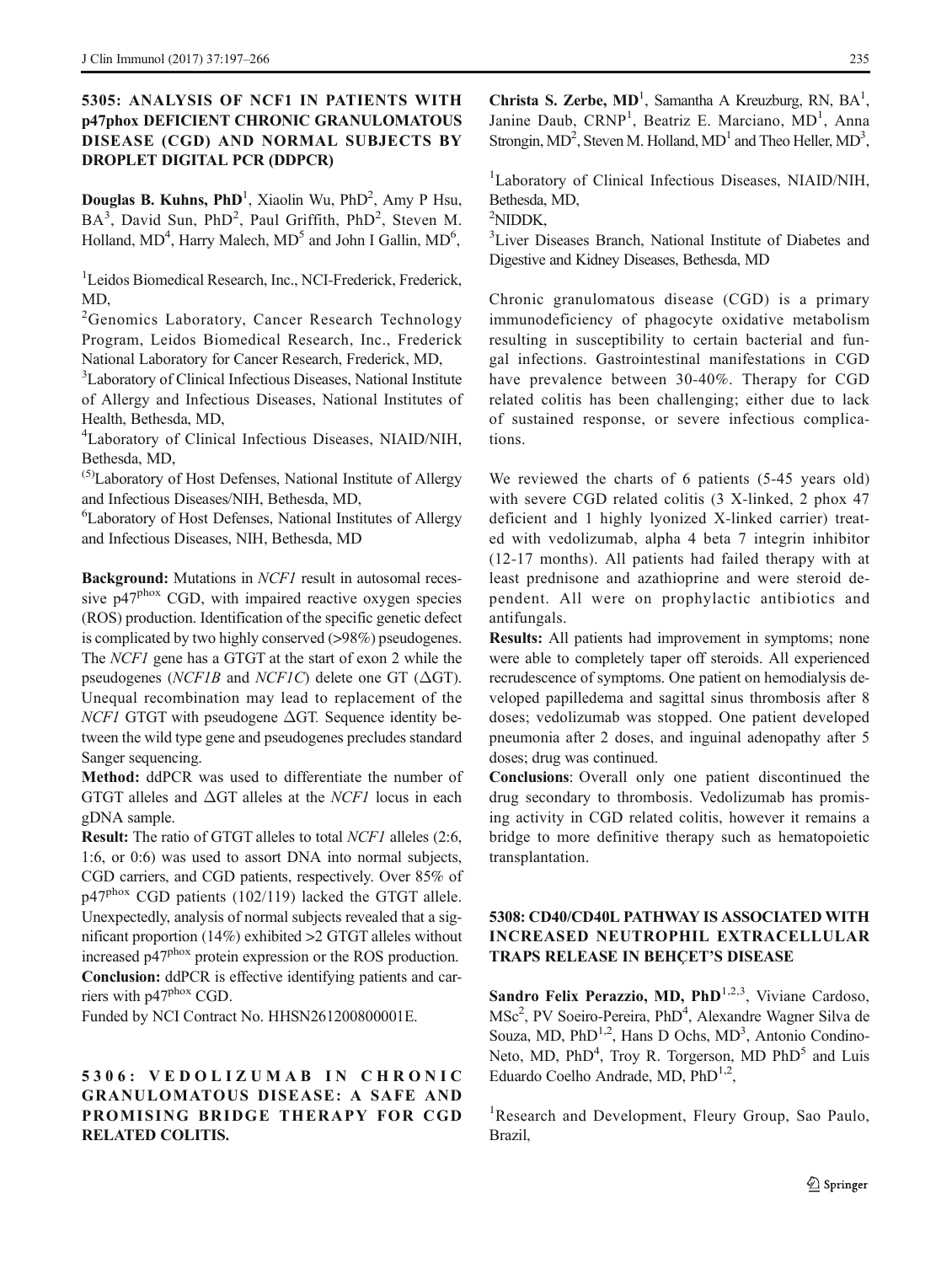<sup>2</sup>Rheumatology, Federal University of Sao Paulo, Sao Paulo, Brazil,

<sup>3</sup>University of Washington and Center for Immunity and Immunotherapies/Seattle Children's Research Institute, Seattle, WA,

4 Department of Immunology, University of Sao Paulo, Sao Paulo, Brazil,

5 Program for Cell and Gene Therapy and Center for Immunity and Immunotherapies, Seattle Children's Research Institute, Seattle, WA

Background: Studies suggested that soluble factors in plasma from patients with active (aBD) and inactive Behçet's disease (iBD) stimulate neutrophil function. We have identified soluble CD40 Ligand (sCD40L) as one of these factors.

**Methods:** Patient groups: aBD  $(n=30)$ , iBD  $(31)$ , healthy controls (HC; 30). sCD40L plasma level was measured by Luminex. The effect of pooled plasma from each group on neutrophil NET release was evaluated in the presence or absence of sCD40L blockade by recombinant CD40 (rhCD40-muIg). NET formation was quantified on coverslip-plated neutrophils.

Results: sCD40L plasma levels were significantly higher in iBD (median/range  $x10^3 = 17.2/2.4-19.3$ ) and aBD (18.3/0.4-19.9) compared to HC  $(0.5/0.3-26.7; p < 0.001)$ . NET formation was constitutively increased in BD compared to HC and was increased by aBD plasma. sCD40L blockade decreased NET formation in all groups, especially in neutrophils of BD patients (Table).

Conclusion: Plasma from BD patients increase NET formation. Increased concentration of sCD40L may be associated with neutrophil hyperactivity in BD.

|             | NET formation $(\mu m^2)$ |               |               |              |
|-------------|---------------------------|---------------|---------------|--------------|
|             | HС                        | iBD           | aBD           |              |
| No stimulus | $20 \pm 4$                | $146 \pm 15$  | $207 \pm 52$  |              |
| <b>PMA</b>  | $594 \pm 102$             | $512 \pm 38$  | $514 \pm 51$  |              |
| sCD40L      | $836 \pm 206$             | $1443 \pm 92$ | $144 \pm 494$ |              |
| Plasma HC   |                           | $62 \pm 11$   | $161 \pm 31$  | $210 \pm 32$ |
|             | $+rhCD40$                 | $65 \pm 40$   | $60 \pm 38$   | $70 \pm 30$  |
| Plasma iBD  |                           | $66 \pm 25$   | $197 \pm 34$  | $225 \pm 58$ |
|             | $+rhCD40$                 | $63 \pm 33$   | $87 \pm 30$   | $80 \pm 33$  |
| Plasma aBD  |                           | $123 \pm 46$  | $351 \pm 36$  | $304 \pm 20$ |
|             | $+rhCD40$                 | $71 \pm 30$   | $83 \pm 17$   | $104 \pm 19$ |
|             |                           |               |               |              |

### 5313: HYPOGAMMAGLOBULINEMIA AFTER RITUXIMAB TREATMENT IN PEDIATRIC PATIENTS WITH AUTOIMMUNE CNS DISEASES

Amer M Khojah, MD<sup>1</sup>, Ramsay L Fuleihan, MD<sup>2</sup>, Michael Miller, MD<sup>3</sup>, Megan Curran, MD<sup>3</sup> and Marisa Klein-Gitelman,  $MD<sup>3</sup>$ ,

<sup>1</sup>Allergy Immunology department, Ann & Robert H. Lurie Children's Hospital of Chicago, Chicago, IL,

<sup>2</sup>Division of Allergy & Immunology and Jeffrey Modell Diagnostic Center for Primary Immunodeficiencies, Ann & Robert H. Lurie Children's Hospital of Chicago, Chicago, IL, <sup>3</sup>Division of Rheumatology, Ann & Robert H. Lurie Children's Hospital of Chicago, Chicago, IL

#### Rationale:

The use of rituximab has increased over the last two decades. The prevalence of hypogammaglobulinemia after rituximab in adult patients with lymphoma is around 40% with 6% of these patients requiring IVIG replacement therapy. However, the prevalence of hypogammaglobulinemia in pediatric patients with autoimmune diseases is less clear.

Methods:

This was a retrospective study conducted at Lurie Children's Hospital. We included pediatric patients who received rituximab infusions for primary autoimmune CNS disease and had adequate follow-up data. Seven subjects were included in this study. Two patients were on IVIG therapy for their autoimmune disease.

Results:

All study subjects had hypogammaglobulinemia after rituximab treatment except the two patients who were on high dose IVIG therapy. Four out of the five who were not on high dose IVIG had low IgA and IgM. Three out of the five patients with hypogammaglobulinemia had recurrent infections and required IVIG replacement.

Conclusions:

The prevalence of hypogammaglobulinemia in this cohort appears to be higher than the published data. Although, these findings could be explained by the concurrent use of other immunosuppressive medications, they could be related to the patients' age. We suggest close monitoring for hypogammaglobulinemia after the use of rituximab and providing immunoglobulin replacement if needed.

### 5315: FUNCTIONAL DIAGNOSIS OF ATAXIA TELANGIECTASIA IN A FEMALE INFANT IDENTIFIED VIA NEWBORN SCREENING FOR SCID (NBS SCID)

Sara Barmettler, MD<sup>1</sup>, Jocelyn Farmer, MD, PhD<sup>2</sup>, Roshini Abraham, PhD<sup>3</sup>, Matthew J. Smith, BS<sup>4</sup>, Jamie E. Hale, BS<sup>5</sup>, Anne Marie Comeau, PhD<sup>6</sup> and Jolan E. Walter<sup>7</sup>,

<sup>1</sup>Allergy and Clinical Immunology Unit, Division of Rheumatology, Allergy & Immunology, Massachusetts General Hospital, Boston, MA,

<sup>2</sup>Department of Allergy & Immunology, Massachusetts General Hospital, Boston, MA,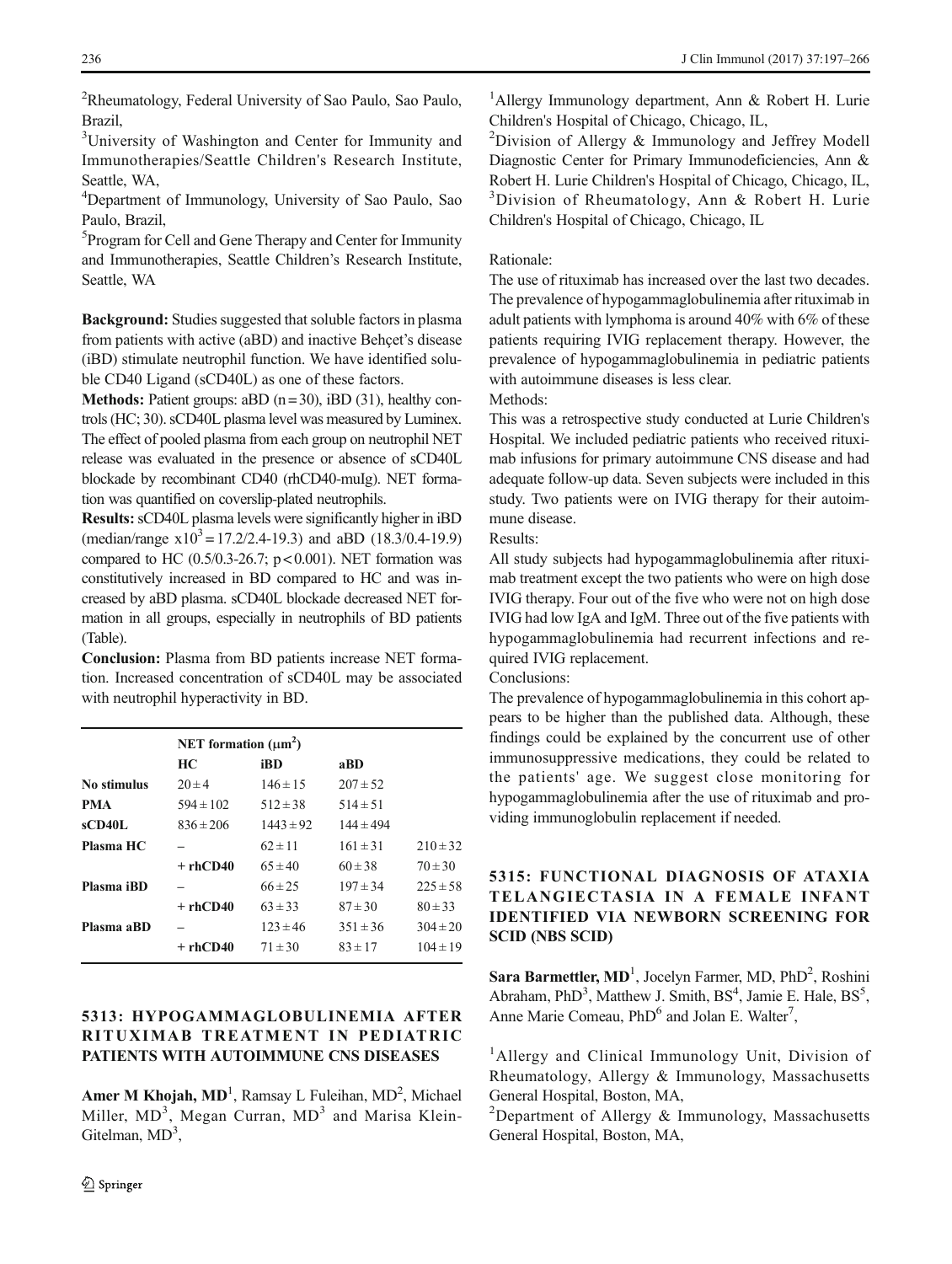<sup>3</sup>Laboratory Medicine and Pathology, Mayo Clinic, Rochester, MN,

<sup>4</sup>Department of Laboratory Medicine and Pathology, Mayo Clinic, Rochester, MN,

5 New England Newborn Screening Program, University of Massachusetts Medical School, Jamaica Plain, MA,

6 New England Newborn Screening Program, University of Massachusetts Medical School, Jamaica Plain,

7 Division of Pediatric Allergy & Immunology, Department of Pediatrics, University of South Florida, St. Petersburg, FL

A 22 day old female was referred to our Immunodeficiency Clinic for two abnormal TREC results on days 2 and 9 of life (<252 copies/uL). The patient was healthy with no history of infections. Initial immune evaluation was notable for pan T cell (CD3 1000, 46.8%; CD4 784, 36.7%; CD8 199, 9.3%) and B cell lymphopenia. NK cell counts were increased (959, 44.9%). Naïve/memory T cells were present in normal frequencies for age. Lymphocyte proliferative responses to PHA and PWM were normal and robust. AFP was elevated at 94 ng/mL, and remained elevated. A SCID panel revealed novel compound heterozygous mutations in the ATM gene  $(c.8672-1$  G  $>$  C and  $c.4683$  4689delTTTAGAT). The functional impact of the ATM mutations was assessed by a rapid screen flow cytometric assay for phosphorylated (p) ATM, SMC1 and H2AX (gH2AX). After low dose (2Gy) irradiation, the patient's B, T and NK cells could not phosphorylate ATM. Phosphorylation of SMC1 and H2AX were significantly decreased in all lymphocyte subsets, indicating that the ATM protein in the DNA repair pathway does not function normally and supports a pathogenic classification for these mutations. The patient remains without infection, telangiectasias, or neurologic deficits; however, will be closely monitored given that these may present later in childhood. To our knowledge, this is the first case of Ataxia telangiectasia diagnosed in Massachusetts via NBS SCID.

### 5318: CLASS SWITCH MEMORY B CELLS ARE LOW IN 30% OF PATIENTS WITH RECURRENT INFECTIONS BUT NOT IN HEALTHY CONTROLS.

Ricardo Sorensen, MD<sup>1</sup>, Lily Leiva, PhD<sup>2</sup>, Victoria R Dimitriades,  $MD<sup>3</sup>$  and Hanh Monjure<sup>1</sup>,

<sup>1</sup>Department of Pediatrics, Louisiana State University Health Sciences Center, New Orleans, LA,

<sup>2</sup>Department of Pediatrics, Louisiana State University, New Orleans, LA,

<sup>3</sup>Department of Pediatrics, Division of Infectious Diseases, Immunology & Allergy, University of California Davis Medical Center, Sacramento, CA

#### Background

Assessment of memory B cells has become a useful additional way of evaluating B cell immunity. In our experience evaluating patients with recurrent infections with normal immunoglobulins and normal specific antibodies only memory B cells were found to be below normal values for our laboratory. We expanded our initial observations to a larger number of patients and controls Methods

We assessed antibody-mediate immunity including memory B cells in 62 controls and in 35 patients with recurrent infections without immunoglobulin deficiencies or other known debilitating conditions. Total memory (CD19<sup>+</sup>CD27<sup>+</sup>), class switched memory  $(CD27^{+}IgD^{-})$ , and IgM memory (CD27+ IgM+ ) B cells were determined

#### Results

Only switched memory B cells were found to be lower in patients with recurrent infections than in controls. Ten out of 35 patients had numbers below normal.

#### Summary

Low class switched memory B cells are part of the abnormal finding in some patients with recurrent infections in whom all other laboratory values are normal. This opens the possibility that these low memory B cells may play a role affecting the normal function of antibody mediated immunity through mechanism not currently assessed in routine patient evaluations.

### 5319: ANTI-POLYSACCHARIDE ANTIBODIES AGAINST PNEUMOCOCCAL SEROTYPES IN PATIENTS WITH RECURRENT INFECTIONS

Victoria R Dimitriades,  $MD<sup>1</sup>$ , Mohamad Qayoom<sup>2</sup>, Lily Leiva<sup>3</sup>, Hanh Monjure<sup>3</sup>, Suzanne LeFevre<sup>3</sup>, Michelle M Korah-Sedgwick, MD<sup>3</sup> and Ricardo Sorensen, MD<sup>3</sup>,

<sup>1</sup>Department of Pediatrics, Division of Infectious Diseases, Immunology & Allergy, University of California Davis Medical Center, Sacramento, CA,

<sup>2</sup>Department of Computer Science, University of New Orleans, New Orleans, LA,

<sup>3</sup>Department of Pediatrics, Louisiana State University Health Sciences Center, New Orleans, LA

#### Background

An essential part of the evaluation of antibody-mediated immunity in patients with a suspected immunodeficiency is the assessment of anti-polysaccharide antibodies. Since the introduction of conjugate pneumococcal vaccines, most younger patients have received one or more doses of the 7-valent or the 13-valent vaccine (PCV). We observed significant variability in antibody concentrations in children warranting further investigation of both un-immunized and immunized children with or without recurrent infections.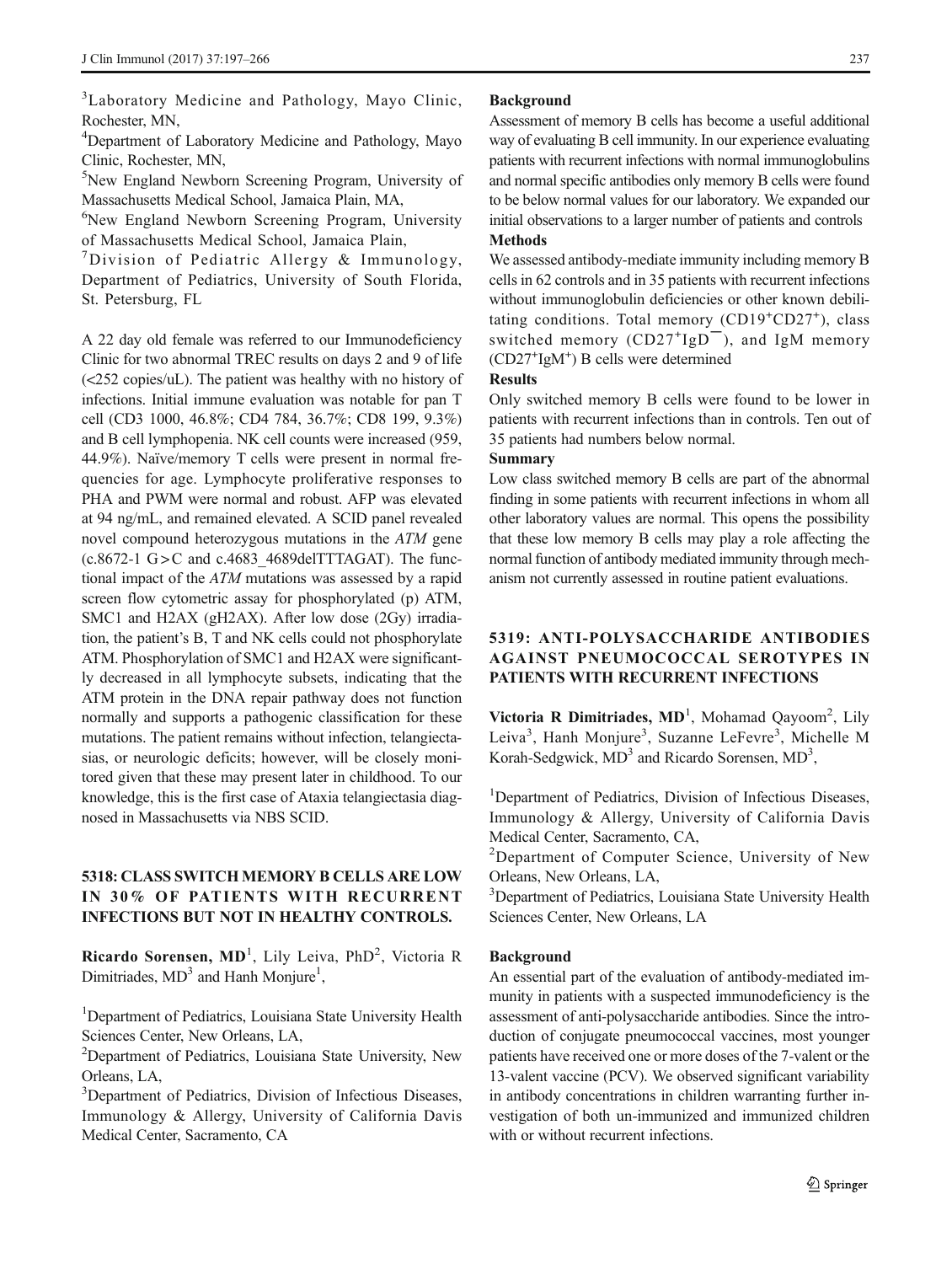#### **Methods**

We assessed the clinical relevance of pneumococcal antibody levels by comparing antibodies measured by ELISA against 7 pneumococcal serotypes.

#### **Results**

Immunized healthy children generally had higher concentrations against all serotypes measured. Protective levels in PCVimmunized children with recurrent infections did not differ significantly from unimmunized children. In all groups, individual antibody concentrations varied significantly.

#### Summary

We conclude that although many children with recurrent infections have poor responses to conjugate pneumococcal vaccine, the individual variation in values in all groups makes the establishment of quantitative definitions of normal and abnormal questionable.

### 5320: NOVEL MISSENSE MUTATION IN X-LINKED INHIBITOR OF APOPTOSIS (XIAP) LEADING TO THE DEVELOPMENT OF GRANULOMATOUS INTERSTITIAL LUNG DISEASE (GLILD)

**Ranjeet Minocha, MD**<sup>1</sup>, James W Verbsky, MD/PhD<sup>2</sup>, Joel Louis Gallagher, MD<sup>1</sup>, Mary Hintermeyer, RN/ CPNP<sup>3</sup>, Jeff Woodliff<sup>1</sup>, Mary T Bausch-Jurken, PhD<sup>4</sup> and John M Routes,  $MD<sup>1</sup>$ ,

<sup>1</sup>Department of Allergy and Clinical Immunology, Medical College of Wisconsin, Milwaukee, WI, <sup>2</sup>Department of Pediatrics, Division of Rheumatology, Medical College of Wisconsin, Milwaukee, WI, <sup>3</sup>Department of Allergy & Clinical Immunology, Children's Hospital of Wisconin, Milwaukee, WI, 4 Pediatrics, Medical College of Wisconsin, Milwaukee, WI

Background: XIAP deficiency, otherwise known as Xlinked lymphoproliferative syndrome type-2 (XLP-2), is typically associated with Epstein Barr Virus (EBV) associated hemophagocytic lymphohistiocytosis (HLH), hypogammaglobulinemia, splenomegaly, and enterocolitis. Hematopoietic stem cell transplant (HSCT) is the only curative treatment. This diagnosis can present similar to common variable immunodeficiency (CVID), especially when hypogammaglobulinemia is the predominant feature. GLILD is a known non-infectious complication of CVID. Case: A 25 year old male diagnosed with CVID was referred for worsening cough and shortness of breath. An open lung biopsy led to the diagnosis of GLILD. He underwent treatment with rituximab and azathioprine with resolution of lung disease. Whole exome sequencing identified a novel missense mutation in the BIRC4 gene, which encodes XIAP. This was confirmed by Sanger sequencing. XIAP expression was

slightly reduced by flow cytometry. However, impaired functionality of XIAP was demonstrated through decreased production of tumor necrosis factor (TNF) alpha in response to muramyl dipeptide (MDP).

Conclusion: There are several known mimics of CVID which have also been shown to cause GLILD. This is the second published case of XLP-2 associated GLILD.

### 5321: A LINEAR DISCRIMINANT MODEL TO PREDICT A CLINICAL DIAGNOSIS OF PRIMARY IMMUNODEFICIENCY

Chiharu Murata, M.C.<sup>1</sup>, Ana Belen Ramirez Lopez, MD<sup>2</sup>, Elma Isela Fuentes Lara, MD<sup>3</sup>, Diana Rivera Lizarraga, MD<sup>4</sup> and Saul Oswaldo Lugo-Reyes, MD, MS<sup>5</sup>,

<sup>1</sup>Research Methodology Department, Instituto Nacional de Pediatria, Mexico City, Mexico,

2 Immunodeficiencies Research Unit, National Institute of Pediatrics, COYOACAN MEXICO CITY, Mexico,

<sup>3</sup>Immunodeficiencies Research Unit, Mexico City, Mexico, <sup>4</sup>Immunodeficiencies, Research Unit, National Institute

<sup>4</sup>Immunodeficiencies Research Unit, National Institute of Pediatrics, Mexico City, Mexico,

5 Immunodeficiency Research Unit, National Institute of Pediatrics, Mexico City, Mexico

INTRODUCTION: PID are a group of over 300 underdiagnosed congenital defects with greater susceptibility to infection, autoimmunity, inflammation and cancer. Increasing diagnostic complexity can result in complications and worse prognosis.

AIM: to develop a discriminant model for PID dx, based on demographic, clinical and lab attributes from patients evaluated for recurrent infections and immune problems.

METHODS: In MedSys we identified patients whose diagnosis included the term immunodeficiency. Of the resulting list we excluded those without confirmed diagnosis, clinical history, blood count or serum immunolgobulins. A database was built of patients with confirmed or ruled-out PID. In half the dataset, a linear discriminant model was developed through the backward stepwise method using JMP11. The model was then cross-validated in the rest of the cases.

RESULTS: Of 368 identified patients, 233 were included, 45 without PID. In the training dataset the model was built of 10 variables (neutropenia, lymphopenia, low/high IgG, urinary/ mucocutaneous infection, lymphadenitis, encapsulated bacteria, no isolate, and current age); when applied to the validation set and the whole dataset, accuracy, sensitivity, and specificity remained around 80%.

DISCUSSION: Performance is encouraging. Identified attributes might serve as red flags in a detection system to extract PID patients.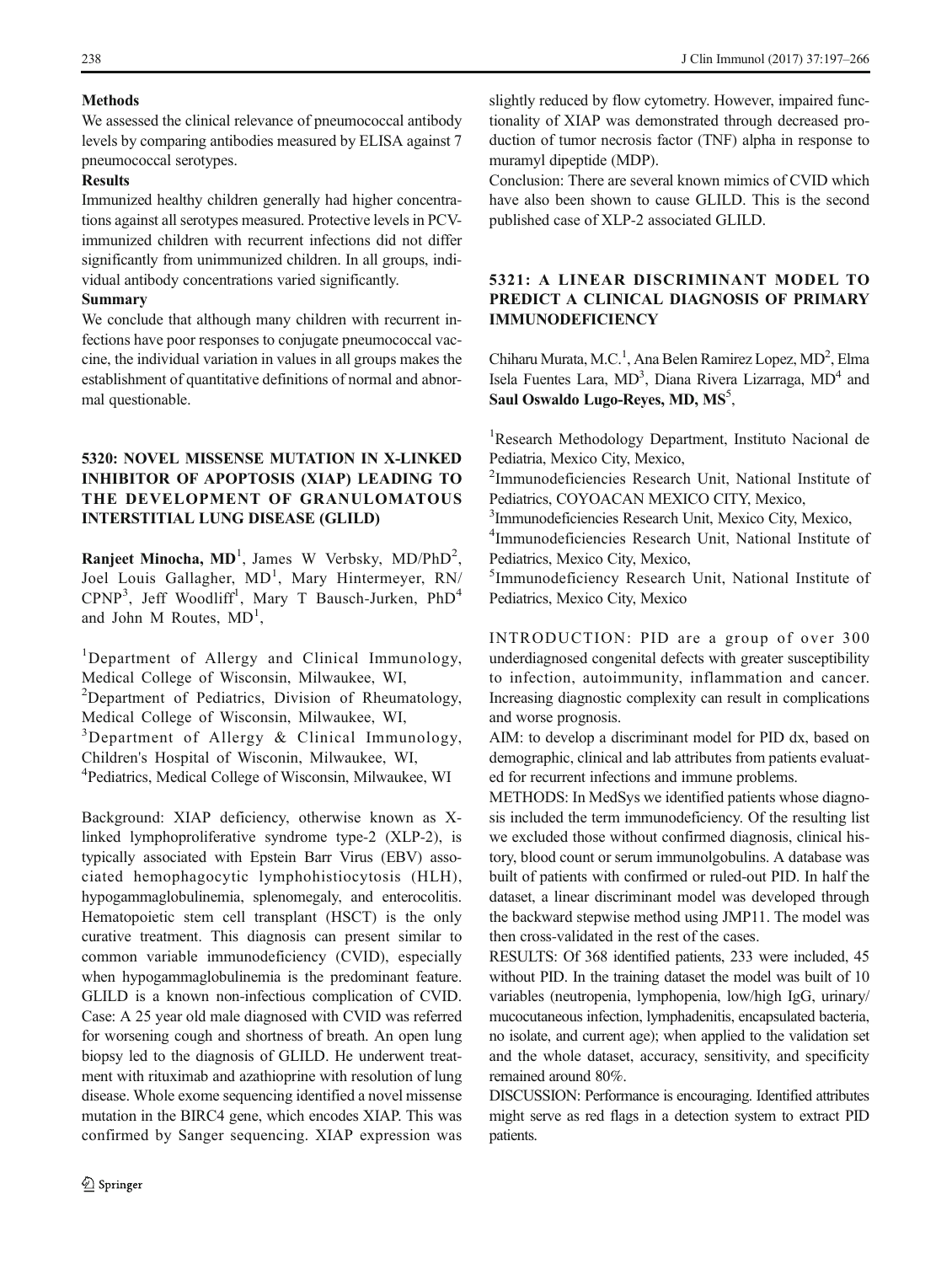### 5322: THROMBOCYTOPENIA AS INITIAL PRESENTATION OF IKAROS DEFICIENCY ASSOCIATED WITH A NOVEL IKZF1 MUTATION

Panida Sriaroon, MD<sup>1,2</sup>, Yenhui Chang, MD, PhD<sup>3</sup>, Boglarka Ujhazi<sup>4</sup>, Krisztian Csomos<sup>4</sup>, Hemant Joshi, B.S.<sup>5,6</sup>, Qin Zhou, PhD<sup>5,6</sup>, Devin Close, PhD<sup>5,6</sup>, Mary Armanios, MD<sup>7,8</sup>, Jolan E. Walter<sup>4,9</sup> and Attila Kumánovics, MD<sup>6,10</sup>,

<sup>1</sup>Pediatrics, Division of Allergy, Immunology, and Rheumatology, University of South Florida Morsani College of Medicine, St. Petersburg, FL,

(2)Allergy/Immunology, Johns Hopkins All Children's Hospital, St. Petersburg, FL,

<sup>3</sup>Pathology and Laboratory Medicine, Johns Hopkins All Children's Hospital, St. Petersburg, FL,

<sup>4</sup>Division of Pediatric Allergy & Immunology, Department of Pediatrics, University of South Florida, St. Petersburg, FL,

5 Pathology, University of Utah School of Medicine, Salt Lake City, UT,

6 Institute for Clinical and Experimental Pathology, ARUP Laboratories, Salt Lake City, UT,

7 McKusick-Nathans Institute of Genetic Medicine, Johns Hopkins University School of Medicine, Baltimore, MD,

8 Oncology/Johns Hopkins University School of Medicine, Johns Hopkins Hospital, Baltimore, MD,

<sup>9</sup>Division of Pediatric Allergy & Immunology, Department of Pediatrics, Johns Hopkins All Children's Hospital, St. Petersburg, FL,

<sup>10</sup>Department of Pathology, University of Utah, Salt Lake City, UT

Background: Mutations in the transcription factor IKAROS (encoded by IKZF1) cause an autosomal dominant antibody deficiency (infections, low B cells and immunoglobulins [Ig]). Cytopenia and leukemia may occur. Our case is a teenager with chronic severe immune thrombocytopenia (ITP) and low serum IgG, IgA, and IgM since age 3.

Methods: We used a primary immunodeficiency next generation sequencing panel of 180 genes to evaluate the patient, followed by Sanger sequencing of family members. Epitope-tagged wild type and mutant IKAROS proteins were expressed in NIH3T3 cells and analyzed using confocal microscopy.

Results: The patient had a novel heterozygous missense mutation in the DNA binding domain of  $IKZFI$  (c.584A > G, p.His195Arg). The same mutation was found in his mother, who also had low Ig and at age 23 had ITP requiring splenectomy. Neither had frequent infections. Telomere lengths were normal. In vitro studies of mutant IKAROS showed loss of characteristic pericentromeric DNA-binding, consistent with previous findings of other pathogenic mutations in IKZF1. Tand B-cell repertoire studies are ongoing.

Conclusions: IKAROS deficiency may present with ITP in the absence of infections. For ITP patients, we recommend serum Ig screening and evaluation for antibody defects. Identifying the genetic diagnosis in these cases can help anticipate complications in patients and their families.

#### 5323: A CASE OF UNEXPLAINED MONTHLY **FEVERS**

Roshni Naik, MD and Maria-Anna Vastardi, MD, Allergy and Immunology,

SUNY Downstate Medical Center, Brooklyn, NY

Introduction: We report a case of periodic fever of unclear etiology. Methods: Case presentation Results: A sevenyear-old boy, originally from Grenada, with a history of Kawasaki disease presented with monthly episodes of fevers. Two years ago, patient started experiencing fevers around the same time of month lasting 5 to 7 days with maximum temperature of 105.0¡F. One to two days prior to fever, patient experienced arthralgias. There was no joint swelling, rash, lymphadenopathy, weight loss, oral ulcers, ocular symptoms, respiratory symptoms, gastrointestinal symptoms, or urinary symptoms. During fever episodes, there was a neutrophilic predominant leukocytosis (13.99- 14.48 K/uL) and an elevated CRP (33.60-53.72 mg/dL) and ESR (39.0-80.0 mm/h). Blood culture, urine culture, throat culture, stool ova and parasite, malaria screen, HIV screen, and PPD were negative. ANA, rheumatoid factor, p-ANCA, and c-ANCA were negative. Chest x-ray and transthoracic echocardiogram were normal. There was no family history of periodic fevers or autoimmune diseases. Fever improved with nonsteroidal anti-inflammatory drugs, acetaminophen, and glucocorticoids. Genetic testing for known periodic fever syndrome genes (ELANE, LPIN2, MEFV, MVK, NLRP3, PSTPIP1, TNFRSF1A) was negative. Conclusion: Despite extensive workup, the etiology of the monthly fevers still remains unknown.

### 5324: MULTIPLE INTESTINAL ATRESIA WITH COMBINED IMMUNODEFICIENCY

Bahar Torabi, MD,  $MSc(c)^1$ , Alexandra Langlois,  $MD^2$ , Reza Alizadehfar, MD<sup>2</sup>, Moshe Ben-Shoshan, MD, MSc<sup>2</sup>, Christine T McCusker,  $MD^2$  and Bruce D Mazer,  $MD^2$ ,

<sup>1</sup>Research Institute of McGill University Health Centre, Montreal, QC, Canada,

<sup>2</sup>Montreal Children's Hospital, McGill University, Montreal, QC, Canada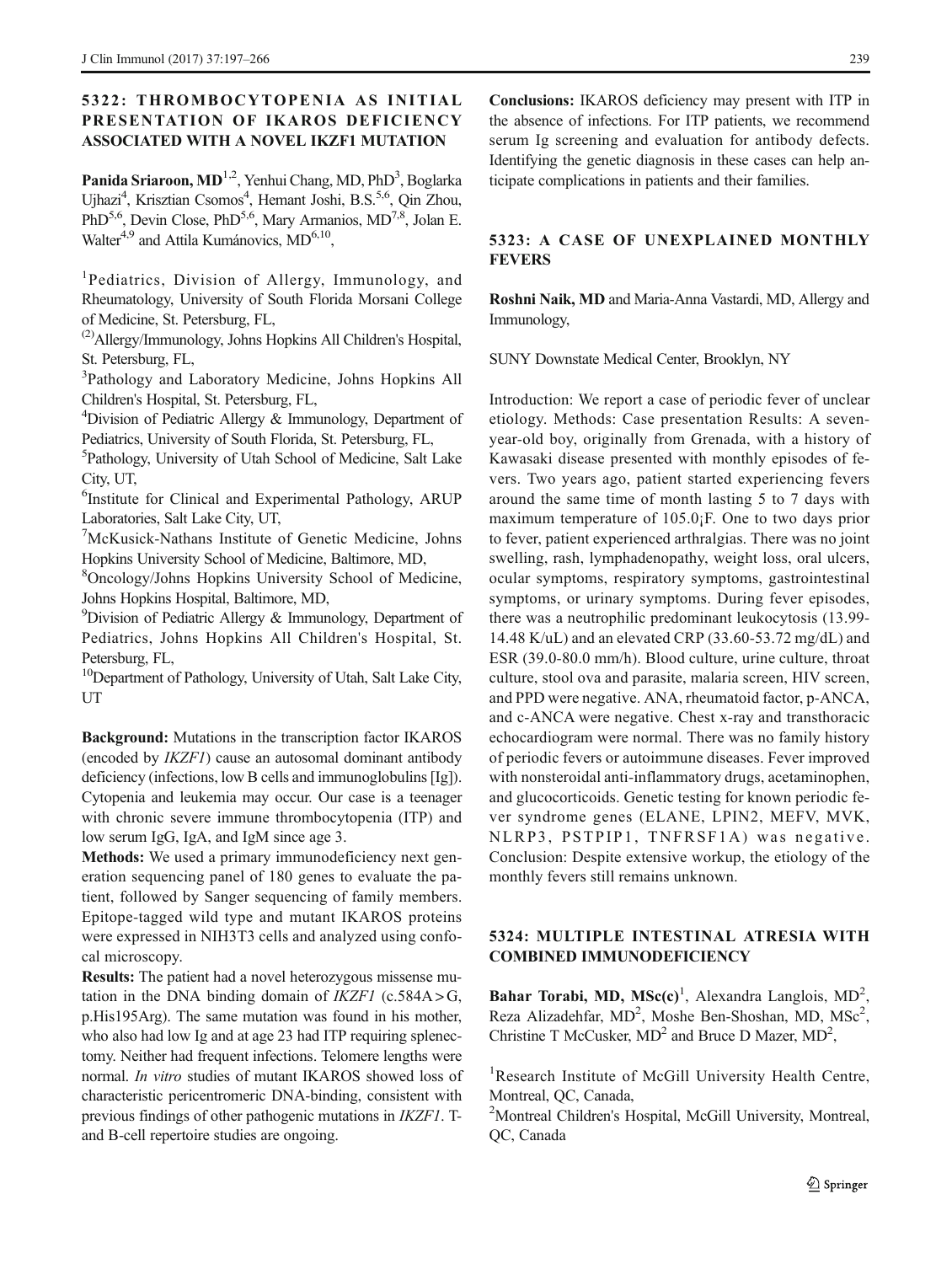Congenital multiple intestinal atresia has been reported in French-Canadian infants and is caused by mutations in the tetratricopeptide repeat domain 7A gene (TTC7A). This severe, fatal neonatal disorder is associated with immunodeficiency, characterized by hypogammaglobulinemia, B and T cell lymphopenia.

#### Case Presentation

A French-Canadian preterm boy presented with intestinal obstruction on day 1 of life. His clinical course worsened with secretory diarrhea, bloody stools, and poor weight gain despite parenteral nutrition.

He had agammaglobulinemia persisting even with IVIg. He had severe anemia, neutrophilia and lymphopenia, with decreased B and CD8 T cell counts. An extended B/T cell phenotype showed a high proportion of immature cells with little evidence of maturation.

Genetic studies revealed compound heterozygous mutations in TTC7A.

The patient developed worsening respiratory distress and passed away at 5 months.

#### B cell Class Switch

Stimulation with CD40L/IL4/IL21 showed few B cell clones. The patient had a larger population of CD19CD27+ cells compared to control. The supernatant contained comparable levels of IgG as the control.

Conclusion

Our patient presented with a classical picture of multiple intestinal atresia with CID. Under the proper stimulation ex vivo, production of IgG was observed. Whether this is attainable for B cells in vivo is unknown.

# 5325: X-LINKED AGAMMAGLOBULINEMIA (XLA) DIAGNOSED IN VIETNAMESE TEENAGER WHO PRESENTED WITH GASTROINTESTINAL DISEASE AND FOUND TO HAVE A NOVEL BRUTON'S TYROSINE KINASE (BTK) GENE MUTATION

**Tamar N. Rubin, MD**<sup>1</sup> and Elif Dokmeci,  $MD<sup>2</sup>$ ,

<sup>1</sup>Department of Internal Medicine and Pediatrics, Section of Allergy and Clinical Immunology, Yale School of Medicine, New Haven, CT,

<sup>2</sup>Department of Pediatrics, Section of Pediatric Allergy and Immunology, University of New Mexico, Albuquerque, NM

### Introduction

XLA is a primary immunodeficiency that is due to abnormal development of B lymphocytes caused by a mutation in the BTK gene. Patients typically present in infancy. We report a new mutation in the BTK gene in a young Vietnamese teenager who presented with pancolitis and H. pylori gastritis.

### Case

A 14-year old boy presented for evaluation of colitis and failure to thrive. His initial tests showed undetectable IgA, severe H. Pylori duodenitis, and hypocellular lamina propia with difficulty identifying plasma cells on colonoscopy. Further evaluation showed extremely low IgG of 28mg/dL, undetectable IgM, and absent B-cells. Genetic testing showed two nucleic acid deletions in the BTK gene (c.1097\_1098delCT). This resulted in a frameshift in the BTK protein at codon 366 in exon 12, which was predicted to result in a truncated or absent protein. This specific variant has not been reported in medical literature, however frameshift variants of BTK are commonly causative of XLA. He was started on IVIG and H. Pylori treatment with rapid resolution of his symptoms.

#### Conclusion

We report a young teenager who presented with the classic manifestations of inflammatory bowel disease, but was found to have XLA. This case report illustrates the importance of considering an underlying immune deficiency in patients with diffuse gastrointestinal pathology, regardless of their age.

# 5328: ANTIBIOTIC PROPHYLAXIS IN PRIMARY ANTIBODY DEFICIENCY PATIENTS: STUDY **DESIGN**

Cinzia Milito<sup>1</sup>, Federica Pulvirenti<sup>1</sup>, Stefano Tabolli<sup>2</sup>, Rossella Carello<sup>3</sup> and Isabella Quinti, Dr.<sup>1</sup>,

<sup>1</sup>Dpt of Molecular Medicine, Sapieza, University of Rome, Rome, Italy,

2 IDI, Health Services Research Unit, IDI, Rome, Italy, 3 Italy

Background: At now, data on antibiotic prophylaxis in primary antibody deficiency patients are uncertain. We are studying the role of azithromycin on primary antibody deficiency patients. Methods: We are conducting a multicenter randomized placebo-controlled-double-blind trial on 89 patients with COPD and exacerbations. The aim of the study is evaluating efficacy and safety of azithomycin low-dose (250 mg 3 consecutive days a week) for 24 months vs placebo. In patients under azythomycin we expect a decrease of COPD exacerbations (reduction of dyspnea, cough, sputum), no use of additional antibiotics, an increase of respiratory volumes, an improvement of the Health Related Quality of Life measures. Results: The study started on June 2014 and will last 30 months (therapy: 24 months, follow-up: 6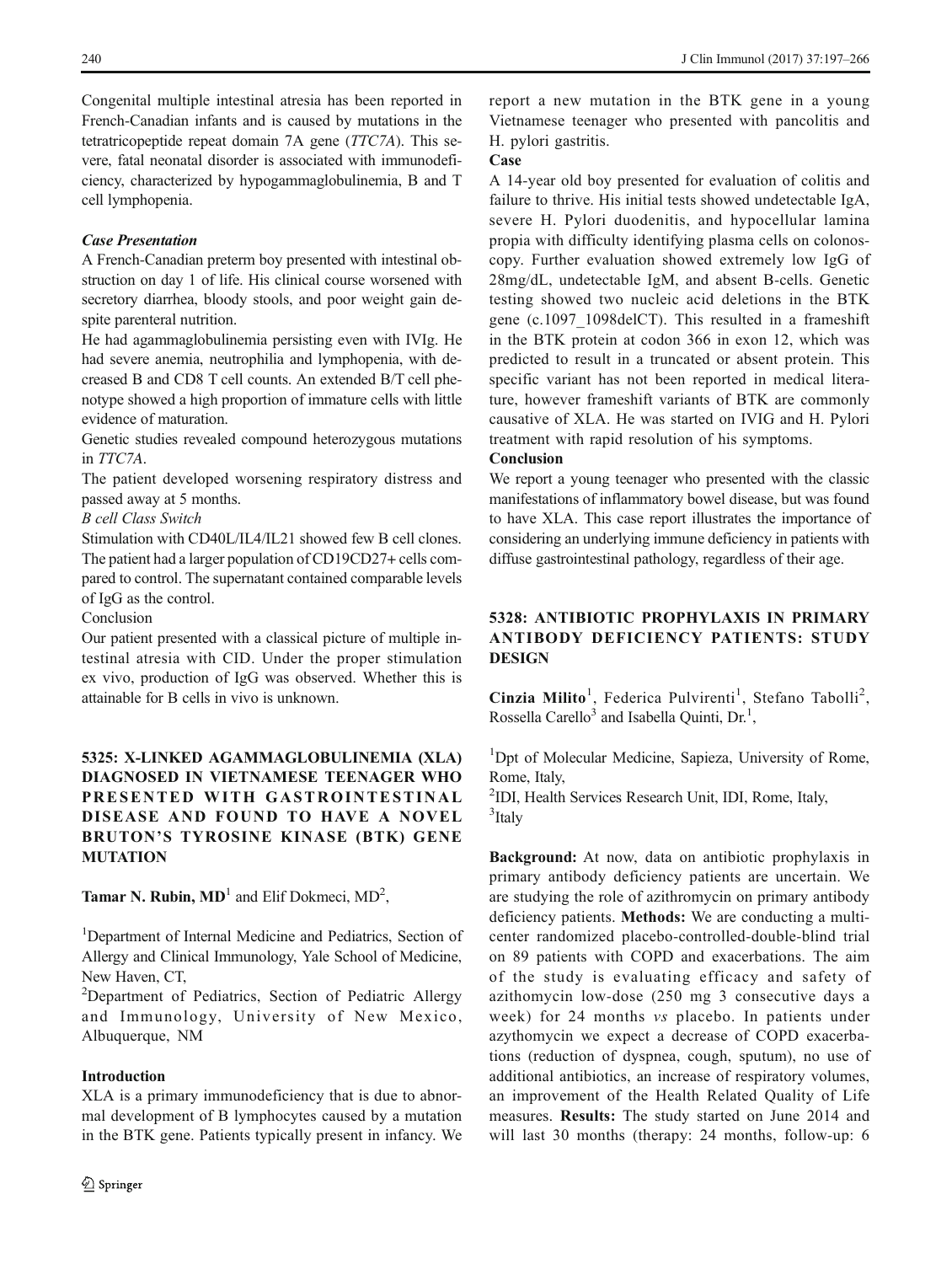months). Monthly evaluations: lung function, St. George's Respiratory Questionnaire, sputum sample for microbiological assessment, blood test, diaries for use of additional antibiotics, SF-36 Questionnaire for quality of life, report of adverse events. Our study will end on December 2016. During the study we observed 14 drop out (9 patients withdrew informed consent; 5 patients died: 2 for respiratory distress; 1 for cancer, 1 for Parkinson disease, 1 for stroke). Conclusion: To our knowledge our study is the first one on antibiotic prophylaxis in primary antibody deficiencies patients.

### 5329: SAFETY AND EFFECTIVENESS OF CONTINUOUS PROPHYLAXIS WITH AZITHROMYCIN FOR AUTOSOMAL DOMINANT HYPER-IgE SYNDROME (AD-HIES) PATIENTS: A 5- YEARS FOLLOW-UP

Larissa Barbosa Oliveira, MD<sup>1</sup>, **J M Cunha, MD, PhD**<sup>1,2</sup> and Beatriz Moritz Trope, MD, PhD<sup>1</sup>,

<sup>1</sup>Dermatology, Federal University of Rio de Janeiro, Rio de Janeiro, Brazil,

2 Internal Medicine, Federal University of Rio de Janeiro, Rio de Janeiro, Brazil

Autosomal dominant hyper-IgE syndrome (AD-HIES) is a multisystem disorder caused by mutations in STAT3 gene and presents with recurrent respiratory and cutaneous infections. We report the case of an adult female who was referred due to recurrent skin infections since childhood. She also had asymmetric facies, scoliosis, high serum IgE (>2000 IU/mL), eosinophilia and bronchiectasis and was diagnosed as AD-HIES according to the NIH clinical scoring system. The proband reported six family members with the same phenotype and two of them were also referred for evaluation (1 daughter and 1 son), both fulfilling diagnostic criteria for AD-HIES. Long-term prophylaxis with azithromycin (500 mg p.o., twice a week) was started in June/2011, in association with topical skin antiseptics. Physical examination, routine laboratory tests and assessment of macrolide toxicity were performed at scheduled outpatient visits (every 3-6 months). All three patients tolerated very well the proposed protocol and had no serious infection during follow-up period (57 months). Self-reported improvement of quality of life by the patients was particularly noteworthy.

### 5330: A NOVEL MUTATION IN RIT1 GENE CAUSING NOONAN SYNDROME TYPE 8: MANAGEMENT OF HYPOGAMMAGLOBULINEMIA AND SEVERE

### ANEMIA ASSOCIATED WITH EXTENSIVE GASTROINTESTINAL LYMPHANGIECTASIA

**J M Cunha, MD, PhD**<sup>1,2</sup>, Bianca Gutfilen, PhD<sup>3</sup>, Giselle Taboada, MD, PhD<sup>4</sup>, Kalil Madi, MD, PhD<sup>5</sup> and Dafne D G Horovitz, MD, PhD<sup>6</sup>,

<sup>1</sup>Dermatology, Federal University of Rio de Janeiro, Rio de Janeiro, Brazil,

2 Internal Medicine, Faculdade de Medicina - Universidade Federal do Rio de Janeiro, Rio De Janeiro, Brazil,

<sup>3</sup>Radiology, Faculdade de Medicina, Rio de Janeiro, Brazil, 4 Endocrinology, Faculdade de Medicina, Niteroi, Brazil,

5 Pathology, Faculdade de Medicina, Rio de Janeiro, Brazil,

6 Genetics, Instituto Fernandes Figueira/FIOCRUZ, Rio de Janeiro, Brazil

A 22-yo-man with recurrent infections since childhood, postpubertal lymphedema, hypothyroidism and hypogammaglobulinemia was diagnosed as CVID. He developed severe chronic anemia with iron deficiency, unresponsive to intensive iron replacement. IgG levels were persistently low, despite adequate IVIg therapy. Celiac disease or relevant gastrointestinal bleeding were ruled out. Upper endoscopy and colonoscopy showed diffuse lymphangiectasias. Histological examination of intestinal biopsies revealed numerous red blood cells within dilated mucosal lymphatic vessels. Octreotide (200 mcg/day, SC) and weekly SCIg infusions (10g/wk.) were started. Six weeks after treatment a marked improvement in anemia and body iron stores was observed, with serum IgG levels > 900 mg/dL. The patient had mild facial dysmorphisms and pectus excavatum. Noonan syndrome type 8 was diagnosed by whole exome sequencing (WES) that showed a mutation in RIT1 gene, predicted to be deleterious (Chr1:155.874.287; c.295T > G;p.Phe99Val). Noonan syndrome type 8 has been associated with mutations affecting genes involved in p38-MAPK pathway but without hypogammaglobulinemia or significant enteric protein loss. This report emphasizes the importance of recognizing unusual clinical findings associated with hypogammaglobulinemia as well as the role of WES for diagnosis of new immunodeficiency phenotypes.

# 5333: SUCCESSFUL TREATMENT OF MULTIPLE BRAIN ABSCESSES CAUSED BY TRICHOSPORON INKIN IN A PATIENT WITH X-LINKED CHRONIC GRANULOMATOUS DISEASE (CGD)

Joud Hajjar, MD<sup>1</sup>, Alejandro Restrepo, MD<sup>2</sup>, Heta Javeri, MD<sup>3</sup>, Alexander M Papanastassiou, MD<sup>4</sup> and Thomas F Patterson<sup>5</sup>,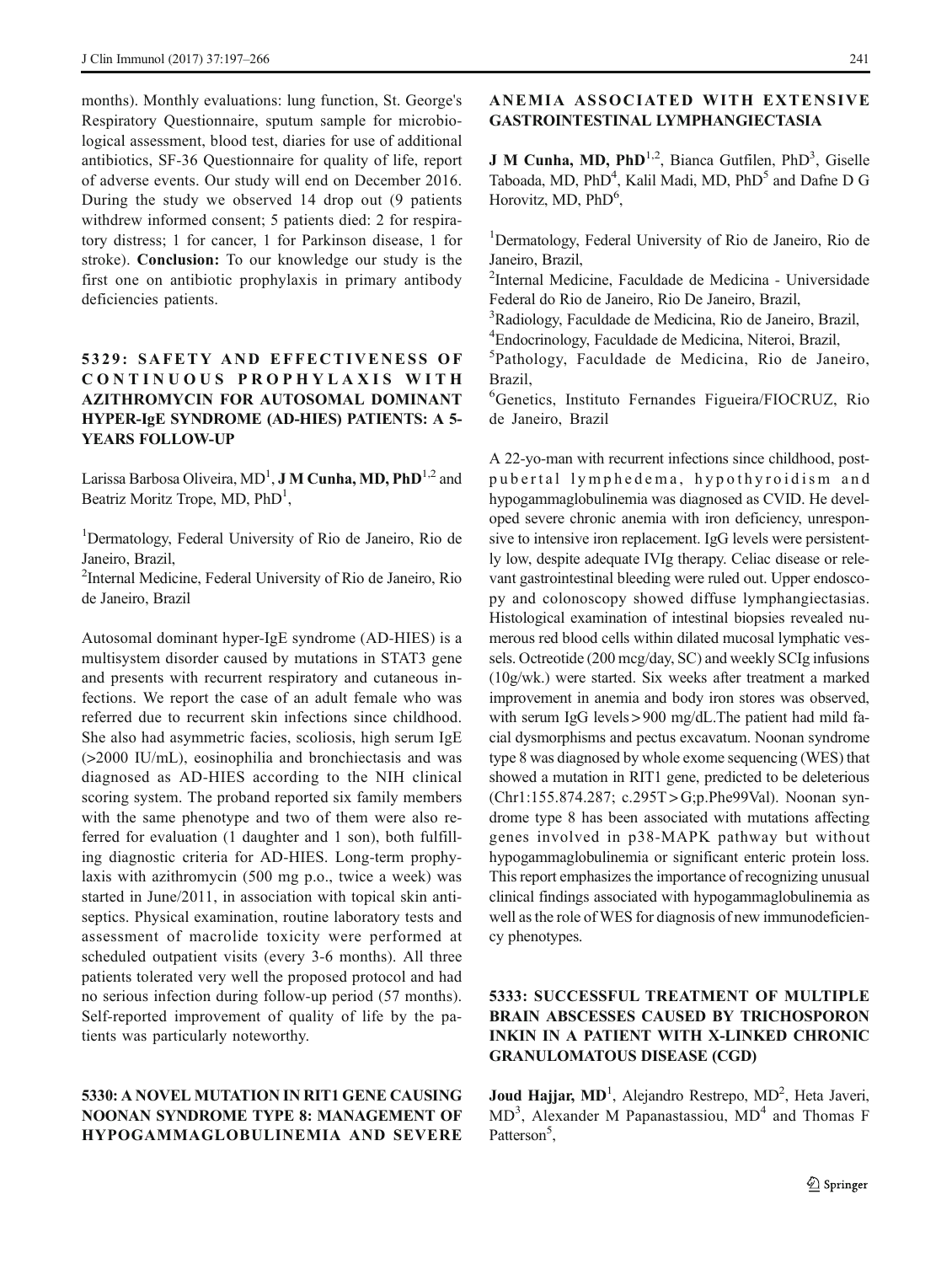1 Immunology, Allergy and Rheumatology, Texas Children's Hospital, Houston, TX,

<sup>2</sup>Internal medicine-Infectious disease, Baylor College of Medicine, Hosuton, TX,

<sup>3</sup>Internal Medcine, University of Texas Medical Center San Antonio, TX, San Antonio, TX,

4 San Antonio, TX,

5 Internal Medcine-Infectious Disease, The University of Texas Health Center, San Antonio, TX

Rationale: T inkin can cause invasive infections in the immunocompromised. Most patients progress and infections are considered untreatable without removal of infected tissues. Here we present a case of multiple T inkin brain abscesses successfully treated with antifungals. Methods: Gomori methamine silver, periodic acid Schiff stains, brain heart infusion and sabouraud dextrose agar cultures were used. Results: 21 y old male with CGD (gp91phox) presented with headache and became unresponsive. CT Scan showed multiple right temporal lobe ring-enhancing lesions, cerebral edema, and impending herniation. Urgent decompressive hemicraniectomy was done. Neurological status improved; he was extubated next day with left pronator drift and minor arm weakness. Cultures grew T inkin sensitive to Liposomal Amphotericin-B (L-Ampho-B) and Voriconazole. Complete resection carried a high chance of visual field deficit, which was an unacceptable risk to our patient. He was treated with L-Ampho-B and Voriconazole. 6 weeks later, MRI showed significant decrease in the abscesses, so he continued on Voriconazole alone, then switched to Posaconazole for better therapeutic levels. Most recent MRI showed no enhancement indicating complete resolution of the infection. Conclusion: Broad spectrum antifungal therapy alone can be considered when surgical resection carries a high morbidity risk.

### 5334: MHV68 INFECTION IN A NOVEL rag2F62L/ F62L MOUSE MODEL BASED ON A PATIENT WITH CID-AI/G PHENOTYPE

Krisztian Csomos<sup>1</sup>, Boglarka Ujhazi<sup>1</sup>, Kyle Stoltz<sup>2</sup>, Hanna Ijspeert<sup>3</sup>, Mei Yan<sup>4</sup>, Quan Li<sup>4</sup>, Eva Csizmadia<sup>5</sup>, Manish J Butte<sup>6</sup>, Domenico Coppola<sup>7</sup>, Mirjam van der Burg<sup>3</sup>, Vera Tarakanova<sup>2</sup> and Jolan E. Walter<sup>1,8</sup>,

<sup>1</sup>Division of Pediatric Allergy & Immunology, Department of Pediatrics, University of South Florida, St. Petersburg, FL,

<sup>2</sup>Department of Microbiology and Molecular Genetics, Medical College of Wisconsin, Milwaukee, WI,

<sup>3</sup>Department of Immunology, Erasmus MC, University Medical Center Rotterdam, Rotterdam, Netherlands,

4 Department of Immunology, University of Texas Southwestern Medical Center, Dallas, TX,

2 Springer

5 Department of Medicine-Gastroenterology, Beth Israel Deaconess Hospital, Boston, MA,

6 Department of Pediatrics, University of California, Los Angeles, CA,

7 Moffitt Cancer Center, Tampa, FL,

8 Division of Pediatric Allergy & Immunology, Department of Pediatrics, Johns Hopkins All Children's Hospital, St. Petersburg, FL

Objective Immunodeficiencies secondary to partial RAG1/2 mutations have a widening autoimmune clinical spectrum and autoantibodies, including those targeting cytokines. Herpes virus infections are often observed prior to the onset of autoimmunity.

Methods To study this phenomenon, a novel murine model was designed with  $rag2<sup>F62L/F62L</sup>$  (mut/mut) modeling a patient with partial Rag deficiency (19.6% recombinase activity), history of autoimmune cytopenia and complicated herpes virus infection. Mice were infected with mouse gammaherpesvirus-68 (MHV-68) and cellular and humoral response were monitored. B cell tolerance checkpoints were examined.

Results At baseline mut/mut mice had increased use of proximal IgH J genes consistent with partial Rag activity. Although viral latency was comparable, antibody generation to virus and self-antigens were increased and larger lymphoid larger infiltrates (lung, liver, kidney) were noted in mut/mut versus wt/wt mice. Receptor editing in bone marrow, serum B cell activating factor (BAFF) levels and regulatory T compartments did not significantly differ.

Conclusions MHV-68 infection in our rag2 mouse model induced increased antibody responses to virus and self. Major mechanism of autoantibody generation is yet to be determined.

### 5335: 16q24 DUPLICATION AND IVEMARK SYNDROME: A NOVEL GENOMIC CAUSE?

Diogo C Soares, MD<sup>1</sup>, Flavia B Piazzon, MD, PhD<sup>1</sup>, Evelin Zanardo<sup>1</sup>, Antonio Carlos Pastorino, PhD, MD<sup>1</sup>, Leslie D Kulikowski, PhD<sup>1</sup>, Debora R Bertola, MD, PhD<sup>1</sup>, Magda Carneiro-Sampaio,  $MD$ ,  $PhD<sup>1</sup>$  and Chong Ae Kim, MD,  $PhD<sup>1</sup>$ ,

<sup>1</sup>Department of Pediatrics, University of Sao Paulo, Sao Paulo, Brazil,

INTRODUCTION: Ivemark syndrome (IS) is a rare syndrome characterized by asplenia, heart malformations, and varying abnormal arrangement of the chest and abdominal organs.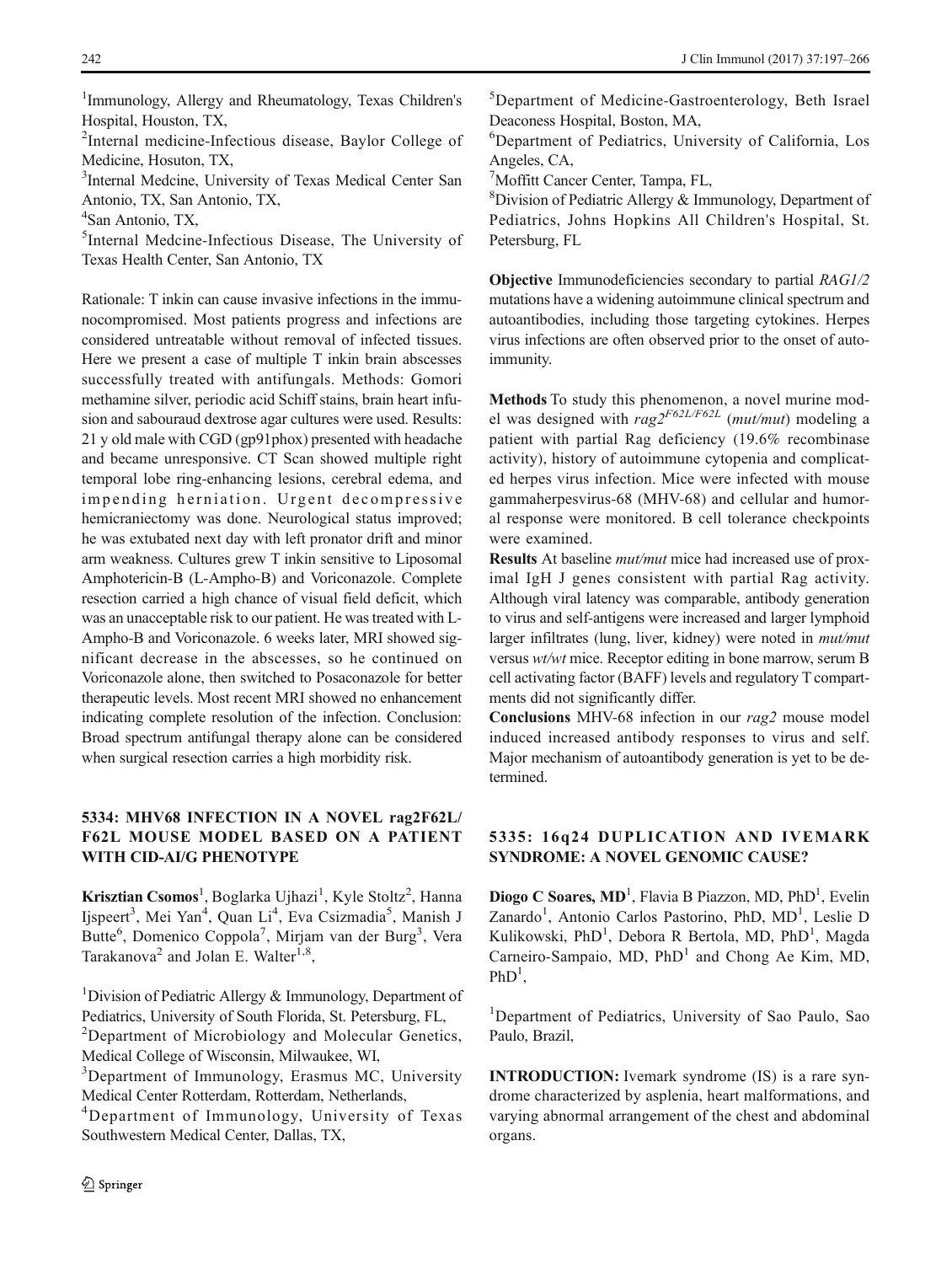CASE REPORT: A 26 year-old woman of nonconsanguineous and healthy parents with failure to thrive, developmental delay, atrio-ventricular connection, patent ductus arteriosus, pulmonary hyperflow, congenital asplenia, recurrent infections, renal dysplasia, intestinal lymphangiectasia and leg swelling. At age of 20 the patient was diagnosed with Hashimoto thyroiditis. Laboratory tests revealed slightly low levels of IgM 76,8 and normal serum levels of IgG 988 mg/dL, IgA 219,2 mg/dL, IgE 332 UI/mL, CD3<sup>+</sup> 2692 cel/mm3, CD4<sup>+</sup> 1565 cel/mm3, CD8<sup>+</sup> 943 cel/mm3, CD19<sup>+</sup> 506 cel/mm3, CD16<sup>+</sup> /56<sup>+</sup> 689 cel/mm3 and Howell-Jolly bodies were determined in peripheral blood smear. The patient received immunization for encapsulated bacteria. Due to infections, antibiotic prophylaxis was started, with improvement of infections. IS is related to homozygous mutation in the GDF1 gene. We decided to investigate the patient by the SNP-array. The result revealed duplication of approximately 4.3Mb, extending from 16q24.1 to 16q24.3, covering 103 genes. CONCLUSION: This case report suggests that could be other genomic abnormalities leading to IS. GRANT: FAPESP (2014/50489-9)

### 5337: GERMLINE HYPOMORPHIC, DOMINANT NEGATIVE CARD11 MUTATIONS IN SEVERE ATOPIC DISEASE.

Chi A Ma, PhD<sup>1</sup>, Jeffrey R Stinson, PhD<sup>2</sup>, Yuan Zhang<sup>1</sup>, Jordan K. Abbott, MD, MA<sup>3</sup>, Pia J. Hauk, MD<sup>4</sup>, Paul R Reynolds, PhD<sup>3</sup>, Celeste G Nelson<sup>1</sup>, Jonathan J. Lyons, MD<sup>1</sup>, Elisa Ruffo<sup>2</sup>, Batsukh Dorjbal<sup>2</sup>, Salome Glauzy<sup>5</sup>, Jennifer L Stoddard, BS<sup>6</sup>, Julie Niemela, PhD<sup>6</sup>, Alejandro Palma<sup>7</sup>, Matias Oleastro, MD<sup>7</sup>, Silvia Danielian, PhD<sup>7</sup>, Emma Prieto<sup>7</sup>, Andrea Bernasconi<sup>7</sup>, Geronimo Dubra<sup>8</sup>, Jonathan Zaiat8, Marcelo Marti8, Brian Kim, MD9, Megan A. Cooper, MD, PhD<sup>10</sup>, Neil Romberg, MD<sup>11</sup>, Eric Meffre, PhD<sup>5</sup>, Erwin W. Gelfand,  $MD^3$ , Andrew L. Snow, PhD<sup>2</sup>, Joshua D. Milner,  $MD<sup>1</sup>$  and Joshua J McElwee<sup>12</sup>,

<sup>1</sup>Laboratory of Allergic Diseases, National Institute of Allergy and Infectious Diseases, NIH, Bethesda, MD,

<sup>2</sup>Department of Pharmacology & Molecular Therapeutics, Uniformed Services University of the Health Sciences, Bethesda, MD,

<sup>3</sup>Department of Pediatrics, National Jewish Health, Denver, CO, 4 Department of Pediatrics - Division of Pediatric Allergy and Clinical Immunology, National Jewish Health, Denver, CO,

5 Department of Immunobiology, Yale University School of Medicine, New Haven, CT,

6 Department of Laboratory Medicine, NIH Clinical Center, Bethesda, MD,

7 Servicio de Immunología y Reumatología, Hospital Nacional

de Pediatría Prof. Dr. Juan P. Garrahan, Buenos Aires, Argentina,

8 Plataforma de Bioinformática Argentina, Instituto de Cálculo, Facultad de Ciencias Exactas y Naturales, UBA, Buenos Aires, Argentina,

<sup>9</sup>Center for the Study of Itch, Washington University School of Medicine, Saint Louis, MO,

<sup>10</sup>Pediatrics, Division of Rheumatology, and Pathology and Immunology, Washington University in St. Louis, St. Louis, MO,

<sup>11</sup>Department of Pediatrics, Children's Hospital of Philadelphia, Philadelphia, PA,

<sup>12</sup>Merck Research Laboratories, Merck & Co. Inc., Boston, MA

Monogenic causes for severe manifestations of common allergic disease shed light on the pathogenesis of atopy, although severe infectious and other syndromic phenotypes often accompany such diseases. We performed next-generation sequencing on a cohort of patients with severe atopic dermatitis regardless of comorbidities, but with evidence of familial inheritance. We found 8 individuals from 4 families harboring distinct, novel heterozygous mutations in CARD11, a lymphocyte scaffolding protein involved in antigen receptor (AgR) signaling to NF-kB and mTOR. Significant infections beyond the skin were documented in some, but not all of these patients. In contrast to known immunologic diseases associated with CARD11, these atopy-associated CARD11 mutations led to dominant interfering, hypomorphic activity upon AgR stimulation in transfected T cell lines. Primary patient T cells also showed impaired AgR-induced activation of NF-kB and mTORC1, which is critical for promoting Th1 and preventing Th2 responses. Defective mTORC1 signaling and IFN-gamma production was partially rescued by supplementing with excess glutamine, which requires CARD11 for import into T cells. Our findings indicate single hypomorphic mutations in CARD11 can cause potentially correctable cellular defects that lead to severe atopic disease sometimes in the absence of other syndromic features.

### 5341: DIAGNOSTIC RATES OF GENETIC PANELS IN A LARGE SCID COHORT

Kristopher Wold, MGC CGC, Amber Begtrup, PhD FACMG, Lauren Desrosiers, BS, Christopher Lauricella, MS CGC, Sharon Suchy, PhD FACMG, Val Zvereff, MD PhD FACMG and Jane Juusola, PhD FACMG, GeneDx, Gaithersburg, MD

Severe combined immunodeficiency (SCID) can be caused by a number of genes with overlapping symptoms.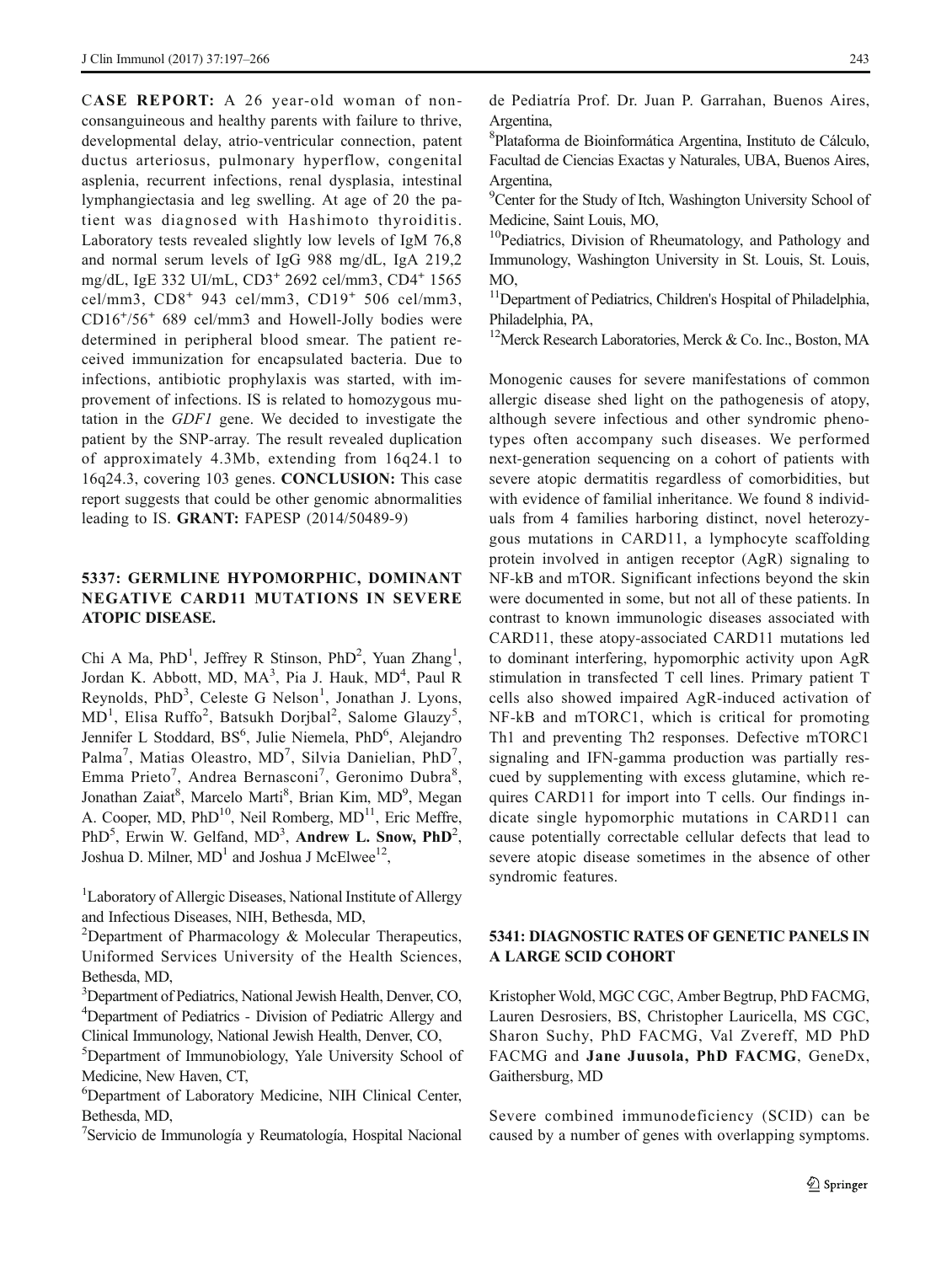Our clinical laboratory designed a comprehensive SCID panel as well as two B+ and B- subpanels which include genes from the comprehensive panel. These were employed for testing of 336 patients. Testing using the comprehensive panel demonstrated a positive (diagnostic) result in 32/224 (14.3%) individuals, and identified non-diagnostic likely pathogenic variants (LPATH) or variants of uncertain significance (VUS) in 82 (36.6%). The diagnostic and VUS/LPATH rates of the subpanels were significantly different when compared to the comprehensive panel. The B+ subpanel gave a diagnostic result in 23/76 (30.3%,  $p = 0.0019$ ) individuals and a VUS/LPATH result in 14 (18.4%,  $p = 0.0033$ ). The Bsubpanel yielded diagnostic results in 15/36 (41.67%, p < 0.0001) individuals and a VUS/LPATH result in 7  $(19.4\%, p=0.044)$ . Additionally, the diagnostic rate among patients younger than 2 years was 25.31% (62/ 245), as opposed to  $8.80\%$  (8/91) in those older than 2 years ( $p = 0.00094$ ). In conclusion, our data suggest that those patients who receive a thorough immune workup prior to genetic testing were those that were more likely to receive relevant results. Tailoring the panel order to the patient's subtype presentation can minimize VUS/LPATH rates without decreasing diagnostic rates.

# 5345: ITRACONAZOLE PROPHYLAXIS THERAPEUTIC DRUG MONITORING (TDM) IN PATIENTS WITH PRIMARY IMMUNODEFICIENCY (PID)

Patroula Koletsi<sup>1</sup>, Austen Worth<sup>1</sup>, Robert Chiesa<sup>2</sup>, Joseph Standing<sup>3</sup>, Fan Iek Cheng<sup>3</sup> and Fani Ladomenou<sup>1</sup>,

<sup>1</sup>Immunology Department, Great Ormond Street Hospital, London, United Kingdom,

<sup>2</sup>Bone Marrow Transplant Department, Great Ormond Street Hospital, London, United Kingdom,

<sup>3</sup>Pharmacy, Great Ormond Street Hospital, London, United Kingdom

We retrospectively studied all patients with primary immunodeficiency (PID) on Itraconazole prophylaxis in Immunology Department for the period 2014-mid2016. Primary outcomes were TDM efficacy and breakthrough fungal infection.

We identified 64 patients aged 2 months to 16 years. Most common diagnoses were SCID (22%), CGD  $(20\%)$  and HLH  $(11\%)$ . 30% had enterocolitis or gut GvHD. 20% had not had any definitive treatment whereas 70% had undergone stem cell transplant, 11% gene therapy and 1 had thymic transplant. Itraconazole TDM results are shown below.

| Number of levels                    | $N = 188$   |
|-------------------------------------|-------------|
| Treatment Days, Median              | 30-900, 240 |
| Itraconazole Levels/patient, Median | $0-7, 3$    |
| Patients with no level measured     | 13 $(20\%)$ |
| Serum Itraconazole level (mg/l)     | 49%         |
| $< 0.5$ mg/L 0.5-1mg/L 1-3mg/L      | 21%         |
| >3mg/L                              | 24%         |
|                                     | 6%          |
|                                     |             |

Results: 9 presented with breakthrough infection (44% proven or probable). Overall mortality was 6.5% and fungal infection mortality was 75%. All patients with breakthrough infection had itraconazole level <0.5 mg/l or had no level measured. Itraconazole level <0.5 mg/L was predominant when dosage was 5 mg/kg once daily than 5mg/kg twice daily (67.2% versus  $28.1\%$ , p = 0.042)

Conclusion: Consistent Itraconazole TDM is crucial for the survival of patients with PID. 5mg/kg regimens do not achieve effective itraconazole levels.

# 5346: PARTIAL RAG DEFICIENCY IN A CHILD WITH AUTOIMMUNE CYTOPENIA AND FEATURES OF AUTOIMMUNE LYMPHOPROLIFERATIVE SYNDROME (ALPS)

Emma Westermann<sup>1</sup>, Alice Grossi<sup>2</sup>, Francesca Fioredda<sup>3</sup>, Stefano Giardino<sup>4</sup>, Enrico Cappelli<sup>3</sup>, Paola Terranova<sup>3</sup>, Elena Palmisani<sup>3</sup>, Jocelyn Farmer, MD, PhD<sup>5</sup>, Zsofia Foldvari, MD<sup>6,7</sup>, Yasuhiro Yamasaki<sup>8</sup>, Maura Faraci<sup>4</sup>, Edoardo Lanino<sup>9</sup>, Luigi D. Notarangelo, MD<sup>8</sup>, Carlo Dufour<sup>10</sup>, Isabella Ceccherini<sup>11</sup>, Jolan E. Walter<sup>12</sup> and Maurizio Miano<sup>13</sup>,

<sup>1</sup>Department of Internal Medicine, Division of Allergy/ Immunology, University of South Florida Morsani College of Medicine, Tampa, FL,

2 Molecular Genetic Unit, Istituto Giannina Gaslini, Genova, Italy,

<sup>3</sup>Haematology Unit, Istituto Giannina Gaslini, Genoa, Italy,

4 Stem Cell Transplantation Unit, Istituto Giannina Gaslini,

5 Department of Allergy & Immunology, Massachusetts General Hospital, Boston, MA,

6 Department of Cancer Immunology, Oslo University Hospital Radiumhospitalet, Oslo, Norway,

<sup>7</sup>K. G. Jebsen Centers for Cancer Immunotherapy and for Inflammation Research, Institute for Clinical Medicine, University of Oslo, Oslo, Norway,

8 Laboratory of Host Defenses, NIAID, National Institutes of Health, Bethesda, MD,

<sup>9</sup> Stem Cell Transplantation Group, Istituto Giannina Gaslini, <sup>10</sup>Haematology Unit, IRCCS, Istituto Giannina Gaslini, Genoa, Italy,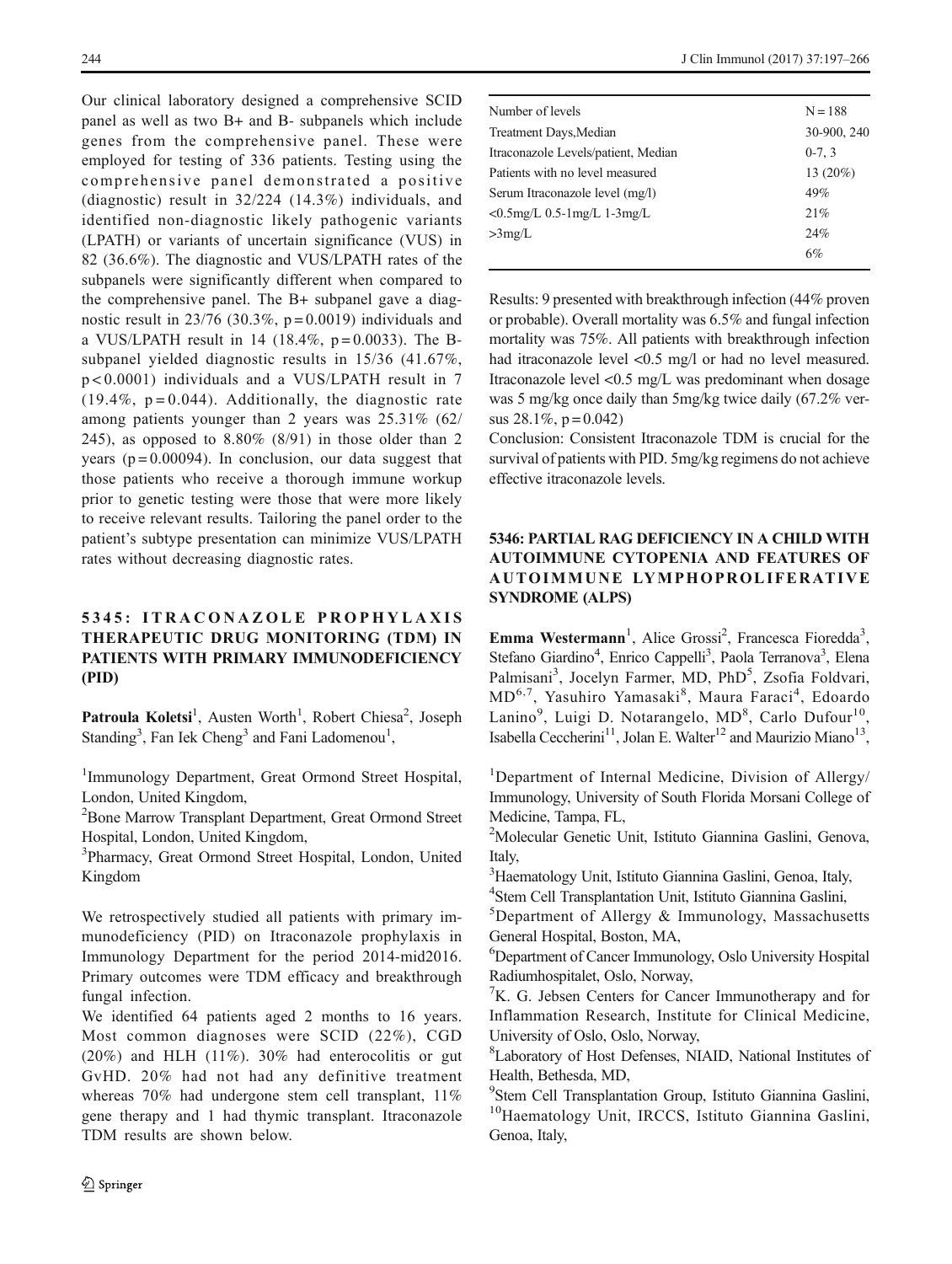<sup>11</sup>Molecular Genetic Unit, Istituto Giannina Gaslini, Genoa, Italy <sup>12</sup>Division of Pediatric Allergy  $\&$  Immunology, Department of Pediatrics, University of South Florida, St. Petersburg, FL,

<sup>13</sup>Haemtology Unit, IRCCS Istituto Giannina Gaslini, Genoa, Italy

Objective: Immune dysregulation in partial RAG deficiency may present with features that overlap with autoimmune diseases. Here we present a child who was treated for autoimmune lymphoproliferative (ALPS)-like disease, required bone marrow transplantation and eventually was diagnosed with partial RAG deficiency. Methods: Retrospective chart review. Genetic testing was performed by next generation sequencing. Results: A healthy 30-month old male developed relapsing multilineal autoimmune cytopenia with 1.5-2% TCR alpha beta CD4-CD8- T cells and hepatosplenomegaly concerning for ALPS-like disease that required escalation of therapy from steroid to rituximab to mycophenylate mofetil and sirolimus. Patient's condition was complicated by interstitial pneumonia and infections with H1N1 and CMV. Patient developed macrophage activation syndrome; primary HLH was excluded. At 62 months, he underwent alpha beta T cell depleted haploidentical stem cell transplant and is doing well two years post-transplant. A hypomorphic homozygous RAG1 mutation (R507G) was found via next generation sequencing. The activity of this mutation is yet to be determined; a similar point mutation (R507W) is published with 16% activity. Conclusions: RAG deficiency may present with recalcitrant multilineal cytopenia in the setting of viral infections and HSCT may be the ultimate therapeutic solution.

### 5348: COMPOUND HETEROZYGOUS RTEL1 MUTATIONS IN A CHILD WITH NEUTROPENIA, LYMPHADENITIS, RECURRENT INFECTIONS, AND DECREASED NK CELL FUNCTION.

Aba Al-Kaabi, MD FAAP<sup>1</sup>, Lisa R Forbes,  $MD<sup>1</sup>$  and Jordan S. Orange, MD, PhD<sup>2</sup>,

<sup>1</sup>Department of Pediatrics, Section of Immunology, Allergy & Immunology, Baylor College of Medicine, Houston, TX, <sup>2</sup> Section of Immunology, Allergy and Rheum, Baylor College of Medicine, Houston, TX

#### Introduction:

Natural killer (NK) cells are important in defense against infections and cancer. NK cell deficiency (NKD) can be divided into two types: Classical NKD where there is absence of NK cells and their function, and Functional NKD (FNKD) where there is presence of NK cells with defective activity. Despite the advancement of genetic testing, only GATA2, MCM4, RTEL1, IRF8 and FCGR3A have been reported for NKD.

We present a case of compound heterozygous RTEL1 mutations in a child with neutropenia, Francisella novicida lymphadenitis, recurrent infections, and decreased NK cell function. Methods:

Immune system evaluation in light of neutropenia and uncommon infection included T, B, NK cells and IFN- $\gamma$ /IL-12/ STAT1 pathway by FACS, lymphocyte proliferation, immunoglobulin levels, antibody titers, DHR, telomeres and Trio Whole Exome Sequencing (WES).

#### Results:

Laboratory results showed neutropenia, decreased NK cell function, and compound heterozygous mutations in RTEL1 gene: c.1373C > T; p.T458M & c.2651C > T; p.S884F. Due to neutropenia, telomeres for granulocytes were not assessed. Conclusion:

An unbiased genetic approach to evaluating immune dysfunction revealed a phenotypic expansion of a known genetic cause for FKND and bone marrow failure, RTEL1. This highlights the role RTEL1, a gene essential for DNA repair, may have in normal NK cell development and function.

### 5351: IMPORTANCE OF GENETIC CONFIRMATION IN THE DIAGNOSIS OF CHRONIC GRANULOMATOUS DISEASE

Samantha A Kreuzburg, RN, BA<sup>1</sup>, Karen Lau, MS, Danielle Fink, Djuro Karanovic<sup>3</sup>, Deborah Long-Priel, MS, Douglas B. Kuhns, PhD<sup>4</sup>, Steven M. Holland, MD<sup>5,6</sup> and Christa S. Zerbe,  $MD^{1,7}$ ,

<sup>1</sup>Laboratory of Clinical Infectious Diseases, NIAID/NIH, Bethesda, MD,

<sup>2</sup>National Institutes of Allergy and Infectious Diseases, Bethesda, MD,

3 Leidos Biomedical Research, Inc., NCI-Frederick, Frederick, MD,

4 Laboratory of Clinical Infectious Diseases, National Institute of Allergy and Infectious Diseases, National Institutes of Health, Bethesda, MD,

5 Laboratory of Clinical Infectious Diseases, NIAID, NIH, Bethesda, MD,

6 NIAID/NIH, Bethesda, MD

Background: CGD occurs as a result of a defect in any one of 5 phox subunits of NOX2. As a results phagocyte oxidative metabolism is impaired as measured by a dihydrorhodamine (DHR) assay. Rarely severe G6PD deficiency can result in an abnormal DHR leading clinicians to believe the patient has a genetic mutation in NOX2.

Method: An 8-year-old boy was referred for CGD evaluation in the setting of recurrent pulmonary infections,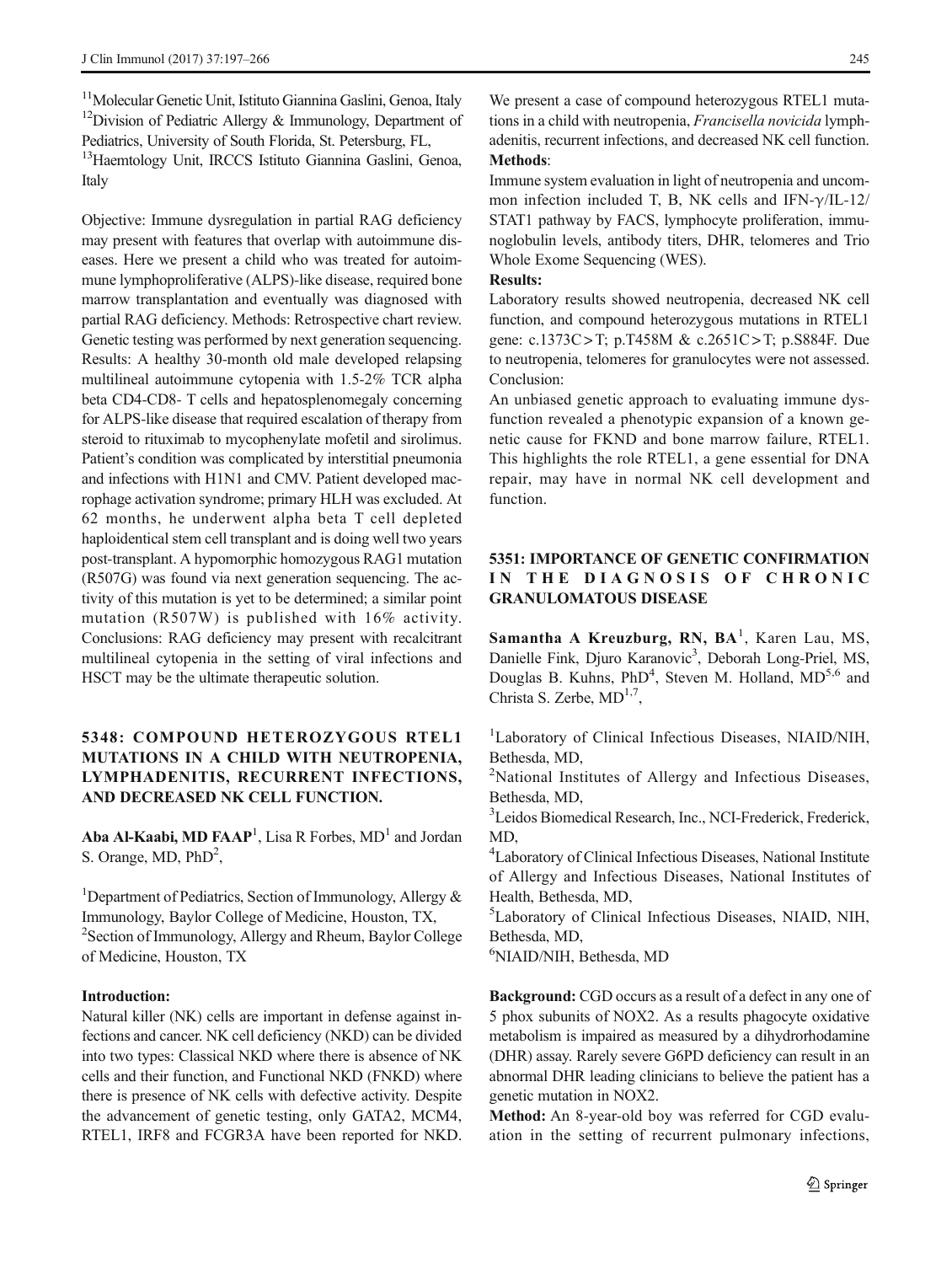failure to thrive, anemia, jaundice and an abnormal DHR. The DHR was more characteristic of autosomal recessive CGD; however the patient's mother appeared to have two populations of cells indicative of an X-linked carrier. Further testing showed abnormal G6PD activity in the patient's PMN, PBMC, and RBC. Subsequent immunoblot revealed that the patient's PMN expressed all phox proteins.

Result: The patient's DHR was abnormal as a result of severe G6PD deficiency leading to infection susceptibility.

Conclusion: Phenotypic CGD can occur in the setting of severe G6PD deficiency in the absence of any mutation in the NOX2 subunits. Genetic confirmation of CGD is important in the setting of an abnormal DHR. Misdiagnosis of genotypic CGD in the setting of severe G6PD deficiency can lead to hemolysis on traditional prophylactic antibiotics. This case represents the importance of evaluating both the mother and son in the genotypic diagnosis of CGD.

### 5352: BONE MARROW FAILURE SECONDARY TO ADA2 DEFICIENCY IN ADULT SIBLINGS

**Thomas F. Michniacki, MD**<sup>1</sup>, Mark Hannibal, MD<sup>2</sup>, Kelly J. Walkovich, MD<sup>3</sup>, Mark T. Vander Lugt, MD<sup>3</sup>, Michael Hershfield, MD<sup>4</sup>, David G. Frame, PharmD<sup>5</sup> and Adam S DuVall, MD, MPH<sup>6</sup>,

<sup>1</sup>Pediatric Hematology/Oncology, University of Michigan, C.S. Mott Children's Hospital, Ann Arbor, MI,

2 Pediatrics - Genetics, University of Michigan, Ann Arbor, MI, <sup>3</sup>Pediatrics and Communicable Diseases, Pediatrics-Hematology/Oncology, University of Michigan, Ann Arbor, MI, 4 Department of Biochemistry, Duke University School of Medicine, Durham, NC

5 Department of Pharmacy, University of Michigan, Ann Arbor, MI

6 Pediatric Hematology Oncology, Oregon Health Sciences University, Portland, OR

ADA2 Deficiency (DADA2) typically presents in childhood or young adulthood and is characterized by early-onset stroke, immunodeficiency and vasculitis. We report a case of adult brothers with DADA2 presenting with bone marrow failure.

Patient 1 presented at 47 years of age with leukopenia. Prior medical history was notable for splenomegaly and dermatopolymyositis. Within three years he progressed to pancytopenia. Bone marrow evaluation showed hypocellularity (0-15%) with trilineage hematopoiesis, reticular fibrosis and elevated interstitial T cells. He responded to treatment with anti-lymphocyte globulin and cyclosporine (CSA). He continues on CSA.

Patient 2 is the brother of patient 1, who presented at the age of 52 years with mild leukopenia and similar bone marrow findings. His medical history was notable for recurrent Aeromonas hydrophila infections and type II diabetes.

Two novel missense variants in CECR1 (p.Leu181Pro and p.Trp501Arg) were found in both patients. Both brothers also demonstrated a low ADA2 level, CD4 lymphopenia, hypo-IgM and an elevated TNF level.

Our patients expand the genetic and clinical understanding of DADA2 given the discovery of two novel missense variants and their presentation as adults with bone marrow failure. Reticulin fibrosis and low IgM levels may be of value in distinguishing DADA2 patients from other bone marrow failure presentations.

### 5353: VARIABLE PRESENTATION OF CHROMOSOMAL INSTABILITY SYNDROMES

Mirinda Gillespie, ScM,  $MD<sup>1</sup>$ , Catherine Kubiak,  $MD<sup>2</sup>$ , Bhumika Patel, MD<sup>3</sup>, Mark Ballow, MD, FAAAAI<sup>4</sup> and Jennifer W. Leiding, MD<sup>5</sup>,

<sup>1</sup>Office of Medical Education, Johns Hopkins All Children's Hospital, St. Petersburg, FL,

<sup>2</sup>Pediatrics, Division of Allergy, Immunology, and Rheumatology, University of South Florida, St. Petersburg, FL, <sup>3</sup>Division of Allergy and Immunology, Department of Pediatrics, University of South Florida, St. Petersburg, FL,

4 Allergy & Immunology, University of South Florida, St Petersburg, FL,

5 University of South Florida, Tampa, FL

#### Introduction

Chromosomal instability syndromes result from defective DNA repair mechanisms, and are characterized by immunodeficiency, radiation sensitivity, and cancer susceptibility. Despite phenotypic overlap, clinical presentation varies. Case Presentations

A 3 year old female presented with profound hypogammaglobulinemia, recurrent otitis media, microcephaly, and normal development. Two pathogenic variants in the NBN gene, c.657 661del and c.1142del, consistent with Nijmegen Breakage Syndrome, were found. Management includes minimizing radiation exposure and IVIG. HSCT is pending.

A 4 year old female presented with poor antibody responses to S. pneumoniae, recurrent sinopulmonary infections, E coli meningitis at 2 weeks age, gait abnormalities, telangiectasias, and myopia. Her cells were found to be radiosensitive despite normal AFP level and ATM expression. A deleterious mutation in APTX(Aprataxin), c.940\_956del, causing ataxia with oculomotor apraxia type 1 was found. Management included minimizing radiation and prophylactic TMP-SMX.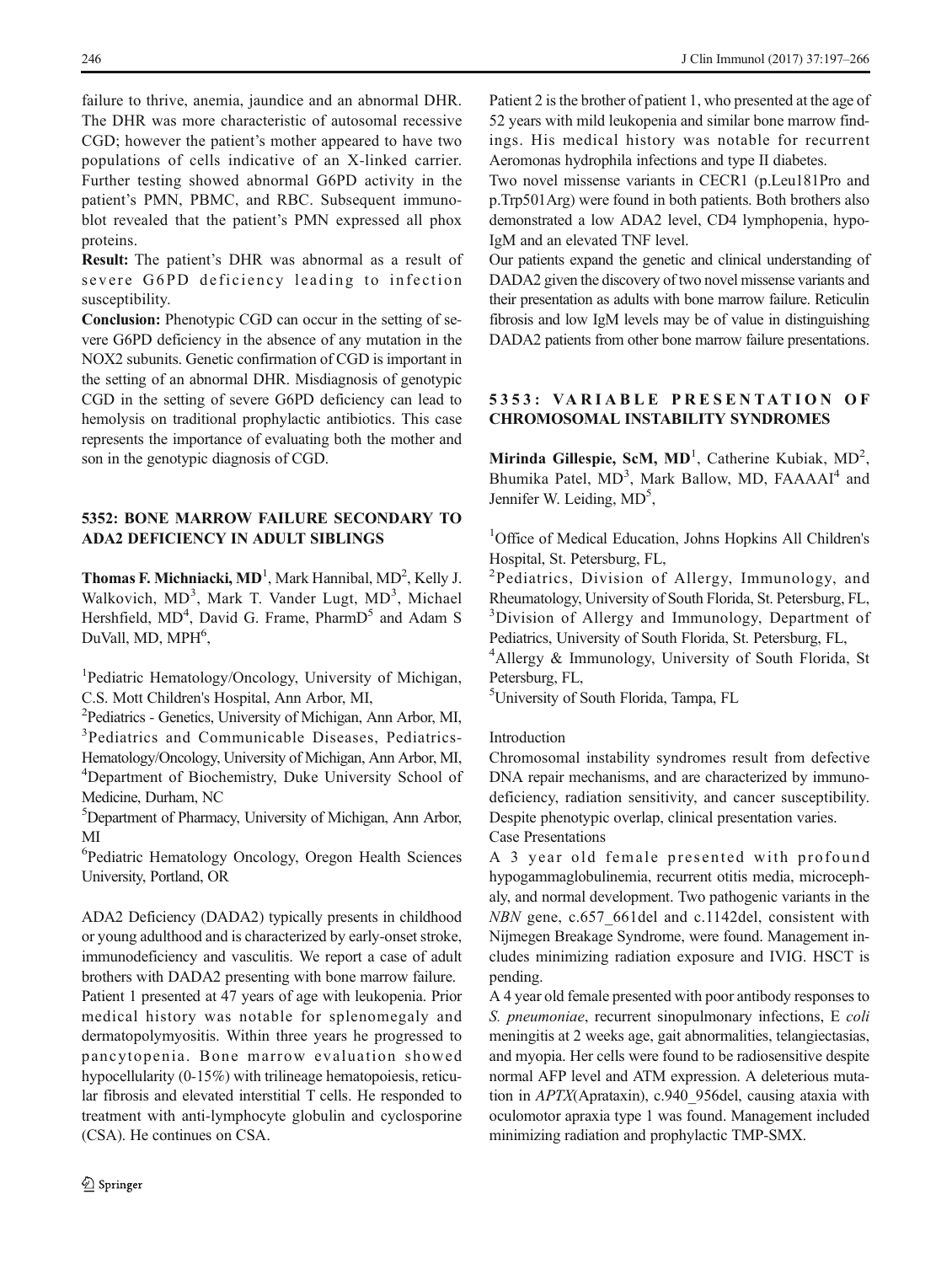#### Conclusions

Recognition of the clinical presentation of chromosomal instability syndromes is necessary to establish diagnosis and guide decision making. Though each of the cases presented with recurrent infections and immunodeficiency, recognition of other symptoms led to proper identification of distinct disorders.

### 5358: BERARDINELLI-SEIP SYNDROME MIMICKING HAE

**Osman Caner Dokmeci, MD**<sup>1</sup> and Elif Dokmeci,  $MD<sup>2</sup>$ ,

<sup>1</sup>Internal Medicine, University of New Mexico, Albuquerque, NM,

<sup>2</sup>Pediatrics, University of New Mexico, Albuquerque, NM

Berardinelli-Seip congenital lipodystrophy is an extremely rare autosomal recessive adipocyte differention disorder, estimated to occur in 1 in 10 million people. Four molecularly distinct forms have been defined, with mutations of AGPAT2 and BSCL2 accounting for 95 percent of all cases. These genes are critical for normal adipogenesis and mutations cause failure to express key lipogenic transcription factors including PPAR gamma and C/EBP-alpha.

18 year old male consulted for evaluation of facial "angioedema" and urticaria. His swelling improved during periods of fasting. He was on Lisinopril for hypertension. Other relevant medical history includes DM, hypertriglyceridemia, ventricular hypertrophy, atopic dermatitis and allergic rhinitis. Exam revealed symmetric soft tissue increase of the cheeks, acanthosis nigricans, hepatomegaly, absence of subcutaneous adipose tissue of the thorax, abdomen and upper extremities. Imaging studies confirmed enhanced premalar soft tissue consistent with fat.

We report a young gentleman with facial swelling due to fat infiltration, misdiagnosed as angioedema. Atypical presentations of angioedema have extensive differential diagnosis. Systemic approach can identify rare conditions.

### 5359: HEMATOPOIETIC STEM CELL TRANSPLANTATION RESCUES THE VASCULAR, HAEMATOLOGICAL AND IMMUNOLOGICAL PHENOTYPE IN ADENOSINE DEAMINASE 2 **DEFICIENCY**

Ashish R. Kumar, MD PhD<sup>1</sup>, Dennis D. Hickstein, MD<sup>2</sup>, Sasa S Ghadir, MD<sup>3</sup>, Alison A Bertuch, MD PhD<sup>4</sup>, Robert A Krance, MD PhD<sup>5</sup>, Amy P Hsu,  $BA^6$ , Hasan Hashem, MD<sup>7</sup>, Florian Babor, MD<sup>8</sup>, Roland Meisel, MD<sup>9</sup>, Mikka Koskenvuo, MD PhD<sup>10</sup>, Mervi Taskinen<sup>11</sup>, Mikko Seppanen, MD, PhD<sup>12</sup>, Arndt Borkhardt, MD<sup>8</sup>, Stephan Ehl,  $MD<sup>13</sup>$ , Michael B Jordan,  $MD<sup>14</sup>$ , Eugene Chambers,  $MD<sup>15</sup>$ , Daniel Kastner, MD, PhD<sup>16</sup>, Troy R. Torgerson, MD PhD<sup>17</sup>, Steven M. Holland, MD<sup>18</sup>, Jignesh Dalal, MD<sup>19</sup>, Robert GM Bredius, MD PhD<sup>20</sup>, Joris van Montfrans, MD, Leen Moens, PhD, Michael Hershfield, MD<sup>22</sup>, Isabelle Meyts, MD PhD<sup>23</sup> and Barbara Bosch,  $MD<sup>24</sup>$ ,

<sup>1</sup>Division of Bone Marrow Transplantation and Immune Deficiency, Cincinnati Children's Hospital Medical Center, Cincinnati, OH,

<sup>2</sup> Experimental Transplantation and Immunology Branch, Division of Basic Sciences, National Cancer Institute, National Institutes of Health,

<sup>3</sup>Department of Pediatrics, Center for Cell and Gene Therapy and Texas Children's Cancer ad Hematology Center, Baylor College of Medicine, Texas Children's Hospital, Houston, TX, 4 Department of Pediatrics, Hematology/Oncology Section Department of Molecular & Human Genetics, Baylor College of Medicine Texas Children's Cancer and Hematology Centers, Houston, TX,

5 Texas Children's Cancer Center, Texas Children's Hospital and Baylor College of Medicine, Baylor College of Medicine,, Houston, TX,

6 Laboratory of Clinical Infectious Diseases, National Institute of Allergy and Infectious Diseases, National Institutes of Health, Bethesda, MD,

<sup>7</sup>Pediatric Hematology Oncology and BMT, Nationwide Children's Hospital, Columbus, OH,

8 Department of Pediatric Oncology, Hematology and Clinical Immunology,, Heinrich-Heine University Dusseldorf, Dusseldorf, Germany,

<sup>9</sup>Department of Pediatric Oncology, Hematology and Clinical Immunology,, Heinrich Heine University Dusseldorf, dusseldorf, Germany,

<sup>10</sup>Children's Hospital Helsinki, Academic Medical Center Helsinki Campus, Helsinki, Finland,

<sup>11</sup>Children's Hospital Helsinki, Academic Medical Center Helsinki Campus, helsinki, Finland,

<sup>12</sup>Rare Disease Center, Helsinki University Central Hospital, Helsinki, Finland,

<sup>13</sup>Center of Chronic Immunodeficiency, University Freiburg Medical Center, Freiburg, Germany,

<sup>14</sup>Division of Bone Marrow Transplantation and Immune deficiency, Cincinnati Children's Hospital Medical Center, Cincinnati, OH,

<sup>15</sup>DADA2 Foundation, DADA2 Foundation and Vanderbilt University Medical Center, Nashville, TN,

<sup>16</sup>NHGRI, National Institutes of Health, Bethesda, MD,

<sup>17</sup>Program for Cell and Gene Therapy and Center for Immunity and Immunotherapies, Seattle Children's Research Institute, Seattle, WA,

18Laboratory of Clinical Infectious Diseases, NIAID/NIH, Bethesda, MD,

<sup>19</sup>Case Western Reserve University Rainbow Babies &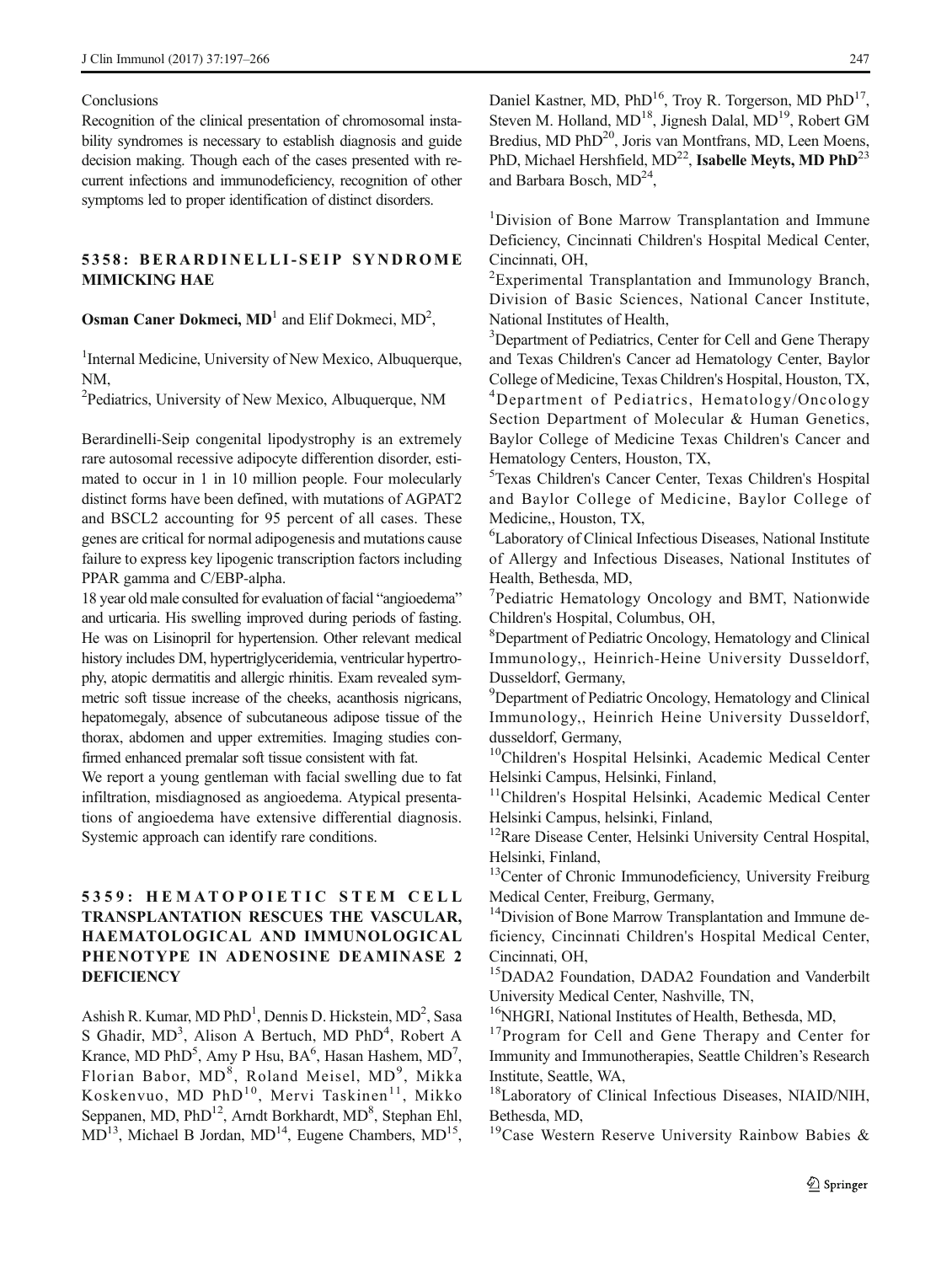Children's Hospital, Cleveland, OH,

<sup>21</sup>Department of Hematology and Immunology, Leiden University Medical Center, Leiden, Netherlands,

21Department of Biochemistry, Duke University School of Medicine,

<sup>22</sup>Pediatric Immunology, Immunology and Microbiology, Bone Marrow Transplant, University Hospitals Leuven, Leuven, Belgium,

<sup>23</sup>The Rockefeller University - Human Genetics of Infectious Diseases Laboratory, Department of Pediatrics, The Rockefeller University and KU Leuven, New York,, NY

Adenosine deaminase 2 deficiency (DADA2) is caused by biallelic mutations in CECR1. DADA2 results in variable vasculopathy (livedo reticularis, polyarteritis nodosa, lacunar stroke and intracranial hemorrhages), immunodeficiency and bone marrow failure. TNF-a blockade is the treatment of choice for the vascular manifestations. Hematopoietic stem cell transplantation (HSCT) is a potential curative treatment. We present a cohort of 10 patients who received HSCT for DADA2. Indication for HSCTwas marrow dysfunction/immunodeficiency. 4/10 had vasculitis pre-HSCT. The median age at HSCTwas 4y. Conditioning regimens were myeloablative (MA) (6), modified MA (2) and reduced intensity (2). Donors were matched sibling (1), haploidentical sib (1), matched unrelated (MUD) (7) and mismatched unrelated (1). 2 MUD HSCT patients previously underwent HSCT from an affected sib resulting in engraftment failure. All are alive and well (incl. no new vascular events). Follow-up ranges from 8m to 9y. Plasma ADA2 enzyme activity normalized in those tested  $(7/9)$ , as early as  $D + 14$ (myeloid engraftment) along with a drop in inflammatory cytokines as evident from prospective monitoring in 1 patient. Post-HSCT auto-immunity (cytopenia) was reported in 4, graft versus host disease grade 2 in 1, grade 1 in 2/10 patients. In conclusion: HSCT is a safe and effective treatment for DADA2.

### 5360: ALLOGENEIC HEMATOPOIETIC CELL TRANSPLANTATION IN PATIENTS WITH PRIMARY IMMUNODEFICIENCIES IN A SINGLE CENTER IN KOREA: ELEVEN-YEAR EXPERIENCE

Eun Sang Yi<sup>1</sup>, Hyeong Jin Lee<sup>1</sup>, Ji Won Lee<sup>1</sup>, Keon Hee Yoo<sup>1</sup>, Yae-Jean Kim<sup>2</sup>, Eun-Sook Kang<sup>3</sup>, Ki Woong Sung<sup>1</sup> and Hong Hoe Koo<sup>1</sup>, Patroula Koletsi MD<sup>4</sup>

<sup>1</sup>Division of Hematology and Oncology, Department of Pediatrics, Samsung Medical Center, Sungkyunkwan University School of Medicine, Seoul, Korea, The Republic of, <sup>2</sup> <sup>2</sup>Division of Pediatric Infectious Diseases and Immunodeficiencies, Department of Pediatrics, Samsung Medical Center, Sungkyunkwan University School of Medicine, Seoul, Korea, The Republic of,

<sup>3</sup>Departments of laboratory Medicine & Genetics, Samsung Medical Center, Sungkyunkwan University School of Medicine, Seoul, Korea, The Republic of

4 Department of Paed Immunology, Great Ormond Street Hospital London, UK

Patients with primary immunodeficiency diseases (PID) are vulnerable to life-threatening infection and allogeneic hematopoietic cell transplantation (HCT) has led to the improvement in their survival. We report the results of HCT performed in patients with PID for eleven consecutive years from 2006 to 2016 at Samsung Medical Center, Seoul, Korea.

Twenty six recipients with PID were identified; CGD  $(n = 11)$ , WAS (n = 4), SCID (n = 3), familial HLH (n = 2), LAD type 1  $(n=1)$ , SCN  $(n=1)$ , hyper IgM syndrome  $(n=1)$ , and undifferentiated PID  $(n=3)$ . Donor types were matched sibling  $(n=4)$ , matched unrelated  $(n=8)$ , umbilical cord blood (UCB)  $(n = 10)$ , and haploidentical  $(n = 4)$ . Nine patients (34.6%) received HCT during the former half period and 17 patients (65.4%) during the latter half period.

Five patients experienced graft failure (GF), while 4 of them were eventually engrafted after additional HCT. The estimated 5-year overall survival rate was 79.1%. Six patients (23%) died and the causes of death were sepsis  $(n=3)$ , chronic GVHD ( $n = 2$ ), and diffuse alveolar hemorrhage ( $n = 1$ ).

In conclusion, candidates for PID patients have been increasingly identified for allogeneic HCT in Korea and the majority of them could be cured by HCT. Establishment of systematic registry of PID patients for HCT is needed.

### 5361: THE USE OF PIOGLITAZONE AS THERAPEUTIC APPROACH IN CHRONIC GRANULOMATOUS DISEASE: A SINGLE CASE **EXPERIENCE**

Giuliana Giardino<sup>1</sup>, Austen Worth<sup>2</sup> and Fani Ladomenou<sup>2</sup>, Patroula Koletsi MD<sup>3</sup>

<sup>1</sup>Department of translational medical sciences, Federico II Univesity of Naples, Department of Translational Medical Sciences, Naples, Italy,

<sup>2</sup>Immunology Department, Great Ormond Street Hospital, London, United Kingdom

<sup>3</sup>Department of Paed Immunology, Great Ormond Street Hospital London, UK

Chronic granulomatous disease (CGD) is a rare immunodeficiency characterized by recurrent severe bacterial and fungal infections. We report the case of a 2-year old boy with X-linked CGD with multiple splenic and liver S.aureus abscesses. There was no clinical and/or radiological improvement despite several courses of antibiotics and antifungals, and a long course with steroids and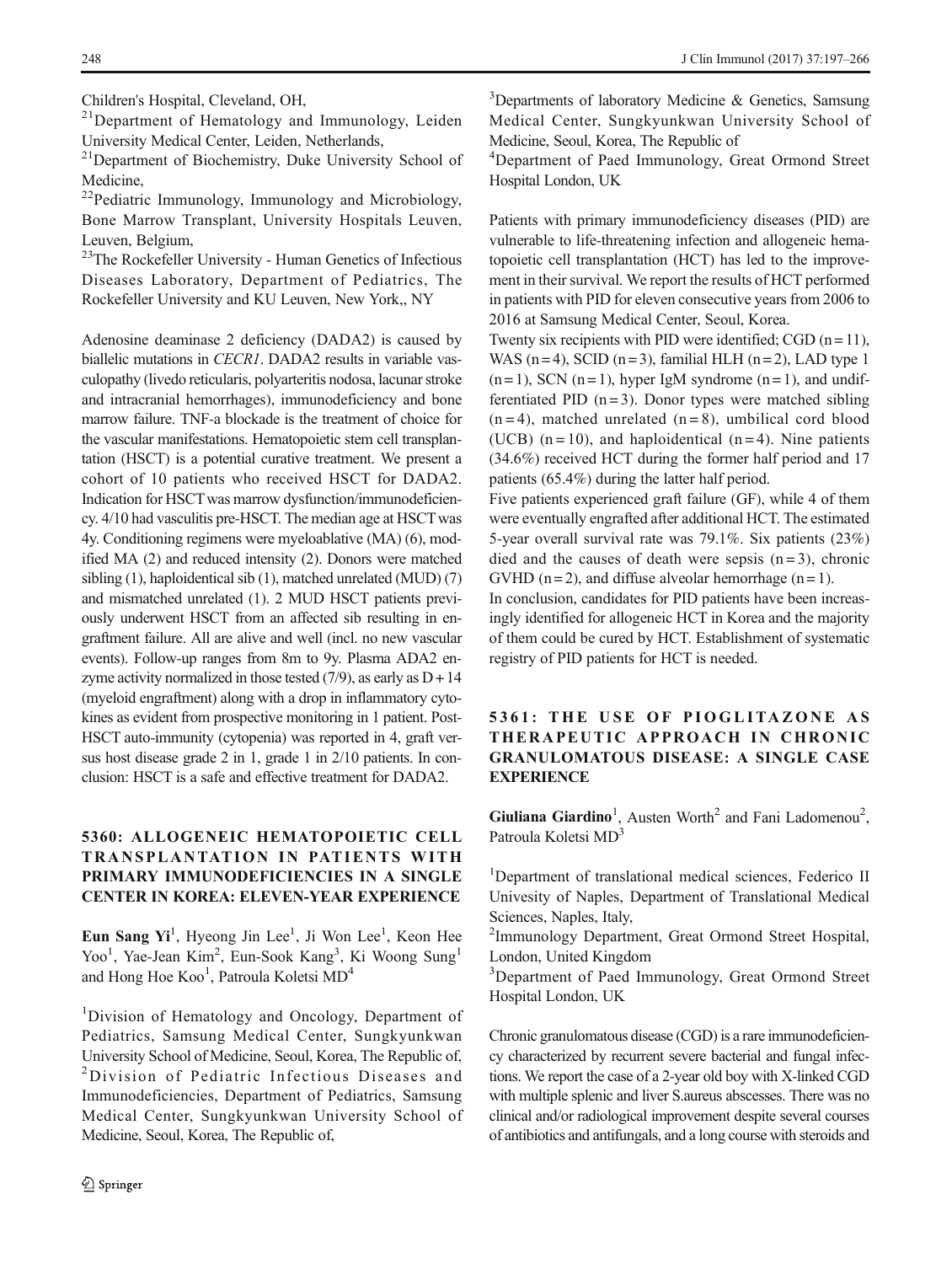IFNg. The clinical picture and inflammatory markers improved after granulocyte infusions which were stopped due to the development of anti HLA antibodies compromising any attempt for allogeneic HSCT. Pioglitazone was started on the basis of the recent findings suggesting a beneficial effect on CGD. During the treatment, the clinical condition remained stable with normalization of the inflammatory markers but without any improvement in the liver lesions. Differently, from the previous observations we didn't report any changes in the DHR activity before and after the treatment. In conclusion, this case suggests that, although Pioglitazione has shown encouraging results in vitro and in vivo, further studies are necessary to define its effectiveness for the treatment of CGD.

### 5362: Th17 IMPAIRMENT IN A PATIENT WITH ACTIVATED PHOSPHOINOSITIDE-3-KINASE-Δ SYNDROME (APSD) AND SALMONELLA SEPSIS.

Giorgia Bucciol,  $MD^{1,2}$ , Stephanie Boisson-Dupuis, PhD<sup>3</sup>, Barbara Bosch, MD<sup>4</sup>, Isabelle Meyts, MD PhD<sup>5</sup> and Leen Moens,  $PhD<sup>1</sup>$ ,

<sup>1</sup>Laboratory of experimental immunology, KULeuven, Leuven, Belgium,

<sup>2</sup>Department of Pediatrics, University of Padova, Padova, Italy, <sup>3</sup>St. Giles Laboratory of Human Genetics of Infectious Diseases, The Rockefeller University, New York, NY,

4 Pediatrics, University Hospitals Leuven, Leuven, Belgium,

5 Pediatric Immunology, Immunology and Microbiology, Bone Marrow Transplant, University Hospitals Leuven, Leuven, Belgium

Heterozygous gain-of-function (GOF) mutations in PIK3CD cause combined immunodeficiency, referred to as APDS or p110δ-activating mutation, resulting in senescent Tcells, lymphadenopathy and immunodeficiency. Hyperactivation of PI3Kd impairs B cell class-switch and somatic hypermutation, resulting in hypogammaglobulinemia and impaired vaccine responses. Clinical hallmarks include chronic lung disease, chronic herpes infections, autoimmunity and lymphoproliferation.

A 10 y.o. boy of consanguineous Morrocan descent presented at 1 year of age with Salmonella typhisepsis. At 17 months he was admitted with primary EBV infection complicated by pneumonia and followed by recurrent lower respiratory tract infections resulting in chronic lung disease. Lab analyses showed typical T-lymphopenia with progressive decrease in naïve T cells, low switched memory B cells, progressive hypogammaglobulinemia and persistent EBV viremia. In addition he shows decreased Th17 cells, and abnormal phosphorylation of STAT4. Whole exome sequencing identified a known GOF mutation in PIK3CD (c. G3061A, p. Glu1021Lys).

This patient shows immunological features typical of APSD yet also decreased Th17 cells and abnormal phosphorylation of STAT4. Analysis of the effect of PIK3CD GOF mutations on the IFN-gamma/IL-12 and IL-17 pathway will be presented.

### 5363: NEW CHALLENGES IN AGAMMAGLOBULINEMIC PATIENTS WITH ENTEROVIRUS

Analía Gisela Seminario, MD<sup>1</sup>, Andrea Gomez Raccio<sup>1</sup>, Ileana Moreira, MD<sup>2</sup>, Daniela Di Giovanni<sup>1</sup> and Liliana Bezrodnik<sup>3</sup>,

1 Immunology Group, Ricardo Gutiérrez Children´s Hospital, Buenos Aires, Argentina,

<sup>2</sup>Gutierrez Children's Hospital,

3 Immunology Group, Ricardo Gutierrez Children´s Hospital, Buenos Aires, Argentina

INTRODUCTION: X linked agammaglobulinemia (XLA), is a Primary Immunodeficiency (PID) with absence of B cells with reduction of all immunoglobulin levels.

AIM: Demonstrate the importance of searching Enterovirus in XLA patients even if there are no neurological symptoms.

MATERIAL AND METHODS: Retrospective study of a12 months of age male with XLA.

RESULTS: Boy that at 4 months presented Pseudomonas spp sepsis and meningoencephalitis. 50 days later he relapsed with the same two episodes. Immunology studies: Panhipogammaglobulinemia with absent CD20<sup>+</sup> cells and mutation in BTK gene. He began intravenous (IV) gammaglobulin (Ig) treatment. Enterovirus PCR in stool reported: positive SABIN 2 in different samples. Cerebrospinal fluid PCR was negative for this germ. Due to his viral complications he began weekly oral and IV gammaglobulin treatment. He suffered from hepatitis and persisted with SABIN 2 chronic excretion in spite of Ig treatment. We added Pocapavir treatment (250 mg for 13 days). Since this treatment he has negative Enterovirus PCR in stools and no neurological symptoms.

DISCUSSION: Enteroviral infections in XLA patients tend to manifest slowly throughout the years even under regular Ig replacement treatment. There are still no clear indications regarding the most effective therapeutic approach, but the antiviral Pocapavir seems to significantly improve outcomes.

# 5364: COMMON VARIABLE IMMUNODEFICIENCY (CVID) IN ADULTS: SINGLE-CENTER FIRST YEAR EXPERIENCE IN CALI, COLOMBIA.

#### Andres F Zea-Vera, MD PhD,

VIREM research group, Microbiology department, Universidad del Valle, Cali, Colombia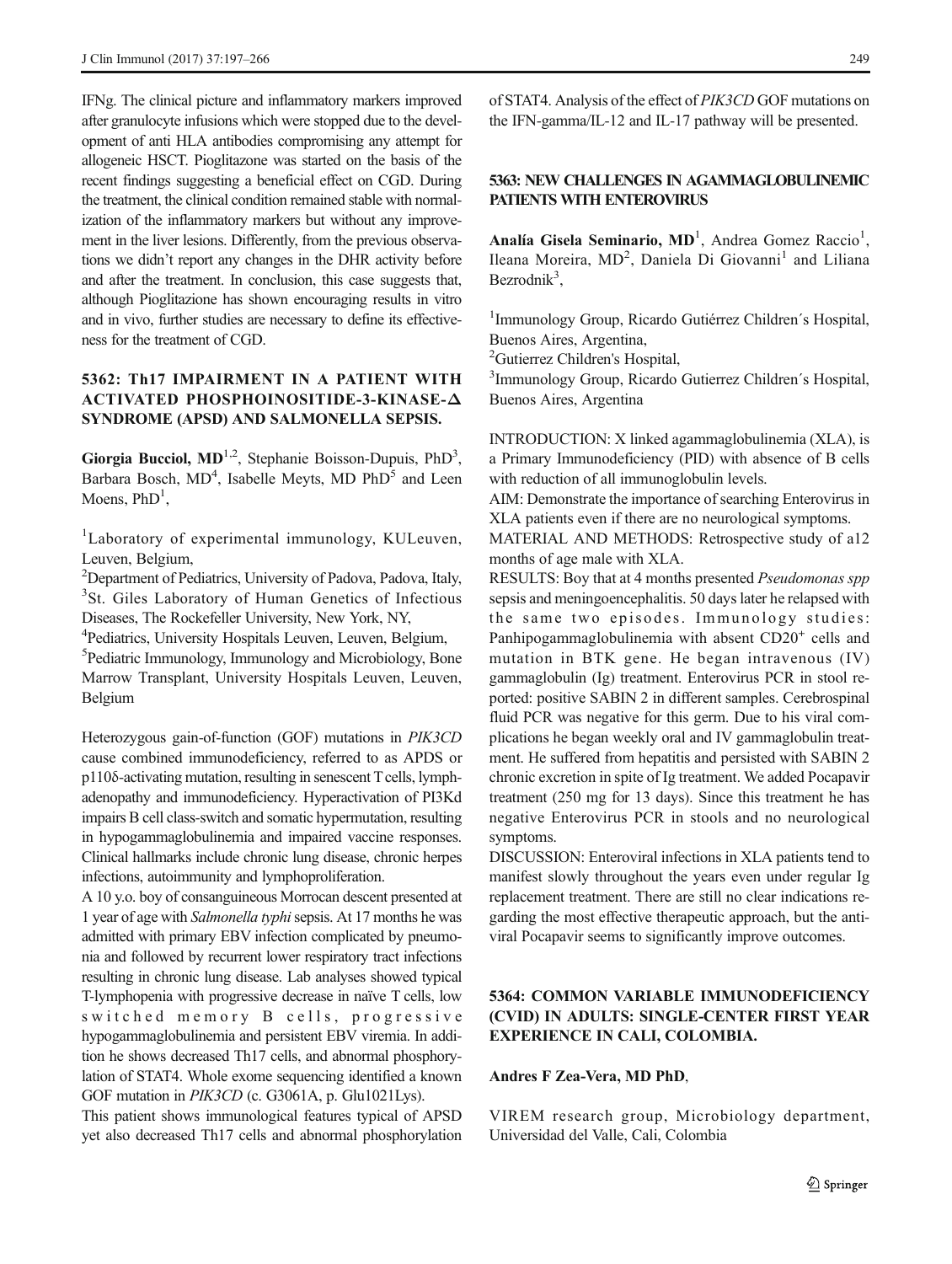Primary immunodeficiency disorders (PID) are among "rare" or orphan diseases with prevalences between 1: 25,000 to 1: 50,000. It is wrongly thought that PID are childhood pathologies contributing to the fact that Internal medicine physicians are not familiar with these conditions. Common Variable Immunodeficiency (CVID) is the most common PID in adulthood with its highest peak in the second and third decades of life. The Immunology clinic at the Hospital Universitario del Valle in Cali, Colombia has diagnosed during 12 months of operation 5 adults who meet the diagnostic criteria for CVID (PAGID/ESID 1999). These are 2 women and 3 men aged between 20 and 41 years, in whom other causes of hypogammaglobulinemia were ruled out and have a marked decrease (<2DS for healthy adults) of IgG, IgA and/or IgM in serum, in addition showed poor response to protein vaccines (HBsAg/Tetanus) as well as polysaccharides (Pneumovax). As has been reported in the literature all cases present increased susceptibility to bacterial infections and pulmonary complications. The 2 women present autoimmune cytopenias. A higher index of suspicion in PID allows earlier diagnosis, improvement in quality of life and prognosis. The creation of the clinical immunology clinic in the city of Cali is an effort to improve the diagnosis of PID in both adults and children.

# 5366: MASS MINING: A CROWDSOURCING APPROACH FOR META-ANALYZING GENE EXPRESSION SIGNATURES OF AUTOIMMUNITY USING LARGE-SCALE PUBLIC DATA SETS

Rachel Sparks, William W. Lau, OMiCC Jamboree Working Group and John S. Tsang,

National Institute of Allergy and Infectious Diseases, National Institutes of Health, Bethesda, MD

The volume and diversity of large-scale biological data available in the public domain continues to grow. This data has the potential to be reused to answer questions beyond those envisioned when the data was generated; however, few immunologists have sufficient bioinformatics expertise to do so. We used OMiCC, a free online platform that enables programming-free meta-analysis of public gene expression data and facilitates "crowdsharing" the work of annotating and constructing data compendia. We organized an "OMiCC Jamboree" to evaluate if biologists without bioinformatics training could use OMiCC to identify and annotate public gene expression datasets and design proper disease versus control comparisons for meta-analysis. Twenty-nine volunteer NIH biologists gathered to search and annotate public microarray data of human autoimmune conditions and the corresponding mouse models. Meta-analyses across studies explored 1) gene expression signatures for each disease, 2)

pan-disease signatures, and 3) cross-species signatures. A large number of differentially expressed genes and enriched pathways were identified for each disease, with substantial overlap among diseases both within and between species, including pan-disease and pan-species signatures such as those associated with interferon.

Supported by the Intramural Research Programs of NIAID and CIT, NIH.

### 5367: FOLLOW UP DURING 6 YEARS OF 48 PATIENTS WITH SUBCUTANEOUS IMMUNOGLOBULIN TREATMENT BY PUSH AS REMPLACEMENT AND IMMUNOMODULATORY THERAPY.

Analía Gisela Seminario, MD<sup>1</sup>, Ileana Moreira, MD<sup>2</sup>, Lorena Regairaz<sup>3</sup> and Liliana Bezrodnik<sup>4</sup>,

1 Immunology Group, Ricardo Gutiérrez Children´s Hospital, Buenos Aires, Argentina,

<sup>2</sup>Ricardo Gutierrez Children's Hospital, Buenos Aires, Argentina

3 Immunology, Sor Ludovica, La Plata, Argentina,

4 Immunology Group, Ricardo Gutierrez Children´s Hospital, Buenos Aires, Argentina

Several studies have shown that subcutaneous Immunoglobulin (SCIG) is as good as Intravenous Immunoglobulin (IVIG) preventing infections in PID. SCIG has been proposed as an alternative as efficient as IVIG in the immunomodulatory treatment (IT) of many neurological diseases and other diseases. Aim: Follow up of 48 patients (p) with SCIG treatment during 6 years. Material: Two Groups (G), G1:41p with PID with IG replacement treatment, G2: 7p with IT. The product was administered at 1 or multiple injection sites by push, in each site a maximum of 20 ml in children and 35 ml in adults. Results: G1: The mean dose was 133mg/kg/w.G2:Dose was 300 mg/ Kg/w. G1: The mean serum IgG level was 1205 mg/dl. Levels were better and stable. Efficacy: Among the G1 p, the annual rate of infection was 1,2 p/year. 1 XLA suffered an Enterovirus Encephalitis and 1 CVID presented Pseudomona aureus Sinusitis. G2: All patients presented remission. Tolerance: 50% presented mild episodes related with the injection site and only one p presented 2 moderate adverse reactions Conclusion: SCIG administration by push was generally well tolerated with no systemic or clinically significant adverse reactions and is an effective alternative to IVIG. Stable serum IgG steady-state levels are crucial in order to provide optimal protection against infections and therapeutic Immunomodulatory activity.

### 5368: AIRE AND IL-7 RECEPTOR COMPOUND HETEROZYGOUS MUTATIONS RESULTING IN A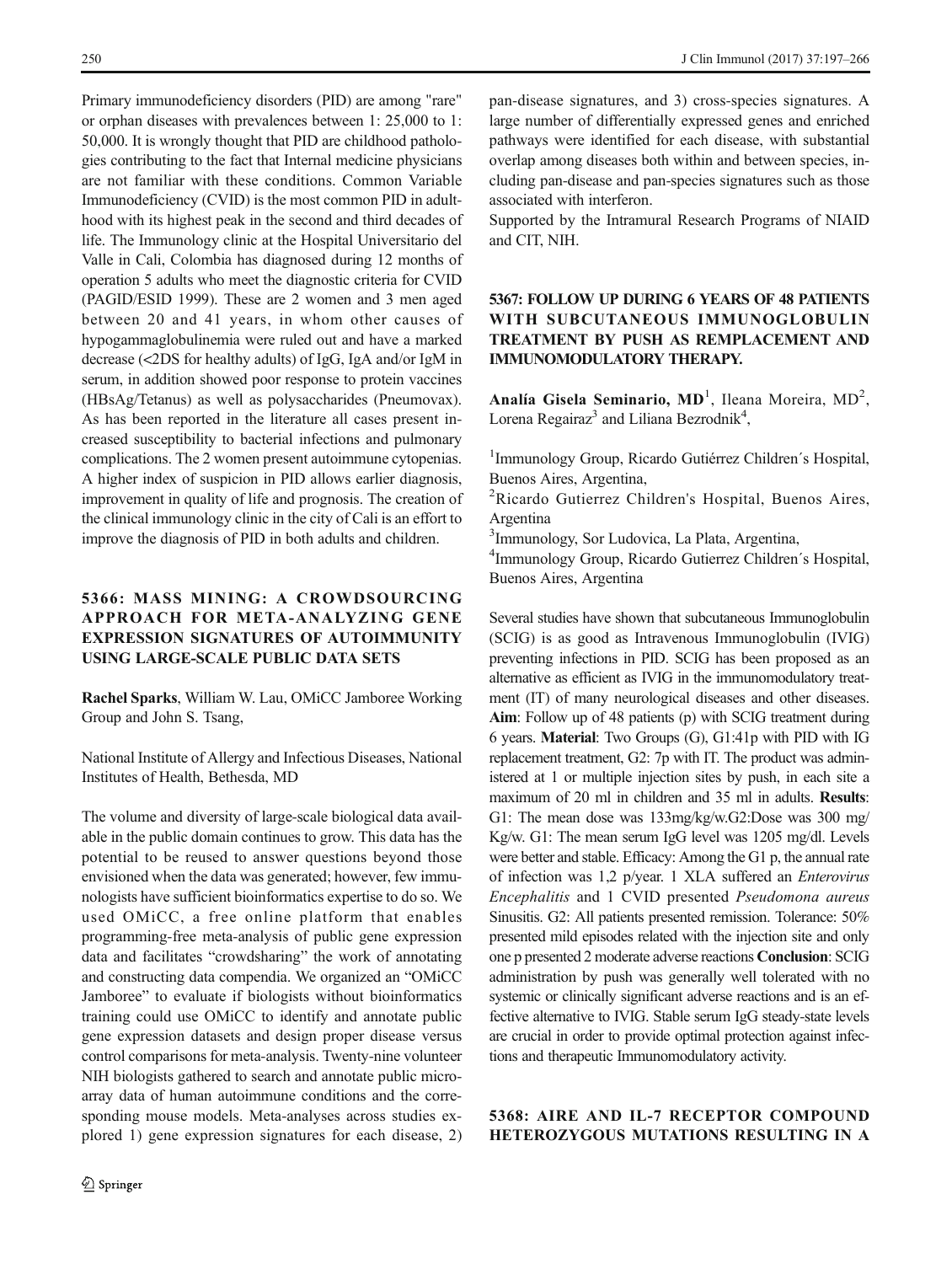### NOVEL PRESENTATION OF AUTOIMMUNE POLYENDOCRINOPATHY CANDIDIASIS ECTODERMAL DYSTROPHY (APECED)

# **Rushita Mehta, MD**<sup>1</sup> and Arye Rubinstein, MD,  $PhD<sup>1</sup>$ ,

<sup>1</sup>Montefiore Medical Center, Division of Allergy & Immunology, Bronx, NY,

Background: APECED is an autosomal recessive disease characterized by chronic candidiasis and autoimmune diseases due to mutations in the autoimmune regulator (AIRE) gene. We present a novel case of APECED due to compound heterozygous mutations in AIRE and IL-7 receptor (IL-7R) genes.

Methods: Retrospective chart review.

Results: A 13-year-old boy born to non-consanguineous parents met clinical diagnostic criteria for APECED. He presented at 14 months with an Addisonian crisis, eczema, diarrhea, and failure to thrive. He had recurrent oral candidiasis, diaper dermatitis, onychomycosis, otitis media, sinusitis, bronchitis, and pneumonia. Autoimmunity included hypoparathyroidism, hypothyroidism, alopecia areata, celiac disease, arthritis, uveitis, and vitiligo. He had nasal and middle ear polyposis with eosinophilia on biopsy and colonic dysmotility. Delayed type hypersensitivity to candida was negative with positive candidaspecific IgG and IgA. Genetic evaluation revealed heterozygous AIRE (c.769C>T) and IL-7R (c.1241C>T) mutations. His mother is heterozygous for the AIRE mutation and mildly B-cell deficient. His father is heterozygous for the IL-7R mutation with normal immune function.

Conclusion: APECED has been reported only in the setting of homozygous mutations in AIRE. We present a case of APECED due to compound heterozygous mutations in AIRE and IL-7R genes.

#### 5369: COMBINED IMMUNODEFICIENCY IN A BOY WITH MILLER-DIEKER SYNDROME.

#### Yesim Demirdag, MD

Columbia University Medical Center, New York Presbyterian Hospital, New York, NY

This is the first reported case with Miller-Dieker Syndrome and combined immunodeficiency (CID) detected by newborn screening (NBS): A 20 month-old ex-32 week premature boy was initially seen in at 1 month old because of a positive newborn screening (NBS) for severe combined immunodeficiency. He had epicanthal folds, low set ears, micrognathia,

and severe hypotonia. Head MRI findings were consistent with lissencephaly. Immunologic and genetic findings are summarized in Table 1. Molecular cytogenetic studies were consistent with Miller-Dieker syndrome. The deleted region contained 175 genes 19 disease-associated genes none of which have been reported in CIDs. The patient developed seizures and infantile spasms. He continues have T lymphocytopenia (between 600 and 900 cells/ul), recurrent viral respiratory tract infections, aspiration pneumonia, and intractable seizures. Respiratory infections have been less frequent since IgG replacement was started at 1 year of age when he developed hypogammaglobulinemia.

|                     | 1 month                       | 13 months           |
|---------------------|-------------------------------|---------------------|
| <b>TREC</b>         | 79 (NY state cut off $>125$ ) |                     |
| $ALC$ (cells/ul)    | 2,280                         |                     |
| CD3                 | 1,300                         | 634                 |
| CD4                 | 620                           | 386                 |
| CD <sub>8</sub>     | 867                           | 222                 |
| CD19                | 756                           | 269                 |
| CD16/56             | 1,200                         | 483                 |
| $IgG$ (mg/dl)       | 175                           | 362                 |
| $IgM$ (mg/dl)       | 30                            | 26                  |
| $IgA$ (mg/dl)       | $<$ 6                         | 11                  |
| $CD45RA$ (cells/ul) | 420                           |                     |
| $CD45RA$ (%)        | 72                            |                     |
| Mitogen response    | Normal                        | Normal              |
| Pneumococcal IgG    |                               | Protective in 10/13 |

ALC: Absolute lymphocyte count, TREC: T-cell receptor excision circles.

# 5374: SEVERE VIRAL INFECTIONS: DO NOT FORGET ADENOSINE DEAMINASE 2 DEFICIENCY (DADA2).

Leen Moens, PhD<sup>1</sup>, Giorgia Bucciol, MD<sup>2</sup>, Barbara Bosch, MD<sup>3,4</sup>, Lore Winters, MD<sup>3</sup>, Stéphanie Humblet-Baron<sup>5</sup>, Lien De Somer, MD<sup>6</sup>, Michael Hershfield, MD<sup>7</sup>, Carine Wouters,  $MD$ ,  $PhD<sup>6</sup>$  and Isabelle Meyts, MD PhD<sup>8</sup>,

<sup>1</sup>Laboratory of experimental immunology, KULeuven, Leuven, Belgium,

<sup>2</sup>Department of Pediatrics, University of Padova, Padova, Italy,  $3$  Pediatrics, University Hospitals Leuven, Leuven, Belgium,  $4$ St Giles I aboratory for human constitue of infectious disease

<sup>4</sup>St Giles Laboratory for human genetics of infectious diseases, Rockefeller University, New York, NY,

5 Department of Microbiology and Immunology, KU Leuven, Leuven, Belgium,

6 Pediatric Rheumatology, University Hospitals Leuven, Leuven, Belgium,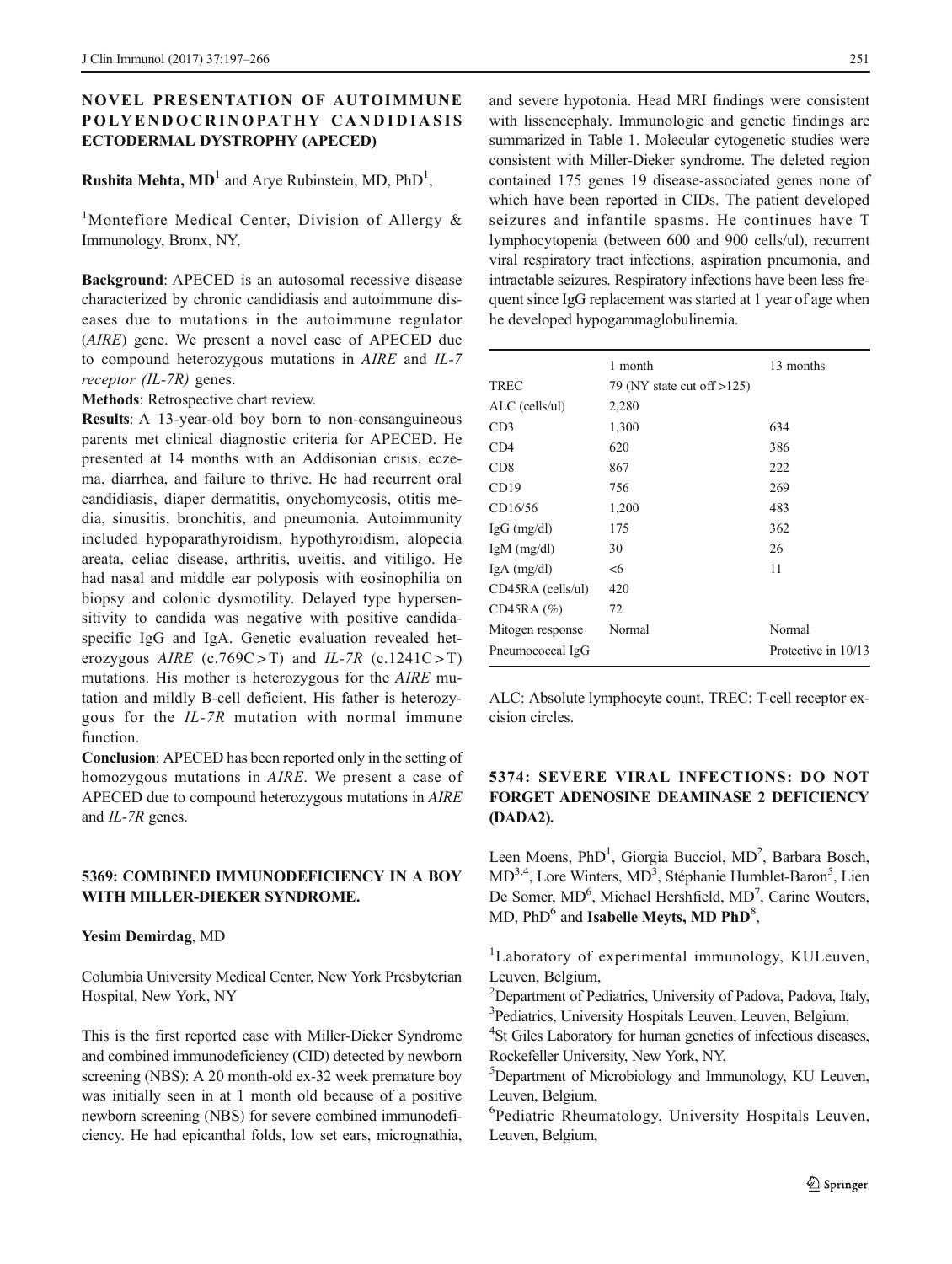<sup>7</sup>Department of Biochemistry, Duke University School of Medicine,

8 Pediatric Immunology, Immunology and Microbiology, Bone Marrow Transplant, University Hospitals Leuven, Leuven, Belgium

DADA2 is caused by biallelic loss-of-function mutations in CECR1 and characterized by vasculopathy (from livedo reticularis and polyarteritis nodosa to lacunar stroke), bone marrow dysfunction and immunodeficiency. Here, we present a boy whose severe viral phenotype and associated neutroand monocytopenia initially made us consider DOCK8 and GATA2 deficiency.

The index case had infant-onset macular erythema corresponding to dermal perivascular T-lymphocytic infiltration. At age 9 months he had severe VZV infection, at age 2y Herpes Zoster recurrence. At presentation refractory warts and disseminated mollusca were visible. The patient also had a history of bacterial infections (pneumonia at 18 months, recurrent otitis media) and intractable diarrhea.

Blood analysis showed intermittent neutro- and monocytopenia and microcytic anemia. IgG2, IgA and IgM and switched memory B cells were low. DOCK8 expression was normal. No mutations in GATA2 and CXCR4 were detected. At age 6 he presented with knee pain traced down to the m. gastrocnemius and corresponding on MRI to vasculitis with myositis. This led to the suspicion of DADA2, supported by low plasma DADA2 activity. CECR1 sequencing is pending. In depth immunologic analysis will be presented.

Severe viral infections should alert to potential DADA2. GATA2 deficiency as a differential diagnosis for DADA2 may not be sheer coincidence.

### 5376: REFRACTORY AUTOIMMUNE CYTOPENIA LINKED TO VARICELLA INFECTION IN A CHILD WITH RAG DEFICIENCY

Vera Goda<sup>1</sup>, Aniko Eva Malik<sup>2</sup>, Tibor Kalmár<sup>3</sup>, Zoltan Maroti<sup>4</sup>, Krisztian Csomos<sup>5</sup>, Bhumika Patel, MD<sup>6</sup>, Boglarka Ujhazi<sup>5</sup>, Gergely Krivan<sup>1</sup> and Jolan E. Walter<sup>5</sup>,

<sup>3</sup> Genetic Diagnostic Laboratory, Department of Pediatrics, Albert Szentgyörgyi Medical Center, Faculty of Medicine, University of Szeged, Szeged, Hungary,

4 Genetic Diagnostic Laboratory, Department of Pediatrics, Albert Szentgyörgyi Medical Center, Faculty of Medicine, University of Szeged, Szeged, Hungary,

5 Division of Pediatric Allergy & Immunology, Department of Pediatrics, University of South Florida, St. Petersburg, FL, 6 Johns Hopkins - All Children's Hospital, St. Petersburg, FL

Background: Autoimmune manifestations can coincide with viral infections in immune deficiency. We report the case of a 26 month-old child who developed severe refractory autoimmune cytopenia with varicella infection and later diagnosed with RAG deficiency. Methods: A primary immunodeficiency sequencing gene panel was utilized. Plasma was screened for anti-cytokine antibodies. Results: A previously healthy 28 month-old patient developed severe immune thrombocytopenia (ITP) two months after the onset of a prolonged varicella infection. ITP did not respond to high dose immunoglobulin or steroid treatment. Immune phenotyping was notable for low naïve and total T cell count but preserved B cell numbers. Polyclonal gammopathy was also observed. Hematopoietic stem cell transplant was initiated for refractory cytopenia, persistent varicella infection and in concern for a presumed immune deficiency. After extensive genetic testing a compound heterozygous pathogenic RAG1 (p.Ala444Val, p.Lys992Glu, rag1 activity 1.4% and 9.1% respectively) mutation was identified and anticytokine antibodies targeting IFN- $\alpha$ ,  $\omega$  and IL-12 were detected. Conclusions: Severe autoimmune cytopenia and generation of anti-cytokine antibodies coincided with complicated course of varicella in our patient with partial RAG deficiency.

# 5 3 7 7 : VA R I AB IL IT Y O F P R IM A RY IMMUNODEFICIENCY AND PROGRESSION TO CVID: A CASE REPORT

Tracy A Hwangpo,  $MD/PhD<sup>1</sup>$ , Allison Dixon,  $MD<sup>1</sup>$  and Harry W Schroeder Jr., MD PhD<sup>1</sup>,

<sup>1</sup>Medicine, University of Alabama at Birmingham, Birmingham, AL,

Purpose of Study: Many patients who present with unexplained recurrent sinopulmonary infections demonstrate a spectrum of antibody deficits that do not fit cleanly within the strict ESID definition of CVID. We describe a patient followed for 15 years who displays a wide range of antibody deficits who ultimately met the criteria for CVID.

<sup>&</sup>lt;sup>1</sup>Department of Pediatric Hematology and Stem Cell Transplantation, United Saint Istvan and Saint Laszlo Hospital, Budapest, Hungary,

<sup>&</sup>lt;sup>2</sup>First Department of Pediatrics, Semmelweis University, Budapest, Hungary,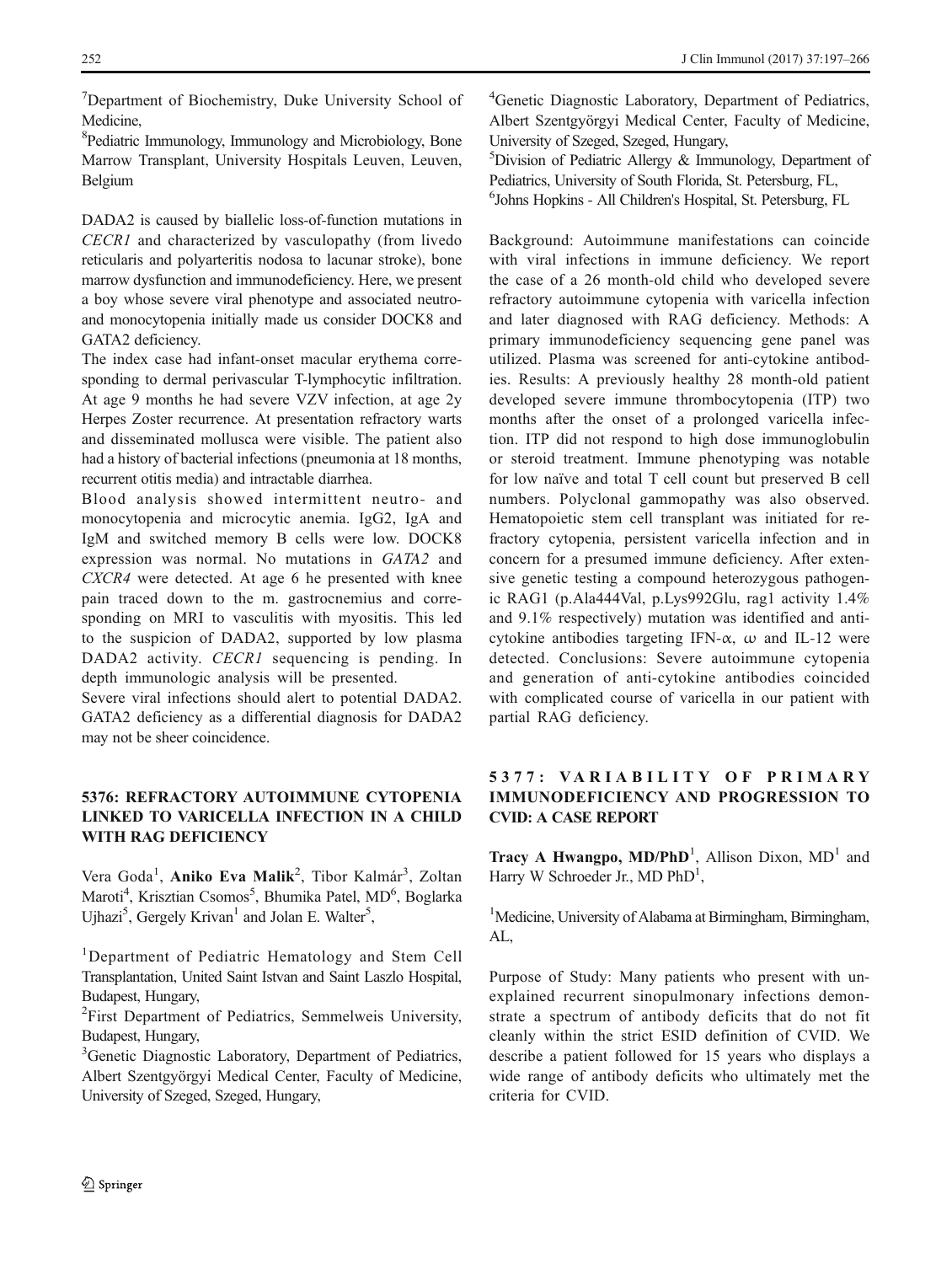Methods: Chart review of clinical symptoms, immune system labs, B cell counts, and pulmonary function testing were analyzed.

Summary of Results: The patient presented at the age of 38 with recurrent sinusitis and otitis media with low IgG1 and IgG2. She responded to pneumococcal vaccination and was treated with prophylactic antibiotics. At sixmonth, her IgG1 normalized, but her IgG2 remained depressed. Over time, she developed more frequent and severe episodes of sinusitis along with declining IgG levels. Her IgA fell below normal 3 years later. Her total IgG fell below 500 mg/dl, and she demonstrated a reduction in FEV1 and FEF 25%-75% at age 45. She was started on gammaglobulin and responded with normalization of pulmonary function. Throughout her clinical course, her IgG, IgA and B cell counts varied remarkably.

Conclusions: The progression to and course of CVID can be quite variable. Patients with a suspected antibody deficiency can benefit from repeated monitoring for progression of their disease.

### 5379: RECURRENT SEVERE RESPIRATORY INFECTIONS DUE TO PATHOGENIC VARIANT IN TECPR2

**Roxanne C. Oriel,**  $MD<sup>1,2</sup>$  **and David W. Rosenthal, DO** Ph $D^{1,2}$ .

<sup>1</sup>Departments of Medicine and Pediatrics, Hofstra Northwell School of Medicine, Hempstead, NY,

<sup>2</sup>Division of Allergy and Immunology, Departments of Medicine and Pediatrics, Northwell Health, Great Neck, NY

7 yo Bukharian male with severe central sleep apnea, epilepsy, and global developmental delay was followed longitudinally for recurrent bacterial/viral pneumonias requiring multiple PICU admissions/intubations.

Immune evaluation (age 2): low B-cells, normal T/NK-cells; protective titers to tetanus, non-protective titers to S. pneumoniae; normal CH50 and neutrophil oxidative burst. Immune evaluation (age 5): persistent B cell lymphopenia; normal lymphocyte proliferation to PHA and PWM, quantitative IgG/IgA/IgM; protective titers to diphtheria, H. influenza type b, and neutralizing Ab to polio, yet persistently low S. pneumoniae titers despite Prevnar-13® vaccination.

Whole exome sequencing (WES) identified a TECPR2 c.3416delT frameshift mutation previously implicated in autophagy dysfunction and consequent hereditary spastic paraparesis, which has been associated with gastroesophageal reflux, but not immunodeficiency.

To our knowledge, this is the sixth case of a Bukharian patient with this pathogenic variant and progressive neurologic decline. WES should be considered if an underlying etiology for recurrent severe infections cannot be identified. Although this patient did not have a primary immunodeficiency, the recurrent infections merited WES. As more cases of TECPR2 mutations are identified, the mechanism of recurrent infections can be better characterized.

### 5382: CD40/CD40L PATHWAY PLAYS A ROLE IN INCREASED NEUTROPHIL ACTIVATION IN **BEHCET'S DISEASE**

Sandro Felix Perazzio, MD,  $PhD<sup>1,2,3</sup>$ , Viviane Cardoso, MSc<sup>1</sup>, PV Soeiro-Pereira, PhD<sup>4</sup>, Alexandre Wagner Silva de Souza, MD, PhD<sup>1,2</sup>, Hans D Ochs, MD<sup>3</sup>, Antonio Condino-Neto, MD, PhD<sup>4</sup>, Troy R. Torgerson, MD PhD<sup>5</sup> and Luis Eduardo Coelho Andrade, MD, PhD<sup>1,2</sup>,

<sup>1</sup>Rheumatology, Federal University of Sao Paulo, Sao Paulo, Brazil,

<sup>2</sup>Research and Development, Fleury Group, Sao Paulo, Brazil, 3 University of Washington and Center for Immunity and Immunotherapies/Seattle Children's Research Institute, Seattle, WA,

4 Department of Immunology, University of Sao Paulo, Sao Paulo, Brazil,

5 Program for Cell and Gene Therapy and Center for Immunity and Immunotherapies, Seattle Children's Research Institute, Seattle, WA

Purpose: We have identified soluble CD40 Ligand (sCD40L) as an important mediator of inflammation in Behcet's disease. Its expression and effect on neutrophil oxidative burst and Mac-1 expression in active (aBD) and inactive Behçet's disease (iBD) has not been characterized.

Methods: Patients: aBD  $(n=30)$ , iBD  $(n=31)$ , healthy controls (HC;  $n = 30$ ). Pooled plasma from each group and from a group of CD40L-deficient patients was used to treat neutrophils from HC, iBD or aBD patients. Cells were evaluated for 1)  $H_2O_2/O_2$ <sup>-</sup> production by chemoluminescence; 2) Flow cytometry for CD40 and Mac-1 on neutrophils and monocytes and CD40L on activated T cells and platelets; 3) qRT-PCR: CD40L gene expression by PBMC.

Results: sCD40L and plasma from BD, but not from CD40Ldeficient patients, stimulated  $O_2$ <sup>-</sup> production (Table). Similar results were observed for  $H_2O_2$  production. Mac-1 expression was constitutively increased in BD neutrophils. PBMC and CD4+ T cells from BD showed higher CD40L expression. Conclusion: Plasma from BD patients stimulates oxidative burst, likely induced by sCD40L and mediated by Mac-1.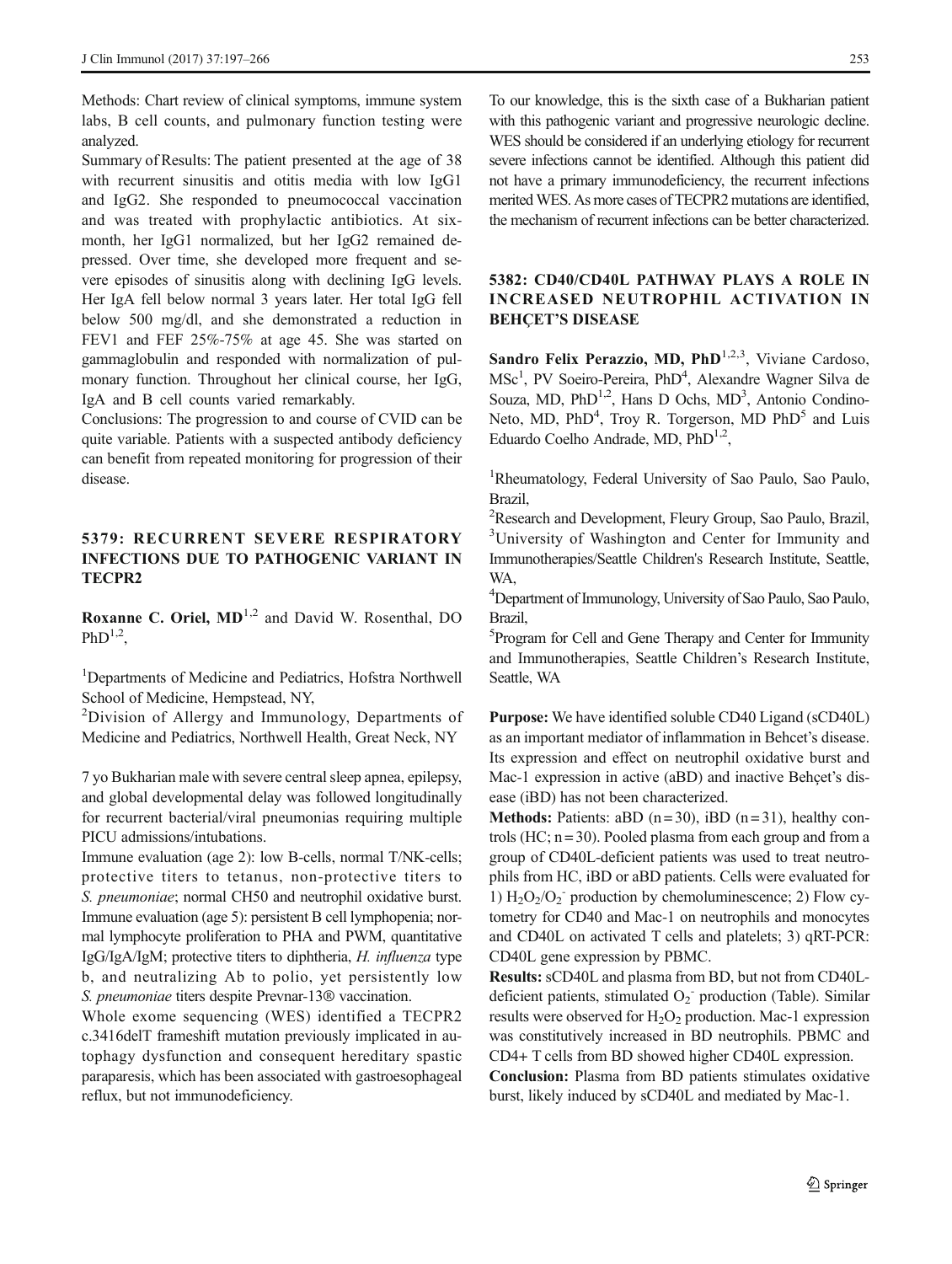|                          | <b>STIMULUS</b>       |                 |           |                          |           |         |        |          |         |
|--------------------------|-----------------------|-----------------|-----------|--------------------------|-----------|---------|--------|----------|---------|
| <b>None</b>              | sCD40L                | <b>PLASMA</b>   |           |                          |           |         |        |          |         |
| <b>HIgM</b>              | HC                    | iBD             | aBD       |                          |           |         |        |          |         |
| $\overline{\phantom{m}}$ | $rhCD40+$             | $\qquad \qquad$ | $rhCD40+$ | $\overline{\phantom{0}}$ | $rhCD40+$ |         |        |          |         |
|                          | Median (range) $x103$ |                 |           |                          |           |         |        |          |         |
| HC                       | 1.5(8)                | 47(33)          | 3.5(4)    | 20(53)                   | 14(44)    | 55(53)  | 23(49) | 57 (121) | 26(99)  |
| iBD                      | 0.9(19)               | 69 (54)         | 3(7)      | 22(32)                   | 15(41)    | 61 (86) | 27(43) | 57 (96)  | 31(85)  |
| aBD                      | 3.5(8)                | 338 (48)        | 7.1(8)    | 34(69)                   | 10(15)    | 70(31)  | 29(19) | 61 (100) | 28 (58) |

### 5383: MUTATIONS IN THE H+-ATPASE SUBUNIT ATP6V0A2 ASSOCIATED WITH CUTIS LAXA ALSO CAUSE NK CELL DEFICIENCY

Levi B. Watkin, PhD<sup>1,2</sup>, Michelle Morrow, PhD<sup>3</sup>, Alexander Vargas-Hernandez, PhD<sup>1,2</sup>, Emily M Mace, PhD<sup>1,2</sup>, Zsolt Urban,  $PhD<sup>3</sup>$  and Jordan S. Orange, MD,  $PhD<sup>1,2</sup>$ ,

<sup>1</sup>Pediatrics, Baylor College of Medicine, Houston, TX, <sup>2</sup>Center for Human Immunobiology, Texas Children's Hospital, Houston, TX,

<sup>3</sup>Department of Human Genetics, University of Pittsburgh, Pittsburgh, PA

Cutis laxa (CL) is a rare connective tissue disorder with skin laxity and incompletely characterized systemic manifestations. Both acquired and inherited forms of CL exist. Inherited CL includes autosomal dominant CL (ADCL), multiple types of autosomal recessive CL (ARCL) and X-linked CL (XLCL). Previously we reported EBV–associated smooth muscle tumors in a child with CL and NK cell deficiency. Later, whole exome sequencing of this individual revealed a homozygous mutation in the gene ATP6V0A2, the causative gene defect in ARCL type 2A (ARCL2A). Here we report NK cell defects in an expanded cohort of ARCL2A patients and the consequences of ATP6V0A2 silencing in the NK cell line NK92. As described in our original patient, ARCL2A patients lacked NK-cell mediated cytotoxicity and had a decrease in NK cell frequencies and effector molecules. As a disease control, ADCL patients carrying ELN mutations did not show this phenotype. Silencing of ATP6V0A2 in the NK92 cell line led to a recapitulation of the cohort NK cell phenotype with a decrease in natural cytotoxicity related to reduced lysosomal acidification and perforin processing. Taken together these data suggest ATP6V0A2 mutations result in a decrease of perforin, leading to impaired NK cell mediated cytotoxicity. These findings help provide insight into both NK cell cellular biology and the complex clinical manifestations of CL.

### 5384: IKBA GAIN-OF-FUNCTION MUTATION IN A FEMALE PRESENTING WITH INFECTIONS AND HYPER IgM, BUT WITHOUT ECTODERMAL DYSPLASIA.

Cristina Swanson, MD PhD<sup>1</sup>, Troy R. Torgerson, MD PhD<sup>2</sup> and Suzanne Skoda-Smith, MD<sup>3</sup>,

<sup>1</sup>Allergy & Immunology, University of Washington and Seattle Children's Hospital, Seattle, WA,

<sup>2</sup> Program for Cell and Gene Therapy and Center for Immunity and Immunotherapies, Seattle Children's Research Institute, Seattle, WA,

<sup>3</sup>Center for Immunity and Immunotherapies, Seattle Children's Research Institute, Seattle, WA

RATIONALE: Autosomal dominant anhidrotic ectodermal dysplasia with immune deficiency (AD-EDA-ID) is caused by heterozygous IkBa mutations. Usual features include combined immune deficiency, recurrent infections, and ectodermal dysplasia. We report a female with recurrent infections, hyper IgM, and no ectodermal dysplasia who was found to have a heterozygous IkBa mutation.

METHODS: Immunophenotyping, functional flow cytometry, and gene sequencing were done.

RESULTS: The patient presented in infancy with E. coli bacteremia and numerous respiratory and gastrointestinal viral infections. She had no ectodermal dysplasia. Immune evaluation at 5 months found leukocytosis (43,000 cells/uL), elevated IgM (425 mg/dL) and normal IgG (237 mg/dL). Immunophenotyping showed expanded naïve T cells with normal proliferation to PHA, but no response to CD3 stimulation. Vaccine responses were poor. Sequencing identified a previously characterized heterozygous IkBa mutation (p.S32I), which causes a phosphorylation defect that prevents ubiquitin mediated degradation. She has been treated with IgG replacement and antimicrobial prophylaxis, but not BMT.

CONCLUSIONS: Hyper IgM and variable ectodermal dysplasia are well described in NEMO deficiency but not in AD-EDA-ID. This case expands the spectrum of findings reported in AD-EDA-ID to include hyper-IgM and lack of ectodermal dysplasia.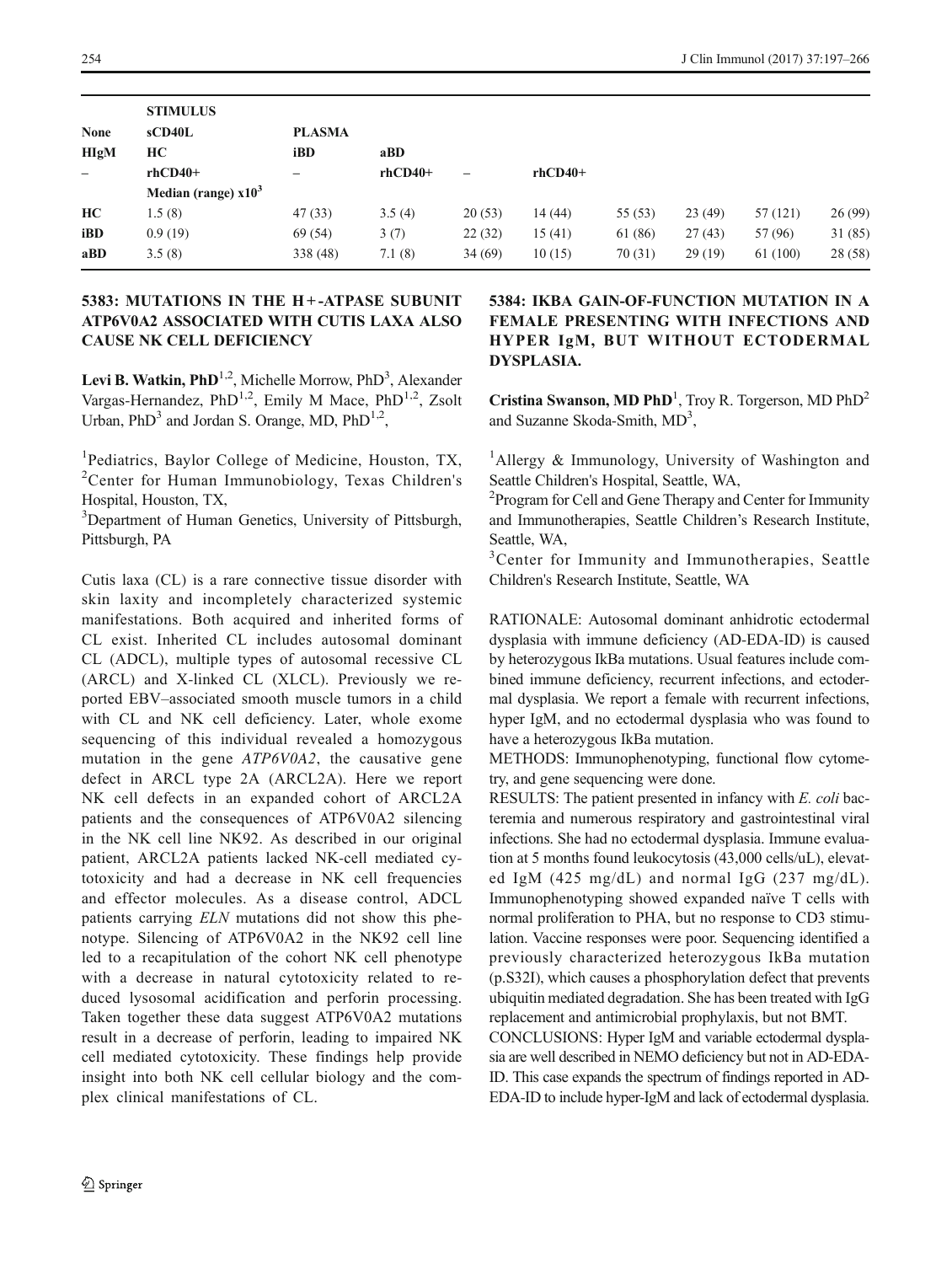### 5385: REPORT OF A NOVEL FOXP3 VARIANT ASSOCIATED WITH RENAL FAILURE AND IMMUNE DYSREGULATION

Gretchen Harmon,  $MD^{1,2}$ , Megan Morsheimer, MD, MPH<sup>3</sup>, Joseph A. Grillo,  $MD^{1,2}$ , Hillary B. Gordon,  $MD^{1,2}$ , Nina Powell-Hamilton, MD<sup>4</sup>, Christopher J. LaRosa, MD<sup>5</sup> and Magee L. DeFelice,  $MD^{1,2}$ ,

<sup>1</sup>Division of Allergy & Immunology, Nemours A.I. duPont Hospital for Children, Wilmington, DE,

<sup>2</sup>Division of Allergy & Immunology, Thomas Jefferson University Hospital, Philadelphia, PA,

3 National Institute of Allergy and Infectious Diseases, National Institutes of Health, Rockville, MD,

4 Division of Medical Genetics, Nemours A.I. duPont Hospital for Children, Wilmington, DE,

5 Division of Nephrology, Nemours A.I. duPont Hospital for Children, Wilmington, DE

Mutations in the FOXP3 gene have been associated with the rare, often fatal disorder IPEX, typically presenting in infancy with enteropathy, endocrinopathy, and dermatitis.

A 12 year old male presented at age 13 months with edema, wheezing, proteinuria, and hematuria. Renal biopsy revealed MPGN type I. He developed nephrotic range proteinuria responsive only to pulse dose steroids and refractory to MMF, rituximab, and tacrolimus, which progressed to end stage renal disease and need for dialysis. His history includes severe chronic rhinosinusitis s/p FESS, nasal polyposis, eczema, pancreatitis, Blastocystis hominis gastroenteritis, chronic lung disease with suppurative bronchitis, and multiple severe infections requiring ICU support including Gram negative sepsis. Laboratory results in the setting of chronic immune suppression and nephrotic syndrome include peripheral eosinophilia, elevated IgE, hypogammaglobulinemia, factor XI inhibitor, and lymphopenia. Whole exome sequencing revealed a novel maternally inherited hemizygous variant in the FOXP3 gene, M370V, likely pathogenic due to known IPEX-associated mutations in nearby residues. A variant of unknown significance was also identified in SASH3 and PLG genes.

FOXP3 mutations may present variably, in a manner distinct from IPEX, and should be considered in male patients with renal disease and immune dysregulation.

### 5386: RAPIDLY EROSIVE ARTHRITIS IN IPEX SYNDROME AFTER BONE MARROW TRANSPLANT

Miriah C Gillispie,  $MD<sup>1</sup>$ , Caridad A Martinez,  $MD<sup>2</sup>$  and Andrea A. Ramirez, MD, MEd<sup>3</sup>,

<sup>1</sup>Pediatric Immunology, Allergy, and Rheumatology, Baylor College of Medicine/Texas Children's Hospital, Houston, TX,

2 Pediatrics Texas Children's Cancer Center, Baylor College of Medicine/Texas Children's Hospital, Houston, TX,

<sup>3</sup>Pediatrics Immunology Allergy and Rheumatology, Baylor College of Medicine/Texas Children's Hospital, Houston, TX

A term infant was hospitalized at birth and eventually diagnosed at 2 months of age with IPEX syndrome due to neonatal onset diabetes mellitus, diarrhea responsive only to bowel rest, and eczema. A pathogenic mutation of the FOXP3 gene was confirmed. He underwent bone marrow transplant at 7 months with donor full engraftment at 17 days after transplant with 5/6, CMV matched donor after undergoing conditioning with Busulfan/Cytoxan/Fludarabine. Two years after transplant, his parents noted stiffness, arthralgias, and loss of gross and fine motor skills. He was radiographically diagnosed with severe, erosive polyarthritis. Therapy with IV methylprednisolone and infliximab was initiated with excellent response, however, the patient developed respiratory distress and imaging revealed pulmonary nodules. Infliximab was held due to concerns for infection. Evaluation revealed fungal infection and he was empirically treated for fungal pneumonia. He continues on IV methylprednisolone 30 mg/kg every 2 weeks with adequate control of his arthritis. He has also been transitioned from sirolimus to mycophenolate and received rituximab due to mixed chimera.

This case highlights that severe arthritis may follow BMT in IPEX, partially due to decreased donor chimerism resulting in immune dysregulation.

# 5387: POOR IMMUNE RECONSTITUTION FOLLOWING MATCHED SIBLING HEMATOPOIETIC STEM CELL TRANSPLANTATION (HSCT) FOR X-LINKED LYMPHOPROLIFERATIVE DISORDER (XLP): SHOULD WE RECONSIDER MATCHED CARRIER SIBLINGS AS HSCT DONORS IN X-LINKED IMMUNE DEFICIENCY?

Anu Mallapaty, DO,  $MS<sup>1</sup>$ , Jack J. Bleesing, MD,  $PhD<sup>2</sup>$  and Shanmuganathan Chandrakasan, MD<sup>1</sup>,

<sup>1</sup>Children's Healthcare of Atlanta, Emory University School of Medicine, Atlanta, GA,

<sup>2</sup>Division of Bone Marrow Transplantation and Immune Deficiency, Cincinnati Children's Hospital Medical Center, Cincinnati, OH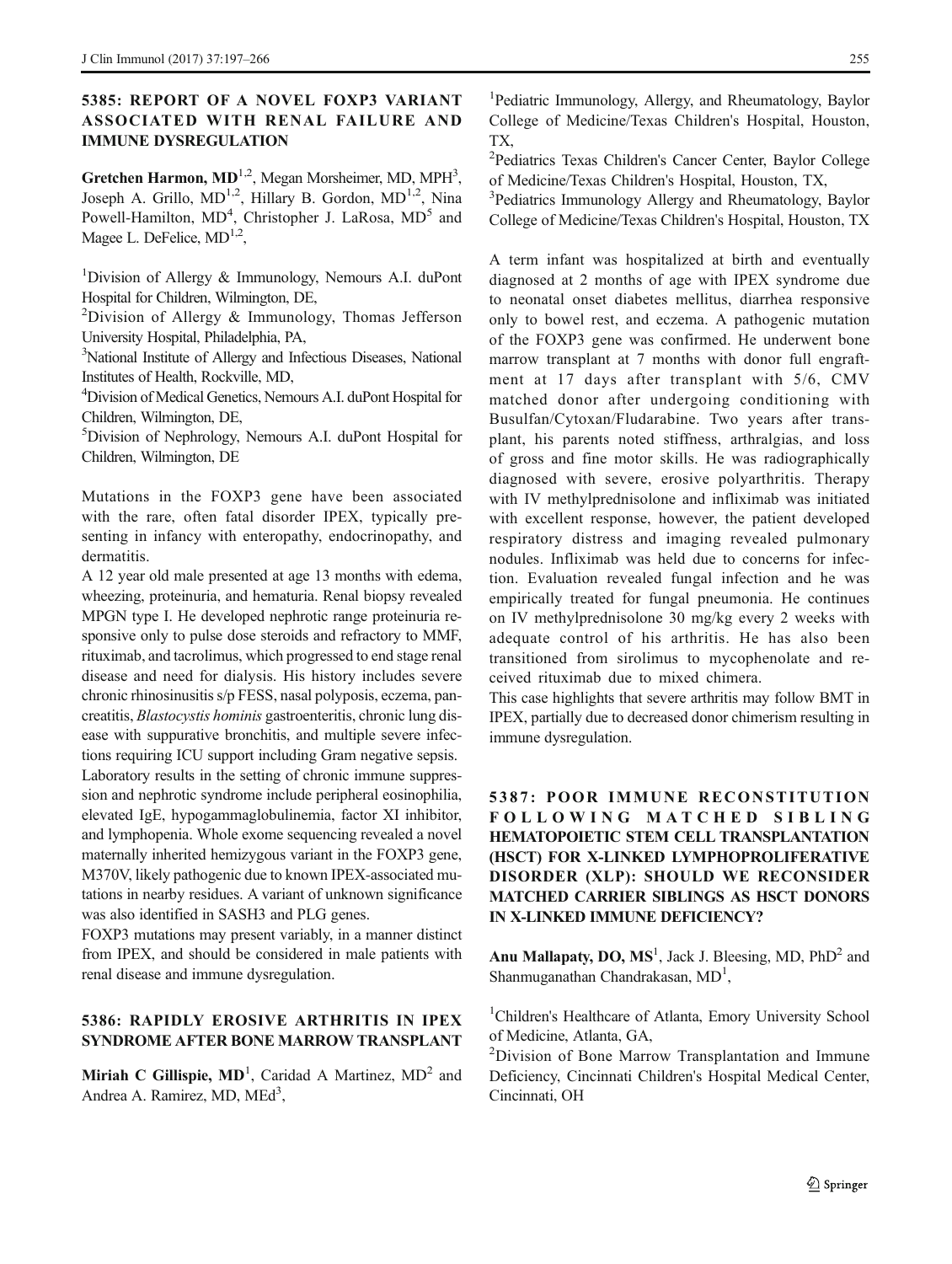Introduction: Currently, HSCT is the only available definitive therapy for XLP.

Methods: We report discordant long-term immune reconstitution following HSCT in 3 siblings with XLP, two of whom received matched sibling transplants from a sister who is a disease carrier, while the other received a matched unrelated transplant. Results: At 7 years post reduced intensity transplant, all had 100% donor chimerism, none developed severe GVHD, and all were off immunosuppression. The two with the carrier donor have normal SAP expression in around 60% of T cells. However, they have poor B cell reconstitution and inability to discontinue immunoglobulin replacement, along with T-cell lymphopenia and poor T cell proliferative responses to mitogens and antigens. This is in marked contrast to that of the other sibling who received a matched unrelated HSCT. He has excellent B and T-cell immune reconstitution, and is currently off immuno-

globulin replacement. The asymptomatic female sibling donor has normal lymphocytes and immunoglobulins, with non-skewed bimodal SAP expression. Conclusions: HSCT from female XLP carriers could lead to poor immune reconstitution. Further studies are warranted to understand the role of the SAP-deficient donor immune fraction in long-term immune reconstitution. This report could have clinical implications for using carriers as donors in other X-linked immune defects.

### 5391: INTRAVENOUS IMMUNOGLOBULIN-RELATED HEMOLYSIS IN KAWASAKI DISEASE: CASE REPORT AND REVIEW OF LITERATURE

Rofida Nofal, MD<sup>1</sup>, Julia Brown, PharmD<sup>2</sup>, Mark T. Vander Lugt,  $MD<sup>3</sup>$  and Kelly J. Walkovich,  $MD<sup>3</sup>$ ,

<sup>1</sup>Pediatric Department, St. John Providence Children's Hospital, Detroit, MI,

<sup>2</sup>University of Michigan Mott Children's Hospital, Ann Arbor, MI,

3 Pediatrics and Communicable Diseases, Pediatrics-Hematology/Oncology, University of Michigan, Ann Arbor, MI

Background: High-dose intravenous immunoglobulin (IVIG) is standard treatment for Kawasaki disease (KD).

Case: A 16-year-old male presented with syncope, aseptic meningitis and immune hemolysis (IH) requiring packed red blood cell transfusion five days after receiving IVIG. He was diagnosed with atypical Kawasaki disease (KD) based on 10-day history of fever associated with bilateral cervical lymphadenopathy, bilateral conjunctivitis, strawberry tongue, high CRP and low albumin. He received high dose IVIG (Gamunex); two days later he developed rash, headache, vomiting, and syncope. His hemoglobin dropped from 13.9 to 5.7 g/dL with elevated reticulocyte count, decreased haptoglobin and IgG<sup>+</sup> direct antiglobulin test.

Conclusion: IH is a rare underreported complication of IVIG administration for KD with incidence of 0.36% to 16%. Among 24 reported cases of IVIG-related IH in children, 61% were treated for KD. Risk factors include: non-O blood group, high dose IVIG (>2g/kg) and underlying immune dysregulation. Additionally, newer, isosmolar liquid products have been accused of increased incidence of IVIG-related hemolysis. Usage of low titer product as well as a high index of suspicion for IH with monitoring of hemoglobin and clinical status, especially after high dose IVIG, appear to be key elements to mitigate the risk of significant hemolysis.

### 5392: CEREBELLAR DEGENERATION IN A PATIENT WITH IPEX SYNDROME

Ariane Soldatos, MD, MPH<sup>1</sup>, Suk See DeRavin, MD,  $PhD<sup>2</sup>$ , Mark Gorman, MD<sup>3</sup>, Bibiana Bielekova, MD<sup>1</sup>, Steven Jacobson, PhD<sup>1</sup>, Emily C. Leibovitch, PhD<sup>1</sup>, Klaus Werner, MD, PhD<sup>4</sup>, Robert R. Lebel, MD<sup>5</sup>, Luigi D. Notarangelo, MD<sup>2</sup>

<sup>1</sup>National Institute of Neurological Disorders and Stroke, Bethesda, MD,

<sup>2</sup>National Institute of Allergy and Infectious Diseases, Bethesda, MD,

3 Boston Children's Hospital, Boston, MA,

4 Duke University, Durham, NC,

5 National Institute of Allergy and Infectious Diseases

A 17 year-old boy with presumed autoimmune fulminant hepatic failure received a liver transplant at 2 years of age and was since maintained on tacrolimus and mycophenolate. At 15 years, he developed insulin-dependent diabetes mellitus, as well as subacute ataxia, initially presenting as decline in penmanship and tremors in the hands, and rapidly progressing with loss of ambulation. Neuroimaging revealed isolated severe cerebellar atrophy. Whole exome sequencing revealed a FOXP3 mutation (IVS2 +  $1G > C$ ), consistent with IPEX.

CSF analysis showed slightly elevated protein (50 mg/dL), with IgG index slightly elevated at 0.69 (ULN 0.62). He had paired systemic and CSF oligoclonal bands. CSF flow cytometry was benign. All viral PCRs including JCV were negative except for high titers of HHV-6 in blood and CSF (HHV6B PCR in blood > 2500000 copies/mL) representing chromosomally integrated HHV6B.

Search for autoantibodies revealed low titers of N-Type Calcium Channel Ab  $(0.09 \text{ nmol/L}; \text{n.v.} \le 0.03)$  but absence of the P/Q type, suggesting non-specific autoimmunity background. Serum and CSF were negative for antibodies to cell surface neuronal antigens (NMDA, AMPA, GABA(B), mGluR1, and mGluR5 receptors), and to LGI1 and Caspr2 (previously attributed to VGKC). To our knowledge, this is the first report of cerebellar degeneration in IPEX, whose autoimmune or infectious origin remains to be determined.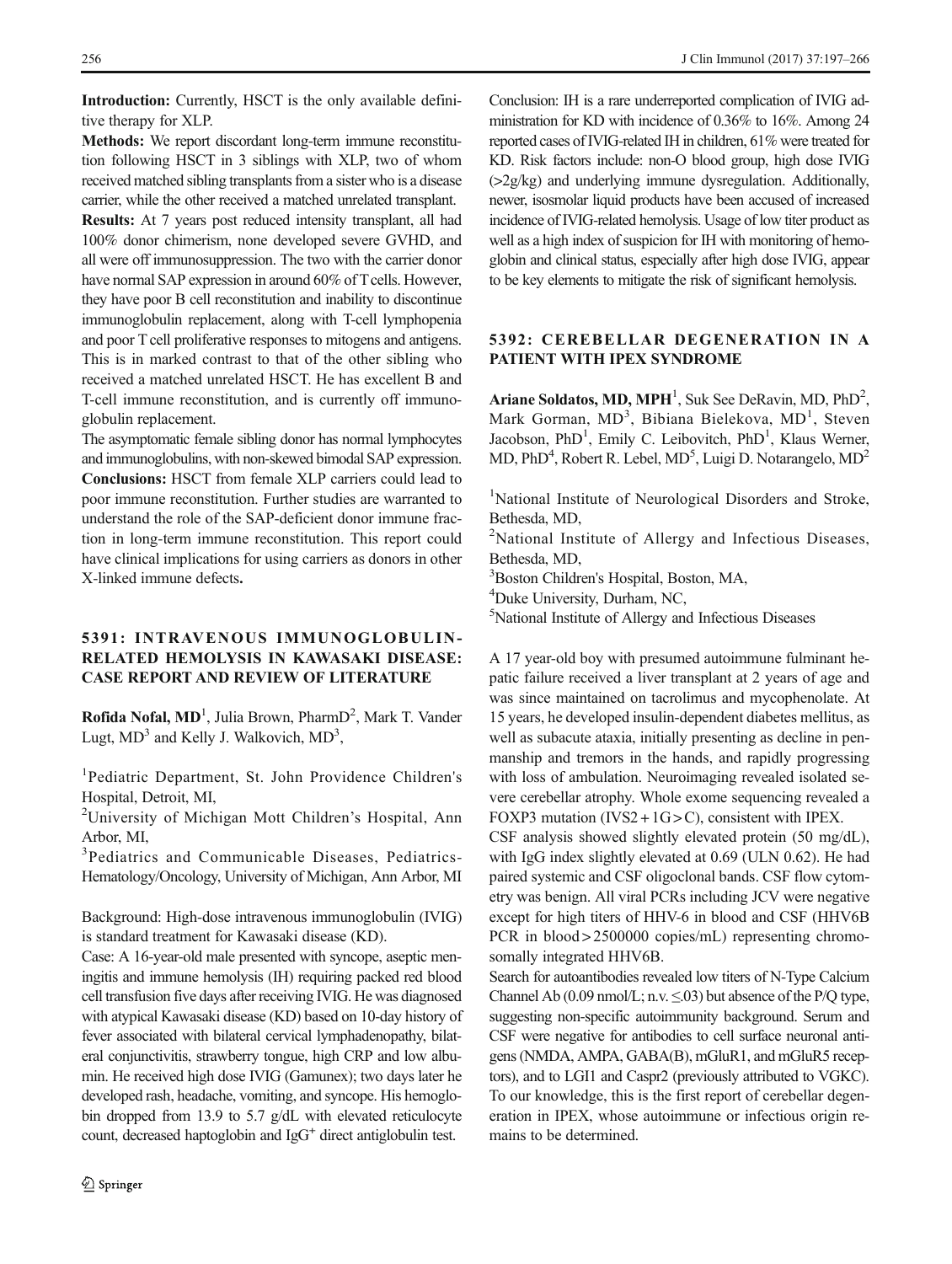### 5393: HYPERCOAGULABLE STATE IN CHRONIC GRANULOMATOUS DISEASE (CGD)

Johana B Castro-Wagner,  $MD<sup>1</sup>$ , Jessica Trotter, BS<sup>2</sup>, Donna D. Eason, PhD<sup>3</sup>, Gail Mueller<sup>4</sup>, Neil Goldenberg, MD, PhD<sup>5</sup> and Jennifer W. Leiding, MD<sup>6</sup>,

<sup>1</sup>Department of Allergy and Immunology, University of Florida/All Children's Hospital, Saint Petersburg, FL, <sup>2</sup>Pediatrics, Division of Allergy, Immunology, and Rheumatology, University of South Florida, St. Petersburg, FL, <sup>3</sup>Division of Allergy and Immunology, Department of Pediatrics, University of South Florida, St. Petersburg, FL, 4 Division of Molecular Genetics, Department of Pediatrics, University of South Florida, St. Petersburg, FL.,

5 Division of Hematology and Oncology, Johns Hopkins – All Children's Hospital, St. Petersburg, FL,

6 University of South Florida, Tampa, FL

Background: Immunodysregulation in CGD leads to autoimmunity, hyperinflammation, and granuloma formation. Cardiovascular and kidney disease occur more commonly in p47phox deficiency.

Methods: 24 specimens from 7 patients with CGD (3 XL, 3  $p47<sup>phox</sup>$ , 1 p22<sup>phox</sup>), 4 XL carriers, and 4 healthy controls (HCs) were evaluated. Clinical assays for autoimmunity, hypercoagulable risk and the Clot Formation and Lysis (CloFAL) spectrophotometric time series assay were performed.

Results: Conventional thrombophilia testing results were mostly negative/normal; APAs were present in 2 out of 7 with CGD. Using the CLoFAL assay, CGD patients were hypercoagulable (Coagulation Index (CI)  $5.9 \pm 1.8$ ) compared to HCs (CI 3.6 $\pm$ 1, p 0.01). Hypercoagulability and hypofibrinolysis worsened when patients were acutely ill (CI  $4.7 \pm 0.6$  vs 7.4  $\pm 1.6$ , p 0.0043) (Fibrinolytic Index (FI2)  $10.6 \pm 1.6$  vs 7.8  $\pm 0.9$ , P 0.0081) and resolved post HSCT (CI 5.9 $\pm 1.8$  vs  $3.2 \pm 1.6$ , p 0.02) (FI2  $9.3 \pm 1.9$  vs  $12.8 \pm 2.4$ ; p 0.012). No defect was present in XL carriers.

Conclusions: CGD patients have hypercoagulability and hypofibrinolysis that is more severe during acute illness and corrects after HSCT. The mechanism does not appear to be autoimmune or clotting factor mediated but may stem from endothelial damage propagated by hyperinflammation.

### 5394: RPSA MUTATIONS IN ISOLATED CONGENITAL ASPLENIA (ICA): A RIBOSOMOPATHY UNVEILED

Barbara Bosch<sup>1</sup>, Alexandre Bolze<sup>1</sup>, Bertrand Boisson<sup>1</sup>, Alexander Antipenko<sup>1</sup>, Yuval Itan<sup>1</sup>, Richard Copley<sup>2</sup>, Paul Sackstein<sup>1</sup>, Usha Kini<sup>3</sup>, Andrew Pollard<sup>4</sup>, Dinakantha Kumararatne<sup>5</sup>, Malgorzata Pac<sup>6</sup>, Horst Von Bernuth<sup>7</sup>, Licia Selleri<sup>8</sup>, Anne Puel<sup>9,10</sup>, Capucine Picard<sup>11</sup>, Nizar Mahlaoui<sup>11</sup> and Jean-Laurent  $Casanova<sup>1,11,12,13</sup>$ 

<sup>1</sup>St. Giles Laboratory of Human Genetics of Infectious Diseases, The Rockefeller University, New York, NY, 2 Wellcome Trust Centre for Human Genetics, Oxford, United Kingdom,

<sup>3</sup>Department of Clinical Genetics, Oxford University Hospitals NHS Trust, Oxford, United Kingdom,

4 Oxford Vaccine Group, University of Oxford, Oxford, United Kingdom,

5 Department of Clinical Immunology, Addenbrookes Hospital, Cambridge, United Kingdom,

6 Clinical Immunology, Institute Pomnik - Centrum Zdrowia Dziecka, Warsaw, Poland,

7 Charité - Universitätsmedizin Berlin, Berlin, Germany,

8 UCSF school of dentistry, San Francisco, CA,

<sup>9</sup>St Giles Laboratory of Human Genetics of Infectious Diseases, The Rockefeller University, New York, NY,

<sup>10</sup>Laboratory of Human Genetics of Infectious Diseases, Necker Medical School. INSERM U980 and University Paris Descartes, Paris, France,

<sup>11</sup>Laboratory of Human Genetics of Infectious Diseases, Necker Branch, INSERM U1163, Necker Hospital for Sick Children, INSERM, Paris, France,

<sup>12</sup>Paris Descartes University, Imagine Institute, Paris, France, <sup>13</sup>Howard Hughes Medical Institute

ICA (MIM271400) is characterized by the absence of spleen at birth without any other developmental defect. In 2013, we showed that heterozygous coding mutations in ribosomal protein SA (RPSA) underlie autosomal dominant ICA in 8 kindreds. This was surprising as mutations in 13 other human ribosomal proteins, such as RPS19, cause Diamond Blackfan Anemia. None of these ribosomopathy patients have been reported with asplenia. Since then, our cohort has doubled in size. Twenty out of the

46 ICA kindreds now included were found to carry a RPSA mutation. We identified mutations in the coding and noncoding region of the gene.

We performed a thorough clinical evaluation of patients with ICA and assessed penetrance at the splenic and infectious level. Strikingly, 6 different RPSA mutations were incompletely penetrant at both levels. Asplenic adults frequently develop auto-immunity.

We additionally carried out molecular experiments to differentiate the functional and structural impact of the observed coding and non-coding mutations on RPSA. We will present data showing human ribosomal mutations can be hypomorphic in ICA, as has been previously described for SBDS in Schwachman-Diamond Syndrome.

RPSA mutations thus consistently underlie around half of ICA cases. Of note, ICA can have incomplete penetrance and go unnoticed until adulthood.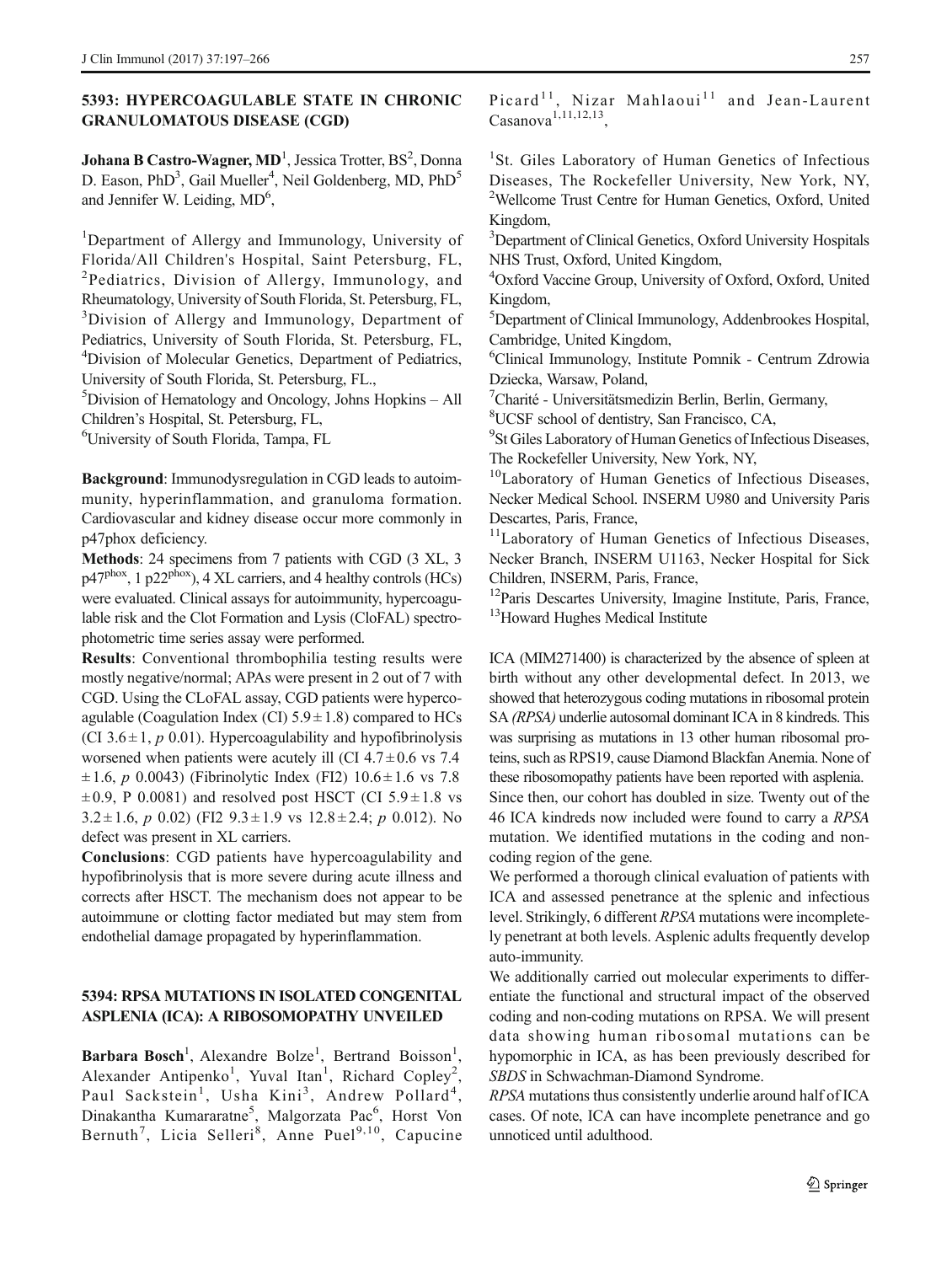### 5396: T CELL LYMPHOPENIA WITH JAK3 MUTATIONS ASSOCIATED WITH DECREASED SIGNALING THROUGH THE IL-7 RECEPTOR

Jenna R.E. Bergerson, MD, MPH<sup>1</sup>, Jeffrey D. Wilks,  $BS^2$ , Guorong Liu, MS<sup>2</sup>, Bridget M. Simpson, BS<sup>2</sup>, Edward A. Caparelli, BS<sup>2</sup>, Dawn A. Kirschmann, PhD<sup>2</sup>, Ramsay L. Fuleihan, MD<sup>3,4</sup> and Aaruni Khanolkar, MBBS<sup>5,6</sup>,

<sup>1</sup>Division of Allergy and Immunology, Division of Allergy and Immunology, Ann and Robert H. Lurie Children's Hospital of Chicago, Chicago, IL USA 60611,

<sup>2</sup>Department of Pathology, Ann and Robert H. Lurie Children's Hospital of Chicago, Chicago, IL, USA 60611, <sup>3</sup>Division of Allergy and Immunology, Ann and Robert H. Lurie Children's Hospital of Chicago, Chicago, IL USA 60611, <sup>4</sup>Division of Allergy and Immunology, Feinberg School of Medicine, Northwestern University, Chicago, IL, USA 60611,

5 Department of Pathology, Ann and Robert H. Lurie Children's Hospital of Chicago, Chicago, IL,

6 Department of Pathology, Feinberg School of Medicine, Northwestern University, Chicago, IL, USA 60611

An eight day old Hispanic female born at 38 weeks gestation was identified by newborn screening with T-cell receptor excision circle (TREC) level of zero. Lymphocyte subset enumeration was notable for very low CD3 cells (172/mm3), CD8 cells (17/mm3), and CD4 cells (156/mm3), but normal B cells and NK cells. Interestingly lymphocyte stimulation to PHA was normal. Genetic testing revealed two JAK3 mutations in the patient, each inherited from one of her parents. STAT5 phosphorylation was normal via the IL-2R, but was severely decreased through the IL-7R in CD8 T cells and less so in CD4 T cells. Furthermore, CD127 (IL-7R) expression is decreased in CD8 and CD4 T cells, although this is more pronounced on CD8 T cells. Serial evaluations of lymphocyte enumeration in the first 12 months of life showed persistence of T cell lymphopenia, particularly CD8 T cell lymphopenia and a progressive decrease in naïve T cells and increase in effector and memory T cells. T cell chimerism analysis did not detect maternal DNA and TCR V beta analysis showed normal T cell clonality. Tetanus antibody level was adequate at seven months of age. The patient has remained free of infection on trimethoprim-sulfamethoxazole and fluconazole prophylaxis alone. At this time, we are currently investigating the mechanism of selective inhibition of IL-7R signaling by these JAK3 mutations.

### 5397: SEVERE COMBINED IMMUNE DEFICIENCY (SCID): NEED FOR UNIVERSAL NEWBORN SCREENING (NBS) IN PENNSYLVANIA (PA)

Margarite Bechis<sup>1</sup>, Stacy Rosenberg, MD<sup>1</sup>, Jennifer Heimall,  $MD<sup>2</sup>$ , Kathleen Sullivan,  $MD<sup>2</sup>$  and Hey Chong, MD PhD<sup>1</sup>,

258 J Clin Immunol (2017) 37:197–266

<sup>1</sup>Division of Pulmonology, Allergy and Immunology, Children's Hospital of Pittsburgh, Pittsburgh, PA,

<sup>2</sup>Division of Allergy and Immunology, Children's Hospital of Philadelphia, Philadelphia, PA

Background: PA started statewide SCID NBS July 2013, but it is not mandated in all hospitals.

Methods: Data was collected from the PA department of health (DOH), and from retrospective chart review of abnormal SCID NBS patients referred to Children's Hospital of Pittsburgh (CHP) and Children's Hospital of Philadelphia (CHOP)

Results: From 2013-2015, DOH data revealed 51 referrals for abnormal NBS with 8 confirmed as SCID. As of 2016, 24 PA hospitals do not have SCID NBS with 86% of births screened. From July 2013-July 2015, there were 22 abnormal SCID NBS referrals made to CHP (6) and CHOP (16). Confirmatory testing demonstrated SCID (4), DiGeorge (4), Lymphopenia (5; 2 resolved, 3 persist), Congenital anomalies (2), CHARGE (2), Ataxia-telangiectasia (1), Hemophagocytic Lymphohistiocytosis (1), and False Positive (3).

Conclusion: PA State screening has been successful in detecting SCID in the hospitals where it is performed, but 14% of babies statewide remain untested. To our knowledge, no case of SCID has been missed by NBS, but since NBS began, there have been 3 patients diagnosed with SCID due to severe infections who were not tested by the NBS program. These data demonstrate the success of the SCID screen in the state of PA as well as the need for mandatory screening. We are currently working on gathering data from the other immunology referral centers in PA.

# 5398: INCREASED MEMORY B CELLS – AN UNEXPECTED FINDING IN A PATIENT WITH A SPLICE SITE MUTATION IN PIK3R1 RESPONSIBLE FOR HYPER-IgM SYNDROME

Annaliesse Blincoe, MBChB<sup>1</sup>, Roxane Labrosse, MD<sup>1</sup>, Isabel Fernandez, PhD<sup>2</sup>, Julie Gauthier, PhD<sup>3</sup>, Jacques Michaud, MD<sup>1,4</sup>, Virginie Saillour, MSc<sup>4</sup>, Hélène Decaluwe, MD PhD<sup>1</sup>, Fabien Touzot, MD PhD<sup>1</sup> and Elie Haddad, MD  $PhD^{1,2}$ .

<sup>1</sup>Department of Pediatrics, CHU Sainte-Justine, University of Montreal, Montreal, QC, Canada, <sup>2</sup>Department of Microbiology, Infectiology and Immunology, CHU Sainte-Justine, University of Montreal, Montreal, QC, Canada,

<sup>3</sup>Medical Biological Unit, Molecular Diagnostic Laboratory, CHU Sainte-Justine, University of Montreal, Montreal, QC, Canada,

4 Centre de Génomique Clinique Pédiatrique Intégré Génome Québec et CHU Sainte-Justine, Montreal, QC, Canada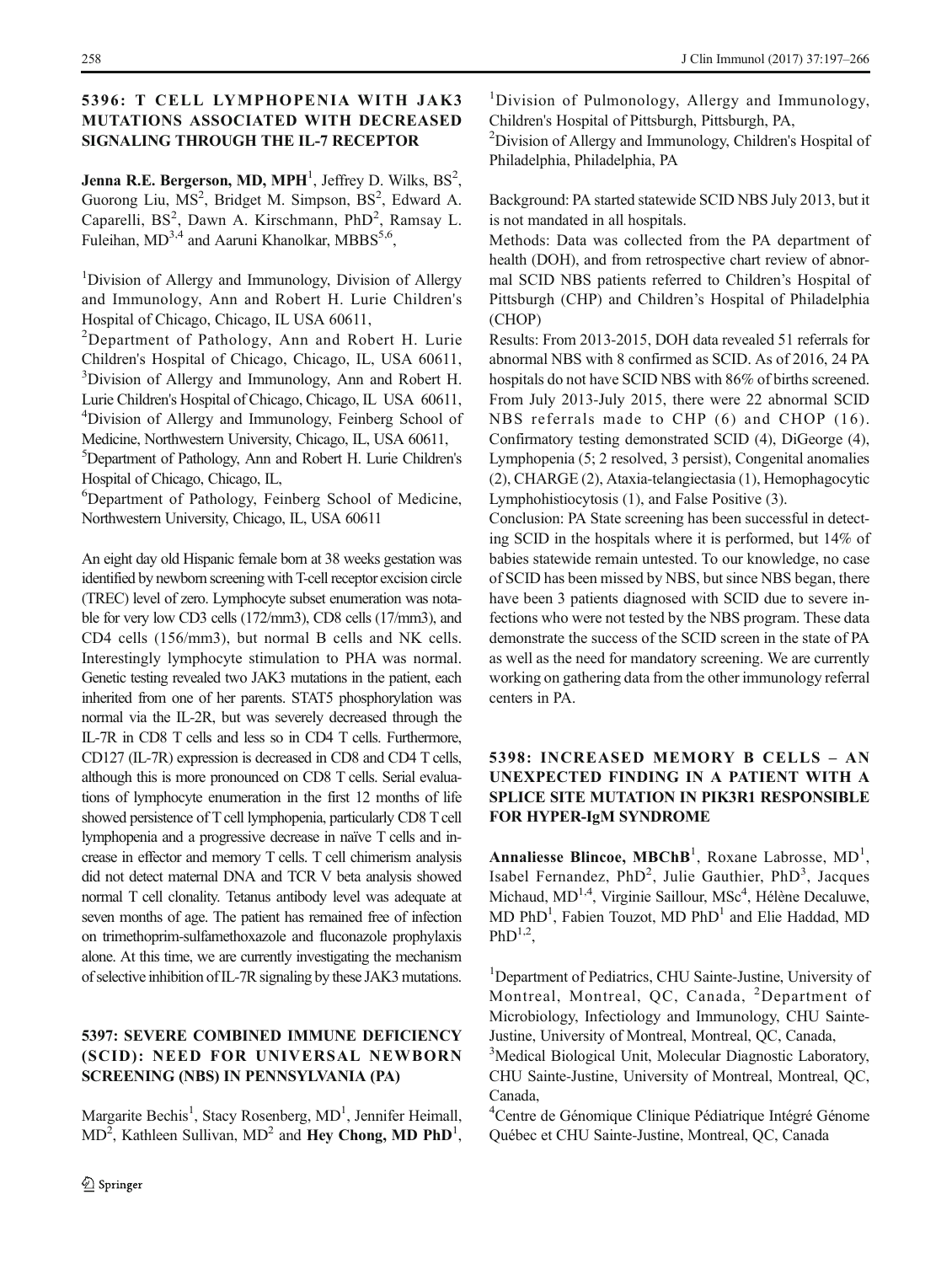The patient is a 6-year-old girl, of non-consanguineous Quebecois origin, who presented in 2013 with progressive lymphadenopathy for investigation. Clinical history of adenotonsillectomy at 18months of age for adenotonsillar hypertrophy contributing to difficulty eating and poor weight gain. The patient presented 3 months later with persistent submandibular lymphadenopathy. No history of recurrent bacterial, viral or fungal infections or autoimmunity. No family history of note. On examination, she had isolated cervical adenopathy and no hepatosplenomegaly.

Investigations demonstrated hypogammaglobulinaemia with hyperIgM (IgG <0.8, IgA < 0.5, IgM 9.4g/L), lymphopenia  $(1.5x10<sup>9</sup>/L)$ , significantly elevated memory B cells  $(CD27+)$ CD19+)  $66\%$  (N < 41%) and reduced naïve thymic emigrants (CD31 + CD45RA+/CD4+) 25% (N > 39%). UNG and AICDA mutations negative. Whole exome sequencing identified a de novo splice site mutation in PIK3R1 (NM  $181524:exon5:c.525 + 1G > A$ ).

The patient was treated with SCIG (1g/kg/month). Recurrence of tonsillar tissue occurred post-resection.

This case illustrates an unexpected finding of elevated memory B cells in a patient with a splice site mutation in PIK3R1, presenting with lymphoproliferation, and Hyper-IgM syndrome. The elevation in memory B cells is a rare finding in association with this mutation.

### 5400: SEVERE COMBINED IMMUNODEFICIENCY CAUSED BY THYMIC APLASIA DUE TO FAMILIAL MUTATION IN TBX1

David S Lindsay II,  $MD<sup>1</sup>$ , Carla Duff, CPNP, MSN, CCRP<sup>1</sup>, Gretchen Vaughn, ARNP<sup>2</sup>, Gabi Jervis, MS, CGC<sup>3</sup>, Thomas Mueller, PhD<sup>3</sup>, Gregory Hale, MD<sup>2</sup>, Benjamin Oshrine, MD<sup>2</sup> and Jennifer W. Leiding, MD<sup>1</sup>,

<sup>1</sup>University of South Florida, Tampa, FL,

<sup>2</sup>Division of Hematology/Oncology and Blood and Marrow Transplant, Johns Hopkins All Children's Hospital, Cancer and Blood Disorders Institute, St. Petersburg, FL, <sup>3</sup>Pathology and Laboratory Medicine, All Children's Hospital/Johns Hopkins Medicine, St. Petersburg, FL

#### Background

Complete thymic aplasia is a rare cause of SCID but increasingly recognized with SCID newborn screening. Tbox transcription factor 1 (TBX1) is important in thympoiesis; heterozygous mutation in TBX1 are a rare cause of velocardiofacial syndrome but not a common cause of complete thymic aplasia in humans. Case Presentation

A 10 day old term female with 0 TRECs on newborn screen was identified. Evaluation revealed severe T cell lymphopenia (CD3 XX cells/ul), normal B and NK cell populations, absent proliferation to PHA, and no thymus on CXR. Complete sensorineural deafness was present in the patient's mother, maternal grandfather, and maternal great grandmother. A presumptive diagnosis of SCID was made and HSCT pursued. A 20 base pair heterozygous duplication was found in TBX1 c.1176\_1195dup20; the same heterozygous mutation is suspected in the mother and maternal great grandmother. HSCT was abandoned and thymic transplantation pursued.

#### **Conclusions**

We report one of the first cases of TBX1 haploinsufficiency causing complete thymic aplasia and SCID. By case in this family, mutations in TBX1 have variable penetrance. The genetic diagnosis of this patient drastically changed management arguing that waiting on a genetic diagnosis in some presentations of SCID may be warranted.

### 5401: NUCLEASE-TARGETED GENE-EDITING TO ACHIEVE STABLE FOXP3 EXPRESSION IN PRIMARY HUMAN T CELLS DELAYS THE ONSET XENOGENEIC MODEL OF GRAFT-VERSUS-HOST DISEASE (GVHD)

Yufei Xiang, MD PhD<sup>1</sup>, Nicholas Hubbard<sup>1</sup>, Yuchi Honaker, PhD<sup>1</sup>, David Hagin, MD PhD<sup>1</sup>, Logan Fisher<sup>1</sup>, Sarah Wang<sup>1</sup>, Karen M. Sommer, PhD<sup>1</sup>, Andrew M. Scharenberg, MD<sup>1,2,3</sup>, Troy R. Torgerson, MD  $PhD^{1,2}$  and David Rawlings, MD  $PhD<sup>1,2,3</sup>$ 

<sup>1</sup> Program for Cell and Gene Therapy and Center for Immunity and Immunotherapies, Seattle Children's Research Institute, Seattle, WA,

<sup>2</sup>Department of Pediatrics, University of Washington, Seattle, WA,

3 Departments of Immunlogy, University of Washington, Seattle, WA

Natural regulatory T cells (nTregs) have been effective in preventing GVHD and autoimmunity in mice, yet their clinical application has been hampered by their low frequency and ex vivo expansion. Using FOXP3 TALEN and an AAV donor, we introduced an MND promoter-GFP coding sequence upstream of the first FOXP3 codon in CD4<sup>+</sup> T cells, for constitutive expression of a GFP-FOXP3 fusion. This resulted in high levels of GFP<sup>+</sup>FoxP3<sup>+</sup> edited T cells (eTreg) with nTreg phenotypes including: surface markers, cytokine profiles, rapamycin resistance, and suppression of stimulated T effectors (Teff) in vitro. When infused into NOD-SCID- $IL2rg<sup>NULL</sup>$  (NSG) mice with autologous Teff, eTregs significantly abrogated GVHD compared to Teff alone. We observed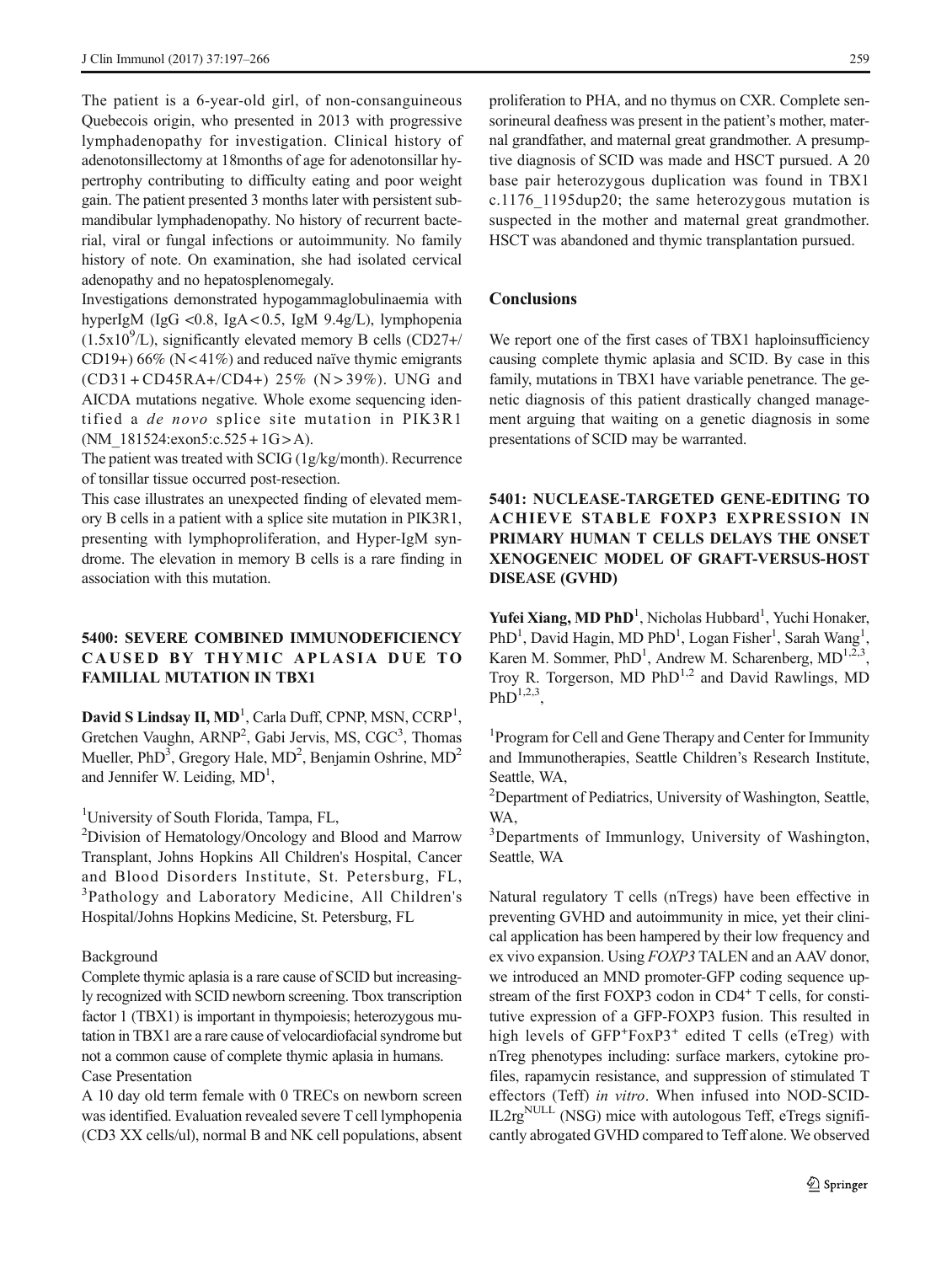a marked improvement in survival from 0% (in the absence of co-delivered eTreg) to 60% with eTreg co-delivery. At our day 50 endpoint, GFP<sup>+</sup>FOXP3<sup>hi</sup> T cells were present in spleen, liver, lung, peripheral blood and bone marrow. Compared with Teff cells, long-term engrafted eTreg made IL-10 and IL-4 but lacked IFNγ and IL-2. Our gene editing thus allowed us to override endogenous silencing of *FOXP3* to enforce stable FOXP3 expression in T cells. For future clinical use, we have successfully generated antigen specific eTregs with the goal of producing stable, functionally active antigen-specific eTregs for treating candidate autoimmunities.

# 5402: SELECTIVE IgA DEFICIENCY (SIgAD): AN UPDATE ON THE CLINICAL AND IMMUNOLOGICAL CHARACTERIZATION OF A COHORT OF COLOMBIAN PATIENTS.

William A Franco-Gallego<sup>1</sup>, Jessica L. Rojas<sup>1</sup>, Marcela Moncada-Velez<sup>1</sup>, Natalia Correa Vargas<sup>1</sup>, Sandra Jacqueline Beltrán Higuera<sup>2</sup>, Julio C Orrego<sup>1</sup> and **Jose Luis Franco**  $\textbf{Restrepo}^1,$ 

<sup>1</sup>Grupo de Inmunodeficiencias Primarias, Universidad de Antioquia, Medellín, Colombia, 2 Fundación Universitaria Sanitas, Bogotá, Colombia

There is not a consensus about clinical and immunological abnormalities in patients with Selective IgA Deficiency (SIgAD). Also, no genetic defect(s) related with SIgAD have been reported. We now present an update of the clinical and immunological characterization a cohort of 14 patients with SIgAD.

Patients met ESID criteria for SIgAD, signed informed consent and were admitted until September 2016. Ig and specific Abs were measured in serum. Flow cytometry was used to phenotype peripheral blood lymphocytes subsets and to evaluate proliferation of T and B cells.

Patients born from apparently non-consanguineous parents. The mean age of onset of symptoms and diagnosis were 7.8 and 18 years, respectively. Patients had normal serum levels of IgG and IgM with IgA absent. We observed recurrent respiratory tract infections, followed by gastrointestinal and skin manifestations. In 11 patients, we observed normal % and absolute numbers of T, B cells, and normal % but low absolute numbers of NK cells. Naïve, central memory and effector memory T cells as well as naïve, marginal zone-like and isotype switched B cells were normal. We did not detect IgA+ B cells in patients compared with controls. T and B cell proliferation were normal in 9 patients.

Our patients exhibit heterogeneous clinical abnormalities. The consistent results are absence of IgA+ B cells and low absolute counts of NK cells.

5403: EVALUATION OF TROUGH LEVELS OF ANTIBODIES TO 12 SEROTYPES OF S. PNEUMONIA IN A PHASE III CLINICALTRIAL IN PATIENTS WITH PRIMARY IMMUNODEFICIENCY (PID)

Troy R. Torgerson, MD PhD<sup>1</sup>, Jean-Laurent Casanova<sup>2,3</sup>, James Mond<sup>4</sup>, Ricardo Sorensen, MD<sup>5</sup>, Charlotte Cunningham-Rundles, MD,  $PhD<sup>6</sup>$  and Jordan S. Orange,  $MD$ ,  $PhD<sup>7</sup>$ ,

<sup>1</sup> Program for Cell and Gene Therapy and Center for Immunity and Immunotherapies, Seattle Children's Research Institute, Seattle, WA,

2 The Rockefeller University, New York, NY,

<sup>3</sup>Howard Hughes Medical Institute, New York, NY,

4 ADMA Biologics, Ramsey, NJ,

5 Department of Pediatrics, Louisiana State University Health Sciences Center, New Orleans, LA,

6 Division of Clinical Immunology, Department of Medicine, Icahn School of Medicine at Mount Sinai, New York, NY, 7 Section of Immunology, Allergy and Rheum, Baylor College of Medicine, Houston, TX

#### Background

Despite achieving normal plasma levels of IgG, patients with PID receiving IgG replacement therapy often have persistent chronic upper airway infections (esp. sinusitis). We postulate that this could be due in part to insufficient circulating antibodies to common upper airway bacterial pathogens.

#### Methods

54 patients with PID were enrolled in a Phase III trial studying the efficacy of an IVIG product with high antibody titers to RSV and other respiratory viruses. Antibody levels to 12 different Strep pneumoniae serotypes were measured by ELISA at various time points after IVIG.

#### Results

The maximum fold increase of anti-pneumococcal antibody over baseline ranged from 1.73 to 6.97 fold and depended on the dose of IgG given and the particular lot of IgG infused. Trough levels of anti-pneumococcal IgG were much more variable than trough levels of neutralizing antibodies to RSV. As a result, many subjects had trough levels of antibodies to at least 6 pneumococcal serotypes that fell below a presumed "protective" titer of 1.3 ug/ml at some point between infusions despite having serum IgG concentrations solidly within the normal range.

#### Summary

Significant variability was found in circulating antipneumococcal titers in patients treated with IVIG. This may contribute to persistent upper airway infections despite achieving quantitatively "normal" IgG levels on replacement therapy.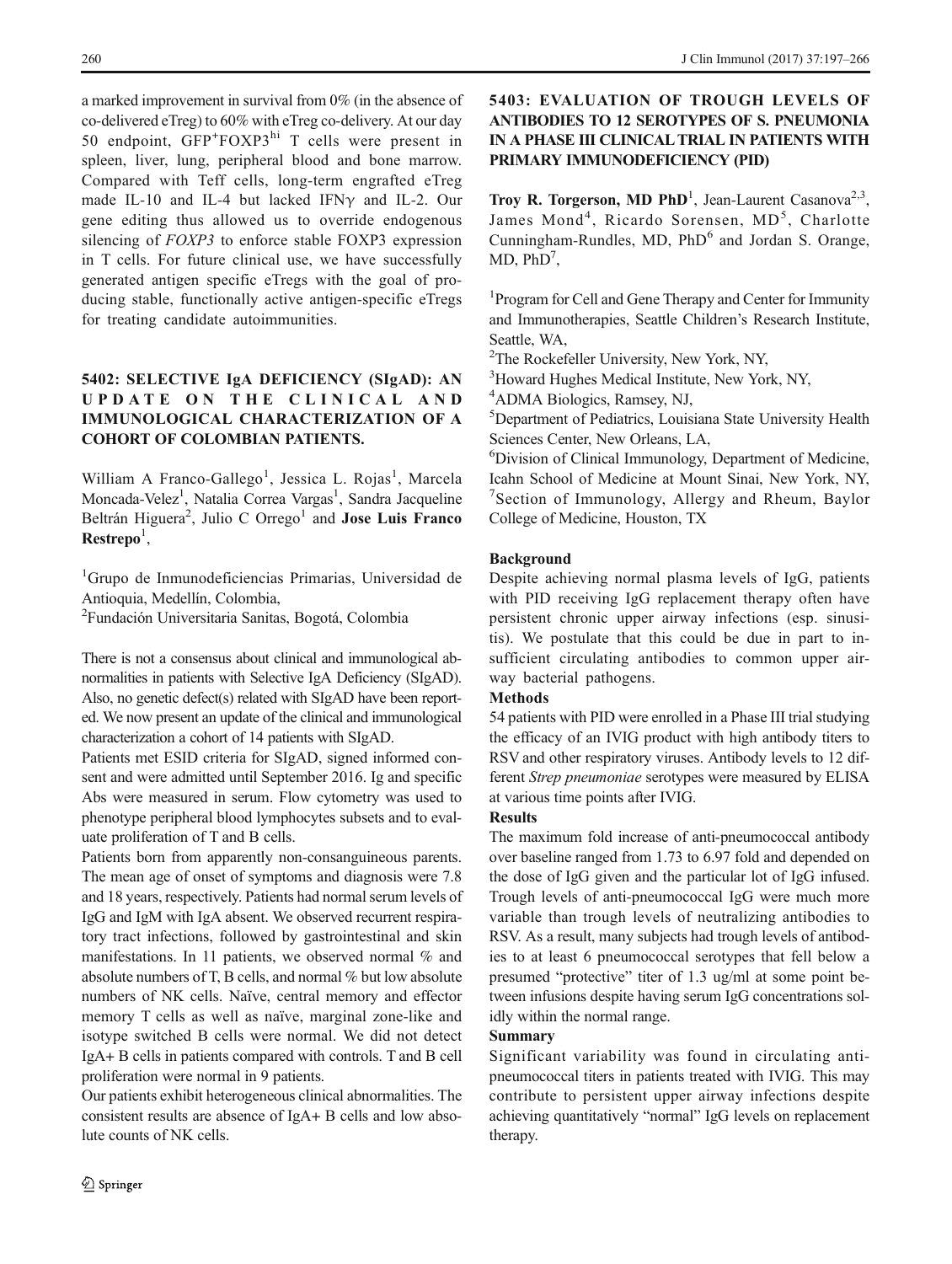### 5404: EVOLUTION OF IMMUNODEFICIENCY IN A PATIENT WITH KABUKI SYNDROME.

**Bhumika Patel, MD**<sup>1,2</sup>, Hana Niebur, MD<sup>1,2,3</sup>, Nanette H. Grana, MD<sup>4</sup>, David M. Berman, DO<sup>5</sup>, Gerald F. Tuite, MD<sup>6</sup>, Devin W. Close, PhD<sup>7</sup>, Attila Kumánovics, MD<sup>7,8</sup> and Jennifer W. Leiding,  $MD^{1,2}$ ,

<sup>1</sup>Johns Hopkins - All Children's Hospital, St. Petersburg, FL, <sup>2</sup>Division of Allergy and Immunology, Department of Pediatrics, University of South Florida, St. Petersburg, FL,

<sup>3</sup>Division of Allergy and Immunology, Department of Pediatrics, University of Nebraska, Omaha, NE,

4 Division of Hematology-Oncology, Johns Hopkins - All Children's Hospital, St. Petersburg, FL,

5 Division of Infectious Disease, Johns Hopkins - All Children's Hospital, St. Petersburg, FL,

6 Division of Neurosurgery, Johns Hopkins - All Children's Hospital, St. Petersburg, FL,

<sup>7</sup>Institute for Clinical and Experimental Pathology, ARUP Laboratories, Salt Lake City, UT,

8 Department of Pathology, University of Utah, Salt Lake City, UT

#### Introduction:

Kabuki syndrome (KS) is a rare multisystem disease with characteristic facial features and developmental delay that can cause humoral immunodeficiency and autoimmunity.

#### Case:

Our patient had neonatal hypoglycemia, early onset mild motor delay, learning disabilities, many facial skeletal abnormalities, and recurrent otitis media requiring myringotomy tubes 7 times and causing conductive hearing loss. At 12 years, he developed seizures due to lymphocytic cerebritis and at 18 years, Coombs + hemolytic anemia. Over the next 3 years, he had recurrent sinusitis and otitis media and was referred to Immunology. Despite elevated CD4-CD8- ab T cells (2.1%), low percentage of CD27 B cells (5%), no mutations were found in ALPS associated genes. A diagnosis of common variable immunodeficiency was made based on low IgG and IgA and poor response to vaccines. At 23 years, he developed pulmonary MAC. Because no genetic etiology could be found, WES was performed and a heterozygous one base pair deletion was found in KMT2D(c.7650delT) leading to a frameshift in the protein (p.Val2551Serfs\*32).

#### Conclusions:

KS is a rare congenital syndrome often diagnosed in childhood. Immunodeficiency can occur in many congenital syndromes; pattern recognition of these features is imperative to establishing the correct diagnosis.

# 5405 : SIBLINGS WITH FAMILIAL HEMOPHAGOCYTIC LYMPHOHISTIOCYTOSIS TYPE 5 IN ASSOCIATION WITH SEVERE ENTEROPATHY: MANAGEMENT DILEMMAS

Roxane Labrosse,  $MD<sup>1</sup>$ , Annaliesse Blincoe, MBChB<sup>1</sup>, Guilhem Cros, MD<sup>2</sup>, Hélène Decaluwe, MD PhD<sup>1</sup>, Fabien Touzot, MD<sup>3</sup>, Michel Duval, MD<sup>3</sup>, Prevost Jantchou, MD<sup>3</sup>, Isabel Fernandez, PhD<sup>4</sup> and Elie Haddad, MD PhD<sup>2</sup>,

<sup>1</sup>Department of Pediatrics, CHU Sainte-Justine, University of Montreal, Montreal, QC, Canada,

<sup>2</sup>CHU Sainte-Justine, University of Montreal, Montreal, QC, Canada,

3 Department of Pediatrics, CHU Sainte-Justine, Montreal, QC, Canada,

4 Department of Microbiology, Infectiology and Immunology, CHU Sainte-Justine, University of Montreal, Montreal, QC, Canada

Familial hemophagocytic lymphohistiocytosis (FHL) is a rare primary immune disorder caused by defects in the lymphocyte cytolytic pathway. FHL type 5 (FHL5) is due to syntaxin binding protein 2 (STXBP2) gene mutations.

We report two male siblings with FHL5. The first boy, 10 years old, was diagnosed at 3 months with his first activation. He suffered from severe TPN-dependent chronic diarrhea since birth, for which an endoscopy revealed microvillous atrophy. At 6 months, he underwent HSCT from an umbilical cord donor, which he later rejected (chimerism 10%). Despite initial good chimerism, his severe and intractable diarrhea persisted. He has been treated for over 12 catheter-associated bacteremias and numerous thromboses.

The second sibling, 5 months old, was diagnosed soon after birth due to the presence of severe diarrhea also requiring TPN. At 2 months, a spontaneous HLH episode occurred. A unique HSC donor compatible with both siblings has recently been found. HSCT is currently being considered, along with an eventual small bowel transplant if HSCT is successful.

Our cases highlight that STXBP2 mutations can be associated with severe diarrhea, which, when present, further complicate management because of the absence of curative measures despite HSCT. Although gut transplant could potentially improve quality of life, it has not been reported yet in these patients.

# 5406: MUTATIONS IN THE TYROSINE-PROTEIN KINASE LYN CAUSE AN EARLY-ONSET NEUTROPHILIC VASCULITIS SYNDROME

Adriana A. Jesus, MD, PhD<sup>1</sup>, Gina Montealegre, MD, MHs<sup>1</sup>, Helen Freeman, MD<sup>2</sup>, Neil Martin, MD<sup>3</sup>, Ebun Omoyinmi, PhD<sup>4</sup>, Katherine R. Calvo, Md, PhD<sup>5</sup>, Chyi-chia Lee, MD<sup>6</sup>, April Brundidge, RN<sup>7</sup>, David Kleiner Jr., MD,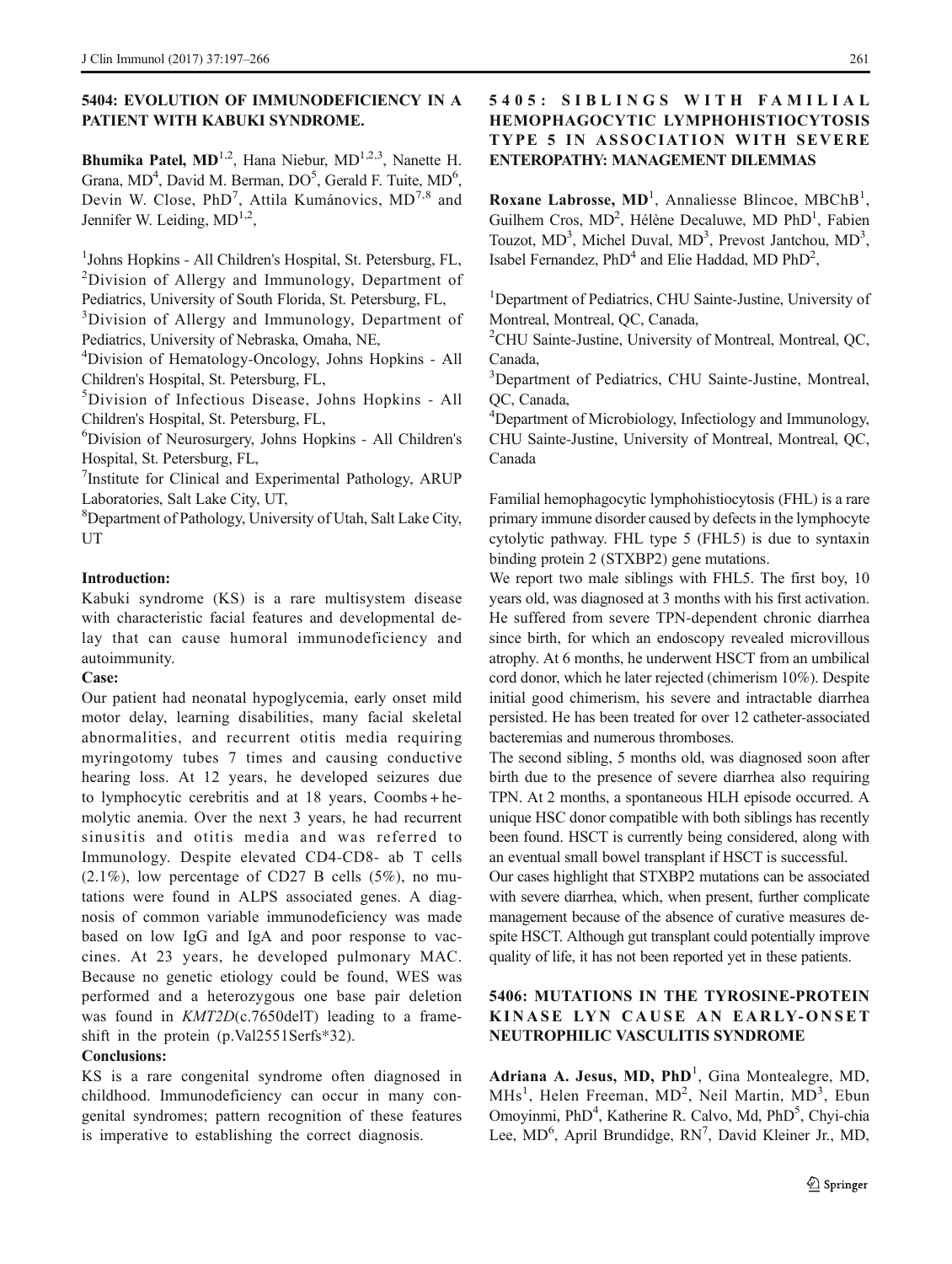PhD<sup>6</sup>, Stephen Hewitt, MD, PhD<sup>6</sup>, Dawn Chapelle<sup>7</sup>, Yan Huang<sup>1</sup>, Nirali Shah, MD<sup>8</sup>, Stephen Brooks, PhD<sup>7</sup>, Eric Meffre, PhD<sup>9</sup>, Paul Brogan<sup>10</sup>, Hyesun Kuehn, PhD<sup>11</sup>, Sergio D. Rosenzweig, MD, PhD<sup>11</sup>, Zuoming Deng, PhD<sup>7</sup>, Susan Moir,  $PhD^{12}$ , Raphaela Goldbach-Mansky, MD, MHS<sup>1</sup> and Bernadette Marrero<sup>1</sup>,

<sup>1</sup>Translational Autoinflammatory Disease Section - NIAID, National Institutes of Health, Bethesda, MD,

<sup>2</sup>Raigmore Hospital, Inverness, United Kingdom,

<sup>3</sup>Royal Hospital for Children, Glasgow, United Kingdom, 4 University College London Institute of Child Health, London, United Kingdom,

5 NIH/Department of Laboratory Medicine/Hematology Service, Bethesda, MD,

6 Laboratory of Pathology - NCI, National Institutes of Health, Bethesda, MD,

7 NIAMS, National Institutes of Health, Bethesda, MD, 8 Pediatric Oncology Branch - NCI, National Institutes of Health, Bethesda, MD, (9)Department of Immunobiology, Yale University School of Medicine, New Haven, CT, <sup>10</sup>Great Ormond Street Hospital for Children NHS Foundation Trust, London, United Kingdom,

<sup>11</sup>Immunology Service, Department of Laboratory Medicine, National Institutes of Health, Bethesda, MD,

12NIAID/NIH, Bethesda, MD

Background: We characterize the clinical phenotype and cellular function of mutant Lyn kinase in two patients with a *de novo* mutation at the *LYN* regulatory tyrosine residue 508.

Results: The *de novo* mutations in LYN were detected by NGS and lead to p.Y508\* (pt1) and to p.Y508F that was studied in the Lyn<sup>up/up</sup> mice (pt2). Pt.1 presented with hydrops fetalis and neonatal onset of skin neutrophilic vasculitis, hepatosplenomegaly, testicular pain, increased transaminases and C-reactive protein (CRP), thrombocytopenia, anemia and detectable autoantibodies. Post-splenectomy, he developed leukocytosis and thrombocytosis. Liver biopsy showed bridging fibrosis. Clinical response to prednisone and IVIG was partial. B lymphocytes showed constitutive phosphorylation of Lyn and downstream kinases. The tyrosine kinase inhibitor dasatinib normalized Lyn phosphorylation in pt. B cells and was initiated with significant clinical and laboratory response. Pt.2 presented with a neonatal-onset purpuric skin rash, abdominal and testicular pain, headaches, arthralgias, oral ulcers and increased CRP. Partial response to steroids and colchicine and significant clinical response to etanercept were observed.

Conclusion: Activating mutations in Lyn kinase cause a novel immunedysregulatory syndrome of neonatal-onset of neutrophilic vasculitis and systemic inflammation.

# 5407: LIVER ABNORMALITIES IN DOCK8 **DEFICIENCY**

Anahita Agharahimi, CRNP<sup>1</sup>, Nirali Shah, MD<sup>2</sup>, Ashleigh A Sun,  $RN^3$ , Steven M. Holland,  $MD^4$ , Helen C. Su, MD, PhD<sup>5</sup>, Dennis D. Hickstein, MD<sup>6</sup>, Theo Heller,  $MD<sup>7</sup>$  and Alexandra F Freeman,  $MD<sup>4</sup>$ ,

<sup>1</sup>Laboratory of Clinical Infectious Diseases, National Institute of Allergy and Infectious Diseases/NIH, Bethesda, MD,

<sup>2</sup>Pediatric Oncology Branch, National Cancer Institute/ NIH, Bethesda, MD,

<sup>3</sup>Laboratory of Clinical Infectious Diseases, National Institutes of Health, Bethesda, MD,

4 Laboratory of Clinical Infectious Diseases, NIAID/NIH, Bethesda, MD,

5 Laboratory of Host Defenses, NIAID, NIH, Bethesda, MD,

6 Experimental Transplantation and Immunology Branch, Division of Basic Sciences, National Cancer Institute, National Institutes of Health,

7 Liver Diseases Branch, National Institute of Diabetes and Digestive and Kidney Diseases, Bethesda, MD

Introduction: Limited reports of liver disease in DOCK8 deficiency identify cholangitis and cryptosporidia infection. We evaluated liver function tests (LFT), cryptosporidia in stool, liver imaging and liver biopsies in our DOCK8 deficient cohort.

Methods: Retrospective review of LFT's, liver imaging/ biopsies, cryptosporidia studies and outcome of 46 DOCK8 deficient patients. We compared cryptosporidia PCR and staining methods when available.

Results: We reviewed the records of 46 DOCK8 deficient patients. 11 of 41 patients with liver imaging had abnormalities, with ductal dilation most frequent, and was associated with LFTs abnormalities. Four biopsies showed cholestatic liver disease, including ductopenia. Cryptosporidia was identified (stain or PCR) for 4/9 patients with abnormal imaging and abnormal LFTs, and was not found in any with normal LFT's and liver imaging. Two patients were PCR positive for cryptosporidia without diarrhea and with negative stains for cryptosporidia. Two patients with cryptosporidia and significant liver pathology died post-BMT from liver failure, one after liver transplant pre-BMT.

Conclusions: LFT abnormalities and bile duct abnormalities are common in DOCK8 deficiency. Cryptosporidia infection likely plays a role in the pathogenesis of these abnormalities and should be increasingly recognized with molecular techniques of detection.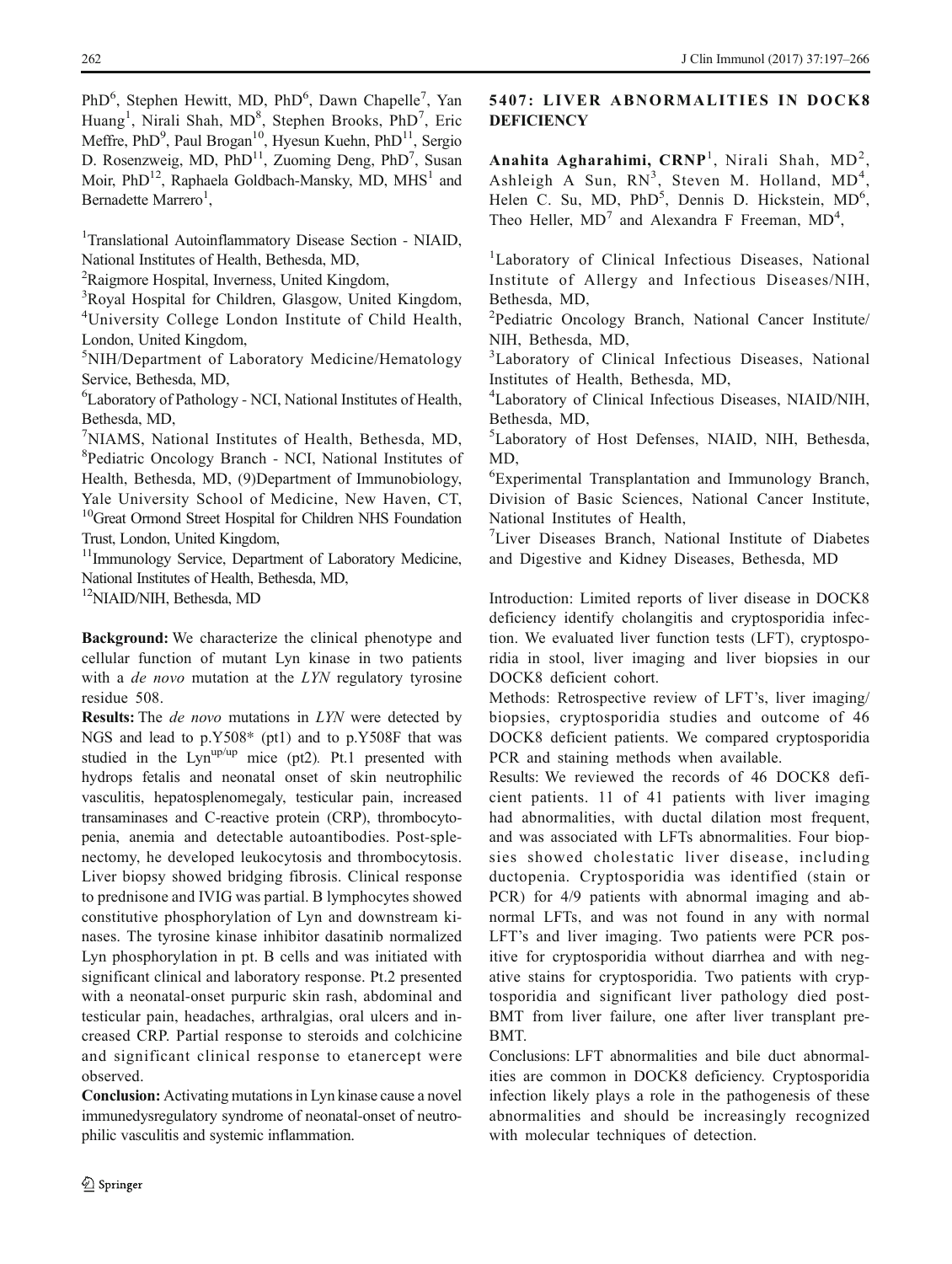### 5409: PYODERMA GANGRENOUS IN A PATIENT WITH WISKOTT-ALDRICH SYNDROME

Ana Carla Augusto Moura Falcão, MD<sup>1</sup>, Paula Teixeira Lyra Marques<sup>2</sup>, João Bosco Oliveira Filho<sup>3</sup>, Zelina Barbosa Mesquita<sup>4</sup> and Samuel Souza Medina,

1 Clinical Immunology, IMIP - Instituto de Medicina Integral Prof. Fernando Figueira, Recife, Brazil,

2 Clinical Immunology Center, IMIP, Recife, Brazil,

<sup>3</sup>IMIPE, Recife, Brazil, (4)Clinical Immunology and Reumatology, IMIP, Recife, Brazil

Introduction: Wiskott-Aldrich syndrome (WAS) is an Xlinked disorder caused by a mutation in the gene that encodes the Wiskott-Aldrich protein (WASp). Classical WAS is characterized by microthrombocytopenia, recurrent infections, extensive eczema and increasead susceptibility to autoimmunity and/or malignancy. Pyoderma gangrenous (PG) is an uncommon neutrophilic dermatosis that presents as an inflammatory and ulcerative disorder of the skin, with unclear reasons for the development of the inflammatory process. However, findings suggest that immune system dysregulation may contribute to PG. We report herein a case of PG in a patient with mutation in the WASp gene. Case report: 8 year-old boy, with a phenotypic diagnosis of classical WAS at the age of 4, presenting painful large ulcerated violaceous skin lesion, whose histopathological wasÊcompatible with PG. Started prednisone and dapsone resulting in unsatisfactory control. At the age of 6, evolved to recurrent sterile subcutaneous abscesses, needing several surgical approaches, associatedÊwithÊfever. Conducted pulse therapy with methylprednisolone reaching relative improvement, being indicated the use of antiinterleukin-1 with excellent clinical response. Mutation identified in the WAS gene, deletionÊcausing a premature stop codon and the production of a truncated protein (Del AT p.Ile238Trp fsX21).

### 5410: PIEZO1 MUTATION IN A PATIENT WITH LABORATORY FEATURES RESEMBLING HEMOPHAGOCYTIC LYMPHOHISTIOCYTOSIS

Nicholas Klaiber,  $MD<sup>1</sup>$  and Santhosh Kumar,  $MD<sup>2</sup>$ ,

<sup>1</sup>Department of Allergy and Immunology, VCU Health System, Richmond, VA, 2 VCU Health System, Richmond, VA

Introduction Hemophagocytic lymphohistiocytosis (HLH) is a potentially fatal immune dysregulatory syndrome characterized by fever, hyperferritinemia, cytopenias and increased inflammatory markers. Ferritin levels greater than 10,000 have

previously been reported to be highly sensitive and specific for HLH. Case presentation A previously healthy 5-week-old female infant presented to the emergency department with cough, fever and irritability. Labs were significant for anemia, elevated aspartate aminotransferase, alanine aminotransferase, and lactate dehydrogenase. The patientÕs ferritin was noted to be significantly elevated at 15,451 ng/mL (upper limit-150 ng/ mL) while triglycerides and fibrinogen were within the normal range. Soluble IL-2 level was elevated at 3,315 U/mL (upper limit-710 U/ml). Bone marrow biopsy showed rare hemophagocytes but an otherwise normocellular marrow with appropriate trilineage hematopoiesis. NK cell functionality assay was normal. Microbiologic studies revealed no infectious organisms in the blood or CSF. DNA sequencing showed no pathogenic mutations in genes previously linked to familial HLH, however, a potentially deleterious mutation to the PIEZO1 gene was identified. Discussion This case presents a patient with HLH-like immunodysregulation noted to have a mutation in the PIEZO1 gene.

### 5411: STAT 1 GAIN-OF-FUNCTION MUTATION IN PATIENT WITH VISCERAL LEISHMANIASIS AND SECONDARY HEMOPHAGOCYTIC LYMPHOHYSTIOCITOSIS

Paula Teixeira Lyra marques<sup>1</sup>, Ana Carla Augusto Moura Falcão, MD<sup>2</sup> and João Bosco Oliveira Filho<sup>3</sup>,

<sup>1</sup>Clinical Immunology Center, IMIP, Recife, Brazil, 2 Clinical Immunology, IMIP - Instituto de Medicina Integral Prof. Fernando Figueira, Recife, Brazil, 3 IMIPE, Recife, Brazil

Introduction: STAT 1 gain-of-function (GOF) mutations were initially though to be associated only with chronic mucocutaneous candidiasis. However, subsequent reports have show that STAT1 GOF can lead to infections by histoplasma capsulatum, coccidiodes immitis and other intracellular organisms. We report here the only case we are aware of disseminated leishmaniasis caused by a GOF STAT1 mutation. Case Report: 4 year-old boy presenting with low grade fever and severe astenia for 2 weeks, with hepatoesplenomegaila, pancitopenia and liver failure, evolving to shock and respiratory failure. A bone marrow aspirate showed a hypocelular bone marrow, with hemophagocytosis and the presence of Leishmania. He was treated with lipossomal amphotericin and the HLH 20014 protocol was initiated, (without etoposide). After 8 weeks, the patient was still in serious condition, with fever, anemia, thrombocytopenia, elevated ferritin and splenic nodules. A diagnostic splenectomy was performed, which showed macrophagic activation, with nodular spleen necrosis, secondary to the visceral leishmaniosis, and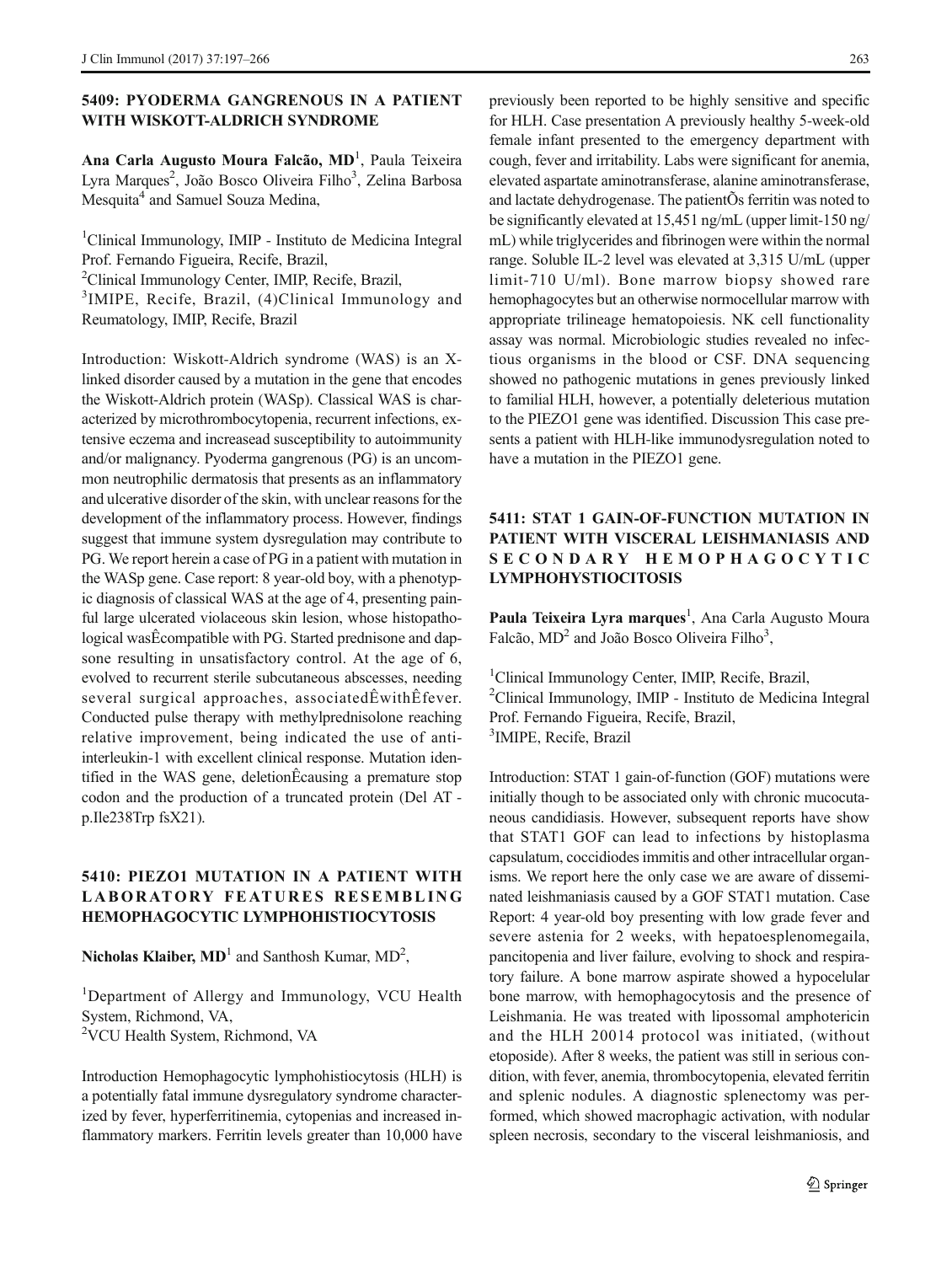negative cultures for microbacteria, fungi e bacteria. Death occurred on the second week after splenectomy, by an overhelming infection.DNA sequencing showed a STAT1 p. R2740 mutation, known to have a gain-offunction effect.

#### 5412: COMPLEX IMMUNE COMPLEXES - A RARE CASE OF XLA AND MPGN

Annaliesse Blincoe, MBChB, Jan Sinclair, MBChB and Shannon Brothers, MB BCh,

Paediatric Immunology and Allergy, Starship Children's Health, Auckland, New Zealand

The patient is a 12yr old NZ Maori boy from nonconsanguineous parents. Diagnosed with MPGN Type 1 at 4 years of age. Renal biopsies demonstrated subendothelial immune complex deposition (IgG,IgM,IgA,C3,C1q). He has a history of persistent proteinuria (450-949mg/mmol) with preserved renal function, treated with prednisone and mycophenolate.

Diagnosed with bronchiectasis in 2014. History of recurrent chest infections, otitis media, Streptococcus pneumoniae bacteremia and periorbital cellulitis. Non-immunised. His maternal half-uncle died of bronchiectasis with agammaglobulinaemia. Immunoglobulins at time of MPGN diagnosis - IgG 4.6g/L, IgA 6.8g/L, IgM 0.26g/L. In 2014 he was found to have IgG <1.7g/L, IgA 2.5g/L, IgM 0.16g/L, absent isohaemagglutinins and absent B cells (CD19 < 1%). Genetic analysis confirmed a missense mutation in BTK (c.1100c > A, p.A367E, SH2 domain) consistent with XLA.

The patient was commenced on SCIG and continuous oral antibiotics and has a current steady state IgG of 5.5g/L. He has persistent proteinuria, exacerbated by intercurrent chest infections. His bronchiectasis symptoms have improved.

This is a rare and interesting case of immune complex mediated disease in XLA, illustrating the potential for residual B cell function. It highlights the interplay between humoral immune deficiency and autoimmunity, and the difficulty in managing such patients.

### 5413: IMMUNODEFICIENCY IN MIRAGE SYNDROME

**Jay P. Patel, MD**<sup>1</sup>, Suzanne Skoda-Smith,  $MD$ <sup>1</sup> and Troy R. Torgerson, MD PhD<sup>2</sup>,

<sup>1</sup>Seattle Children's Hospital, Seattle, WA,

2 Seattle Children's Research Institute, Seattle, WA

MIRAGE (myelodysplasia, infection, restriction of growth, adrenal hypoplasia, genital phenotypes, and enteropathy) is a newly described syndrome in patients with heterozygous mutations of SAMD9. Immunodeficiency in these patients has not been well described. We report a 15 month old male with a history of failure to thrive, adrenal insufficiency and severe respiratory viral infections requiring intubation two times in the pediatric intensive care unit. Sequencing of SAMD9 showed a heterozygous missense mutation. SAMD9 has been described to play a role in the innate immune response and defense against viral pathogens. Exome sequencing also showed a variant of unknown significance in WAS, but WASp protein expression in peripheral blood lymphocytes was normal. Bone marrow evaluation revealed myelodysplasia with the cytogenetic finding of monosomy 7. His immune evaluation was significant for hypogammaglobinemia (IgG: 190 mg/dL), B-lymphopenia  $(101/mm<sup>3</sup>)$ , CD4 T-cell lymphopenia  $(625/mm<sup>3</sup>)$  with an inverted CD4:CD8 ratio of 0.7. Phenotyping showed highly immature CD4 and CD8 T-cell lineages and absent immature CD19 B cells with significant B-lymphopenia. IVIG was started for hypogammaglobinemia. The findings in this patient suggest that SAMD9 plays a role in immune cell development and function. Immune evaluation in additional MIRAGE patients would be informative.

# 5414: A NEW CASE OF X-LINKED PIGMENTARY RETICULATE DISORDER LINKED TO A RECURRENT MUTATION IN POLA1

Petro Starokadomskyy, PhD<sup>1</sup>, Luis Sifuentes-Dominguez, MD<sup>2</sup>, Terry Gemelli<sup>3</sup>, Andrew R. Zinn, MD, PhD<sup>1</sup>, Maria T. Dossi, MD<sup>4</sup>, Cecilia Mellado, MD<sup>5</sup>, Pablo Bertrand, MD<sup>6</sup>, Arturo Borzutzky,  $MD<sup>7</sup>$  and Ezra Burstein, MD,  $PhD<sup>1</sup>$ ,

<sup>1</sup>Department of Internal Medicine, University of Texas Southwestern Medical Center, Dallas, TX,

<sup>2</sup>Department of Pediatrics, University of Texas Southwestern Medical Center, Dallas, TX,

3 Eugene McDermott Center for Human Growth & Development, University of Texas Southwestern Medical Center, Dallas, TX,

4 Department of Dermatology, Pontificia Universidad Católica de Chile, Santiago, Chile,

5 Section of Genetics, Division of Pediatris, Pontificia Universidad Católica de Chile, Santiago, Chile, 6 Department of Pediatric Cardiology and Pulmonology, Pontificia Universidad Católica de Chile, Santiago, Chile, <sup>7</sup>Department of Pediatric Infectious Diseases and Immunology, Pontificia Universidad Católica de Chile, Santiago, Chile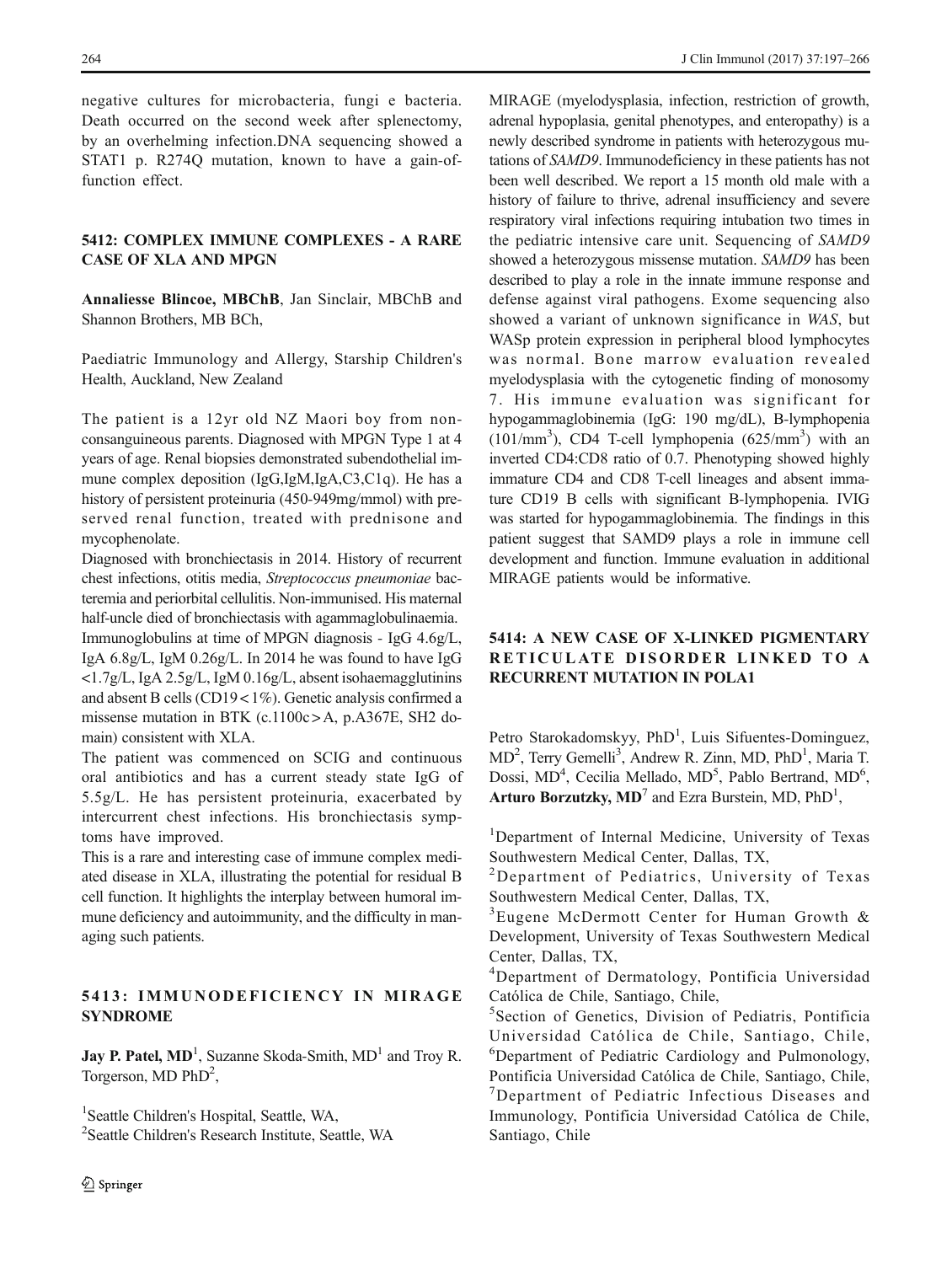Background. X-linked reticulate pigmentary disorder (XLPDR) is a rare syndrome characterized by skin hyperpigmentation, and immune dysfunction leading to recurring infections and sterile inflammation. Additional phenotypic characterization of the disorder remains important.

Methods. Clinical phenotyping of the affected family was performed, including immunological tests and skin biopsies. Assessment for the XLPDR intronic mutation and analysis of interferon stimulated gene expression in circulating blood cells were performed.

Results. We report the identification of a new case of XLPDR arising in a non-consanguineous family. The main manifestations in this case included skin hyperpigmentation, typical facial features, hypohidrosis with abnormal sweat test, recurrent lung infections, corneal scarring, enterocolitis, and urethral strictures. Dramatic activation of interferon stimulated genes was noted in circulating blood cells and an intronic point mutation in POLA1 was found, identical to previously reported cases.

Conclusions. XLPDR is a rare disorder characterized most significantly by skin hyperpigmentation, facial features, and lung infections, which often prompt an erroneous initial diagnosis of cystic fibrosis. This case confirms that this disorder is a type I interferonopathy and also indicates a complete lack of allelic heterogeneity in this disease.

# 5419: THE EVALUATION OF THE HEALTH-RELATED QUALITY OF LIFE USING THE CVID\_QOL SURVEY IN PATIENTS WITH COMMON VARIABLE IMMUNODEFICIENCY: IMPACT OF CLINICAL, IMMUNOLOGICAL AND THERAPY-RELATED FACTORS ON THE BURDEN OF DISEASE

Federica Pulvirenti<sup>1</sup>, Cinzia Milito<sup>2</sup>, Alessandro Josè Bastidas Parlanti, MD<sup>3</sup>, Stefano Tabolli, MD<sup>4</sup> and Isabella Quinti<sup>5</sup>,

<sup>1</sup>Dpt of Molecular medicine, Sapienza, University of Rome, Rome, Italy,

<sup>2</sup>Dpt of Molecular medicine, Sapieza, University of Rome, Rome, Italy,

3 Hospital Universitario 12 de Octubre,

4 Health Services Research Unit, IDI, IRCCS, Rome, 5 Department of Molecular Medicine; Sapienza University of Rome

BACKGROUND: CVID\_QoL is the first validated diseasespecific tool to assess Health Related Quality of Life (HRQoL) in patients with Common Variable Immunodeficiency (CVID). OBJECTIVE: to quantify the impact of clinical, immunological and therapy on HRQoL in CVID adults measured by CVID\_QoL questionnaire. METHODS: 154 CVID completed the CVID\_QoL questionnaire. Immunoglobulin route of administration, therapy setting, clinical and immunological data were collected. RESULTS: CVID\_QoL, EF and RF scales correlated with age. The duration of disease did not influence HRQoL. No difference were observed between patients receiving SCIG and IVIG; no correlation was found between IgG trough level or Ig serum level at diagnosis and CVID\_QoL scores. Being female, underweight, admitted in hospital, having a previous diagnosis of cancer or chronic comorbidities, taking polymedication and having an unexplained persistent entheropathy proved to be major risk factors associated with a poor health status. The number of infection correlated with a poorer HRQoL status. The experience of pneumonia, relapsing episodes of diarrhea (>4 for year), sinusitis and bronchitis (>2 for year) was associate to more severe CVID\_QoL scores. CONCLUSIONS: This study provides the impact of immunological, clinical and therapy-related factors on the burden of disease in patient with CVID assessed by CVID\_QoL.

#### 5430: Novel Familial NK Cell Immunodeficiency Revealed by Mass Cytometry and Whole Exome Sequencing

Alinger, J.B.<sup>1</sup>, Mace, E.<sup>2</sup>, Orange, J.S.<sup>2</sup>, Cooper, M.<sup>1</sup>, French,  $A.R.$ <sup>1</sup>

<sup>1</sup>Div. of Rheumatology, Dept. of Pediatrics, St. Louis Children's Hospital, Washington University School of Medicine

2 Section of Allergy, Immunology and Rheumatology, Texas Children's Hospital, Baylor College of Medicine

Herpesviruses infect the majority of the human population though few cases result in severe or disseminated infections in immunocompetent patients. Patients with deficiencies in NK cell development or function may suffer from severe, sometimes lethal, infections with DNA viruses such as HSV1 (Herpes Simplex Virus 1). However, few monogeneic causes of functional NK cell disorders have been described to date. Here we describe a case report of a 17-year-old female with a history of severe and frequently recurring HSV1+ gingivostomatitis associated with decreased NK cell function. Clinical testing revealed a novel combination of normal NK cell percentage, perforin/granzyme levels, and CD107 degranulation but severely attenuated cytotoxicity against K562 target cells. Microscopy analysis of patient NK cells revealed normal conjugation with K562 targets, but reduced cytotoxic granule convergence and MTOC polarization. Mass cytometry (CyTOF) and whole exome sequencing were used in parallel to investigate these findings. A novel heterozygous mutation in the N-terminal SH2 (nSH2) domain of PLCG2 (G595R) was revealed, correlating to diminished PLCG2 phosphorylation assayed by CyTOF. PLCG2 is a critical